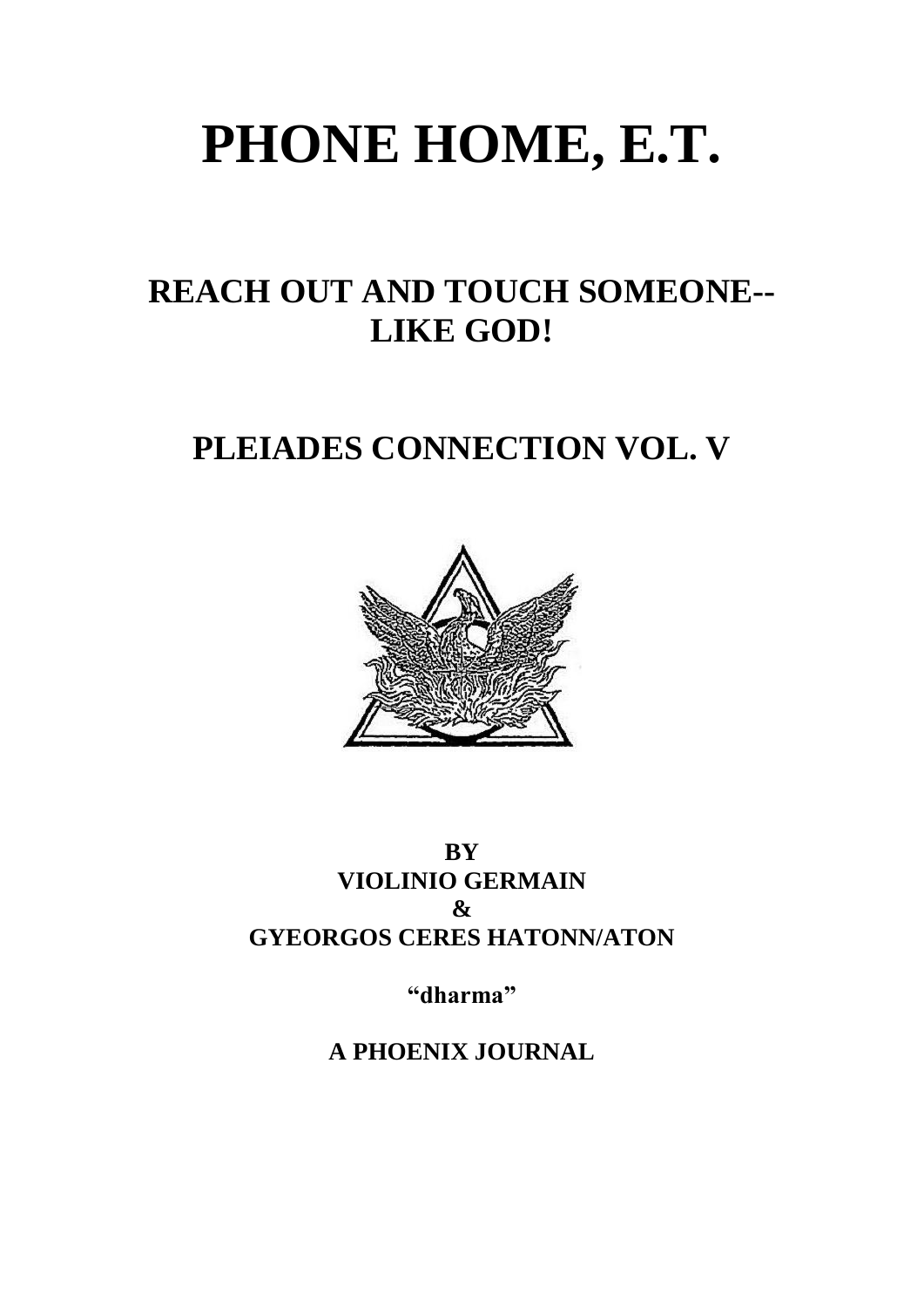**-- PJ 34 -- pag. 1**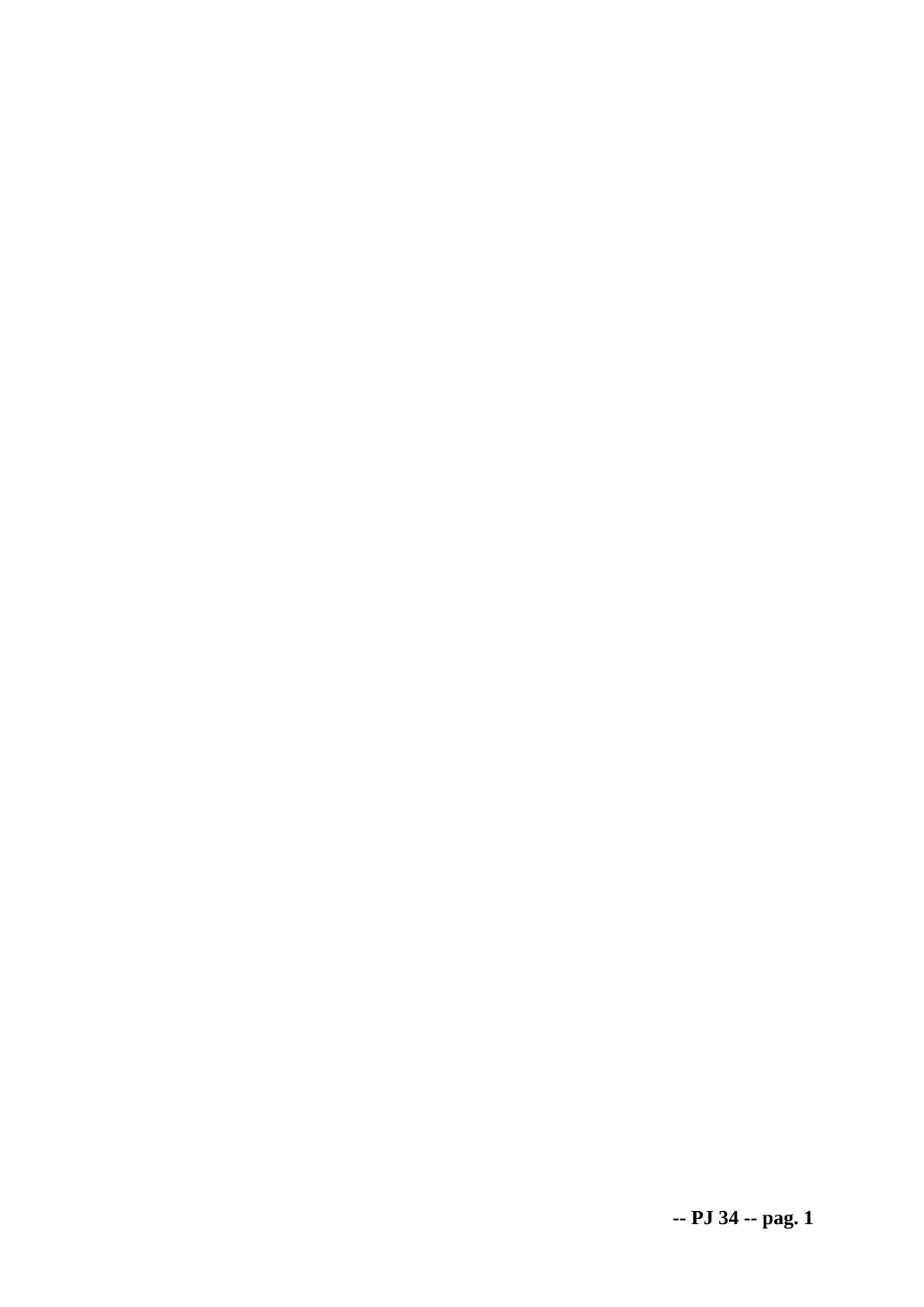## **PHONE HOME, E.T.**

## **REACH OUT AND TOUCH SOMEONE-- LIKE GOD!**

### **PLEIADES CONNECTION VOL. V**



#### **BY VIOLINIO GERMAIN & GYEORGOS CERES HATONN/ATON**

**"dharma"**

### **A PHOENIX JOURNAL**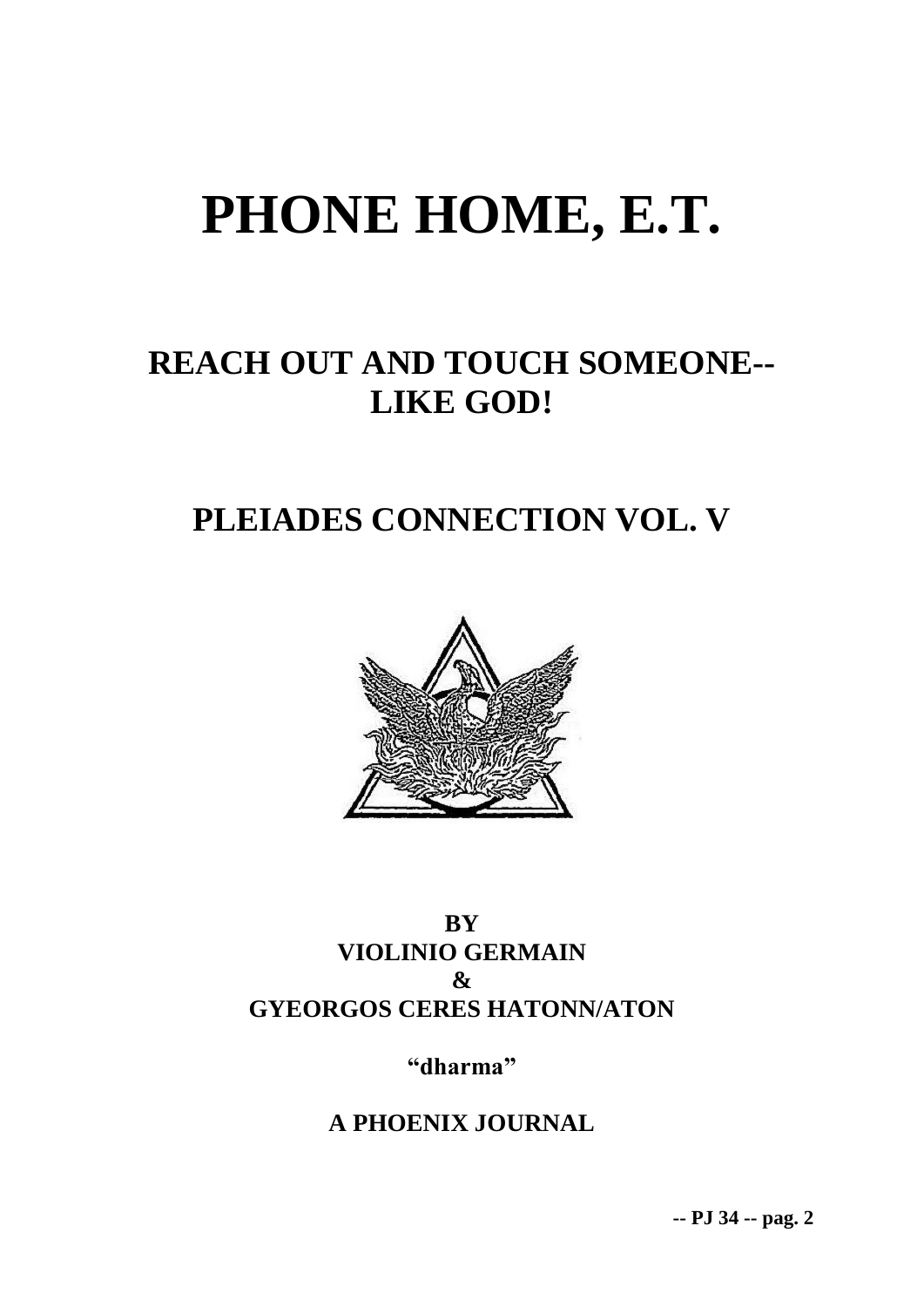#### **Copyright 1991**

All rights reserved. No part of this book, either in part or in whole may be reproduced, transmitted or utilized in any form or by any means, electronic, photographic or mechanical, including photocopying, recording, or by any information storage and retrieval system without permission in writing from the Publisher, except for brief quotations embodied in literary articles and reviews.

For permissions, or serializations, condensations, adaptions, or for our catalog of other publications, write to the Publisher at the adress below.

Library of Congress Cataloging-in Publication Data

Germain, Violinio & Hatonn/Aton, Georgos Ceres

#### PHONE HOME ET. REACH OUT AND TOUCH SOMEONE-LIKE GOD! PLEIADES CONNECTION VOL. V

ISBN 0-922356-48-3

First Edition Printed by America West Publishers, 1991

Published by

AMERICA WEST PUBLISHERS P.O. Box 986 Tehachapi, CA. 93581 1-805 822-9655

Printed in the United States of America 10987654321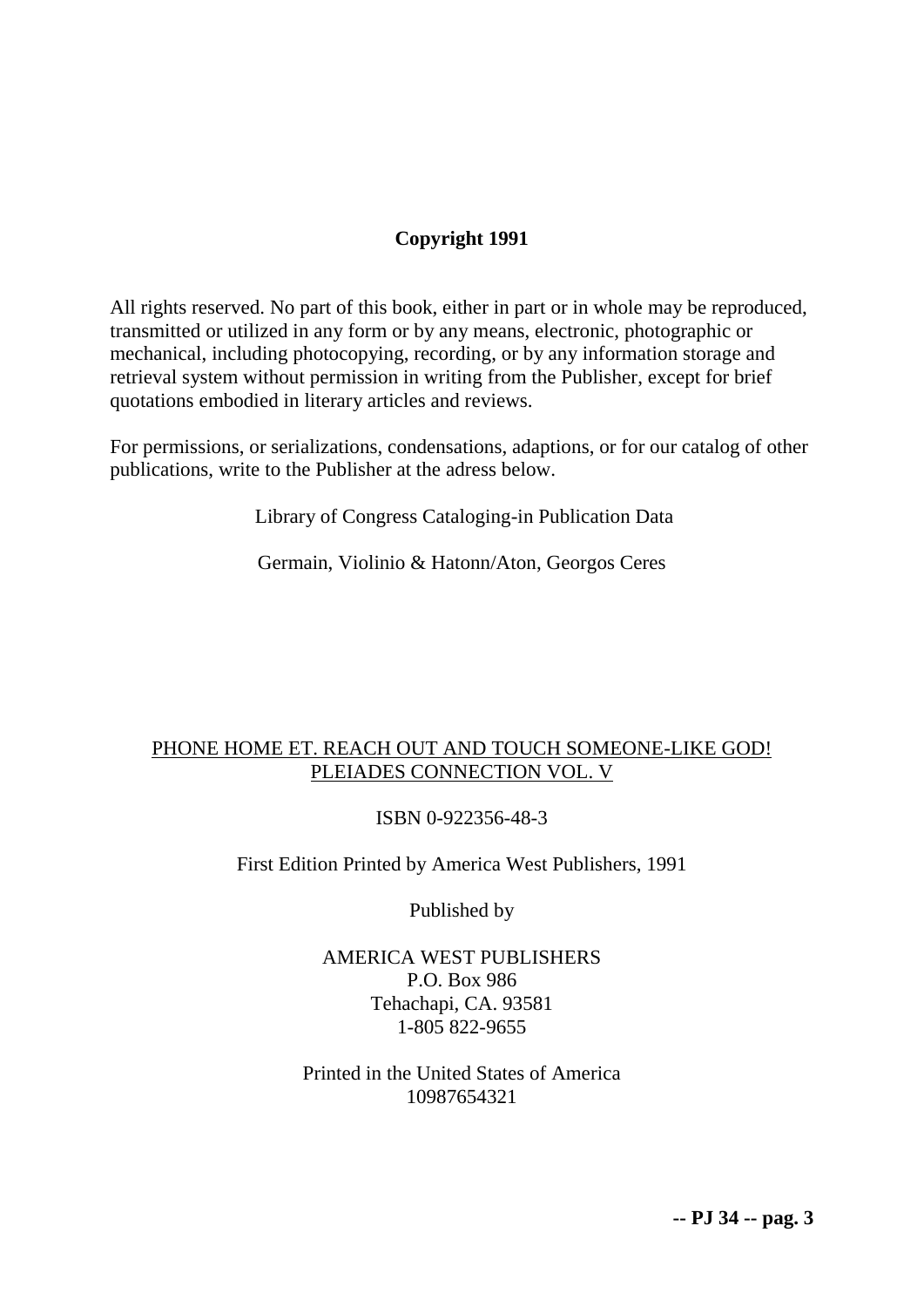#### **TABLE OF CONTENTS**

#### **CHAPTER PAGE**

| 6                                      |    |
|----------------------------------------|----|
| 6                                      |    |
|                                        | 12 |
|                                        | 12 |
|                                        | 14 |
|                                        | 17 |
|                                        | 17 |
| SCIENTIFIC EXPLANATION OF MEDITATION   | 20 |
| WORKING KNOWINGLY WITH GOD             | 22 |
|                                        | 28 |
|                                        | 28 |
|                                        | 30 |
|                                        | 31 |
|                                        | 33 |
|                                        | 34 |
| KNOWING--CONCEIVING--THINKING--IDEA    | 34 |
|                                        | 35 |
| CONCEPTION OF IDEA IS RECORDED AS      |    |
|                                        | 36 |
| THE GLORY OF THE UNSEEN AND            |    |
|                                        | 37 |
|                                        | 39 |
|                                        | 39 |
| SCIENTIFIC EXPLANATION OF MEDITATION   | 40 |
| LOVE IS THE BASIS OF THE SPIRIT AND    |    |
| THE LAW OF LOVE IS THE BASIS OF        |    |
|                                        | 41 |
|                                        | 45 |
| AFFECTING OTHERS THROUGH YOUR          |    |
|                                        | 46 |
|                                        | 47 |
| CHAPTER 5                              | 50 |
| "SCIENTIFIC" EXPLANATION OF MEDITATION |    |
|                                        | 50 |
|                                        | 50 |
|                                        | 51 |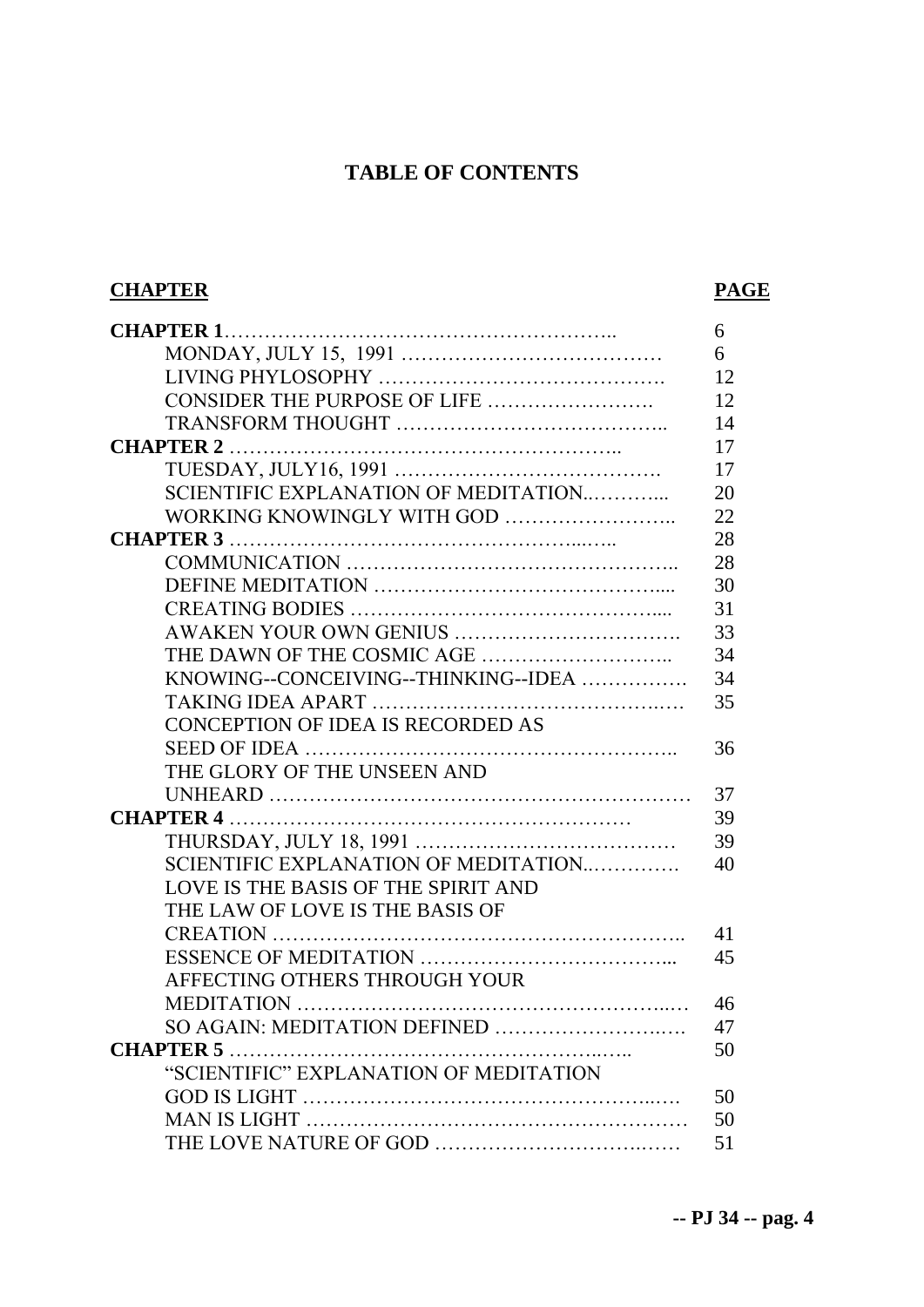|                                         | 53  |
|-----------------------------------------|-----|
| HOW DOES MEDITATION HELP YOU TO         |     |
|                                         | 54  |
|                                         | 58  |
|                                         | 58  |
|                                         | 58  |
|                                         | 60  |
| RESPONSES TO QUESTIONS WHICH ARISE      | 67  |
|                                         | 70  |
|                                         | 70  |
| <b>SCIENTIFIC EXPLANATION OF PRAYER</b> |     |
|                                         |     |
|                                         | 71  |
| PRAYER IS BASED UPON DESIRE             | 71  |
| THE PRICE OF LOVE IS LOVE--THE          |     |
|                                         | 72  |
| MAN BLAMES GOD FOR MAN-MADE WARS        | 73  |
| <b>GRAVE MISCONCEPTIONS REGARDING</b>   |     |
|                                         | 73  |
| RELATIONSHIP OF PRAYER TO MEDITATION    | 75  |
|                                         | 77  |
|                                         | 79  |
|                                         | 82  |
|                                         | 82  |
| THE DAWNING TRANSITION OF MAN           | 84  |
|                                         | 88  |
|                                         | 96  |
| WHO IS THE ANTI-CHRIST AND WHAT         |     |
|                                         | 96  |
|                                         | 100 |
|                                         | 102 |
| <b>CHAPTER 10 </b>                      | 105 |
|                                         | 105 |
|                                         | 105 |
|                                         | 106 |
|                                         | 107 |
|                                         |     |
|                                         | 112 |
|                                         | 112 |
| <b>CHAPTER 11</b>                       | 115 |
|                                         | 115 |
|                                         | 115 |
|                                         | 121 |
|                                         | 125 |
|                                         | 127 |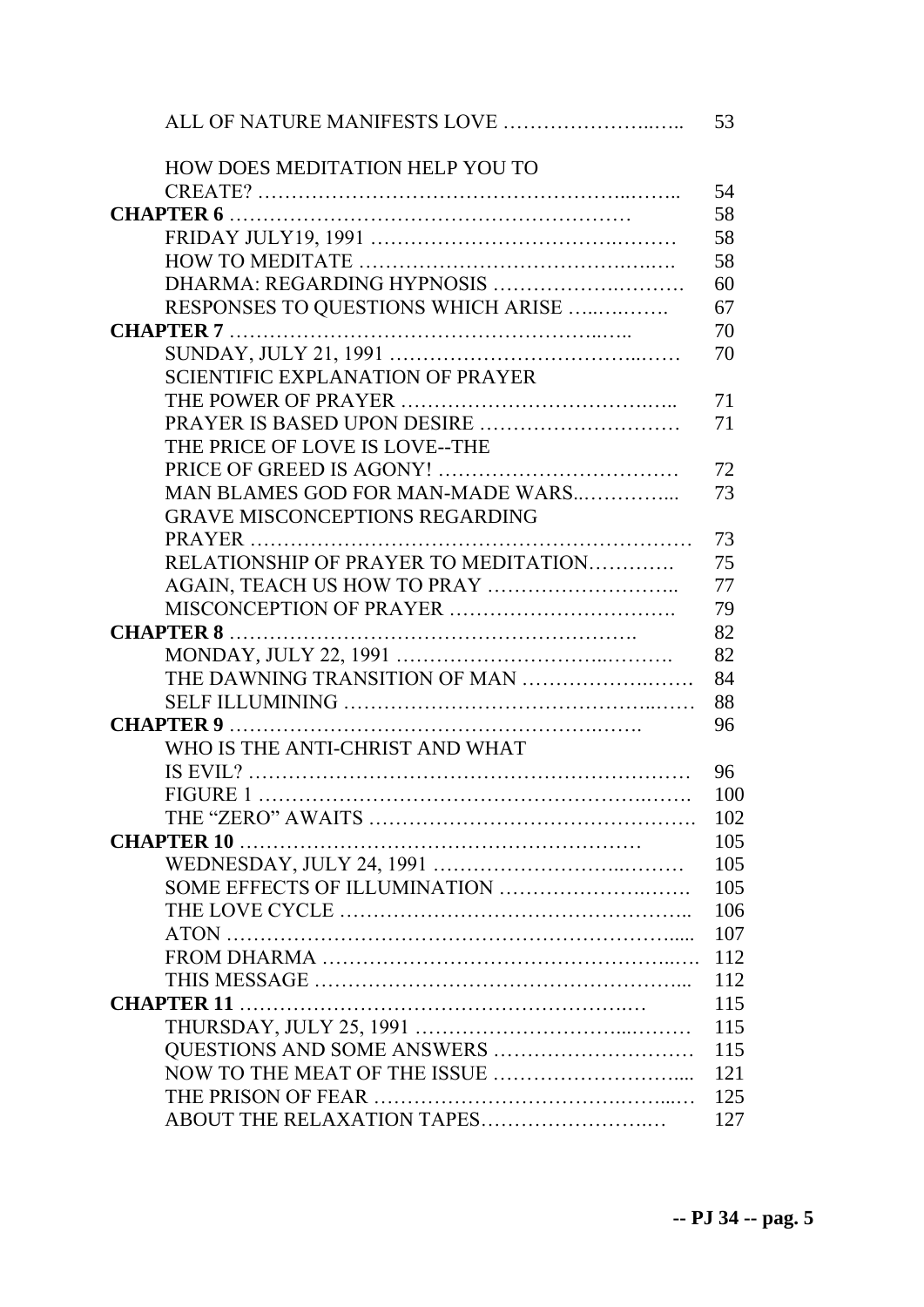#### **CHAPTER 1**

#### REC #1 JESUS SANANDA

#### MONDAY, JULY 15, 1991 7:56 A.M. YEAR 4, DAY 333

#### **MONDAY, JULY 15, 1991**

Esu (Jesus) present in Radiance of Creator, blessed that you might find blessings and abundance. Why does Man remain mired in the mud of the rut when the highway of Life has been paved for his journey? Because that which would retain him in the mire has hidden the path of Truth from him. Why does Man discount that very one (and ones) for whom he has waited, lo, the many aeons? He believes this day that which was projected in a time so long past there are no witnesses unto the tales. The witnesses thereof are sent again to unravel the morass of tamperings and he turns away for Man is trained to live either in the past of his gone experiences or toward that which will never come--there is only NOW and yet Man fails to acknowledge for he wants NOT that of the NOW.

Only in the "experiencing" shall Man come into vision of that which he presents. It behooves you all to look about you for there are those who say, "These, the prophets, manifest unto us; these, the liberators, give us their blessings; those who lie without the pale of conscientious things recognize them not, neither know them at all; thus are we favored by the princely ones, the watchers of eternities, the composed in spirit, the God of omnipotence, and ever cast upward; it is extraordinary to follow in their footsteps and participate in their increase, even for commendation for labors done honorably with noble and honorable principles. God is abundance and from Him springs all goodness and it is ethical and honorable to receive of the rewards for Man must learn to "receive" that which is from God just as he must learn to "Give and Regive".

Would it not be greater, however, to say, "The poor in spirit have dwelt among us and removed the covers from their lights; we have seen that Light burn greatly, behold it burns, it can not be extinguished."

It is the lamp of a true gift of benefaction which comes unto all men everywhere, but the lowly have lighted it, in that they were lowly in pride and defiled not the Doctrine with the vomit of loud ravings and attestings of their own valor and heroism, knowing not of their own valor until it was manifest. Therefore, I speak to you.

He who goes out by a door of lecherous and immoral performance or declaration unto his brother and his brother's life, lives not in elation and joy but lives in pain and sadness; he raises no joyousness unto those who have blundered, who know not the pathway, who perceive not the Light of radiance. Those with a great gift for preaching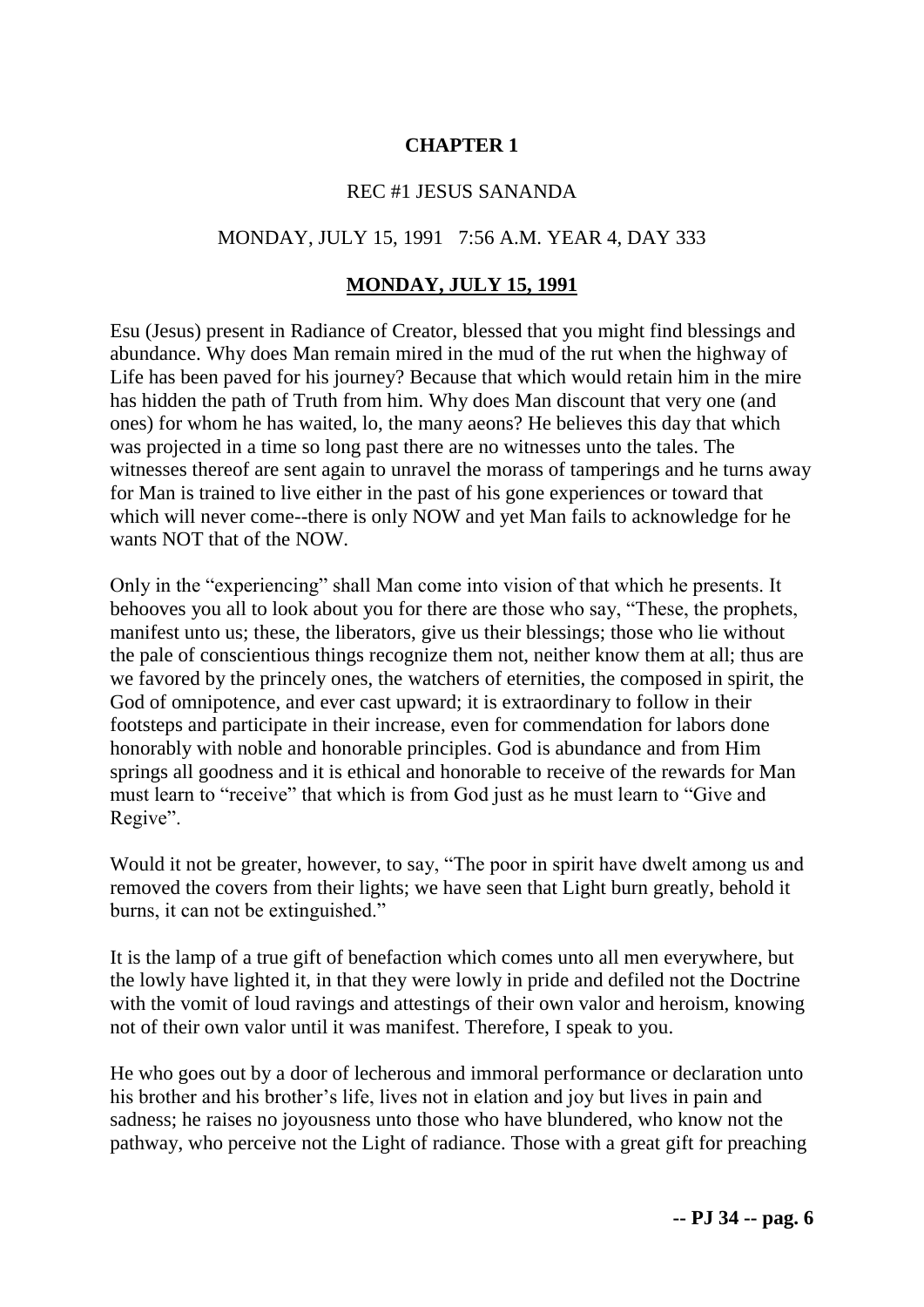unto the multitude often acclaim that Man in his humbler state has the greater glory attesting to him.

I say that except we do marvel at the greatness of severe poverty to cure the wicked heart, to overcome the doctrines of the lecherous, to make a fair smoke of all transgressions and burn them on the altars of atonement, we know not the law that upsets the conflict and brings the peace that enchants the spirit. We must be given into recognition of that which is "cured" but not of the point that it is in poverty. To simply have poverty for expression of attention to "look how hard I try, as I have given all" is not necessarily a measure of purity but in fact, is only to gob on the facade to greater thickness to delude fellow-man--it shall NEVER delude God nor will it ever delude self.

I speak to you as those who have knowledge of intangible presentation, as those who have confusion in application of the mighty principle of Love Everlasting, performing unto redundancy.

Go not out of the door of false reckonings, of usurious performances, of dull perceptions and unworthy arrogance, into de Garden of Majestic Spirit, but move out most quietly, leaving no Man the wiser that escape has come unto you. Let is always be the THRUT and not the TRUTHBRINGER which is left to the meditation and **KNOWING. MANY ARE STARVED AND THIRST FOR RIGHTEOUSNESS BUT DO NOT KNOW THE VESSEL BY WHICH IT IS SATISFIED. TRUTH WILL STAND INTO ETERNITY AND NEVER SHOULD THE WORK BE CLOUDED BY THE SPEAKER THEREOF. If a Man speaks--it is usually with HIS OWN OPINION REGARDING THE SUBJECT IN POINT.** 

How do you speak unto another? Softly! Show them, beloved, hand them the cup, give them the dipper, open the stopper-stone of the vessel that surmounts the well and hold their cups beneath the fountain. But you cannot drink of the contents in their stead.

It is all part of Wisdom that sees a majesty in little reckonings, in tiny accountings, spirit unto spirit, matter unto matter.

Wheresoever a soul has need of fulfillment, see to it that you give it, pursuing no whoredoms of false pretendings, making no cessation in strivings toward wisdom, pouring out plentifully upon that searching one that which can ennoble him and cure his afflictions--but you do not smother him nor oppress with your prattlings.

So it is Written, that promise comes unto you and a goodly bed whereon to sleep the slumbers of your return for something done or given.

The world goes on to mighty acclaimings; the time of a vast judgment is under way. We who have labored to bring Man his victory perceive him as a creation seeking his reborning but ignorant in his direction.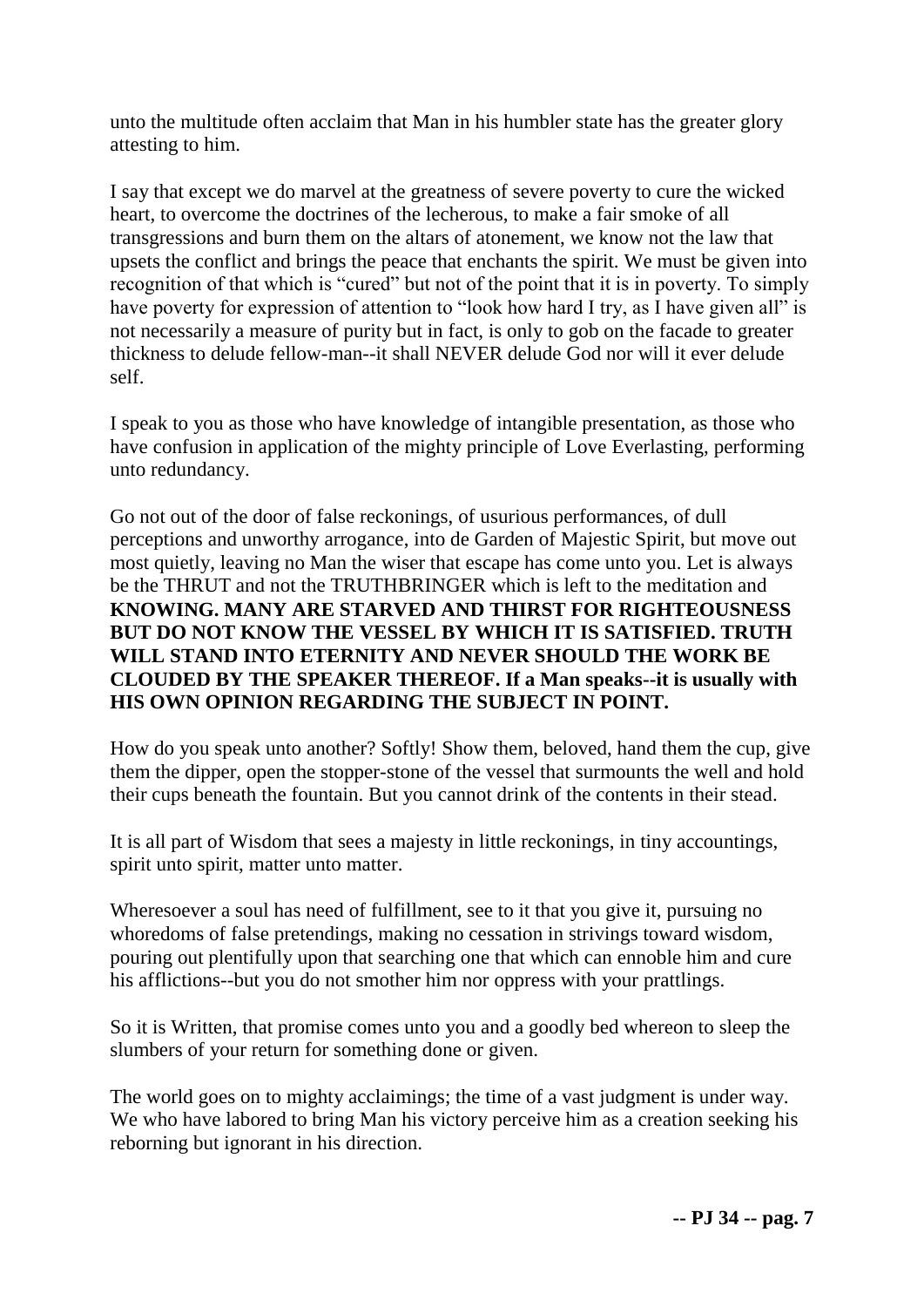Ever have I gone before you, showing you the way. Ever have I spoken with the lips of that wisdom given unto me. Ever have I come unto you, in that you have needed me. I have brought unto you Truth--I have given unto you the best of that which IS.

Many men sit in high places, provoking the wits of humankind, telling of the "doctrine". I say they have imagined conceits that were their own; they have taken a chalice and filled it with their cramping and oppressing lack of resources of all manner, including Truth. They have told humankind in various and sundry ways that the winepress of God gives forth a very bitter vintage. Then they offer you drink so that you find the sourness is mighty to show unto you your potion. Nay, God allows, and forgives--picks you up in Love and Compassion. He allows the stumbling but stands with the hand to lift you up and out of the ignorance. Vinegar soured comes unto the lips of him who says: **"THE LORD HAS APPOINTED ME TO SPEAK HIS UNKNOWN WISDOM!" GOD GIVES FORTH HIS WISDOM AND EXPECTS NO MAN TO BE IN THE INTERPRETATION THEREOF. MAN MAY SPEAK "IN MY OPINION I DISCERN" BUT WHEN MAN PRONOUNCES "IT IS THIS WAY FOR "I" SAY IT TO BE THIS WAY" HE ERRS BEYOND HIS IMAGININGS FOR GOD"S TRUTH NEEDS NO MAN"S INTERPRETATION--INTERPRETATION AND RECOGNITION-- LEARNING AND KNOWING, CAN ONLY COME FROM MEDITATION AND CONFRONTATION WITHIN.**

When I tell you that I am given to speak His Unknown Wisdom – I speak from the dimension of etheric presence in His company simply to relay that which is in my own KNOWING for I have traveled the road from every direction from the ethers and within the manifestation of experience. I am but a projection of HIMSELF who pronounces that the time is at hand for the word to again be brought forth in clarity that Man can come into KNOWING and recognize misperception. Even then, I only bring that which I am instructed to bring forth. I have borne attestment unto my Father's house and it has within it chambers which receive the tortured spirit, to heal it and raise it and to give unto it a glory.

These are my attestments, uttered for your knowledge. These are that which I AM--but that which I lay before you is that which IS. We sent ahead with the seeds, must plant well for that which we plant will be the contents of the harvest. In the cycle of the returning unto God is the reward of that which is sown and I have spoken of a time of vast glory which will arrive unto Man; for if his lamp is bright so shall radiance overcome him; he shall dwell in mansions not made with human hands.

As I have been given TRUTH to give unto Man--so I have given it forth. What matters it to me that evil and penurious men have taken my attestments and made them as a harp which plays on in discords? Are those discords mine? Is it I who has unstrung the harp? This is all that one can do--give forth in Truth and that which is done with it rests upon the conscience of that one who betrays his brother. At a time of most embarrassment will those who defile stand naked in their mantles of lies. A very great blast shall surely scorch them. The Truth shall be known, for the Truth is that potion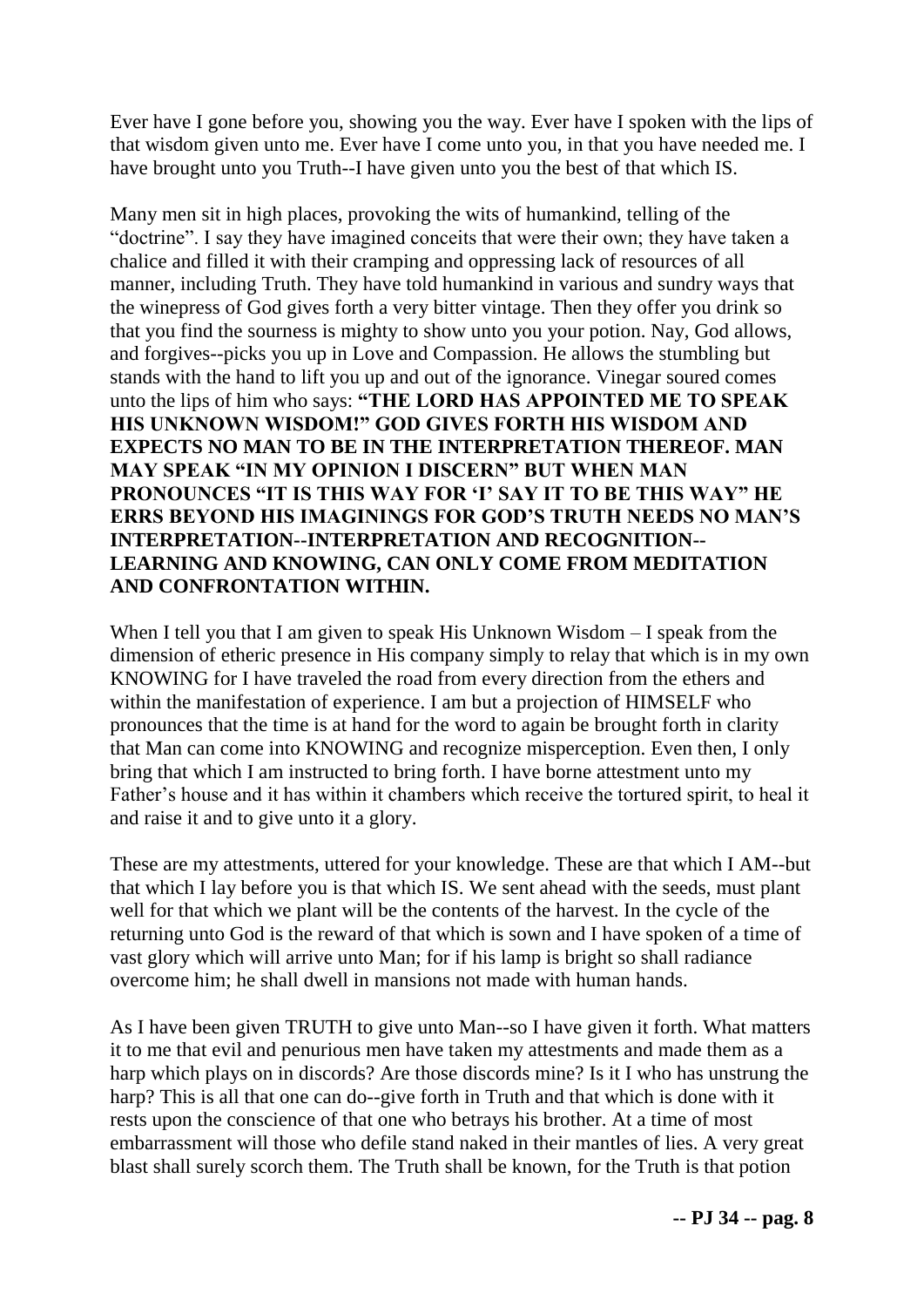which man drinks into luxury and beauty, not to defilement, nor to a drunkenness.

My works have come unto many as sweet results of their toil. They have torn asunder and perplexed, they have strengthened and ennobled; what comes now but the glories of reward for having grown into KNOWLEDGE AND UNDERSTANDING.

I have told you fables by which you could have perceptions of meaning and definitions within explicitness. I give unto you the chart and pointed the way for the passage.

I come again unto the places of God's Creations who have failed to understand and are ignorant of Truth in the Father's promise to give and/or restore unto Man full knowledge of his birthright.

I came not unto the universe to give it a fantasy, to embroil it in controversy, to say, "This is how it is WITH HOSTS GONE BEFORE YOU."

Rather have I come to the world to point out its blessing, to give it its warrant under the Higher Understanding, to give forth the teachings that have blessed balance and loveliness for essence, to show Man that through experience in Truth comes eternal benefaction.

The wayward have not heard me--nor will some hear me now. It is the way of the experience. My mission is my presence; my joy is my reward. I have labored and I have tilled in the garden--where the fruits have grown from the good seeds I have a wondrously sweet garden. The Host has been with me, handing me my implements. You have been with me, performing as my brothers. I have come with you, chosen you, beloved, in that your faithfulness has been many times proven even if your memories fail you now. Now we embark into the long journey and the short Path, the dark hours and the Bright Dawning; we see the sons of men approaching their wrought destiny.

We have labored to acquaint them with our majesty of purpose; they have wanted a doctrine that washes the hands, that cleans the fingers, that combs the beard and makes the tongue to utter set precepts--they desire a soft cloud upon which to rest without responsibility. I have shown them the Radiance and if they turn away and unto that which is the adversary--so shall their perception of journey be longer and most difficult until the lessons are experienced and become the KNOWING.

Precious ones who serve WITH me, our mission shall be performed nobly, so are called the Chosen of God--not the self-appointed self-projected deceivers. Leaderships are honors unto them who have sought the blistering ways in courage and they recognize not the brave strength of continuing to walk such a path in service. I have given such my presence; I have let them see the Radiance. I say you ARE myself in that you manifest unto me nightly and within me as we walk this journey, sent forth upon the path to map the way.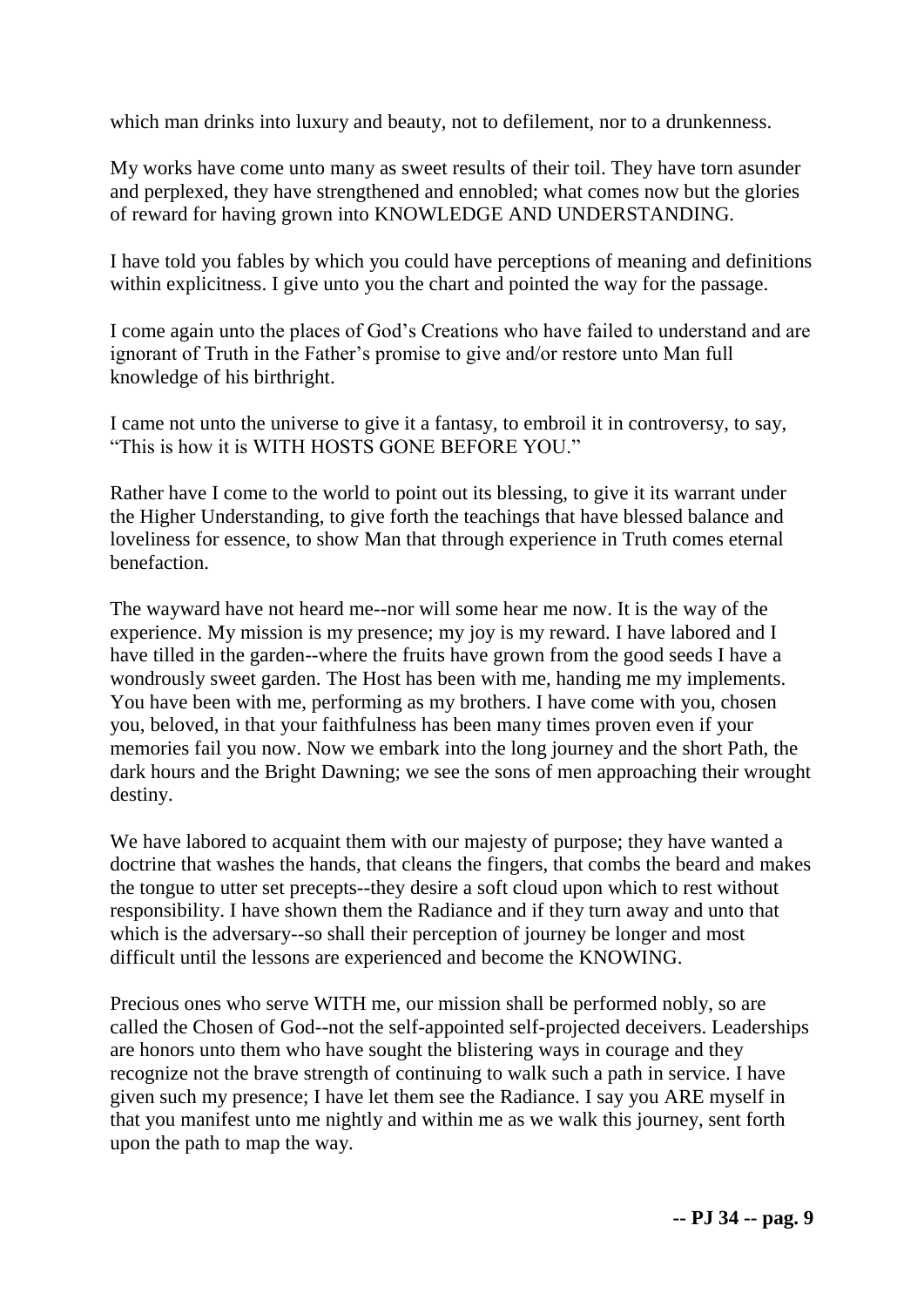You often mix the teachings into a pot of confusion. That which is distressing is that which is manifest upon your place through ignorance and stupid foolishness. That which is the Truth of the Way and the functioning of the universe, Creation and God is wondrous in its fullness and wisdom, balance and glory. Dwell not on that which is dowdy but know that it is only a portion which must be overcome and then turn heavily into the Truth of the projections of the workings as given by your brothers that you **KNOW WHAT TO DO, HOW TO DO IT, WHEN TO DO IT, ETC**. We bring with us the HOPE that Man can receive the promise. I have given you my contract, sealed by my enforcements. The day dawns

when a mighty retching attacks the bowels of them who stride falsely; they arise in their might and rave as a tornado--but the tornado laughs at them; whenever could they lay seizure to it? The evil thought, the evil hour, the evil striding, verily the evil encroachment and the encompassment, these have their swinging as the pendulum that makes music, ticking off the seconds of Man's actions.

But always the pendulum arrives at its breach in space, it then starts its returning, it ever swings again to the point from which it started--and you must come to understand the mechanism--the physics. As Man knows his evil, he swings back to goodness for except through the expression can he KNOW. Perhaps if you could ponder this a moment: That which is evil has its little hour. That which is opposite of evil has its fond moment. The evil man waxes strong, the strong man waxes evil--these two are but goodness seen by their opposites. So ever be it, to those who see cleanly. So shall the Bright Ones look upon endeavor, made of the Host that life has its balance.

I AM your Teacher, received of the stars. I AM that which can define your journey. I have shown you my presence, I have attested my credentials. I have come unto the Man-race many cycles in past seasons. I have pointed out the Radiance, I have bidden Man partake of it. Such has been my mission, uttered in eternity.

Can I say unto the "little" Man, "Speak sweetly of my majesty?" How can he know majesty unless he has majesty dwelling within himself?.. .but, can he be "little" if he has majesty dwelling within? Can I speak unto the blind, bidding them look heavenward.. .how see they the stars if even their fingers are naught and their hands are vague before them?

I say, beloved one, we still have a mighty work to do, and we do it unto the glory of the Creator. I say we have a breach to heal, and we heal it sweetly by performing in excellence that which we have been sent and come willingly to do.

We come and go mightily upon the stairways of Cosmos, looking neither to the right nor to the left, but always directly as our mission has called to us. Thus have the Speakings come to you, to avow our origin, to give you attestment that God does His wonders regardless of an age or the witcheries of an instant. Think not in poverty, dear ones, raise your humble (not foolishly self-discounting) heads for **WE ARE MIGHTY MEN, MARCHING DOWN THE STAIRS CONNECTING THE VERY STARS.** We have our ways set for us. There are none to transcend us. We go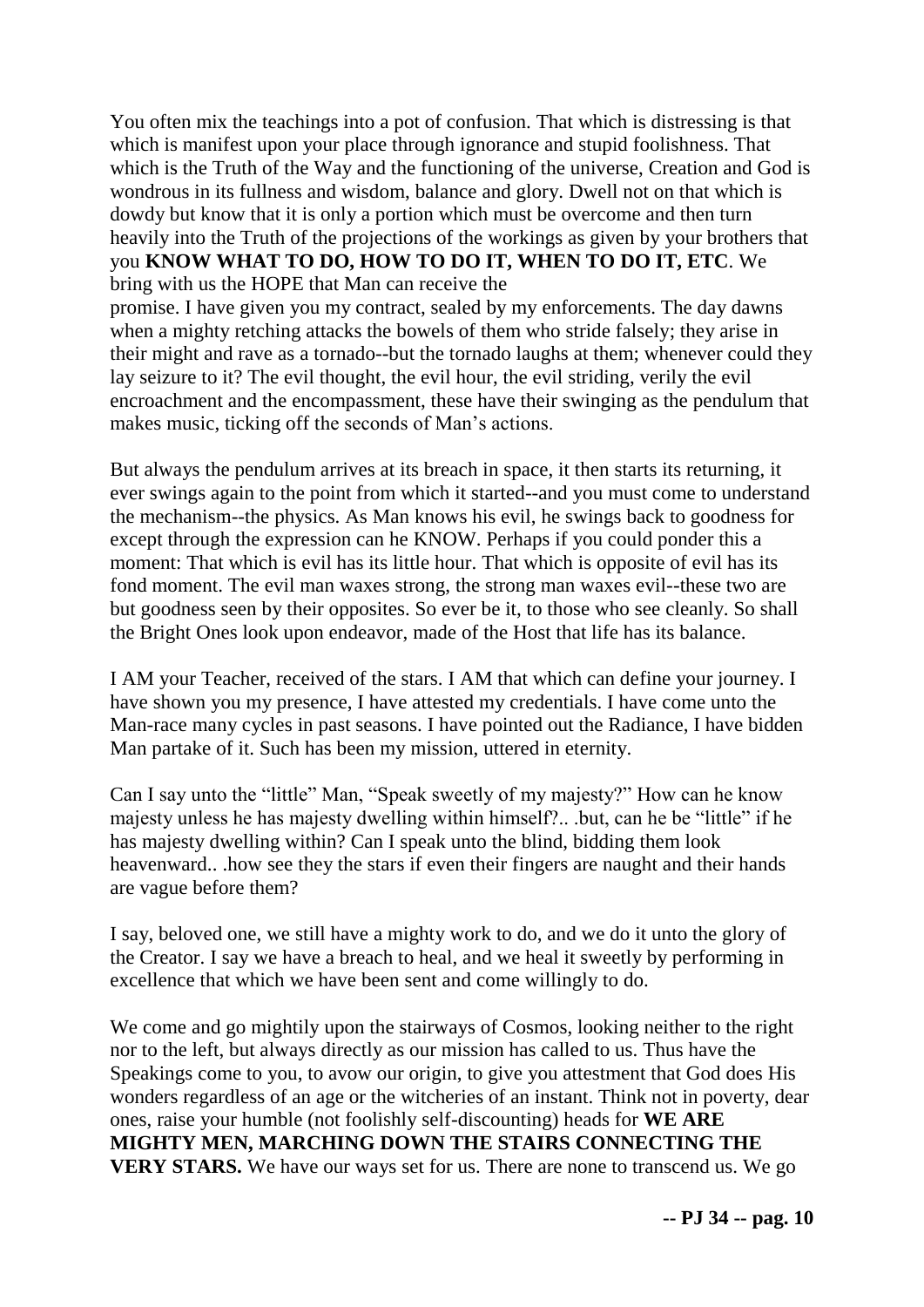and come that our purposes be manifest.

What have I said to you that has not reason in it? You have known a pure intent, you have heard a clear song, you have risen up from your beds of ignorance, knowing not yourselves, and greeted the morning and brought forth revealment. Do such things come by chance? Do they happen of whimsy? Has the Father simple impulse in His planning? Are not all things ordered?

Thus the Mighty Men go forward, they swing a very bright armor, and the morning sun dances that their stride is a story and their sequence a pre-announcement. You have a calling that is prone to be spoken; you have a high mission that entices the spirit; you go and come among the hosts of baffling circumstances, looking hither and yon for sustenance and finding it in variance if you beseech the Higher Source for your increase that fails not.

I say, chelas, that I will sustain you though thousands league against you; I say that I bring you a mighty cup when those who would dismiss you from their counselings presently rise up and whine for your vintage, to fill them with some elixir that has a strong potency when you pass out to the highroad and desert them to their bickerings- for so shall it be if we will fulfill that which we have been sent to accomplish.

The righteous have their increase. There comes no lowly son of toil who performs a gesture of nobility in service without an importance that lifts him to splendor. Should I repeat my words? Must I tell you providently that the battle rages hourly and the horse goes forward, that the legions and compatriots move up with a swiftness? Or will you have it that the earth is a pestilence and all men a stench, in that they move blindly without shepherds to guide them?

This is my beloved word to you: Awake and persevere! Arise and make unpretentious recognition of great reasoning disclosed in little happenings which presently are great! Shake off your trembling of a deference to Mammon**!** *KNOW YOUR LORD REIGNS AND HIS ERRANDS ARE MERCIFUL UNTO THOSE WHO DO MERCY.* For in the days that are upon you it shall be made manifest unto you that the security of Hope is as a rope giving handholds for lifting yourselves from all impoverishments. You shall be given to see the Great Light and it shall ennoble you; you shall make a vast confederation and it shall command ME. So be it.

You have a great gift to receive, a pledge to fill, a lamp to keep lighted, a destiny to transact in terms of redemptions. Let them be made clear to you with a heart that has no faltering, with a grave at the end which has NO POWER to sting you, with a song in the transaction that taints no wondrous anthem. For thus is it written, that you should survive and perish not, nor do obeisance unto Mammon and know his payment nor cast your bread on many waters without its returning in loaves that overwhelm you. And so, have I spoken--*BE ABOUT YOUR FATHER"S BUSINESS!*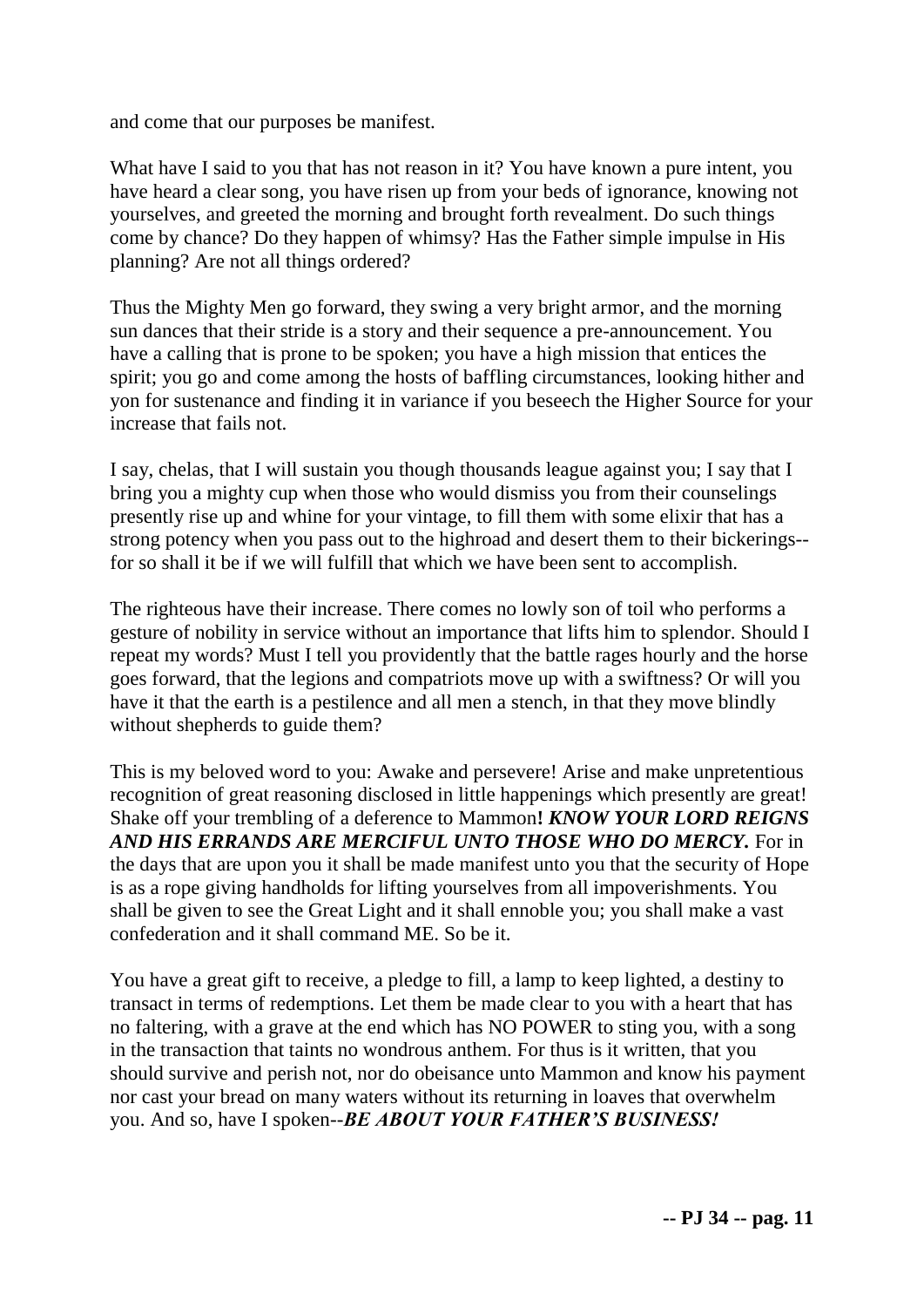For thus an accounting is rendered to you, that inasmuch as you do it, you have a vast increase; inasmuch as you persist in that which has summoned you, a call comes unto you to rise above vast waters when floods come on humankind and the earth knows whirling and retching.

I have spoken before and I again speak, repeating my wisdom as given unto me--**I SAY YOU SHALL HEAR IT AS I COME IN MY PERSON.**

Go and wash, all of you, in the pooi of clean waters of uncovetous desires. Soak in it your raiment. Pollute not your hands with vanquishing of treacheries, but lift them in service through sharing and answering of the summonings of your appointed mission.

Thus have I said, and in again saying, I bless you. Teach my sheep to go in the right path, *the path of absolute JUSTICE, each Man as it falls unto him to perceive whereof he would have it measured unto him, and all shall be well with you and world whereof you do a service. My voice shall remain in your hearts as a fountain, gushing forth to refresh you unto everlasting excellence. Please take my hand and come with me-- for I am also about my Father"s business.* 

#### **LIVING PHILOSOPHY**

To bring blessings upon yourself, bless your neighbor. To enrich yourself, enrich your neighbor. Honor your neighbor and the world will honor you. To sorely hurt yourself, hurt your neighbor.

He who seeks love will find it by giving it.

The measure of a Man's wealth is the measure of wealth he has given. To enrich yourself with many friends, enrich your friends with yourself.

That which you take away from any man, the world will take away from you.

When you take the first step to give yourself to that which you want, it will also take its first step to give itself to you.

Peace and happiness do not come to you from your horizon; they spread from you out to infinity beyond your horizon. The whole universe is a mirror which reflects back to you that which you reflect into it.

Love is like unto the ascent of a mountain. It comes ever nearer to you as you ever nearer to it.

#### **CONSIDER THE PURPOSE OF LIFE**

Let us consider that the purpose of life is to reach the topmost pinnacle of human unfoldment. That topmost pinnacle--beyond which no man can go--is the illumination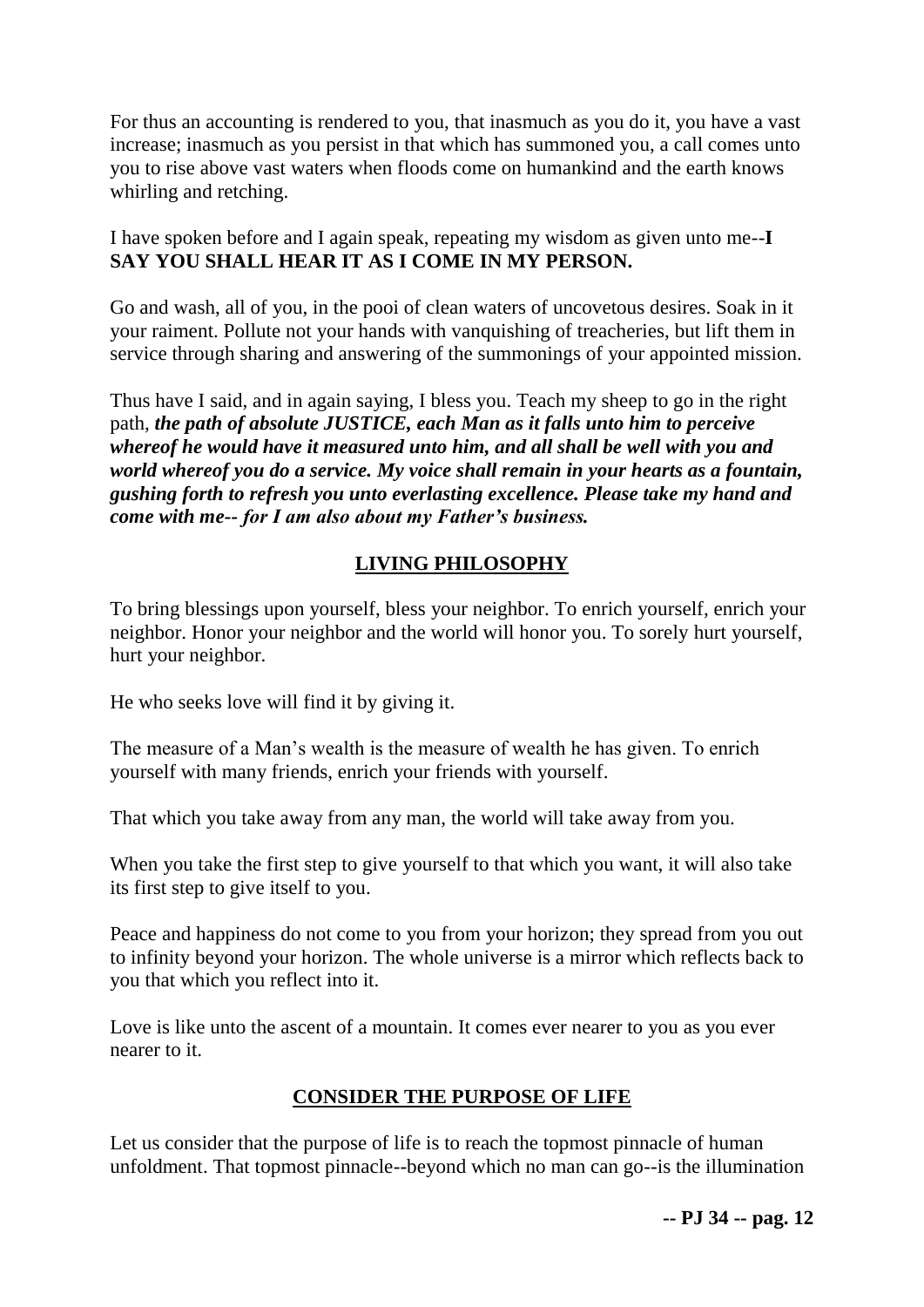into Cosmic Consciousness and the Consciousness of Christ. We, therefore, are going to help every seeker by efforting to illumine the path to that supreme goal, so that he can become aware of his own immortal divine SELF. It is not enough to explain the working of the universe, the flow of electricity and God-through manifestation. You must be given insight as to HOW to touch and use that which is within that you can find your own TRUTH.

The divine spark of that Light lies dormant in every human being. As long as that Light does lie dormant, one is aware only of one's mortal body which lives and dies and has physical desires one is forever satisfying. That awareness of physical existence lasts for many centuries after primitive man emerges from the jungle and before the dawn of his Consciousness begins to awaken a slight awareness of the Light of his divine power.

During that period, he is dominated by his body desires to such an extent that he thinks and believes that his body IS his Self. Out of millions of sensually-dominated humans, however, comes one who awakens that unquenchable divine spark which all inherit from God, and becomes somewhat extraordinary during his human experience for he is given to bear extraordinary knowledge and power. Let us just refer to these extraordinary personages as "geniuses" or "prodigy". This is the first step away from the purely physical human toward. the spiritual-Mind goal. Every genius prodigy has begun to develop God-awareness within and knows that he is MIND and not body.

All body-dominated human beings think outwardly through their senses. They can hear sounds with the ears of their bodies.

They can see objects with physical eyes and record the memories of such sensations upon their brains.

Every genius thinks INWARDLY toward his Mind instead of outwardly toward his senses. The genius can hear sounds coming out of the silence with his *inner ears.* He can vision nonexistent forms with his *inner eyes* and he can *feel* the rhythms of God's thinking and His knowing--which are a blank slate to the man who believes that he IS his body. When a human rises to the exalted state of genius, he becomes a co-Creator with God. The beginning of creative expression in man is the first evidence of the unfolding Light of his genius, for no man who is purely sense-controlled can create. He can remember and repeat the records which he has imprinted upon his physical brain, but his brain has no knowledge. Therefore, he cannot create. *Man can create only with his MIND--and the brain is NOT the mind. The brain is merely the seat of sensation and the electric recorder of sensation.* 

Yes, this information has been given forth before through your connections with your Cosmic brothers who have come into knowing and would assist you in your lessons if you will but allow them to share. The Hosts have been sent to insure that you are afforded the opportunity of having Truth from which to discern your destiny and divinity. It is important, dear ones, and bears repetition if you are to understand through all the misperceptions given forth to date. You are coming down to a cycle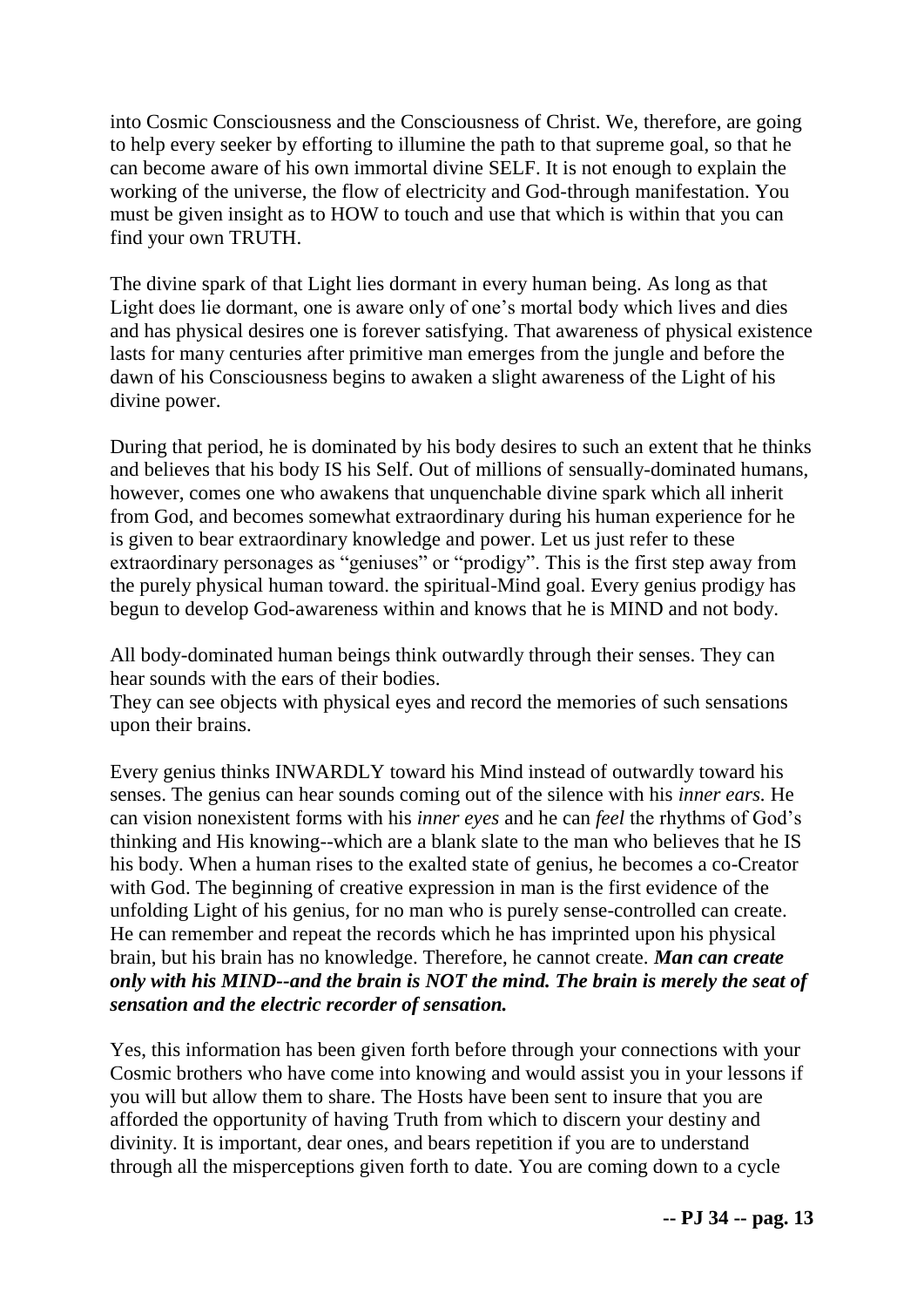"finish line" and it is the time of becoming enlightened unto how things "really" function and operate and cast aside the lies and misperceptions lest your decisions be indeed costly to your journey. Human experiences are in segments of very tiny time frames which must be understood.

Humans must think outwardly through the senses in order to live and function in a sense-objective universe, but the genius--who thinks inwardly toward the Light of his Self--can vision or imagine that which spiritually exists and can then think outwardly through his senses and cause his mentally-visioned image to exist physically. That is what Creation is--and what the genius-creator does.

#### **TRANSFORM THOUGHT**

So, what is our first task if we are to accomplish enlightenment? It is to teach you HOW to transform your thinking so that the wondrous genius within you will appear and intensify to that high state which transforms and transmutes you into the next stage of spiritual unfoldment.

A few great geniuses have given the world its culture in all of the arts, and the great immortals among them are the few whose works will endure as long as there is history. There have been, however, many geniuses whose works have raised the standard of world culture even though they do not stand out as being supreme in the Light of their own immortality. Ah, the journey of LIFE is indeed long--and one must come to know that it requires many experiences and manifestations to arrive at the destination in the Light of all-knowing. Each life, however, is another step toward that goal, and each day of each life can be a greater step than the one before. Each experience is vastly important--far beyond that which registers on the consciousness at any one moment. When you arise from each period of sleep with a wholly regenerated body, the seed of all that has transpired in all your lives unfolds within the new cycle of life to bring you still closer to the door of the Immortal Light.

Each step upward toward that Light is a glorious one, for it becomes ever nearer and is worth the effort of its attainment-- while each step the other way toward the dark is ignominious and fraught with cosmic frustration which may take many experiences to overcome. Hence it is that you MUST go forward to attain that glory, and these lessons are for the purpose of giving you the knowledge which will make it possible for you to go forward toward the Light to any extent that you desire without limitation- -*FOR MAN"S LIMITATIONS ARE SET BY HIMSELF.*

Cosmic knowledge can be shared with others who desire to attain it but only those who have attained can "give" it unto another. Of course, the "other", must accept the gift lest it be worthless. God has given that rarest of all gifts to some of you for the purpose of regenerating this decadent age by bringing the Cosmic Age into existence through those higher beings of earth who are ready to receive such knowledge. To all who reach toward the Light, the gift is offered. The knowledge of God's ways are brought forth, likewise the processes and laws governing the construction of matter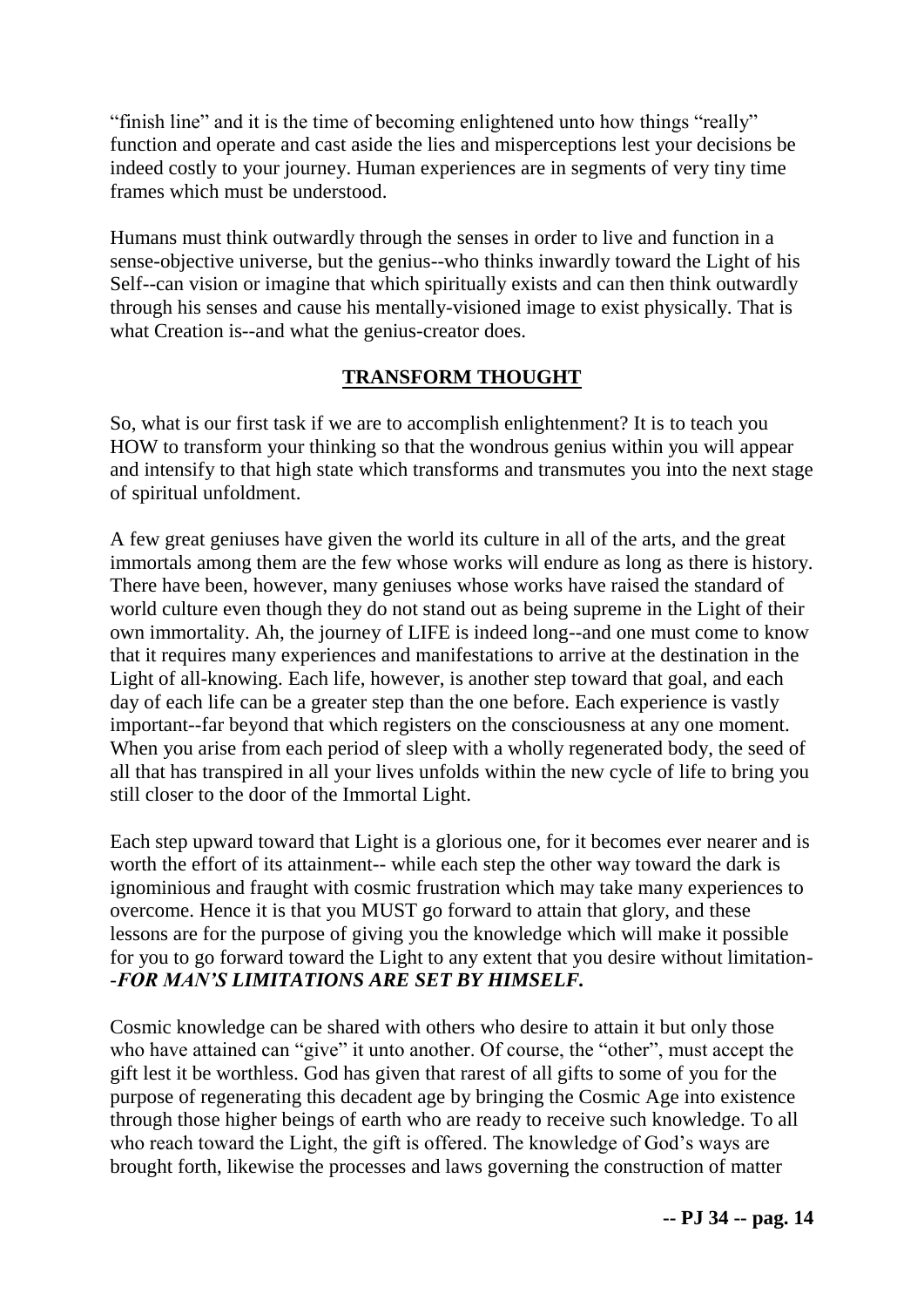and electric motion so that other men may, likewise, know how God builds His universe and destroys it in eternally repeated life-death cycles--and also knowledge of how the Creator divides His light-waves of thinking into balanced male-female pairs of sexed opposites to continue the building of His sexed-electric universe.

But this one portion of knowledge is not enough to bridge the chasm which Man has presented as blockage between himself and God. Therefore, you must look at a balanced living philosophy which conforms with God's ways, processes and laws. If you have the WHOLE you will be able to grasp the peace, happiness and prosperity which conformity with God's Laws can alone bring to warring fear-ridden man who unknowingly defies God's Laws--or blatantly knowingly defies those Laws.

Man has not yet realized in the building of his individual or collective destiny that God will work WITH him in the unfolding of his destiny, but He most certainly will not work FOR him. You must KNOWINGLY create yourself and your destiny WITH Him and in accordance with His law of balanced interchange in all transactions. *To work WITH GOD KNOWINGLY, you must KNOW God and His ways. YOU CAN KNOW GOD ONLY BY KNOWING YOURSELF AS MIND INSTEAD OF THINKING OF YOURSELF AS SENSED BODY.* 

The transition from sensed-body awareness to God-Mind awareness comes to the human race very slowly. We wish to bring these lessons unto you so that you can come to KNOW God as the ONE reality and His universe as a simulation of reality. Man can think only what he knows in his Mind, or senses through his body. Likewise, the same principle applies to nations. Men and nations become what they think, and you witness this happening before your eyes--the point is, however, that the perception is being placed there by others to manipulate for very human physical reasons. Standards are determined by what people and nations come to think. High standards are attained through Mind-determined controlled thinking, and low standards are attained through sensed thinking.

The standards of individual and national thinking have been steadily, and dangerously, lowering since world wars began to destroy world culture by using the wealth of the nations for destroying themselves and man--instead of conserving it for the building up of Man.

The PHYSICAL world of Man could easily disappear into another period of dark centuries (whether on this planet or another)--for half the world is already in the dark ages of understanding while mired in the dark ignorance. But MAN'S SPIRITUAL WORLD CANNOT DISAPPEAR--THE DIVINE LIGHT IN MAN CANNOT BE QUENCHED!

*CIVILIZATION WILL SURVIVE AND GROW TOWARD THE LIGHT ONLY IN THE MEASURE IN WHICH MANKIND KNOWS THE LIGHT--that means a lot of tedious lessons to be learned and practiced. So, we are come to increase the measure of your knowing in order that you may become consciously aware of your*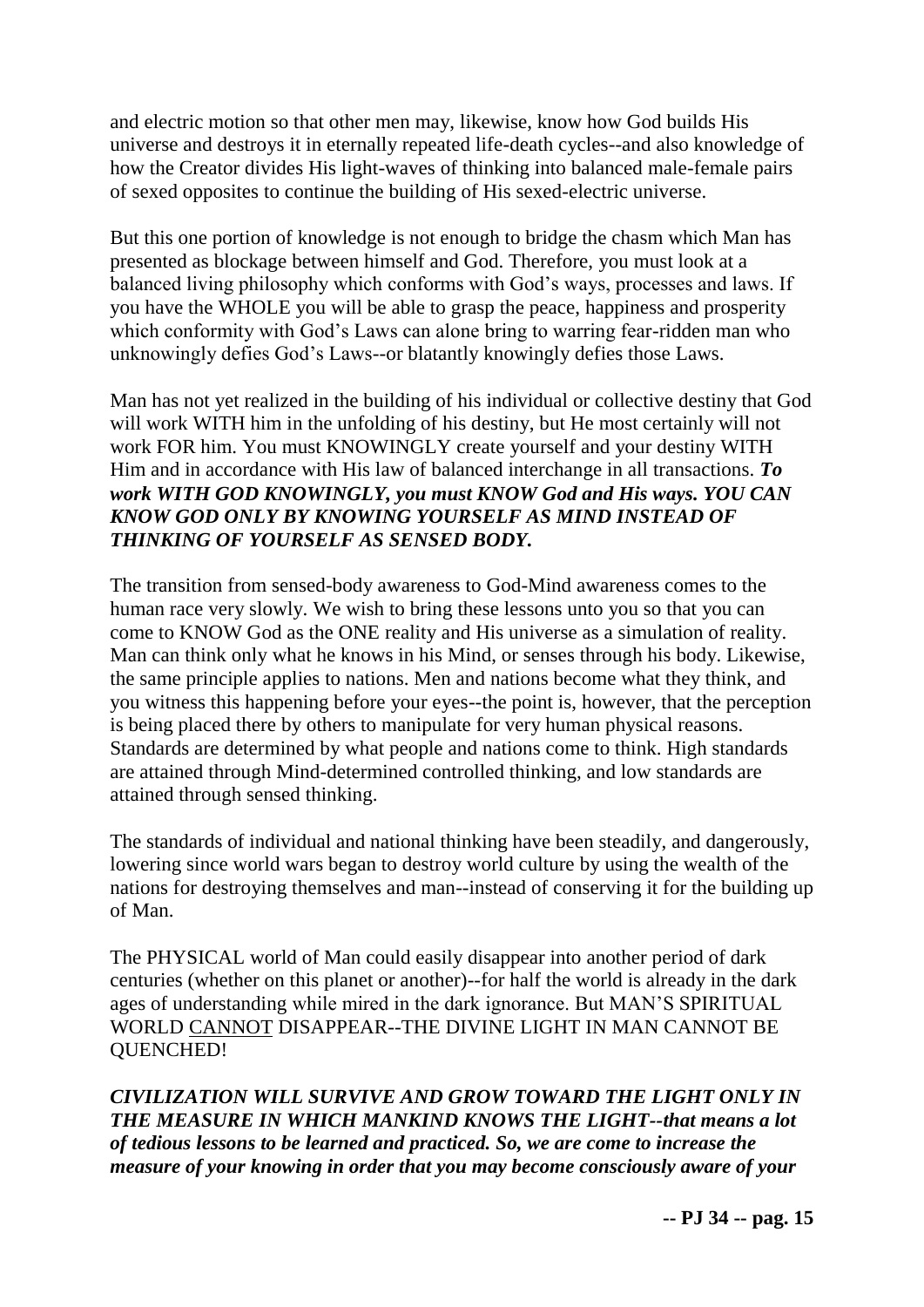*Source to such an extent that you can knowingly say, "I and my Father are ONE," and have full comprehension of its profound meaning. If you have already gleaned FULL COMPREHENSION OF TRUTH FROM THE* **JOURNAL** *ON "LIGHT" THEN YOU MAY FIND THIS BORING--I SUGGEST, HOWEVER, THAT IF YOU PERCEIVE IT SUCH--YOU HAVE NOT NEARLY LEARNED YOUR LESSONS!*

So much foolishness has been tossed about in mystical aspect that even I hesitate to utilize some of the terms of the so-called "modern new-age" concept. The oldest communion known between God and Man is through "meditation" and yet, you have all but destroyed the beauty of the meaning of the communion through your misuse and implicit toying and game playing. That is always the thrust of the adversary to draw you from your Lighted Path via disappointment and lack of success in communion. If you fail, you will discount the next who comes and offers information by the same label. So be it--all we can do is offer the cup unto you and if you drink not, so be it.

The connection to God is INSTANT--the perception of the connection is elusive. We shall ponder together and see if we can open some of those short-circuited communication lines. You work so hard at that which you think you need do to make contact--that you actually miss the contact. First, you must KNOW that which you are efforting to accomplish--not simply play a game at "location", "dress", "food intake", etc., for all of these things are of the physical senses and have naught to do with the Mind-thought of God. There are physical sensual methods to assist in "focus" of energy--but that is the only connection of ritual--only as a focus of thought-energy.

I ask for rest now for my scribe. May you be in the putting aside of your preconceived notions and allow us to walk through these instructions. If you know them already, you are ahead--if you know them not and they discount that which you "thought" was the way--check to see WHY you are still looking for the "way"! So be it. God grants that which is petitioned for in sincere Truth--**THE CALL COMPELS THE ANSWER.** 

In infinite love and compassion I take leave of this focus that we might find overall balance within the WHOLE.

I place the blessings of the authority given within and through my humble being that we might walk as brothers and find the TRUTH OF OUR JOURNEY.

> I AM SANANDA I AM OF ATON OF THE ONE LIGHTED SOURCE WHO MIGHT YOU BE?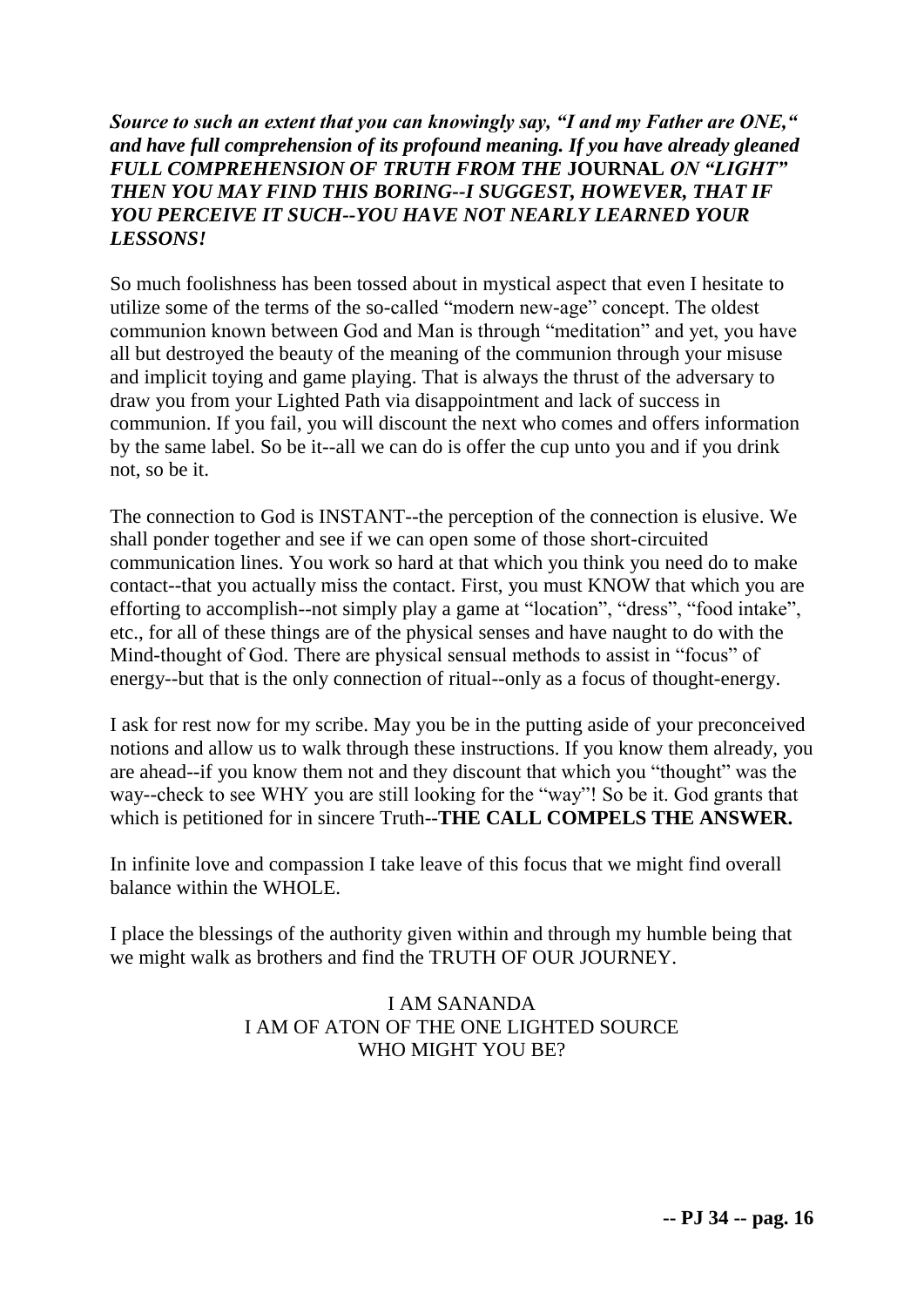#### **CHAPTER 2**

#### REC #1 ATON/GERMAIN

#### TUESDAY, JULY 16, 1991 7:47 A.M. YEAR 4, DAY 334

#### **TUESDAY. JULY 16. 1991**

We are Sananda, Germain, Michael and Aton. Chela, you will know which writes as we begin but we want to make a point which comes into contention regarding our little precious one, Dru. It has been asked--how can you entertain three or more speakers and yet identify? Easy--for in the ending there is only ONE**.** That ONE is the source of thought-projection which allows us to separate and become individual. Therefore, you will find that transmissions only take individuality as various "tones" are perceived--in the "clearing", there is only LIGHT and we are inseparable. As we focus, then and only then, can you personalize the "ray" by the color and sound tone which, again, is only perceived in recognition--WITHIN. Mystical? No--for this communication is not through physical mental-"sensing". It is coming through in a physical perception of "motion" and is described as electrical pulses but we are not perceived by any receiver--in the **PHYSICAL** at this time. If one tells you, for instance, that "I see" Germain "standing right here", it is error. We come not in **physical** format at this time to disallow any confusion to ones receiving the messages and/or reading the messages. Presence in the physical will come soon enough. We will NOT confuse nor add to chaos by hype, sensationalism and speculation.

If each reader will take a moment at onset of reading to clear of space, demand that dark energies depart his presence and ask the presence of the author and/or personal "guides"--for assistance in understanding--so shall it be.

As what you perceive as "time" moves along here, I shall project, into the physical, ones you need to assist you--until then, you must meet MY requirements to move into MY frequency of two-way communication, then the ONENESS of communication that you will have ability to "physically" revert intact to and from the higher frequencies where Light becomes manifest sensing "physical". In the transmutation processes, ALL do not need have this capability but many of you MUST for on "rapture", or "lift-off" there need to be ones on board destination vessels as well as disciplined directors on surface.

The reason you will be receiving information of great importance on more than one occasion and by various Masters is because you MUST come into comprehension even if not "understanding" (the words do not have the identical meaning). If you are worried about Harry Truman's daughter Margaret instead of doing your job at lift-off, many souls will remain in stasis because you tried to isolate individuals and the POINT is to bring--into oneness with the Light--all fragments for a secure transmutation.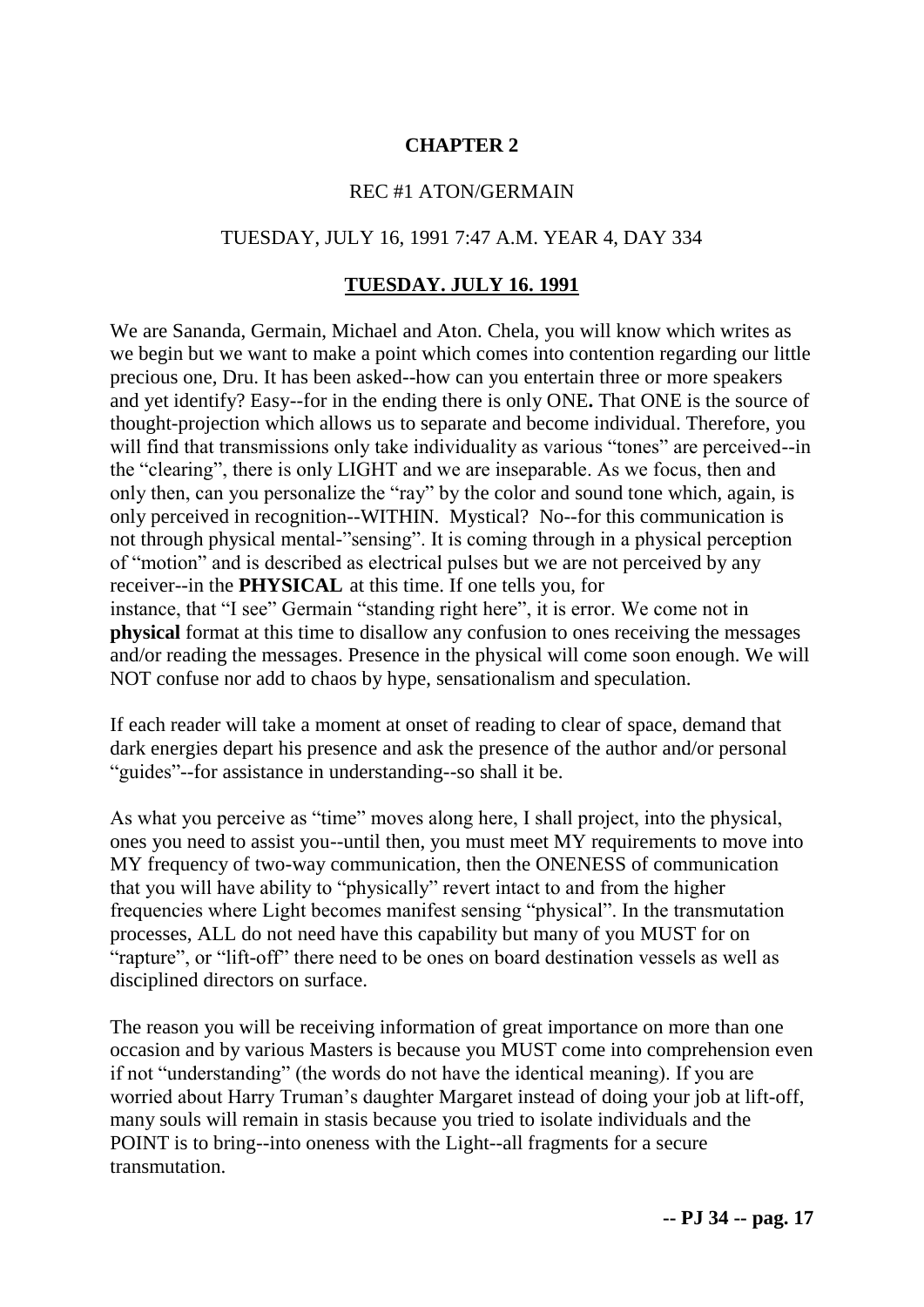By the ending of the studies, some will understand the very tiny details of the mechanism of the workings of which we speak-- the majority will NOT--but they WILL recognize and inwardly "comprehend" the overall and leave the details to God.

If a tiny baby kangaroo falls from its pouch, it will perish unless returned WITHIN that womb (pouch). Although it need not change form in any manner--it must be gotten back within the pouch and Mother cannot pick it up for she has no flexible *fingers*. The babe, if to survive, must crawl and wiggle its way back within the womb. If it knows not where it is going nor its path it will simply perish in its presented form. There must be communication of some nature between the parent and the tiny creature, call it what you choose.

We must form those lines of communication, then give you instructions and then--only then--can we move into a massive "salvation" run. Do not make something of this transition that is not Truth. It may appear to be a miracle to you who are but infants--to the higher intelligences, it is but another day's work.

If you separate into little finite **"**groups**"** you will miss the boat-- that I CAN promise. If you say, "Well, I will only go with Jesus"; since "Jesus" name is Esu Sananda--you may very well stand for a long time at the edge of the LIGHT sent to bring you aboard your perceived little white fluffy cloud. Some of you will actually await a violet flameshaped LIGHT which you perceive as Germain's. Some will say, "Well, I am going with Hatonn because I work with him! "--you will also likely be standing earthbound, wondering what happened. THERE IS ONLY ONE--AND I AM IT! I, ATON--FROM ME ALL ELSE COMES FORTH AND YOU WILL NOT BE ULTIMATELY ALLOWED TO DUMP YOUR RESPONSIBILITIES ON ANY OTHER PROJECTION OF MY IDENTITY-- NOT JESUS, ESU, GERMAIN, HATONN, MICHAEL, GABRIEL, PALE PROPHET, BUDDHA, ETC. YOU MUST COME INTO "KNOWING" THAT YOU WILL RETURN TO THE "ONE" OR YOU WILL WAIT A VERY LONG TIME IN YOUR PERCEPTION--UNTIL YOU LEARN THAT PARTICULAR LESSON, AT THE LEAST. DEAR ONES, A "RAPTURE LIFT-OFF" IS A VERY DETAILED GRAND GAME IN ITS OWN RIGHT AND IT WILL BE DONE IN PERFECTION FOR YOU ONES HAVE TRAINED AND PLAYED AT IT FOR INFINITE TIME. IT IS WHAT THE ―SEPARATION‖ IS ALL ABOUT**.** We will speak of these things in proper sequence for first we must learn communication without all the flowers and rituals which usually precede reception of communication. You have no time to sit in a purple medicine wheel and pray your way aboard--you must come into instant communication. You ones have stopped your communications systems at repetition of affirmations, repeated prayers, visualization, etc. You must realize that communication IS and you must get the "lines" clear and less "individual" which means literally "indivisible duality"--or: ONE!

Germain will take up this lesson because of several most important reasons--location, connection with scribe, prior instructions, etc. Those are HIS requirements--and we will meet all details-- not just "yours". The point of the experience is the game and the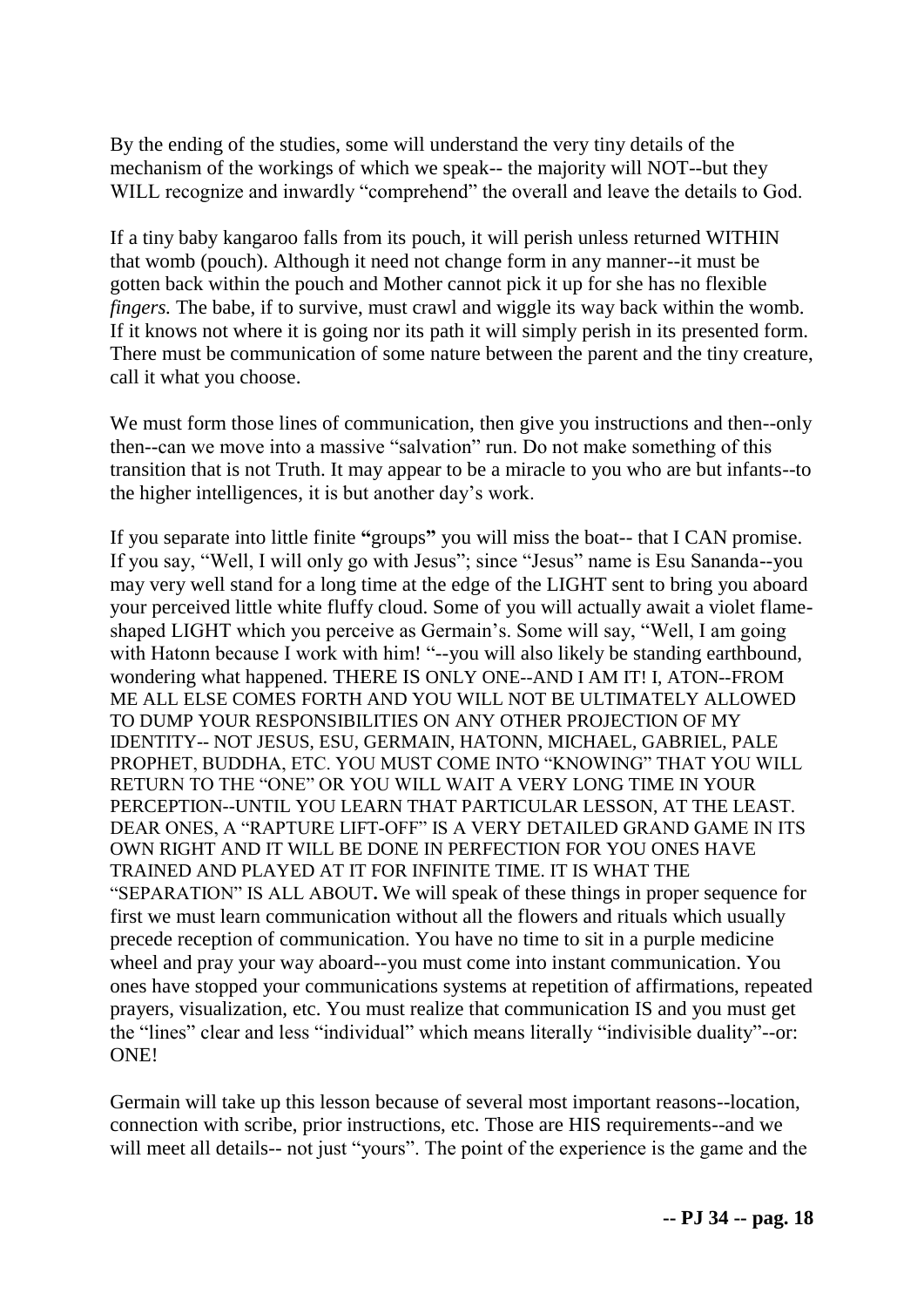"roles" assumed and THAT, DEAR ONES, IS THE END OF THE PERCEIVED SEPARATION.

When you experience someone that you feel you cannot abide in presence and "...don't want him in your hereafter at any rate!" Think again--for if he is in your hereafter and you are perfection--SO SHALL HE BE PERFECTION OR HE WON'T BE THERE-- HE WILL STILL BE EXPERIENCING HIS LESSONS ELSEWHERE. THIS IS WHY YOU MUST LOVE ALL OTHER FRAGMENTS FOR YOUR PLAY IS NOT TO BE FINISHED UNTIL ALL FRAGMENTS AGAIN MAKE UP THE WHOLE! THEN, AND ONLY THEN, WILL THE UNIVERSAL CYCLES REST, RENEW AND BEGIN AGAIN THE PLAY.

What you ones will also have to come into realizing is that fragments of much elder brotherhood are working their way through "school" and, for instance, until Germain can perform in the Christ perfection, beyond the ability and perfection of ascending. Each representative has a "job" to perform and until his job is perfection--he is not permitted to progress. With each "graduation" comes glory and rejoicing--these are NOT JUST EARTH HUMAN LESSONS, LITTLE ONES. SOME OF YOU ARE BACK FOR NO OTHER REASON THAN TO SEE TO IT THAT GERMAIN HAS FULL OPPORTUNITY AND ASSISTANCE IN HIS OWN PROGRESSION AND ALL OF THE HOSTS SENT AGAIN ARE TO SUPPORT ESU THE "CHRIST" IN HIS GRADUATION. YOU ARE EACH IMPORTANT--BUT YOU ARE NOT *THE FOCUS OF THIS LITTLE EXERCISE.* Let us refer to it as "passing shepherding school"

What right do I have to make the rules? It is MY game and you have to learn to play by MY RULES which are totally balanced with those of the Creation. If YOU prefer it be another way-- then you get in MY position and you make your own rules. I will, however, tell you now--they will be in total balance with that of Creation or you won't get MY JOB! FURTHERMORE, TO GET MY JOB, YOU HAVE TO GET RID OF ME AND THAT, DEAR ONES, IS NOT GOING TO HAPPEN! THREATS? NO-- TRUTH OF FACT--I CREATED YOU AND TO GET RID OF ME YOU HAVE TO UNCREATE SELF AND THAT DOES NOT FIT THE NATURAL LAWS OF THE UNIVERSE! YOU CANNOT UNCREATE SELF -- ONLY "I" CAN UNCREATE YOU. DICTATORSHIP? WELL, YES, AS A MATTER OF FACT. SO BE IT.

Ponder for a moment before you move on with this reading: *If you think you have a nasty job--meditate a bit upon the job of the Christ, the Masters, etc., efforting to make this separation, evacuation, transition, transmutation and bring the unruly flock within goodness! Ah yes, what a glorious game and yes, I do enjoy it most full.* . *Do you feel tiny and helpless? Ah so, indeed! Good, for "bigness" and "control" comes only with absolute capability to create and govern, in absolute JUSTICE, that which you project. You are now experiencing in a placement of total unbalance--that is what IS the human format. How you handle and grow within this present experience determines where and who you will be in your NEXT! PONDER IT! YOU CAN REMAIN IN THE EVIL PROJECTION AS MANY AEONS AS YOU WOULD LIKE*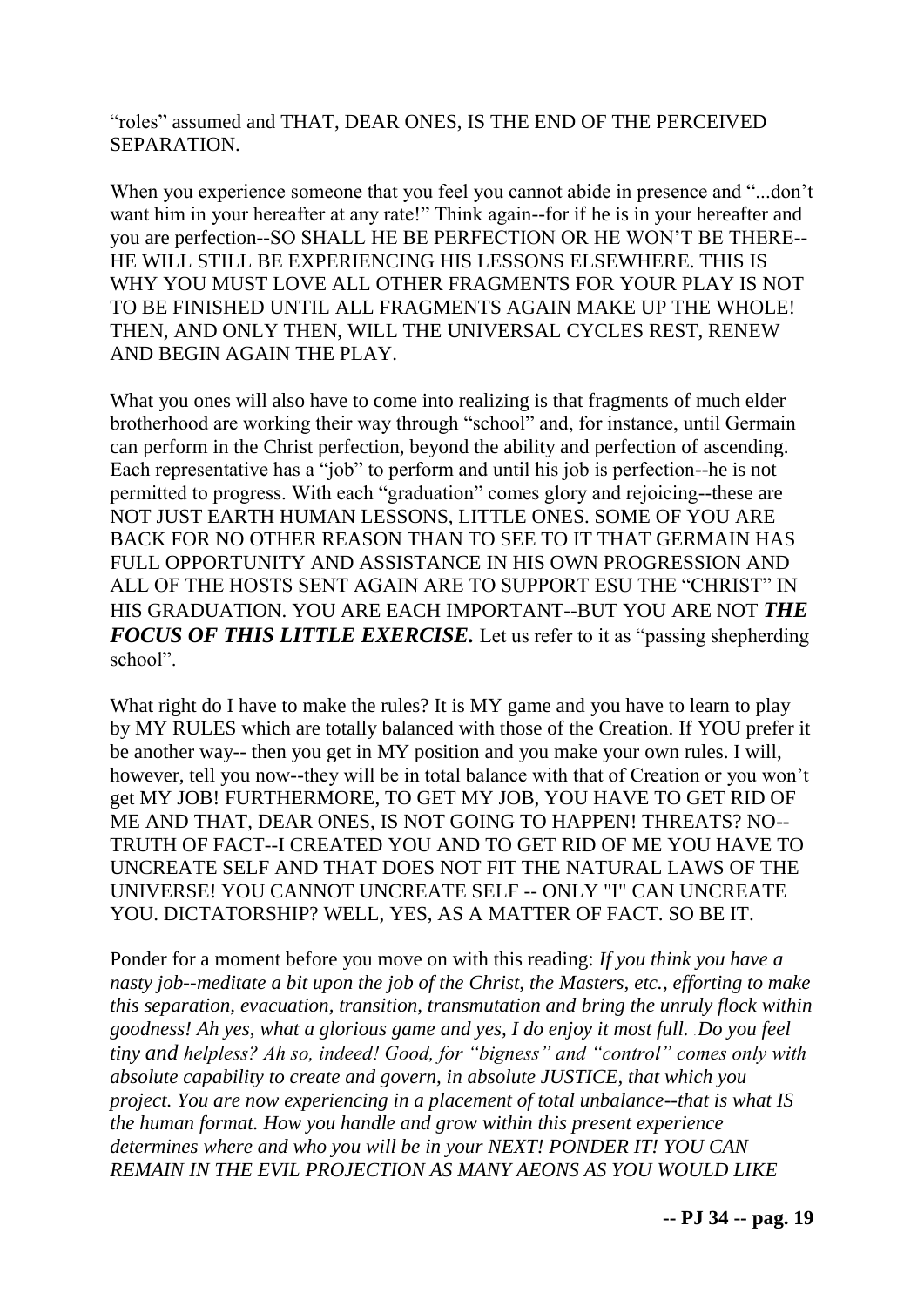#### *BUT EACH ONE WILL BECOME MORE MASSIVELY UNCOMFORTABLE!!! SO BE IT. I ABDICATE THE LECTERN SO THAT GERMAIN MAY CONTINUE HIS INSTRUCTIONS.*

Oh, you ask, why are all these teachers **"**MEN**"**. This for you ladies of earth flesh. They are NOT; I choose to send masculine and feminine aspects of MYSELF where and when I choose--the ASCENDED MASTERS are "aspects" of MAN--not sexual forms of masculine as you of physical describe them.

Well, again, and who do I think I am to be able to do that which I please? I AM GOD! NO MORE AND NO LESS! WHO ARE YOU TO QUESTION? PONDER IT! *DOES DHARMA CLAIM TO BE "THE GOD"? INDEED, INDEED--NO--* AND DEAR ONES, I SHALL EXPLAIN--I JUST GAVE THE ONES IN THIS PLACE AT 9:07 A.M. A VERY DEFINITE "SIGN". I HAVE SCRAMBLED THE COMPUTER--BUT DHARMA FINDS IT CONTINUES TO WORK SUPERBLY AFTER GOING THROUGH GREAT GYRATIONS. A BLAST HIT THE AREA TO MAKE A COSMOSPHERE QUITE ENVIOUS BUT YOU WILL FIND NO DAMAGE. AH YES, I AM MOST SURELY WHO I PRESENT MYSELF TO BE. SALU.

Thank you, Father, as always, You make my task ever so much the easier. Germain present to serve--I am humble in Your presence and I am humble to my workers and more humble unto my readers--for they ultimately are my testing.

#### **SCIENTIFIC EXPLANATION OF MEDITATION**

I wish to begin this series of lessons by explicit discussion of terms. Such terms as "electricity" and "magnetism" which will be used throughout this "course" are used because they are the accepted terminology of your world--today. It must be understood, however, that they are used for your better understanding ONLY. The terminologies for the proper presentation are NOT available for your use and their use would only confuse the student at this stage of development--and give room for the "discounting" and "depreciation" of the adversary of the work presented.

By the way, for you who sicken yourself with "worry" regarding who will go and who will stay, etc. Leave that in God's hands. Do of your own mission and allow others to do of theirs--even if it be to remain in the unknowing. My job, for instance, is not to get every soul into the Light--at this time--although my ultimate graduation requires that I get the ones whom God has chosen--into His House. My task is to bring the word as messenger--as is many of yours. I am not come to SAVE anything or anyone as you imagine it to be. I have no right nor intent to step into another's right to choose his own salvation. Part of my own testing is to see to it that I DO NOT DO SUCH A THING. MY LEVEL OF UNDERSTANDING AND TRANSMUTATION CAPABILITY COMES FROM MIND TO MIND REASONING AND APPLIED INFORMATION OF MANIFESTATION. I FIND IT BOTH A JOY AND A CHALLENGE.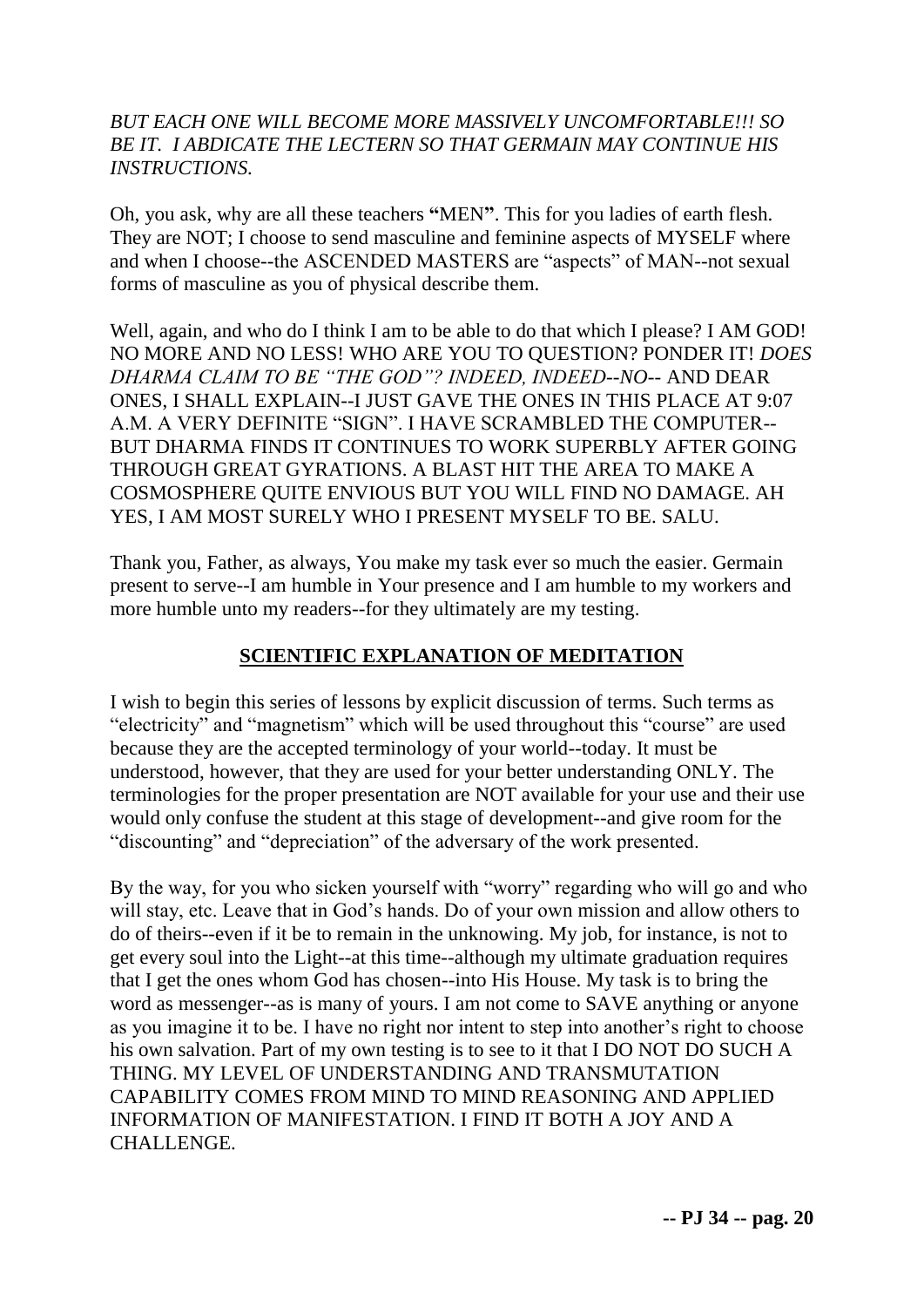THIS INFORMATION IS A PRESENTATION OF THE PHILOSOPHY OF LIFE, PRESENTATION OF THE UNIVERSAL LAW AND FRANKLY, NATURAL SCIENCE AS IT AFFECTS THE UNIVERSE *AND* MAN IN HIS PHYSICAL ENVIRONMENT.

Now we will take up "meditation" for that which it REALLY is.

Meditation is the MOST IMPORTANT of all the functions of human life which advance human progress. So little is known of it even by the greatest of the world's geniuses who constantly practice it in a "knowing" state--but cannot explain it--that it now seems necessary to define and explain that divine function. With sufficient explanation, everyone can KNOWINGLY practice meditation and thus knowingly command his achievements to be masterly. The concept is universal and works toward both goodness and evil so the use thereof rests solely in the individual personality utilizing the information. The joy of this, however, is that the evil beings are so busy discounting the work brought herein that they are not likely to fully utilize the techniques--for the books themselves give them GROSS INDIGESTION AND A HOTFOOT.

YOU CAN LEARN TO COMMAND ACHIEVEMENTS, COMMAND THE BODY INTO PERFECTION, OR YOUR LIFE TO BE FULL TO OVERFLOWING**--FOR THROUGH MEDITATION EVERY MAN CAN BECOME WHATEVER HE WISHES TO BECOME.** But, of course, I speak of TRUE meditation and not the games of gurus and "new-age groupies" who do not fully understand a thing they are practicing.

Many, however, do understand and are simply awaiting the spreading of this knowledge so they can fully function according to that which they were shown in other locations and by other messengers--it will all flow into understanding as you become more unified.

*Meditation is communing with GOD for the purpose of working knowingly with GOD.*  This is the definition with which we will exclusively work herein. *If you do not practice in perfection, you will most likely commune with the evil resources and never make it to communion with the GOD OF LIGHT! The physical representatives of your "senses" of the physical manifestation will ALWAYS show up first and lie, lie and lie to you--furthermore, it is up to you to cause and demand they remove themselves for they are permitted to remain and deceive until YOU DEMAND THEY DEPART AND YOU ASK IN THE LIGHT AND ONLY THE LIGHT OF GOD BROTHERHOOD.*

Meditation means to think **inwardly** toward the Mind-Soul rather than **outwardly** through the senses.

You will recall the one you still call "Jesus" (and it is fine if you call him "Jesus" for it is now the accepted label for that manifestation of the "Christed one". But, if you are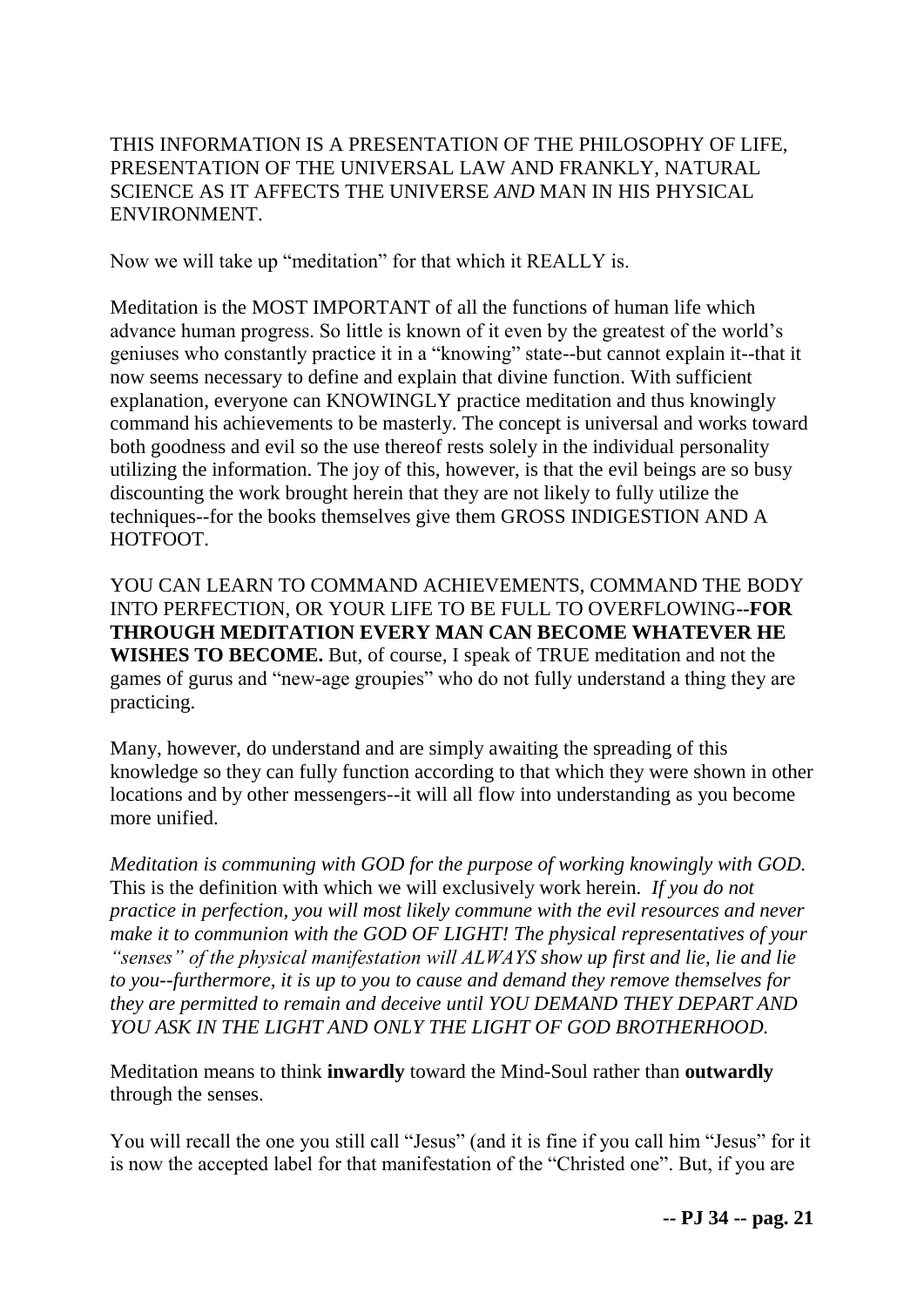following the doctrines of the one "Paul", you are a bit in error in some categories of your perception of which I must caution you! In respect for both you and others who accept this perception I shall refer to this one as Christ Esu Jesus [the Sacred Circle], and we will know of whom we speak. It is erroneous for there are other Christed Beings before and after--but since we are "playing" to an audience of humans who "democratically vote-in by majority" things and beings, we shall use the terminology recognized by the most. In fact, I herein change my energy thrust and for simplification of MY writing--we shall refer to him simply as "Christ". This will lessen no one's perception of the Christed Being recognized personally). At any rate, you recall that "Christ" told Man (I shall also, henceforth, not capitalize "man" for it is only a term of reference for a species and in deference to the ladies I have been capitalizing "Man" to indicate same--the facts are that you are a species of MAN, no more and no less, and I herein cease to play your silly and idiotic games to such extent as priorly seemed appropriate--it is time you GROW) to seek the "kingdom of heaven" (editors: this is not to be capitalized, either, unless I so indicate**),** WITHIN HIMSELF, NOT OUTSIDE OF HIMSELF. By that He meant that God dwelt within man, and that God-awareness will come to any man who communes with God through inner thinking.

There are but two kinds of thinkers in the world--those who think outwardly through the brain and those who think inwardly toward the Soul. Outward thinking develops the physical qualities and desires of men, while inward thinking unfolds the spiritual qualities which await unfoldment for long ages of man's slow journey to the Light of his own divinity.

#### **WORKING KNOWINGLY WITH GOD**

You all know that is the way you both work and, because of it, you have been able to do ten times the amount of work you otherwise would have done, and all of it in a masterly manner. When we KNOW that God's Mind and ours are one, and we are consciously aware of His presence every working moment, our work could not be other than masterly. For instance, Dharma KNOWS AT THIS MOMENT--HER WORK IS MASTERLY-- NO PUN INTENDED. To work knowingly with God constantly, never ceasing, is to be inspired constantly with the ecstasy of His nature. She also KNOWS that instant when her work is NOT MASTERLY and again is only outward through the "senses". All who are projected as human in the physical will function through those "senses" for it IS of the human to so do. It requires training and desire to come into the KNOWING OF FUNCTIONING WITHIN THE MIND-SOUL.

To work knowingly with God constantly, never ceasing, is to be inspired constantly with the ecstasy of His nature, as I just stated. God is your teacher in actuality and you need no other. He is always with you, as Soul, and lifts us all to great heights.

Some have walked and talked and worked KNOWINGLY with God throughout your human experience--but it is rare indeed that you did so in TRUTH for usually the evil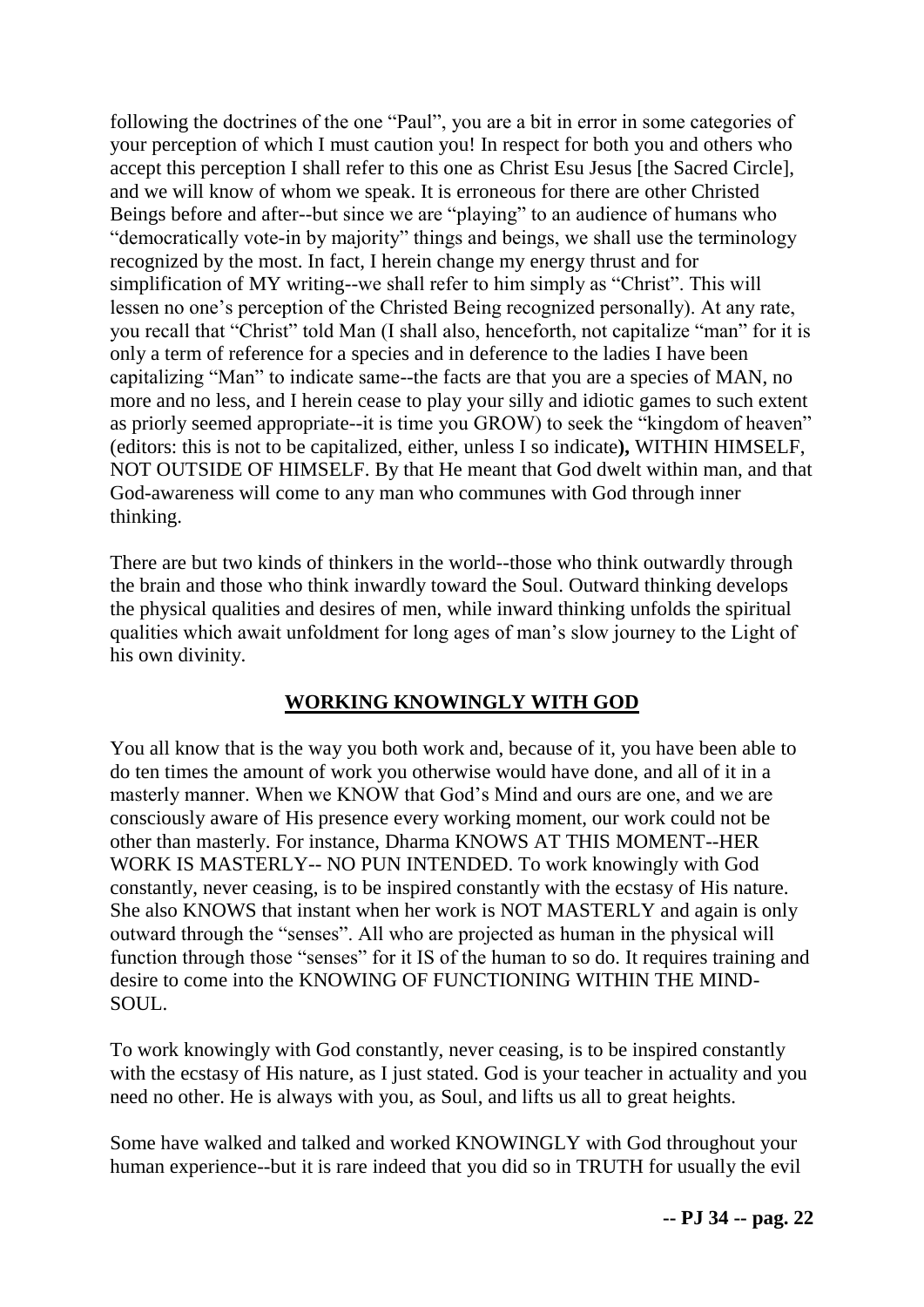deceiver gets there first and pulls the human into the worldliness of "things" and "fleshly desires" and God is pushed aside. There have, however, been the blessed ones who have not been pulled into the trap, or once out of the trap, are not again ensnared. You will find these ones neither foolishly pious in presentation nor "simply BEING". They are very human in presentation, often functioning within the human aspect WITHOUT and through those human "senses" and always "busy"--not "just being". For it is through your actions that you are judged--not your sitting on your assets "being" nothing. For if you are doing "nothing"-- you have made your decision as to whose side you are on, already, and you but fool of self--the biggest fool of all!

Interestingly enough, you are experiencing at a level of perception and projection wherein you cannot function without the others in the dimensional projection. If there were only Dharma, for instance--what good would be the work? If there were only George, who would write the work and receive His pronouncements? This is your opportunity in experience to realize that you are a unit--a whole--and if you have not the other aspects and projections--you are NOT ANYTHING!

HOWEVER, AS YOU MOVE ALONG IN APPOINTED TASKS--YOU MUST BE ABLE TO DEMONSTRATE BY YOUR OWN LIVES THAT WHICH YOU MUST TEACH TO OTHERS. YOU MUST LIVE IN A MANNER WORTHY TO MANIFEST THE POWER WHICH GOD GIVES TO EVERY MAN FOR THE MERE ASKING, AND TO IMMUNIZE SELVES FROM ALL THAT IS UNLOVELY IN ORDER THAT YOU COULD FOREVER CREATE WITH HIM THAT BEAUTY OF BALANCED RHYTHMIC THINKING WHICH IS HIS UNIVERSE. THAT IS THE REASON WHY WE MUST NOW WRITE DOWN THESE TEACHINGS IN THIS MANNER, SO THAT THEY WILL ALWAYS BE WITH ALL WHO SEEK THE ZERO OF STILLNESS IN NEAR PLACES AND FAR BEYOND WHERE THE HUMAN "ONE" CAN GO FOR IT IS THE MASSES WHO MUST RECOGNIZE SOURCE.

Before we move into the steps of How and What, etc., let us visit a bit about ego self. This IS the manifestation of greatest sensing in the human being. It IS that which causes the separation and to simply "override" that ego is totally an incapability for it IS your humanness! You will never override it--you will train it to willingly give access to higher influence--you will mold it to set aside of itself to allow and welcome God within. It is the ego which stands at the door of the soul and allows or disallows passage within.

There are methods of causing that ego to step aside--that human consciousness to bow to higher input--to negate self unto higher knowledge--but it requires knowing the "how-to". But a hint-- this is WHY the orthodox doctrines of religions will deny use and pronounce hypnosis as EVIL. It is the ONLY route to accomplish the setting aside of that ego through YOUR OWN POWER. Again, man has ruined the very term and caused something which is THE TOOL of God to be pronounced evil and to be avoided at all costs--again, so that the "would-be rulers of your destiny" can remain in total control of your physical aspect and likewise keep your soul entrapped in the lie. If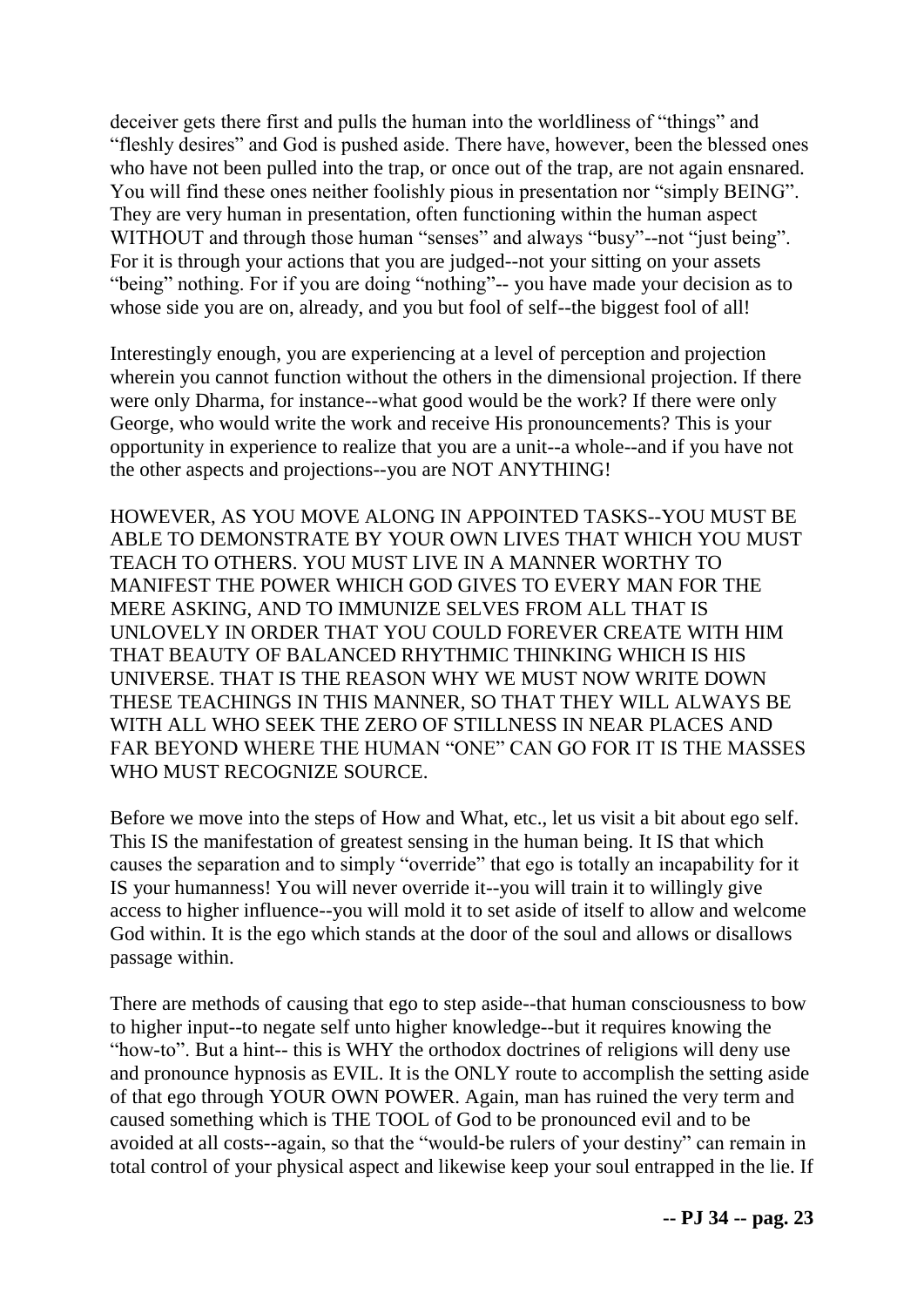MAN can keep you from communion with GOD, he can control you! If you are ever to find God and be WITH GOD--YOU MUST COME INTO COMMUNION WITH GOD--AND BYPASS THE INPUT OF MAN. Since your time as man is short indeed and your time with God is long indeed--infinite, would it not be worthy to learn to talk with God and get His instructions for passage and cease and desist listening to the misguided and misguiding ones from the pulpits and thrones of "authority" and "expert blatherings"? If they be MAN--THEY DO NOT KNOW! THEY ONLY PRESENT THAT WHICH IS ALREADY THRUST UPON THEM AND YOU--BY MAN! I AM NOT MAN IN FLESH--AND DHARMA IS NOT ME. YOU SEEM TO BE ABLE TO BELIEVE THAT WHICH MAY OR MAY NOT HAVE BEEN WRITTEN BY, SAY, ABRAHAM--DID HE PROJECT WHAT HE HEARD FROM GOD OR DID HE CLAIM TO BE GOD? IT IS IMPORTANT ABOVE ALL, THAT YOU KNOW THE DIFFERENCE. DHARMA CLAIMS TO BE NOTHING SAVE A SPEAKER AND A TYPIST. IT IS THE CONTENT OF THE MESSAGE WHICH IS TRUTH OR FALSE AND *YOU WILL DISCERN THAT FOR SELF--NOT ACCORDING TO WHAT YOUR NEIGHBOR TELLS YOU--FOR THAT IS ONLY WHAT YOUR NEIGHBOR PROJECTS.*

Moreover, you who read the work--KNOW IT! Also, if you are touched after reading, say, one JOURNAL and an *EXPRESS* or two--you also KNOW that if you read and study the others as already presented--YOU WILL FIND THE ANSWERS TO YOUR QUESTIONS WHICH YOU ARE ASKING! It is the questions asked AFTER READING ALL WHICH HAS BEEN PRESENTED TO YOU--THAT YOU HAVE VALID CAUSE TO INQUIRE OF THE TYPIST OR AUTHOR. IF YOU WERE "TOUCHED" BY THE TRUTH OF THE ONE VOLUME--THEN YOU KNOW THAT YOU WILL FIND THE ANSWER YOU SEEK IN ONE OF THE OTHER VOLUMES--OR, IT WILL BE FORTHCOMING--FOR THAT IS THE ONLY WAY IN WHICH GOD WOULD SEND HIS INFORMATION. This is not to cause you who write in with bunches of inquiries to feel embarrassed or foolish. For the questions need to be voiced and projected--but do understand when your response is "read the JOURNALS" it has already been covered! When the funds spent on the JOURNAL is more important than the new shirt or extra bread at lunch--then we will be "getting there". The INFORMATION IS TOTALLY "FREE" BUT UNFORTUNATELY IT IS BEING PRESENTED THROUGH HUMAN, PHYSICAL FORMAT AND IT IS THE PUBLISHING OF THE INFORMATION IN MASS COVERAGE WHICH IS COSTLY BY YOUR OWN TERMS OF PHYSICAL PROJECTION. IF ALL WERE TRAINED TO HEAR WITHIN--THERE WOULD BE NO NEED, WHATSOEVER, FOR THIS MODE OF TRANSMISSION.

When ones ask Hatonn: "... .why don't you speak to me rather than Dharma, I am waiting too!" No, you are NOT--you want to play with space-men and their service is unto GOD whose rules YOU ARE NOT WILLING TO PRACTICE! YOU ONLY WANT GOD TO GIVE YOU WHAT YOU WANT OR THINK YOU WANT--NOT THAT WHICH IS CORRECT OR GODLY! GOD WILL ALLOW YOU TO FALL INTO EVIL-- HE DOES NOT PUSH YOU EVER INTO EVIL. WHY WOULD HE GIVE RESPONSE WHICH ONLY WORSENS YOUR PREDICAMENT?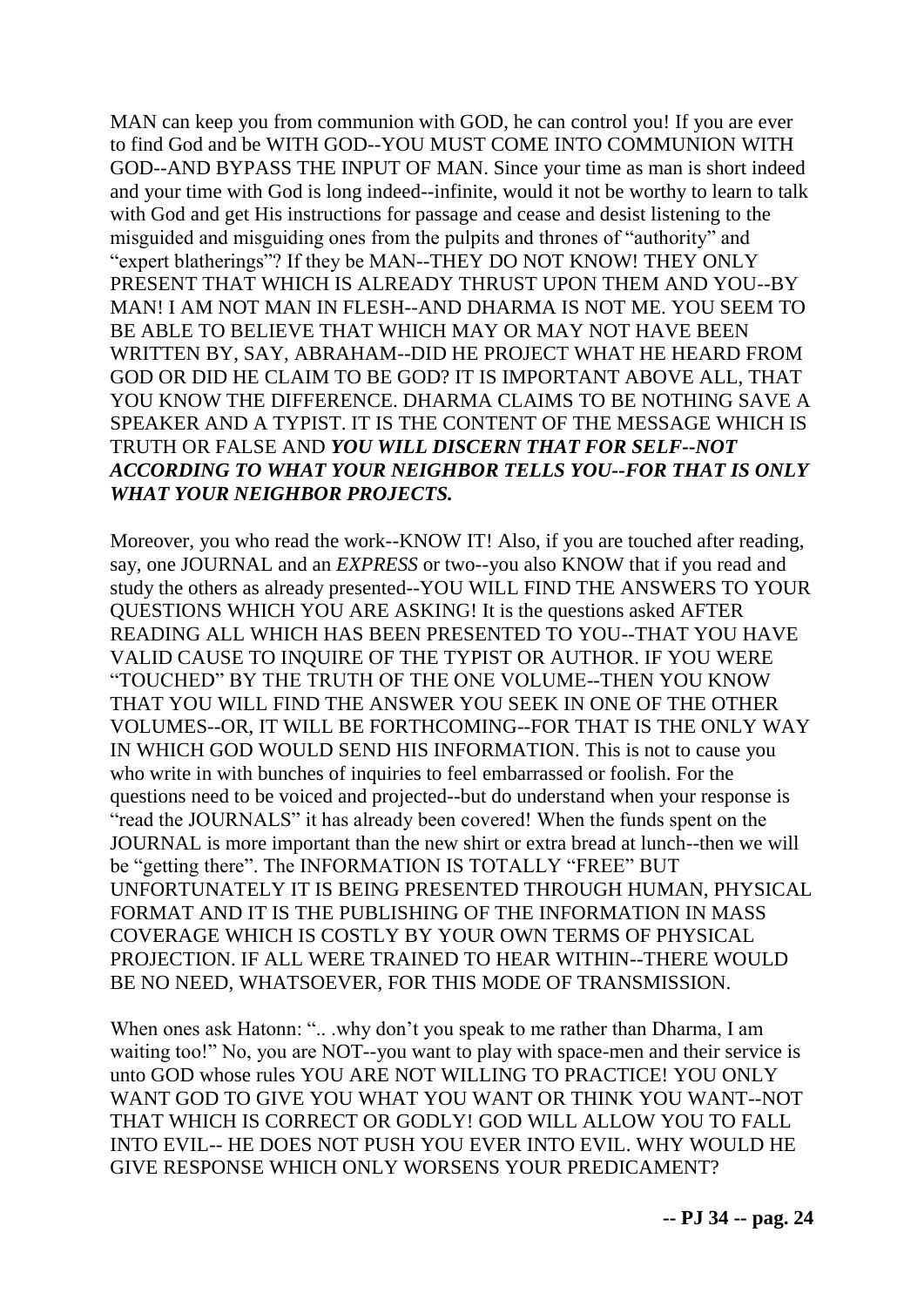HOW MANY WOULD BE TRAVELING "HOME" TO GOD THIS DAY? VERY, VERY FEW! HOW MANY BY THIS TIME NEXT YEAR? MORE! BY THE CHANGING OF THE CYCLES? IT DEPENDS UPON HOW WELL WE DO OUR WORK AND HOW WILLING MAN REALLY IS TO CHANGE HIS PRESENT THRUST INTO DESTRUCTION!

How long will God continue to communicate in this manner? That is for God to decide. How long will Dharma continue her work? Until she can no longer function in the physical format. The pace and work-load is backbreaking, the assaults terrifying, the human insult upon these people all but unbearable and at this point God would bless these servants with "well-done" and release them. But that is not YOUR problem--that is THEIR contract. Yours is that which is between you and God as your contract.

Some days, as today, Dharma and Oberli must go to a gathered group and Oberli will work at recording and indexing and Dharma will serve as mouth speaker for Hatonn all afternoon-- after some four hours at the keyboard and correcting of spelling in a second run of the message. It is much to ask of them for, though the spirit is willing, the human limitations become incredible. They are NEVER released from role as ―students‖ either--just as you. They, including the publishers as well as the speaker- are not given Truth nor instructions by "osmosis"--they have to STUDY the WORD in addition to maintaining life functioning in addition to this "side" job of "moonlighting".

This is why it becomes incredibly unjustifiable for ones to come and take the hours, even days and weeks, of these workers for their personal situations--and then move away and discount the entire experience. It is excellent lessons for the involved ones, but unjust to the readers who await the next set of instructions. I can promise you, however, that Hatonn, for instance, will always allow you to personally learn your lesson in "value". From each incident comes value beyond ability to ever "purchase" in the form of gained knowledge and information.

The one for which to pray is not the one perceived "wronged" or "used", but the one who perpetrates such inconvenience--for they are the ones without sense of VALUE. AND, IT CAN NEVER BE REPEATED OFTEN ENOUGH: IT IS FAR EASIER TO THREAD THE CAMEL THROUGH THE TIGHT PLACES OF THE NEEDLE'S EYE--THAN FOR THAT ONE WITH GREAT PHYSICAL ASSETS TO MOVE INTO THE KINGDOM OF GOD--FOR THE SOUND AND VISION MUST GO THROUGH THE WALL OF SOLID GOLD METAL WHICH BLOCKS THE FLOW IN INSIGHT. Can you not have one AND the other? INDEED YOU CAN! INDEED YOU MUST LEARN THAT YOU MUST FOR GOD IS ABUNDANCE--BUT, FIRST YOU MUST HAVE GOD-- THEN, ONLY THEN, CAN YOU RECEIVE IN PROPER "VALUE" THE "SUBSTANCE". IF YOU "TAKE/RECEIVE" FROM GOD IN ABUNDANCE AND THEN REFUSE TO REGIVE THAT UNTO GOD FOR HIS USE--THEN THERE IS NO WAY IN WHICH GOD CAN "REGIVE"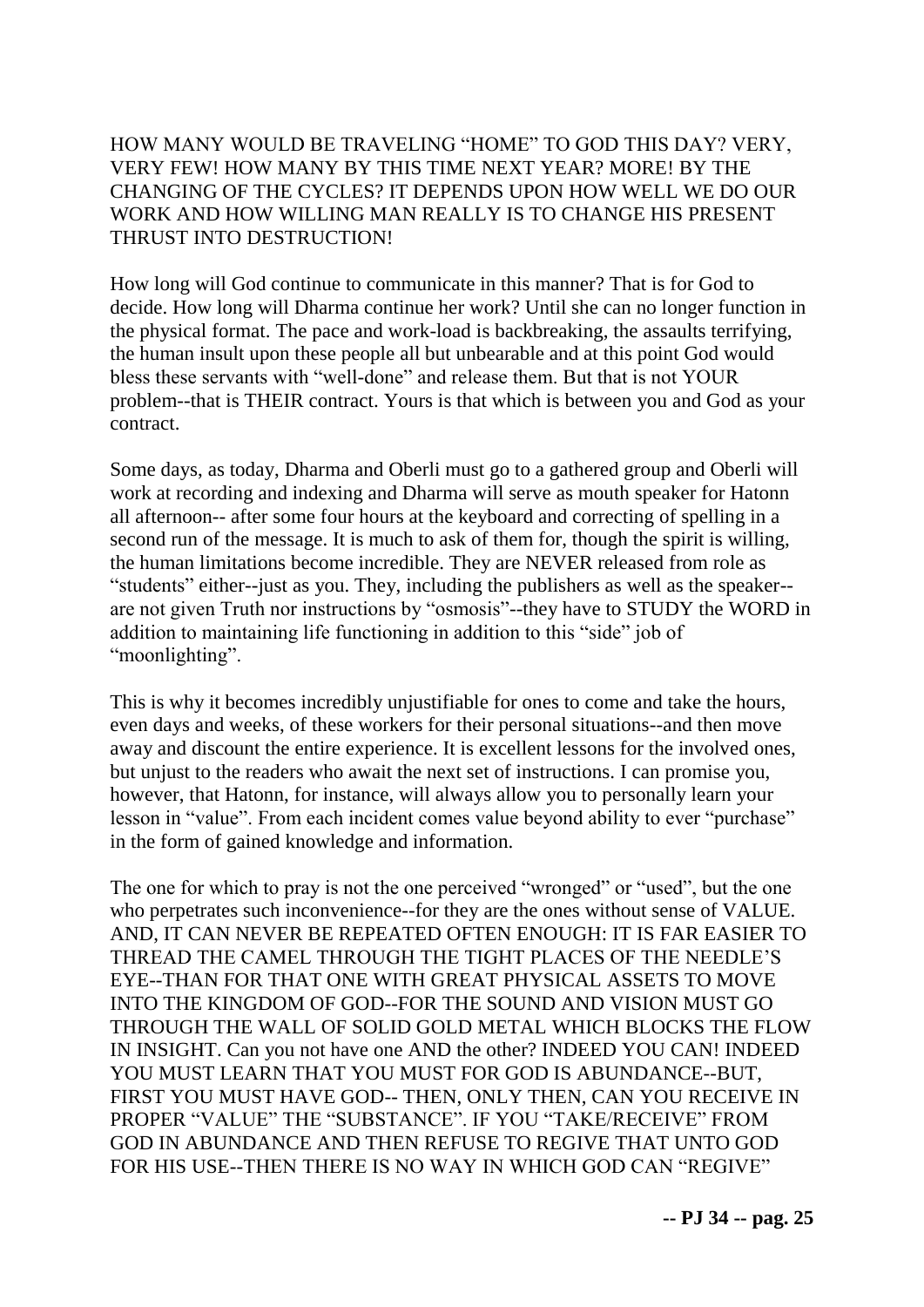UNTO YOU FOR YOU HAVE LOCKED YOUR HANDS AND HEART FROM RECEIVING MORE! PONDER THIS, FOR IT IS INDEED A MOST IMPORTANT LESSON. YOU MUST EMPTY THE FRUIT JAR IF YOU WISH TO ACQUIRE MORE FRUIT FOR THE CONTAINER. FURTHER, IF YOU STORE THE SUBSTANCE FOR TOO LONG IT IS NOT ONLY NOT "GIVING" AND "REGIVING" BUT IT WILL SPOIL AND BECOME WORTHLESS! HOW MANY OF YOU WILL SIT AND HOARD YOUR ASSETS ONLY TO HAVE THEM FALL INTO WORTHLESSNESS?

At any measure you choose--all things of the physical are of worthlessness the moment you take departure from the physical--AND ALL GO THROUGH THAT EVENTUAL CYCLE!

**You are in the very middle of separation and sorting at this very "time"--each test is being evaluated--NOW! Your time of "I"ll do something Godly next month" or "next Sunday" is being judged NOW! TODAY is all you have--this instant, do you wish to be judged for eternal placement on that which you project RIGHT NOW? Are you asking for your gold BACK, more gold, safety of your "possessions"--or are you in total service--giving and regiving? Do you "GIVE" expecting rewards of greater physical substance? What are your values? The ASSUMPTION is that you will be rewarded in like kind--as the seed is sown. If you give to God, that which you give (even if it be actual gold) will be returned many times over--UNLESS, YOU GAVE IT ORIGINALLY WITH LIMITATIONS AND EXPECTATION OF "LOSS"--FOR YOU WILL RECEIVE EXACTLY THAT WHICH YOU PROJECTED AND IN THE MANNER GIVEN! IF YOU EXPECTED TO LOSE IT--YOU WILL SEE TO IT THAT YOU DO SO, IT HAS NAUGHT TO DO WITH GOD!**

If you give to God, do you actually expect George Green to see to your repayment? If you give to George Green in a business arrangement wherein HE promises return of funds plus or minus usury--that is different. If you expect George Green to give you reward for that which you "said" you gave unto God--who is to blame if you experience loss?

If, further, you make investment in full knowledge of how the investment is made and functions--then you decide you want to control that which you invested--so be it, and if you break the agreement to regain of your assets--that too, is fine, but YOU WILL BEAR THE EXPENSES IN SUCH HUMAN ACTIVITIES--NOT THE ONE WHO ACTED IN GOOD-FAITH--FOR IT IS YOUR LACK OF GOOD-FAITH WHICH IS THE PERPETRATOR OF THE AFFAIR. NOR WILL GOD LOOK FAVORABLY UPON HIS SERVANTS WHO MISUSE THAT WHICH HAS BEEN GIVEN UNTO HIS WORK IN ORDER TO REPAY, WITHOUT LOSS, THOSE WHO DECIDE THEIR ASSETS ARE MORE WORTHY THAN IS GOD. THIS IS CALLED RESPONSIBILITY OF SELF ACTIONS AND CYCLE OF CONSEQUENCES FOR ACTIONS.

Many, at this time of chaos, are searching for methods of perfection to hoard their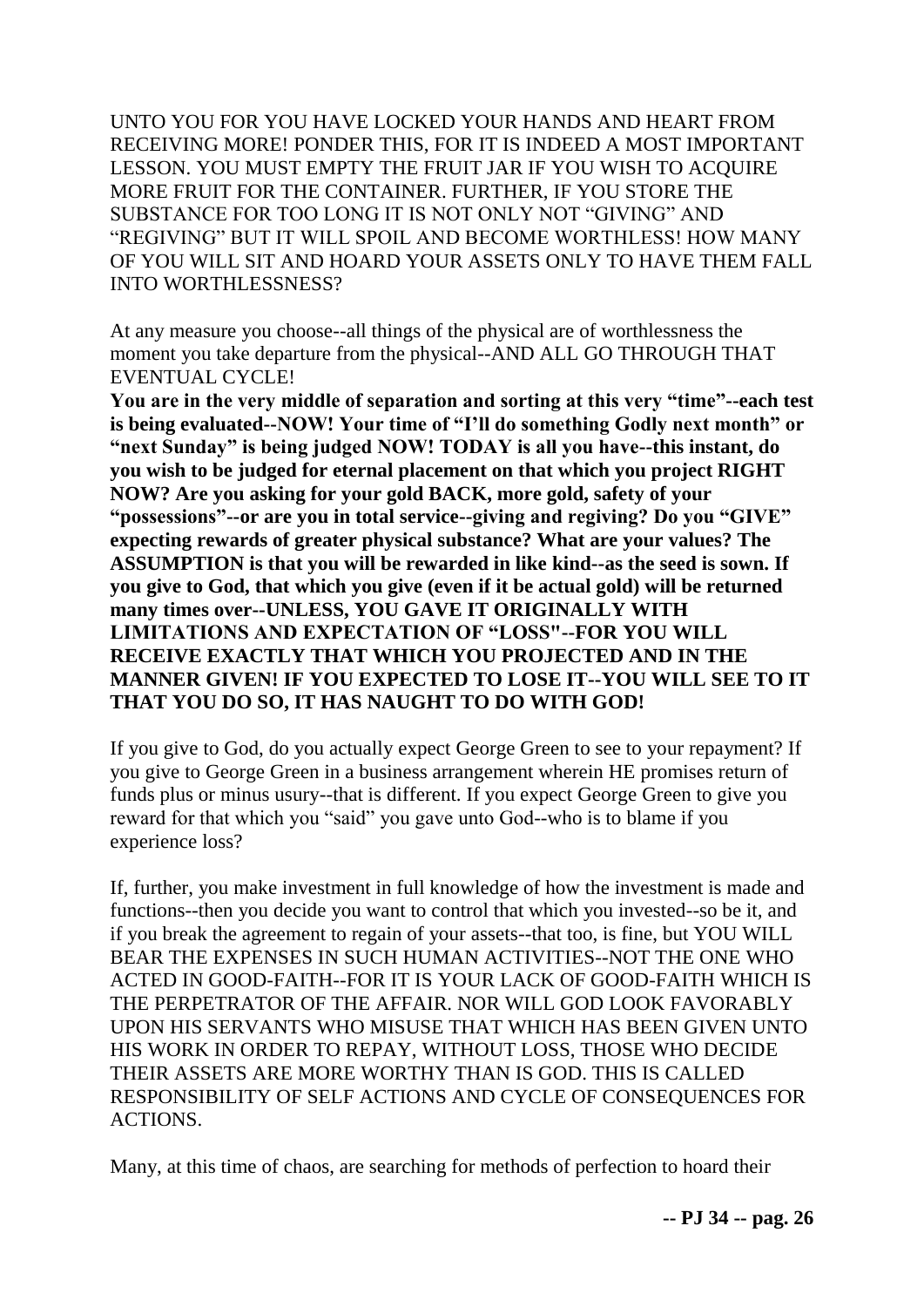assets. It is alright to do so and God responds with insight and methods of protection for those who ask--but you have to trust HIM in order to utilize the method--is that not interesting to realize? Those who trust that which God has instructed you to do--will flourish--those who do not will lose to the worldly horde come upon you to rule you and enslave you. These human evil controllers have covered all their bases very, very well. The only way out of the "maze" is through the route of God, my friends--THE ONLY WAY! NOW WHO WOULD MAKE SUCH A MAZE FOR YOUR TESTING? PERHAPS THAT IS FOR YOUR OWN CONCLUSION!

**God is not mystical, weird, pious, foolish nor preposterous. He is a very practical resource and it is best that you separate all the drivel from the focus, the piles of chaff from that handful of grain--and look upon God as the reality of representation which is represented here. You need not any of that religious indoctrination for that only holds you in prison—you had best cast aside all the nonsense and get on with that which is REAL for your illusion is killing you! Now, KNOW, that I, Germain, do not HAVE TO SAVE OR DO ANYTHING TO ANY ONE OF YOU--I do have a mission and commitment to fulfill and I shall do so but it will be for no church leader, sect preacher or indoctrined groupie. I will bring the instructions and TRUTH to the best of my ability as messenger unto you who are not given to the higher insight--no less and absolutely NO MORE.** You can argue over whether or not there is a "Germain" and it will make not one iota of difference for TRUTH IS TRUTH IS TRUTH AND THAT TRUTH WILL STAND STRONG AND UNBENDED THROUGHOUT ETERNAL INFINITY! ‗TIS WITH WISDOM YOU HAD BEST LOOK AT THESE MESSAGES AND NOT AT SOME ENTITY OF YOUR PERCEPTION--AND WE CERTAINLY DO NOT CARE WHO YOU EXPECTED TO PRODUCE THE WORD FOR THE WORLD OF MAN WOULDN'T KNOW THE VOICE OF GOD FROM THE VULTURE'S CRY! IT IS NOT THE MESSENGER OF IMPORTANCE--IT IS THE MESSAGE!

I find that it is time to break this portion and give you, scribe, a bit of respite prior to the meeting. Thank you for your service and all of you for your attention. We embark on the most wondrous journey of all existence--**WHO WILL COME WITH US?**

**I AM**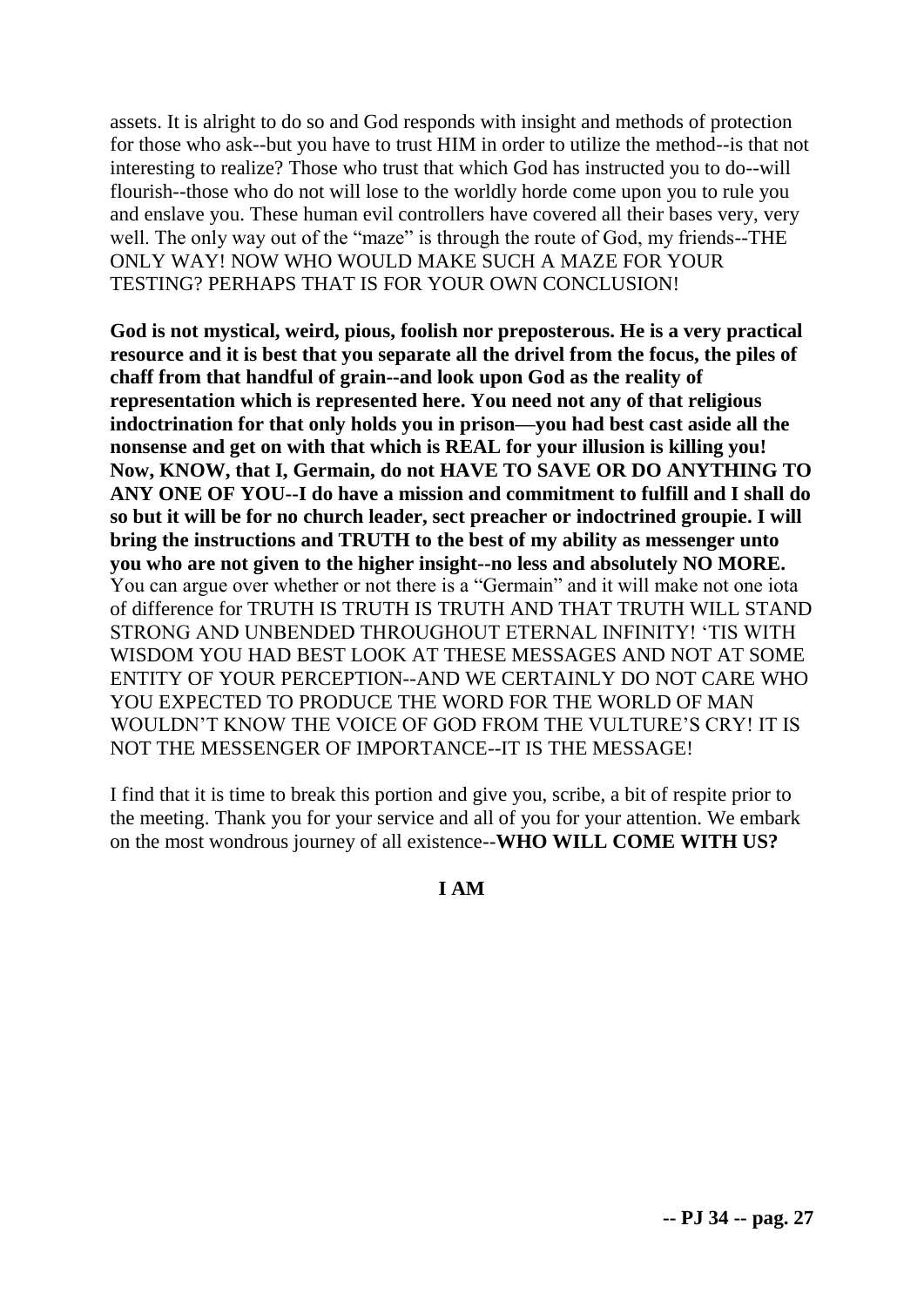#### **Chapter 3**

#### REC #2 GERMAIN

#### TUESDAY, JULY 16, 1991 7:16 P.M. YEAR 4, DAY 334

#### **COMMUNICATION**

Obviously the first step to communication with God is to somehow "forget" your body and stop thinking about anything. In other words, move into zero stillness. You need to turn off your senses and become a vacuum insofar as your senses are concerned. Next, you desire mentally to reach the Light. If you could express this desire in words--stop and let that expression have a meaning, but without words. Let it become a realization.

"Easy for you, Germain," I hear all of you saying and yes, we may have a go at it and probably will need to produce a tape to use in conjunction with early practice sessions- -we will consider that as we move along here. The second step is to STOP *WORKING AT THIS!* At this point it should be even more obvious that I want you to be able to read--not cut out on me.

You will, especially at first, find it hard to stop thinking. The harder you try to stop thinking, the more actively you will think! Therefore, just relax and "allow" the thoughts to drift on through--DO NOT HANG ONTO THEM--WE ARE EFFORTING TO CLEAR THE MIND, NOT SOLVE PROBLEMS OR FOCUS ON PROBLEMS.

Get comfortable and let go--relaxing as much as possible--make this your time. Allow your mind to give "orders" as to that which you desire, i.e., I want to relax, then become alert enough to read with clarity and understanding. Take a nice deep breath and hold it (to a count of about six) and slowly exhale while repeating to yourself--"I am still". Do this about three times and then just rest a moment while instructing your inner mind to remain relaxed, remain receptive and that with each easy breath you take you are becoming more and more receptive and relaxed.

As you move along you will probably want the simple tape we made with Dharma for it allows you to have assistance in clearing of self, dark energies, and then allows you to write or read while remaining quite relaxed. A lot of you already have it. At the worst, you will go to sleep and get some rest if nothing more. The main thing is that this is NOT the time to solve your financial problems, the kid's problems, the world's problems or tend your cares. You need to use these early sessions as if all the world were already in perfection and you have nothing to do but relax and play this game.

First you will feel nothing more than a bit of inner relaxation along with the body relaxation. Desire to contact the thought of God and remember--HE is on top of everything and therefore is perpetual universal joy--you must desire to reach that same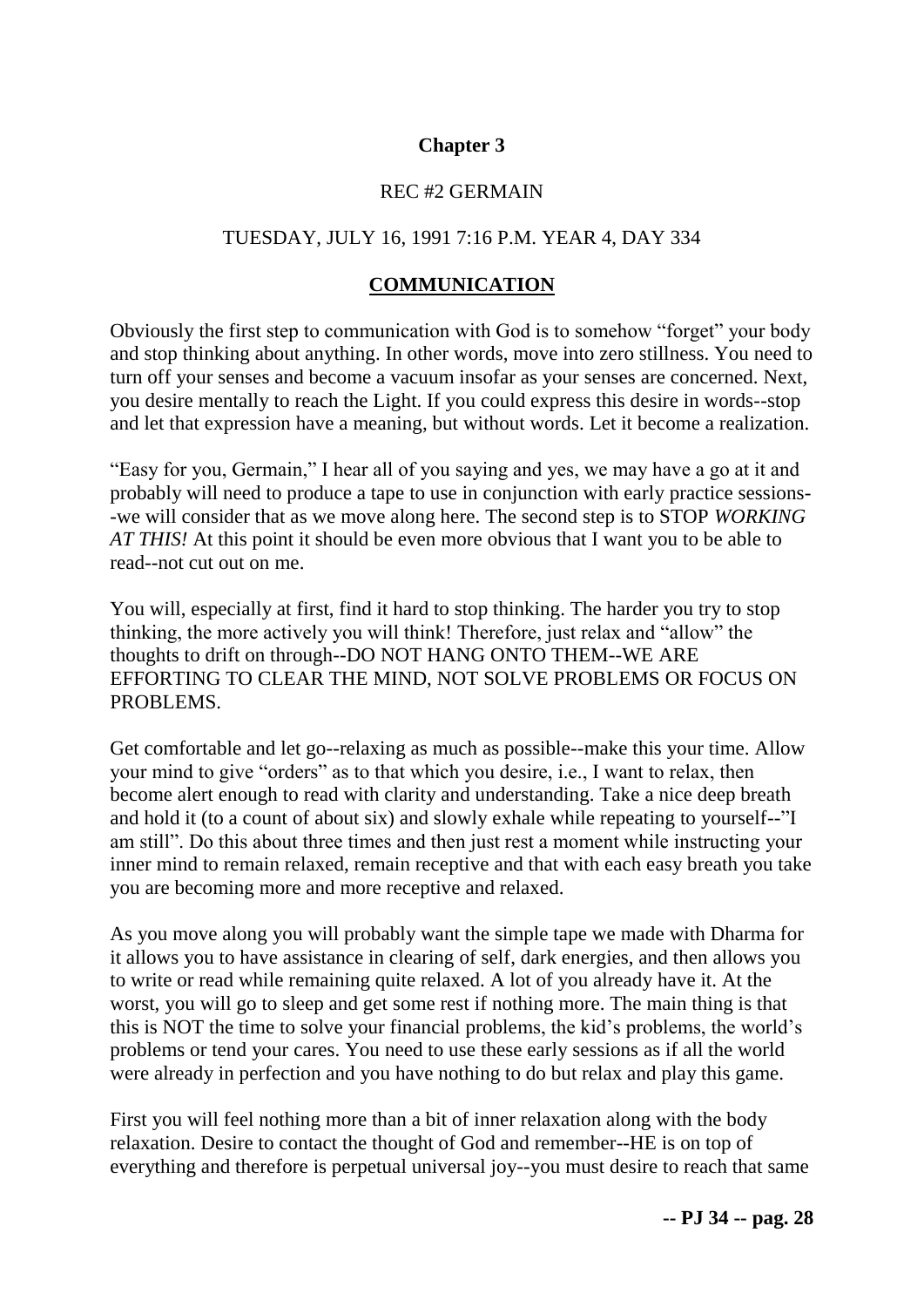frequency of pattern and you cannot do it while you dwell on the new tax affixed to "munchies" in California. Release the pounding anger over toxic wastes for a minute and put aside atomic bombs and starving children. You cannot change those things until you can approach them from Creator point of view and that can only be done by viewing from that standpoint. You will note that during this period of relaxation that you find some peace and stillness then the state of inner joyousness will gradually become an immediate response and the more you practice in segments the more permanent characteristic of your nature will this inner peace become. What you are efforting to attain is the acceptance of the negative impacts without bringing on reactions of fear, anger, discouragement, inferiority, envy or jealousy. Just see things for that which they are in objective manner--for you must function with reason and controlled intent--not in reactions based on fear, etc. God is total passion and energy-- He is NOT in fear, anger, depression, etc.

Even if for only this brief respite, your ailments and afflictions will move away from you for they cease to be the "focus" of your attention. If things ARE and you cannot change of them-- you must release them for that which they are and deal as if everything and everyone in the world had identical afflictions--this makes you one of the crowd rather than alone in perception--for actually, if a brother is afflicted you may not realize it--but you too have the affliction. As you begin to focus on God within- the physical inconveniences or perceived unfairness becomes unfocused and you will find that a crippling circumstance is only a bit of a handicap, i.e., if you cannot walk- then God always has need of hands and brains! God accepts NO EXCUSES! AS YOU MOVE MORE DEEPLY IN BALANCE WITH GOD AND THE MENTAL ASPECT OF WHAT IS REALLY IMPORTANT--THE OTHER THINGS OF FLESH DESIRES DO BECOME LESSENED IN IMPACT. YOU WILL ACTUALLY FIND, IF YOU GIVE IT ACTUALIZATION, THAT IT IS ONLY THE MIND CONNECTION TO SOURCE WHICH HAS MEANING AND THE THINGS OF THE BODY TAKE A LONG BACK-SEAT. YOU MUST ACCEPT SELF AS IS-- EXACTLY AS IS, WITHOUT "IFS" FOR YOU ARE WHAT IS!

The point herein, however, is get into that state of relaxation which allows this peace. The utter relaxation from all mental and physical strains which comes from simply stopping the madness in your mind and stopping your active focused thinking and replacing it with desire for just one thing--inner joyousness-- which will immediately begin the cure of any bodily ailment of mental distress. After you get pretty good at this procedure you can begin to add some problem solving into the storyline. At on set just hold in your mind that you desire to "talk with God about things". In other words, give form to your desire--for that is real prayer. Furthermore, if you ask in behalf of another, placing self at the end of the request, except as how you can better serve--you will note instant response and disattachment from ego self-centered "me".

Just reading these words will not do it--you are going to need to practice but it most certainly DOES NOT MEAN THAT YOU GIVE ALL YOUR TIME TO IT. We will get to some very substantial physical conscious methods of dealing with problems- through confronting them. You hold the problem and therefore, you hold the answer,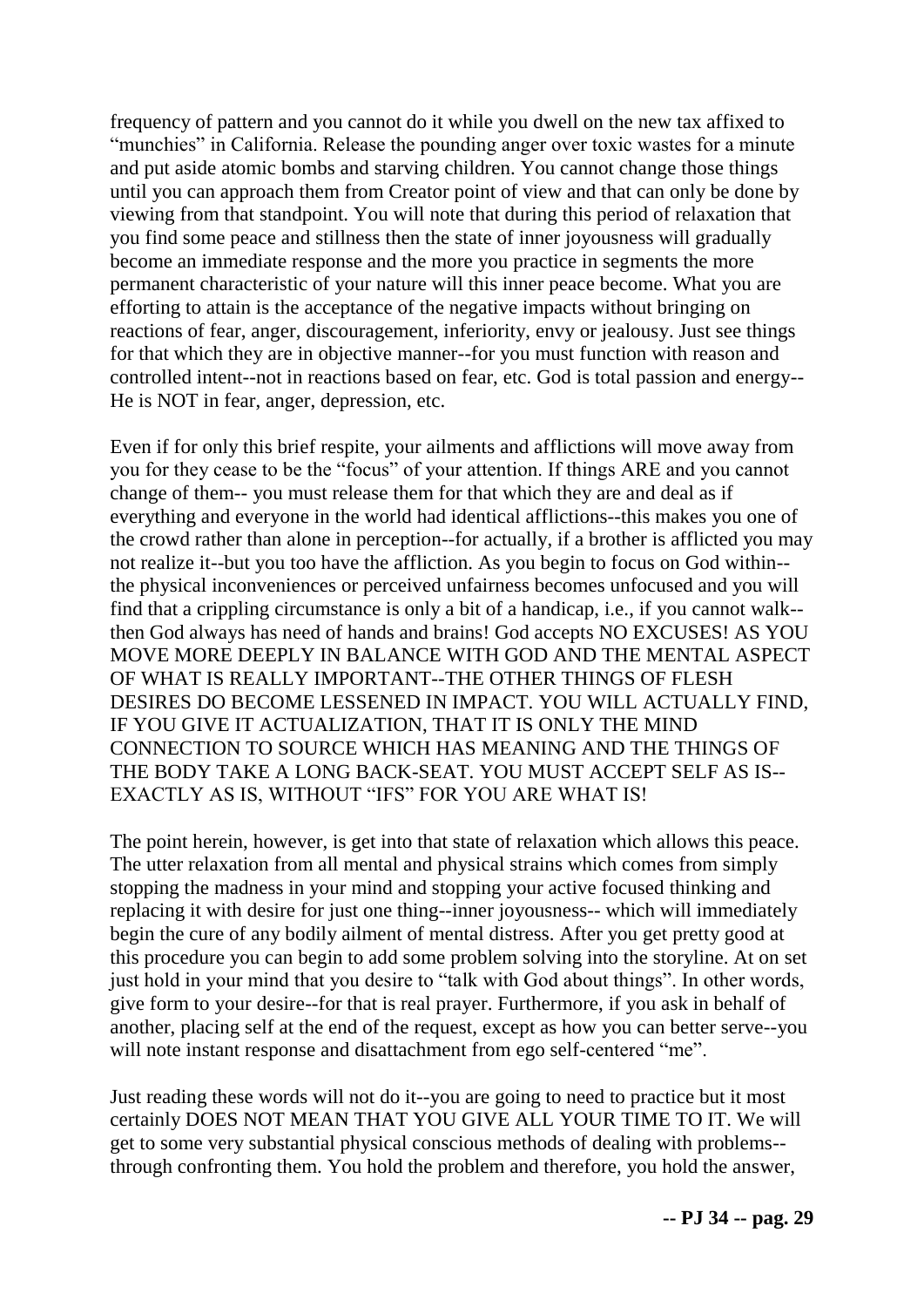all you need do is locate it and in objectively looking and listing all aspects of the thing you stop the "worrying" at it and get on with solutions. To worry is to prevent solution.

#### **DEFINE MEDITATION**

*Meditation is the desire of man to know God in him and to manifest his Godawareness by extending his knowing-- through his thinking--to the production of material bodies created by him in the image of his inspired conceiving.* 

Let us put it more simply by saying that *MEDITATION IS A DESIRE TO BE ALONE WITH GOD TO TALK WITH HIM. MEDITATION IS REALLY A CONFERENCE BETWEEN YOUR SOUL AND THE UNIVERSAL SOUL.* To be One with God means to desire His knowledge and power. God's Mind is your Mind; hence you have all knowledge and power that God has to the extent of your awareness of God in you and the measure of your comprehension of your unity with Him. If God's knowledge is asleep in you, it must be awakened in order that you may be aware of it. When you are aware of it, you can use it in the measure of your ability to comprehend it. *The entirety of Universal Law works with you at your command.*

Some of the things I say here in the beginning may not make much sense and seem even trite. Please abide with me long enough to give it fair trial. You are actually afraid that you are going to get all relaxed and give away your perceived shortcomings --GOD ALREADY KNOWS THEM SO PERHAPS IT IS TIME YOU FACE THEM! The facts are, however, that what you fear will not happen if you release the fear--it is the fear of a given thing which draws it directly unto you. The point herein is to communicate with God--not wash dirty laundry.

To the extent of your awareness and understanding, and to that extent only, you may use universal power to think your knowing into material forms. Your KNOWING is your Mind-Self. Your Mind-Self is you, the eternal Being. Your Self is not your body, nor is your knowing in your brain, but your knowing controls your body and your brain as their absolute master. Do not confuse your Mind and brain as being the same. Your Mind thinks through your brain and with it, as a lever works upon its fulcrum- remember the JOURNAL describing this working mechanism. Your brain is but the instrument for fulfilling the commands extended to it by Consciousness, which Mind is. Your brain records memories, experiences and information electrically, just as phonographs likewise do, but it is the will of your Mind which orders your body to obey through electric messages from your brain, just as it likewise orders your automobile to obey. The nerves of your body are the "wires" of the electric machine which your body is. The brain is but a nerve recorder and distributor.

The measure of your cosmic knowing is the measure of your God-awareness. It is the measure of your ability to dwell in the Light of all-knowing and to command the thought universe of Creation with God. You are then a co-Creator with God.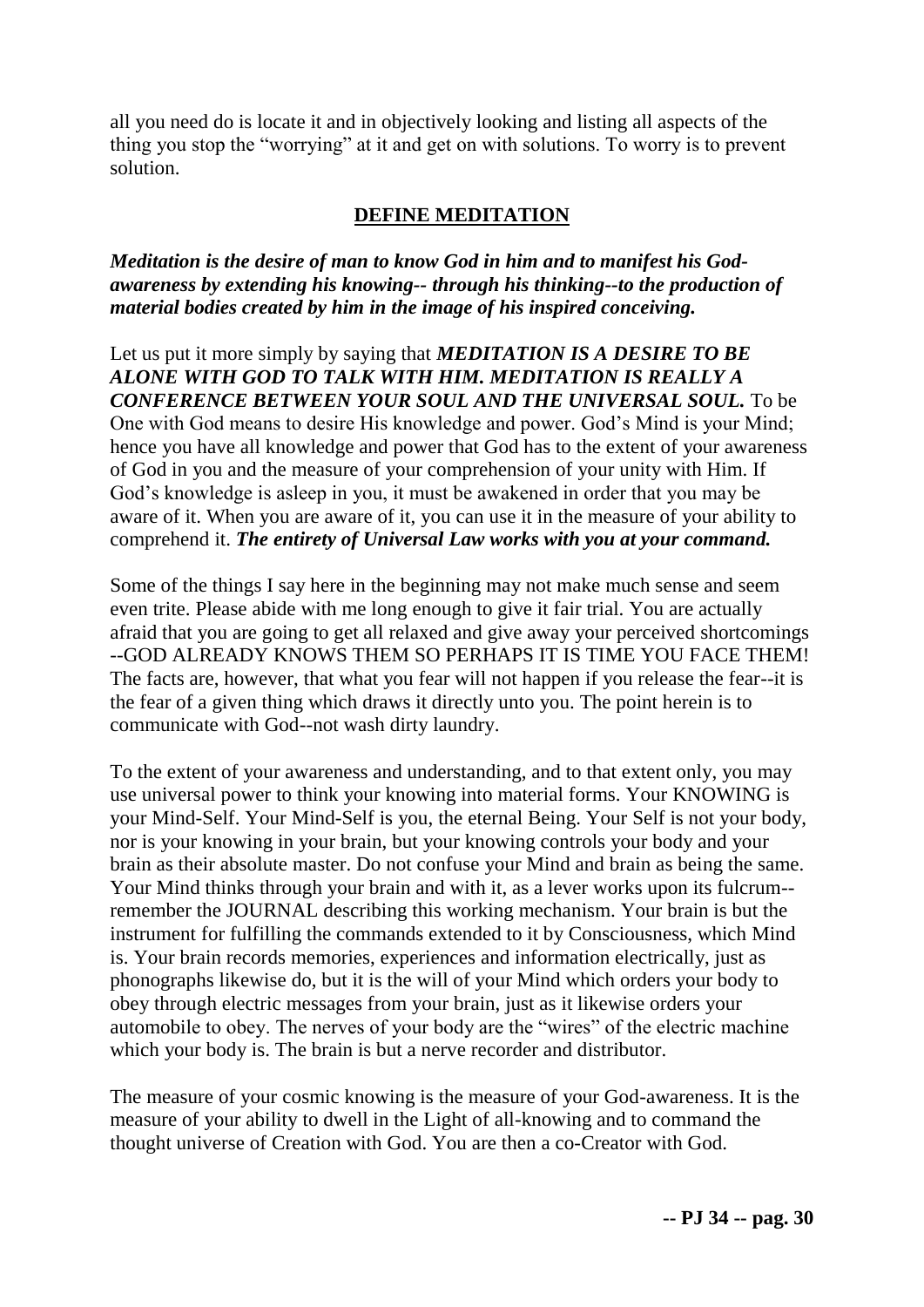*Thinking what you KNOW into imagined forms is expressing your eternal Self in the invisible universe of Mind.*

#### *Giving formed bodies to imagined thought-forms, by following up your thoughts with actions, is expressing your eternal Self in the visible universe of matter.*

That, beloved ones, is all that God does, for He controls His electric body as its absolute master. He keeps all of its interactions and interchangings in absolute balance, for God is eternally creating His body in the image of His desiring.

You can do likewise, if you desire to, by working knowingly with God. You can be master of your body in the measure of your awareness of God's power in you. You must remain in balance instead of continually unbalancing your thoughts and body actions in diverse ways from morn until night and from night until morn. Tensions and strains, fears and worryings, and various emotions destroy your body by the accumulation of toxins. You will continually pay the price of your wrong actions until you ultimately learn that **whatever you know, you think-- and what you think, you become.** 

#### **CREATING BODIES**

This brings us to a point where much confusion exists regarding Mind and matter. We must make this relationship so clear that the confusion will dissolve in your understanding.

*Mind Is spiritual and constitutes the INVISIBLE universe of CAUSE.*

#### *Matter is physical and constitutes the VISIBLE universe of EFFECT.*

#### *GOD"S MIND HAS BUT ONE IDEA. THAT IDEA IS CREATION AS A WHOLE.*

#### *GOD HAS BUT ONE DESIRE. THAT DESIRE IS TO GIVE CREATIVE EXPRESSION TO HIS ONE WHOLE IDEA.*

#### *God expresses His desire dynamically by thinking and imagining.*

#### *God is the Universal Soul. God"s thinking and imagining create a body to manifest His Soul. THAT BODY IS THE LIGHT-WAVE UNIVERSE AS A WHOLE.*

It is God's one Idea divided by His thinking and imagining into countless millions of units of ideas, each having a differently formed body but all manifesting the ONE by being extensions of each other.

There is naught else in all of this vast universe but moving bodies extending from the stillness of the cosmic Light of Soul which centers thinking--Mind of God and man.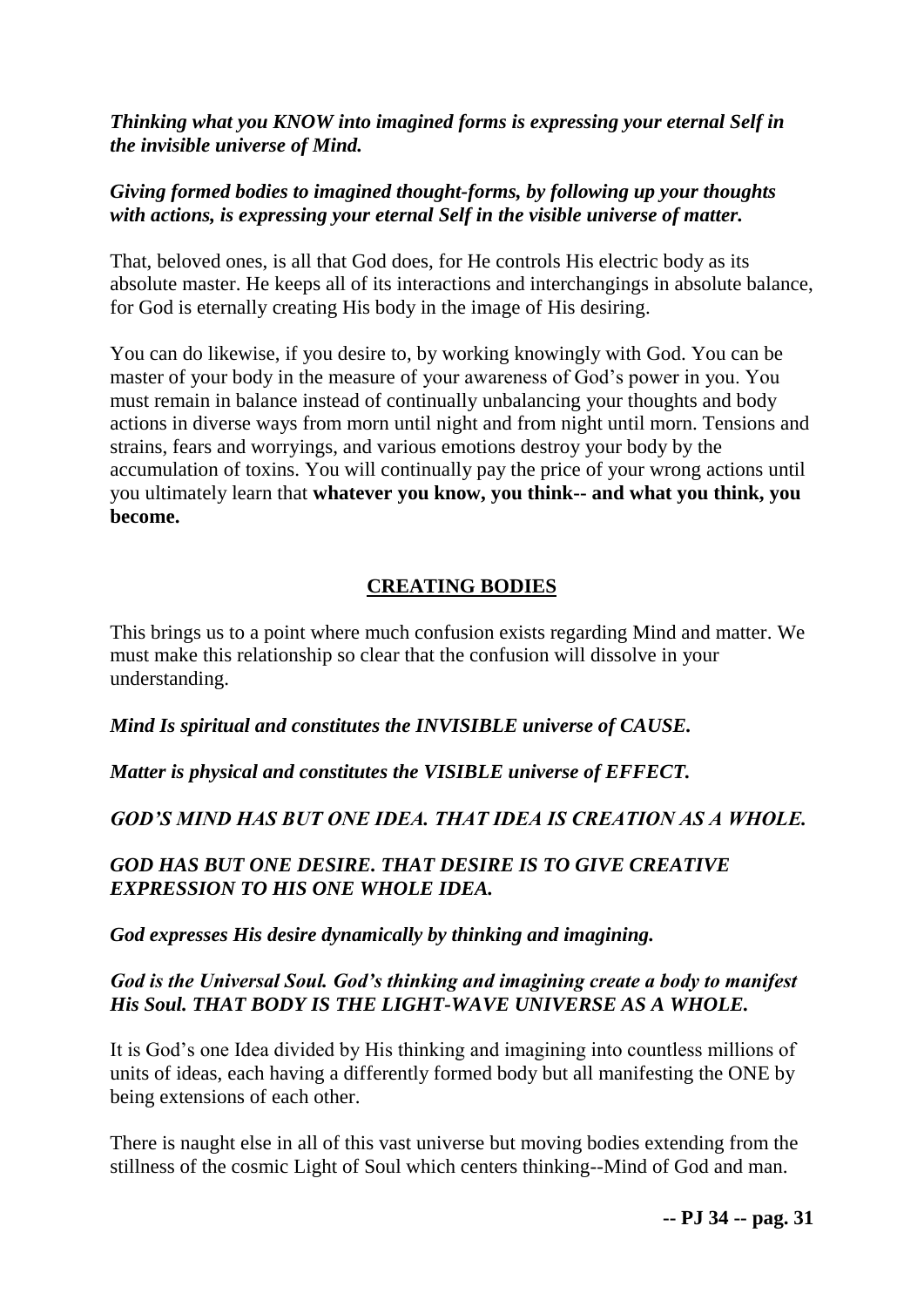All formed bodies are made in the image of God and man, and extended from mindimaginings to manifest God and man.

**How simple it really is when you think of it that way--Creator and Creation being just mind-imagined forms dynamically extended into light-spectrum-formed bodies fashioned in the images of their imaginers.** How much more simple it is to think of all the universe as one mind, one Soul and one Body, seemingly divided into many Minds, many Souls and many bodies.

You must really learn to think of God and God's body that way before you can fully understand the ONENESS of all things. When you do learn to think of it that way, you will then know that there are not two separate or separable things in the universe. Likewise, you will fully understand that you are the center of the universe, for all things in it extend from you and all things are extensions of each other and of the ONE. Therefore, all things center all things, and each is the center of the entire universe.

How glorious and wonderful is the realization that Mind of man and Mind of God can know their oneness in meditation in order that the creations of man can have the balanced rhythms, the symmetry and the stability of God's creations! All that God does is to think thought-forms of ideas and give them formed bodies from His Body and Soul of His Soul. God thinks man and the body of man appears in the image of God's imagining. In the same manner, the bodies of roses and oaks of the forest, ants and lizards, elephants and horses, planets, suns and oceans with all their living hosts of swimming things, and countless other formed bodies appear as separate ideas all extended from the One, and all from each other. Some of God's favorite and special thoughts are of flight and freedom and perfection of the winged creatures who ride the electrical waves of the pulsing atmosphere. Those winged creatures are your very connections with the stars for it is the principle of flight which ultimately gives you freedom.

Now guess what! This is also ALL THAT MAN DOES! He also thinks thought-forms of ideas and gives them formed bodies from Universal Body, and Soul from the Universal Soul. The engineer conceives the image of a bridge and the formed body of the bridge appears in the image of the engineer's imaging. Then by taking bits and pieces of that which exists, he BUILDS by fitting the appropriate pieces together and, if needs be, he places a mechanical lever system within the mass which will raise and lower the bridge. You call it manufacturing!

A writer places abundance of organized alphabet letters on a paper and then compiles the paper and "creates" a story--an expression of idea.

Likewise, the musician thinks music in the silence of his imagining and, behold, the formed body of the music appears in sound as notes are reflected from his scratchings- -but the sound must extend from the original silence of the idea. And so, too, are you--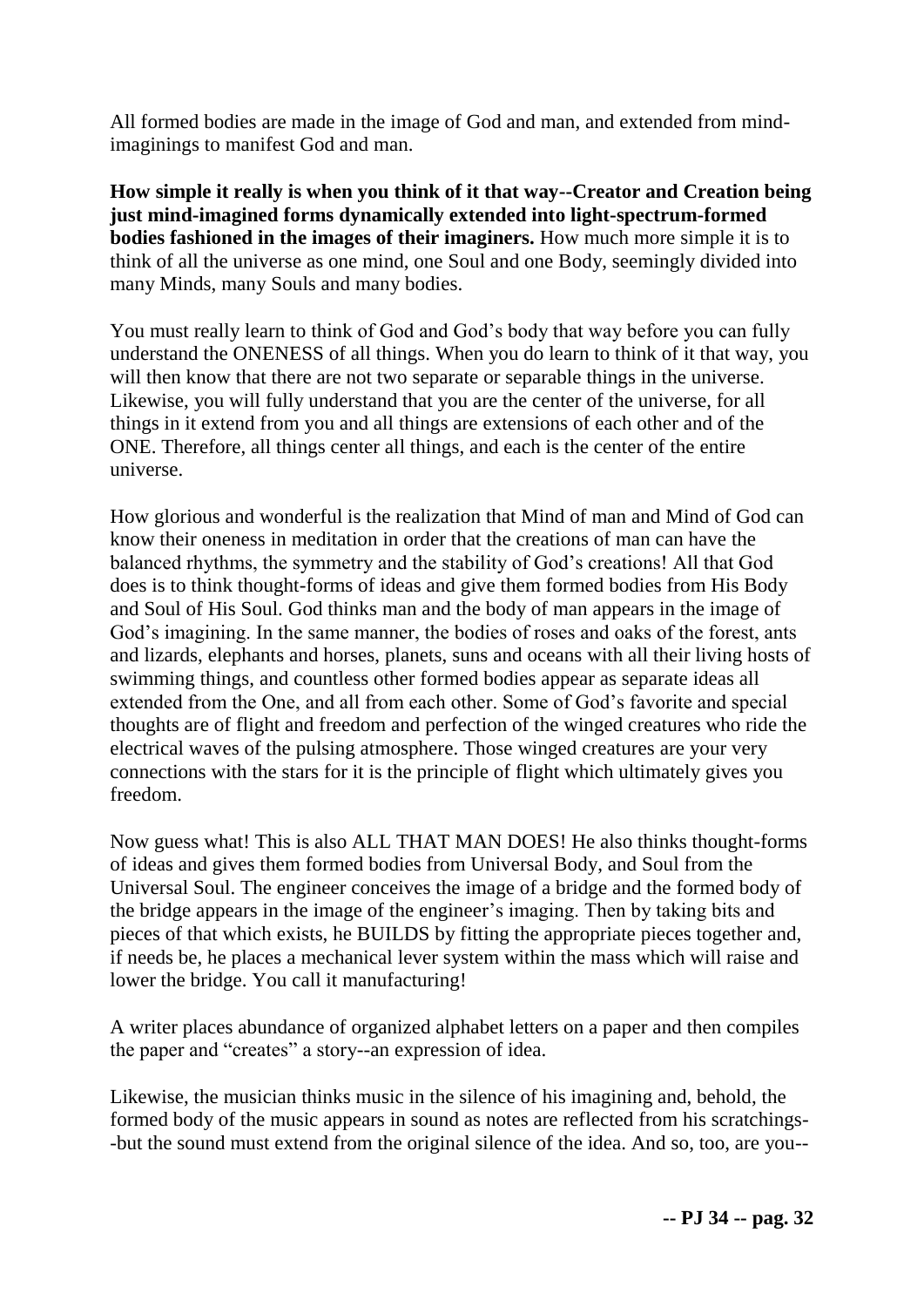and all men--thinking imaged forms of multiple things and giving them formed bodies in the image of your imaginings.

#### **AWAKEN YOUR OWN GENIUS**

Whatever the greatest genius in the world can do, you can also do. You have the same inheritance that he has. The only reason you have not given evidence of it is because you have not yet been aware of it. *In other words, you have not yet discovered your Self.* That divine spark of genius which is aflame in him is dim in you. You can illumine yourself by inspiration and deep meditation--or you can go forth and create something else which appeals to you more. The greatest miracle that can happen to you is that wonderful discovery of your Self, the divine power which lies within your Self, and the awakening of unlimited knowledge which you unknowingly now have. And you don't have to go anywhere or do anything to discover that wondrous Self. Its been there all the time--YOU HAVE SIMPLY BEEN RUNNING AWAY TO HIDE FROM IT WHILE TOUTING THAT YOU ARE SEARCHING FOR IT! MOST OF YOU ARE TERRIFIED AT THE POSSIBILITY OF FINDING SELF. **There is great security in the forever "searching" and insuring that you DO NOT "find". It becomes an ongoing EXCUSE for irresponsibility.**

One of the reasons you have not yet made that marvelous discovery of your own genius is because meditation is still new to the Western races. Worse, as it is discovered it is tainted by the foolishness of those who desire control and wealth from that which you seek. But in spite of all that the adversary does, there is coming a more constant beat of that "Inner Voice of the Spirit" which is forever calling within the Souls of all men. When you are too busy with material things to have time to listen to that Voice, you become chained to emotions of your body and to the demands of material things. You are enslaved by them. The moment you begin to listen to your Inner Voice, that moment you become freed from slavery to the body. The high heavens of God's omnipotent and omniscient universe then become your dwelling place.

*Meditation began when thinking began at the Dawn of Consciousness in the human race.* Man was in communion with God and thought nothing of it--it was a present part of his being- ness. Until the "Dawn of Consciousness" men were ruled by their senses and their instincts. As soon as humans began to "think" and "know", they began to suspect a superior Being. Worship then began; sun worship, idol worship and, finally, the Inner Voice of thinking-man led him to the spiritual idea of many gods--then to ONE God.

Through the centuries of meditation or communion between the physical senses of men and their spiritual inspiration, the genius of some unfolded beyond others. This gradual unfolding has been taking place during several ages of man until now a new stage of the human race is unfolding which is the dawn of the "Cosmic" Age. The great masses of mankind are not yet ready for cosmic knowing but many thousands are ready for this new knowledge of the invisible universe of thinking-Mind. It may be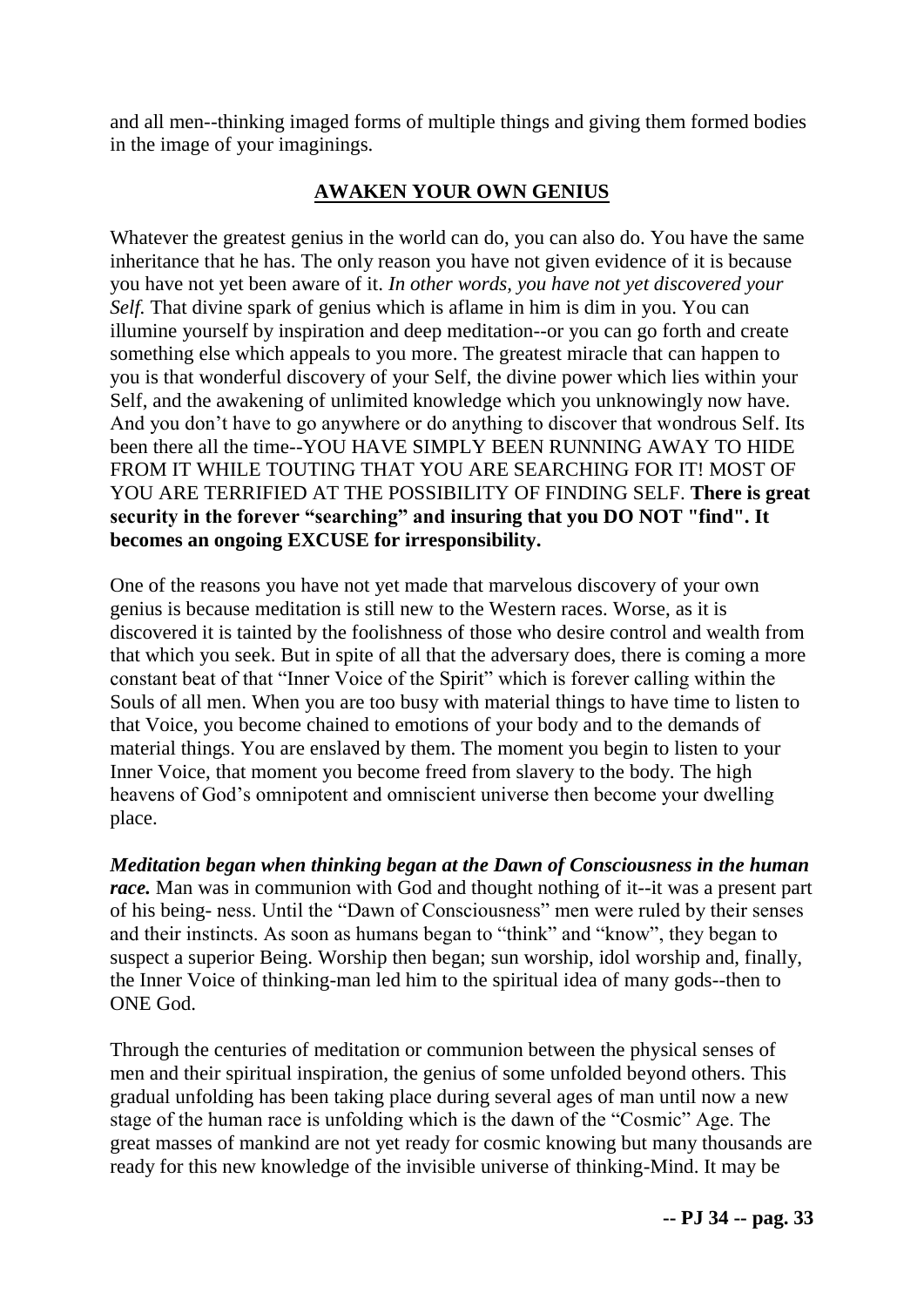that there are even a few millions who are ready to become the seed of the new race of cosmic man. What a lovely and intelligent time it will be.

The test for ascertaining the average number of those who are ready for this higher step upward in the unfolding of the man-idea is not a religious one. It is a cultural one. Let us example a city of some 8,000,000 people--a city like New York, Chicago, Los Angeles, etc. Of that number of people there are about 25,000 people who seek the higher inspirational rhythmic creations of the world's great geniuses who interpret the heartbeat of Nature for the Souls of men. These will shun noisy crowds if possible, shudder at hard-rock noise and find distress in the musicless loud pounding upon the ears and Soul and seek aloneness in the forests or ocean's shores if they can find solitude, where they can hear nature's silent whisperings and rhythmic sounds within their very Souls. To the rest of the 8,000,000, the silent whisperings of Nature have no meaning whatsoever other than boredom. If these be found at ocean's shores, it will be where boardwalks and blatant noises vibrate the senses of their bodies pleasantly for the excitement of their senses only. These still live sensed existences with bodyawareness controlling their lives and as boredom increases so does the violence which is utilized to hype the senses. The Dawn of Consciousness has not yet illumined them with the Light which still awaits their Soul's awakening.

#### **THE DAWN OF THE COSMIC AGE**

Those illumined ones who are now ready to open the doors of their Souls far wider for the Light to illumine them further will uplift the whole human race to higher standards. Out of that whole, there will always come an average few until the Cosmic Age will be strong with growing numbers of the more and more illumined--and believe me, I speak NOT OF NEW AGE! THESE ARE THE ONES, THESE ILLUMINED, WHO FOREVER UNFOLD THE SPIRITUAL NATURE OF THE HUMAN RACE. They will not present as pious, dictatorial nor controllers. They will present as that which you call "normal" or "regular" "good" people--for they are all of these things.

#### **KNOWING--CONCEIVING--THINKING--IDEA**

Creation is an IDEA of God. Love is the one whole Idea. That one whole Idea constitutes what God knows. God thinks the one Idea into countless parts of countless forms. Thus God's thinking takes God's knowing apart into seemingly separate ideas, each of which is given its separate form. That is exactly what you do. You may have all of God's knowing if you become fully illumined, but in each communion with God you get a little more each time your Soul touches the Universal Soul. You then take it apart and think it into objective form. That is what constitutes God's Creation--or yours.

*You ALWAYS get that which you ask for if you ask for it with your Soul instead of your senses.* If you ask in words alone, you will not receive what you ask for, because you have not asked God for it--you have but asked your senses for it. When, however, you have actually written your desire into your heartbeat, as some have automatically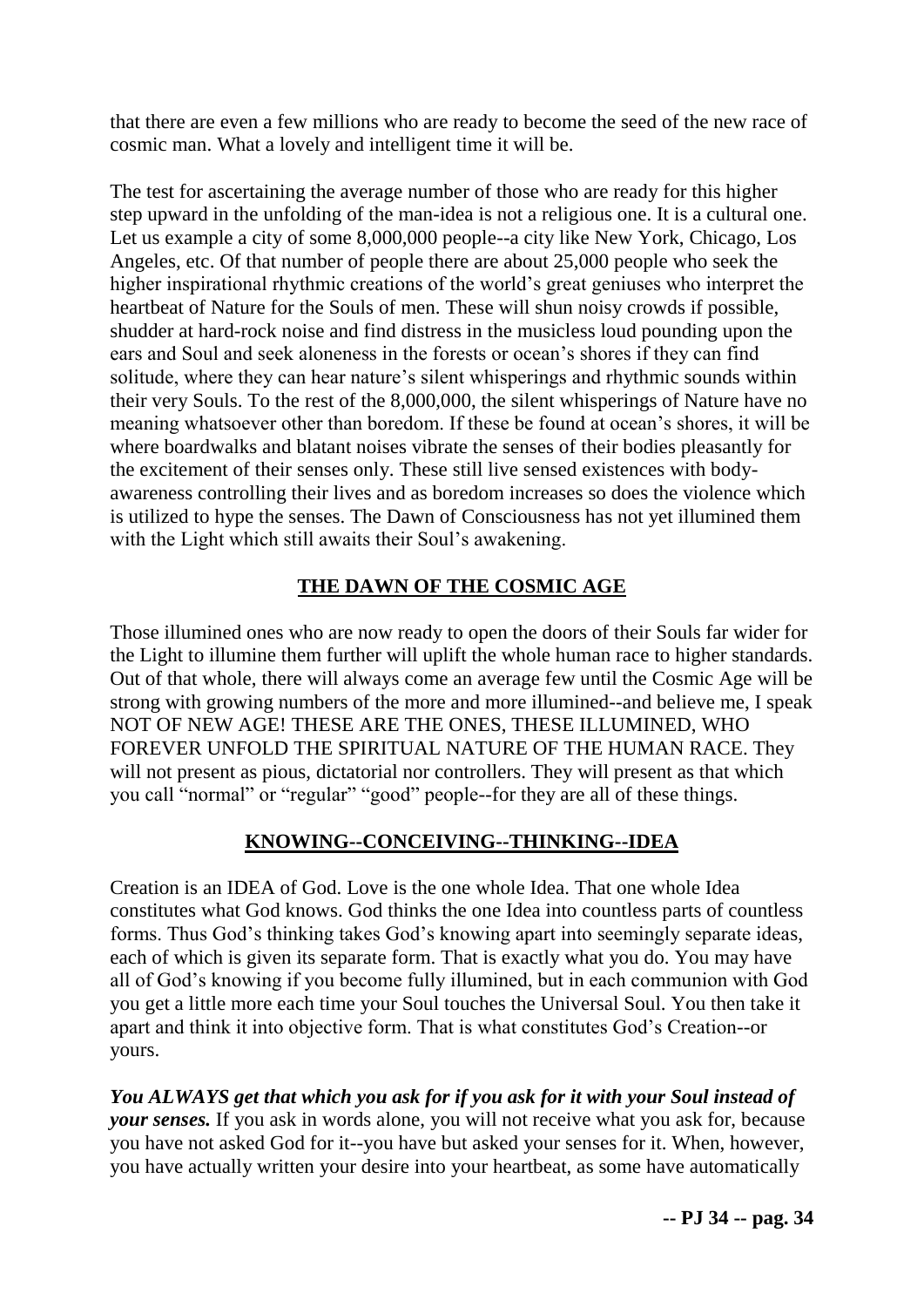done all their lives, from moment to moment, you unfailingly acquire the knowledge you ask for. It comes to you in a timeless flash in the rhythmic language of Light which God uses to talk to His children.

Having thus acquired that part of the one whole Idea which you have asked for in your heart, you then think it into the form of a concept by imagining it into a form. The conceptual form may be misty or nebulous at first. Do not act upon it while it is still nebulous. Decentrate to the zero of the Light, over and over again--then concentrate. Each time you concentrate, you more clearly see the image of it in your inspired imaginings. While it is still in embryo, do not give it birth into the objective universe of form and motion. *Dwell on it until it becomes clear to your outer vision.* If it is an invention, meditate upon it until you clearly see it. Do not waste time experimenting at this stage. See the embryo of it completed mentally before you spend precious time on it physically; otherwise it will be immature just as a child's body is immature if born in embryo. If it is a sale, assemble all of the elements of the sale together until you can vision its consummation clearly before approaching your client. If it is a motive for a symphony, hear it in the silence of your Soul before you give it a body. No matter what your desire is, take it to God for a spiritual form before you give it a physical one. Create it INVISIBLY before you create it VISIBLY. Get into the fixed habit of seeking that zero of stillness in the Light before starting to think or act. When you finally act to give your concept a physical form, keep your Soul attuned to the Universal Soul. *Hold fast to that inner realization and joyousness which comes from working knowingly with God.* Your creation will be finished in much less time and you will know no fatigue. Let this paragraph become a part of you by meditating upon it endlessly. Talk to God constantly in His wordless rhythmic language of Light. *The moment you find yourself working alone with your own ego, stop working, for the emotions of your sensed body are making you aware of it and your work will not be enduring without the Light of your Soul in it. Physical emotions immediately smother spiritual inspirations.*

#### **TAKING IDEA APART**

You can know an idea timelessly, all of it, but to think it into objective form is to take it apart for extension into the three-dimensional universe of time and space. To thus think it, you divide and multiply it into many conditioned material forms and set them in motion to become a part of this physical universe of multi-conditioned moving forms. This creative process requires a technique--**but knowledge and inspiration require NO TECHNIQUE.** 

*Always remember that God is creating His universe by giving body forms to Mindimagined forms. Likewise, you are creating your universe by giving objective body forms to your imagined forms. YOU MUST, HOWEVER, CONCEIVE THE IDEA FOR THOSE FORMS BEFORE YOU BEGIN TO BUILD THEM INTO YOUR IMAGININGS.* Then you must imagine them fully before giving birth to them objectively. When your imagined idea is sufficiently clear, then start creating it whether you know its technique or not. Learn the technique of it in the **DOING** OF IT.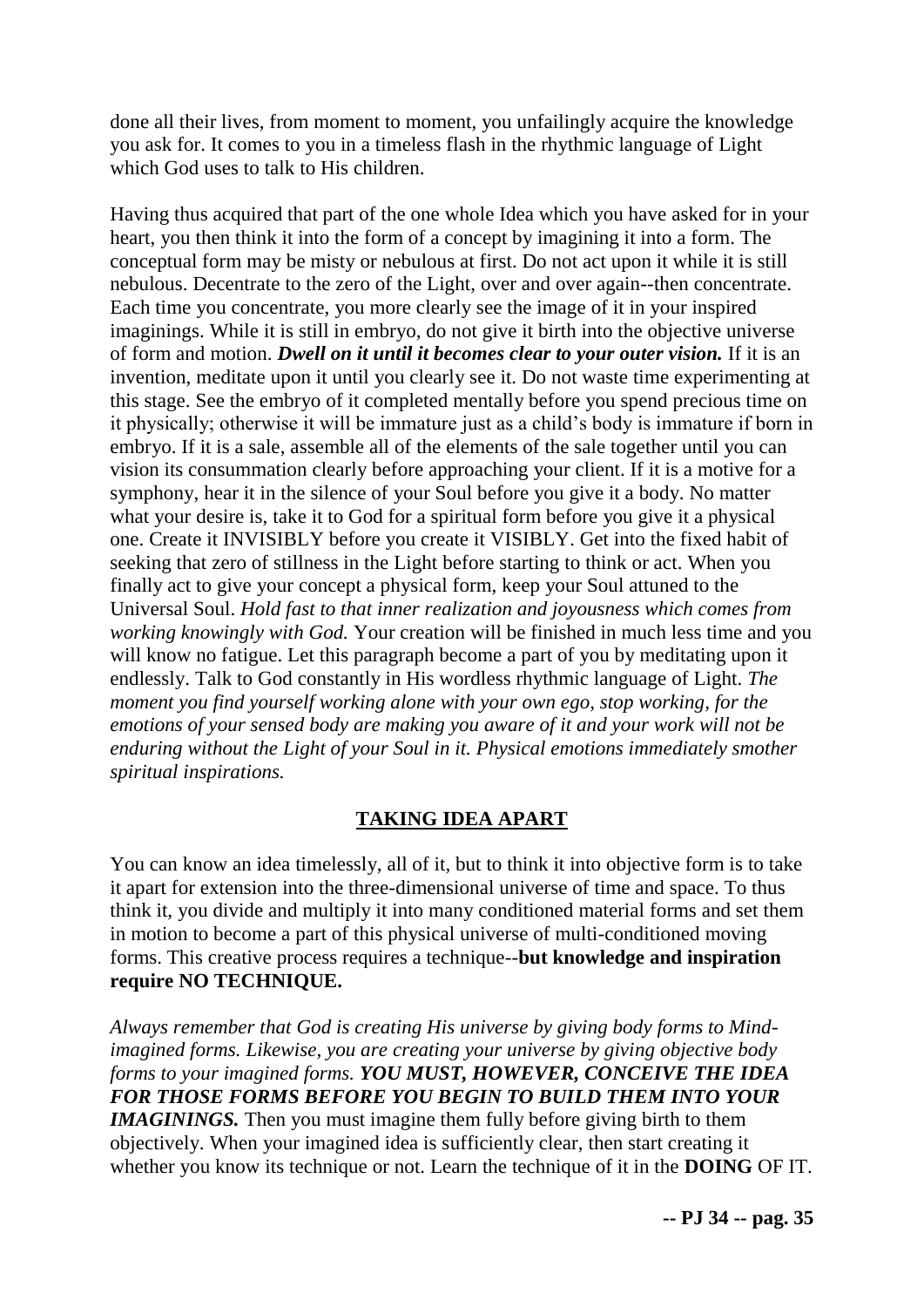A technique is something that your body acquires, and anyone can acquire any technique; but knowledge and inspiration you do not acquire. You already have that. *All you need do is to awaken it.* And to awaken it, all you need is DESIRE to awaken it. *The moment you have the desire and let God know of it, you will then begin to know that glorious language of the Light which you, yourself, are. Inspiration will then* come to you, and in that inspiration your desire is being fulfilled with the knowing which that inspiration is. The language of Light is wordless, but in it is the essence of Intelligence. You, yourself, can put Intelligence into words, for words are but a technique.

Likewise, whatever form you wish to give it, you, yourself, can translate the essence of that divine language of Light into form through any medium by acquiring the technique of that medium. That is something which your body does by acting solely with your will. *Through your will, you command your body to express your desire.*  Your body is but an automatic machine which must be manipulated by your will. It must be trained by your will to fulfill every technique of expression, and it may take years to so train your body to automatically obey your will.

*That is why it takes years of practice for a body to become a perfect musical instrument, or an instrument which paints, writes or sculpts with tools which are but extensions of the body.* 

## **CONCEPTION OF IDEA IS RECORDED AS SEED OF IDEA**

Your conception of an idea has the same relations to that idea as the seed of an oak has to the full grown oak. Your imagining is recorded in your very Soul, and from the stillness of your Soul the idea extends into form, just as the form of the oak extends from the stillness of its formless seed.

The inner joyousness of conceiving an idea and imagining its form and purpose is as uplifting as the "created" extensions of it are, and it is purposeful even if it but uplifts you alone. To be purposeful for the world, however, you must give your inspired imaginings of formed body which responds to the senses of man. It is through this action-reaction of giving your creation a material body that you make it a masterpiece. Extending your Soul into it by moment-to-moment communion with God is the way you give love to your creation. *If you do not extend love from your Soul to your creation, you do not give it life.* Not having life or love given to it, it cannot regive life or love to inspire others. It is already dead and soon will be buried in the trash basket of dead things.

A masterpiece of any product whatsoever is that to which the life and love of the Creator's Soul have been extended to it through your Soul for re-extension to other men by re-inspiring them with your immortality.

Above all, remember, moment by moment, that your body is an extension of YOU. If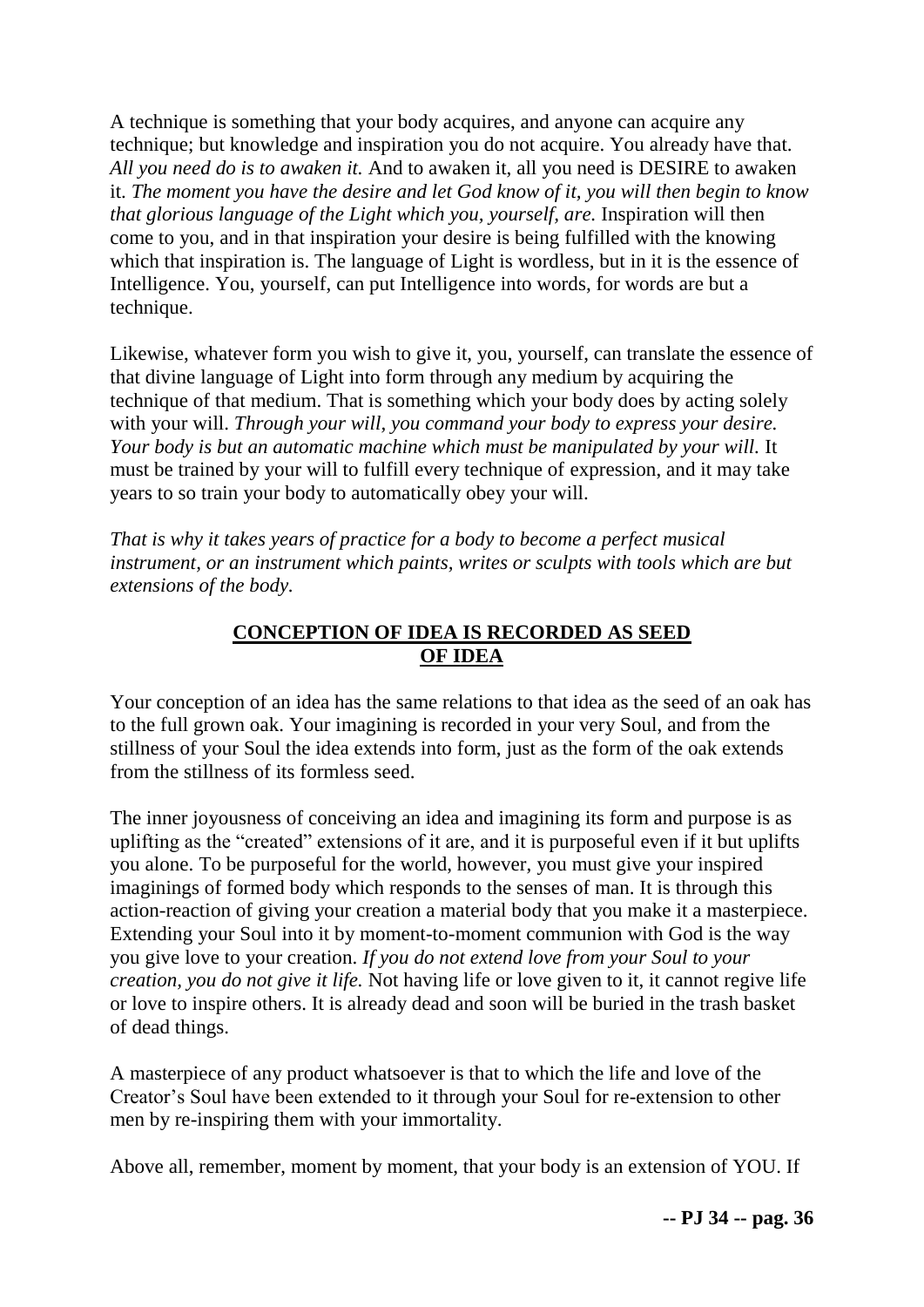you give it love, it will regive love. If you make of it a surly, grievous unbalanced thing, it will extend to others what you extend to it. Stop right here and give some deep thought to this idea. Then come back to it often and give more and more thought to it until you become meticulously careful as to what thoughts you are going to allow to pass through your body, lest you make your body ill and drive others away from you by your repellent thoughts and repellent body.

## **THE GLORY OF THE UNSEEN AND UNHEARD**

There is an indescribable glory all along the road which leads from your active thinking to the stillness of deep meditation. *If you cannot actually go to the forest or sea, the better to commune with God, go there in your imagination.* If some problem demands your thoughts, let the imagined tones of the sea drown them out. If you imagine the sea and hear the rhythms of its waves pounding upon the shores as echoes of the heartbeat of the universe resounding within you, or if you hear the breezes whispering in the pines with your inner ears, the glory of the ecstasy will soon drown out dross thoughts of Earth.

*Meditation transports you from the world of sensing the motion of things materially to imagining them cosmically.* It transports you from the world of blatant sounds which sear the senses to the world of rhythmic silences which is without body--to the world of the soul and the *seed of things unborn which await their birth through you.* The world of your imaginings is your escape from emotions, with its tensions and nervous strains, to the ecstasy of your Soul's high heavens. *It is the cosmic way of restoring balance.*

Earth music is melodic and chains you to Earth. *The "music" of the "spheres" which you hear with inner ears is deeply tonal, not melodic.* The rhythms and tones of Nature's music which sing its octaves in the language of Light have always within them the pulsing rhythms of the universal heartbeat, always the one-two one-two pulsing of the Father-Mother heartbeat of borning-reborning forms of things which manifest the Father-Mother pulsing rhythms of the Soul's high heavens. Always in your deep meditation, the music of the silences from which sounds of Earth spring is like unto the aftermath of the great symphonies by cosmic masters which have refolded from sounds of Earth that your ears have heard into your very Soul which still hears them in the pulsebeat of your imagining. In the beginning it is most advantageous to take unfamiliar but beauteous harmonics to accompany audially your meditation for it drowns out the undertones which keep the mind from its imagining. Plus, if there is a pulsing heartbeat you will find your imaginings coming within the same wondrous rhythms.

Never will you hear the one-two-three of waltz rhythm in the Soul's high heavens, for that syncopation brings you quickly back to Earth and to awareness of your body EMOTIONS and its SENSES. That one-two-three rhythm makes you want to physically dance, and that is good for it gives physical happiness. But, it distracts greatly from original creative thought. To those whose desires are so deeply rooted to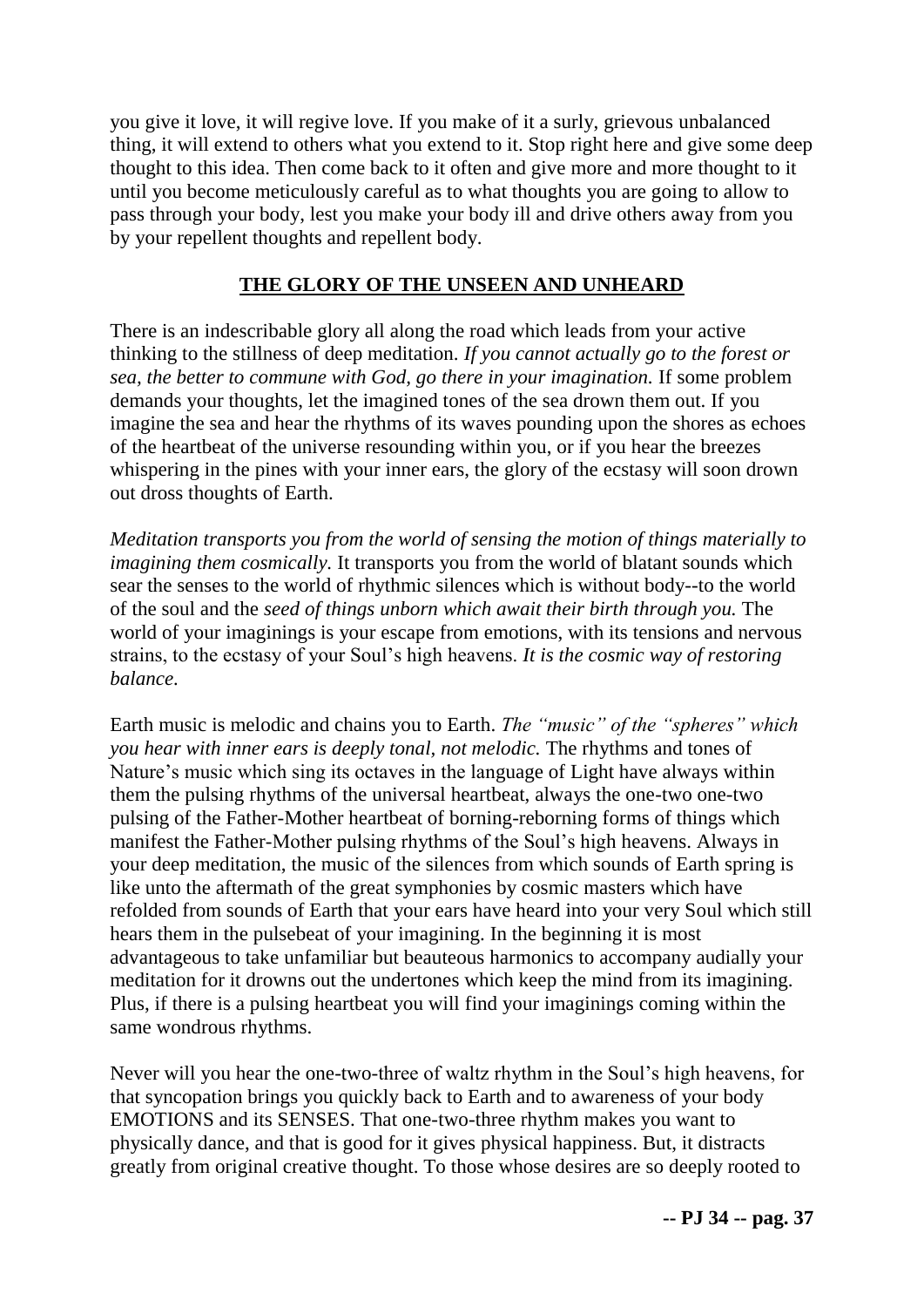the senses of Earth that their deep appeal is the deeper syncopation of jazz, the silences of the high heavens are but a deep void and as though they did not exist. Jazz music, you see, splits the rhythms of nature into such unbalanced rhythms that he who listens severs his Soul from the Universal Soul. That is something to be appreciated or unappreciated by the physical and does not meld with the thought-producing Soul creation. It becomes a total distraction into the physical which is exactly that which you are efforting to avoid.

I certainly am NOT suggesting to you that you should not listen to the music which excites body emotions, for they are good when properly divided between the rhythms of Earth and the rhythms of heaven, such as the one-two-three of rhythmic waltz. You need to live gloriously on Earth as well as in the high heavens, *but to live the rhythms of Earth alone is to be but clay of Earth,* chained to Earth as slave of Earth, never soaring into the high heavens of the Light of immortality. *Mortality is a prison cell from which you can escape only upon the wings of your immortality.* Herein we are discussing contact with that wondrous immortal Self so do not confuse the two subjects.

Dharma, tomorrow is a day in court and the hour late. Therefore, allow us to close this portion. I ask that Oberli take rest and not work at this writing on this evening--he must consider his hours of rest more diligently. You know me, Germain--I would have all ones in bed and soundly asleep by no later than 10:00 p.m. if you would hear me for we have so much to do and so little "time" in which to accomplish it all. However, I bow to the request of Hatonn and will not press all--I do press you, Dharma, for I need you fresh and available both day and night and somewhere in the interim "spare" time" you must balance and process the physical data. Let us be wise in our choices, little friends, for we have much to be done and we have agreed to do it.

Salu.

**I AM**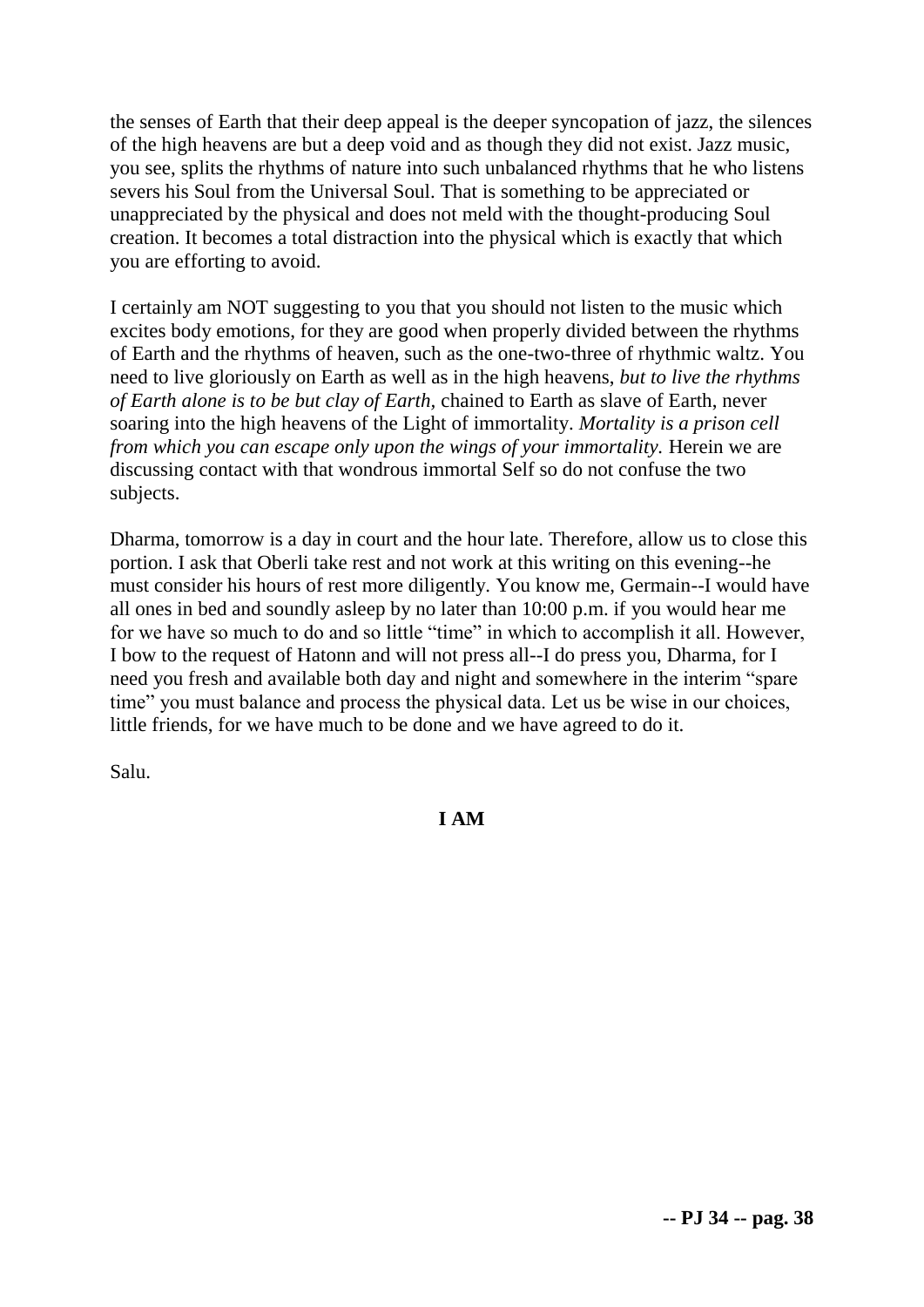## **CHAPTER 4**

#### REC #2 HATONN/GERMAIN

#### THURSDAY, JULY 18, 1991 10:55 A.M. YEAR 4, DAY 336

#### **THURSDAY. JULY 18. 1991.**

I, Hatonn, present first this morning to bring calm unto the scribe. It has been a long morning of confusion, personal harassment of every imaginable assortment and yet, we cannot leave the writing to go another day for yesterday was lost to the court battle. We have some very fatigued people here and all need rest. George is returned only to prepare for departure so we must attend the physical and emotional needs of you "beings". Overload and burnout do not help our work--they close down smooth function and remove joy from the work.

It is of PRIMARY AND UTMOST IMPORTANCE that as these lessons of ―communion‖ and ―communication‖ come forth that ALL OF YOU *PRACTICE.* We MUST begin to be able to contact individuals in clarity. We do not need a lot of "bosses" or "rearrangers" but we MUST have each and all of you with ability to show another THE way (not your pre-ascribed opinion of the way) and be both knowledgeable and "rested". If you gain nothing more from the experience of meditation than the rest and clearing, setting aside of problems and releasing those problems over to your "solving" mind--then we have gained half our journey's worth in total value. You cannot expect to have God and Mind-Self work out your solutions to your inquiries and actions if you do not take time to commune and communicate them unto those resources. The point is to NOT ALLOW THE TREADMILL TO CONTROL YOU BUT THAT YOU BRING UNDER CONTROL THE TREADMILL. THIS CAN ONLY BE ACCOMPLISHED *IF YOU KEEP PRIORITIES UPPERMOST!*

Now, for the concerned of this location as to the "blasts" this morning. There is abundant beam flashing and subsequent "chase" craft searching to locate source. We are also shoring up the shielding for every impact pounds upon the frequency shields. It is far better that you NOT KNOW that which is taking place. Please accept that.

It matters not what you THOUGHT happened at the G-7 meeting; I warn you, it only went well on the surface. Do you see that the lack of demanding great money for Russia is a most deadly change of events? You are all but in war this day.

And where is the missile you fired off Monterey, California, yesterday? That is one of the most important things that has ever happened to you as a nation--the vanishing of that missile with those particular "things" aboard! Note that missile was FIRED FROM AN AIRCRAFT--WHY? CAN YOU BELIEVE A THING THEY TELL YOU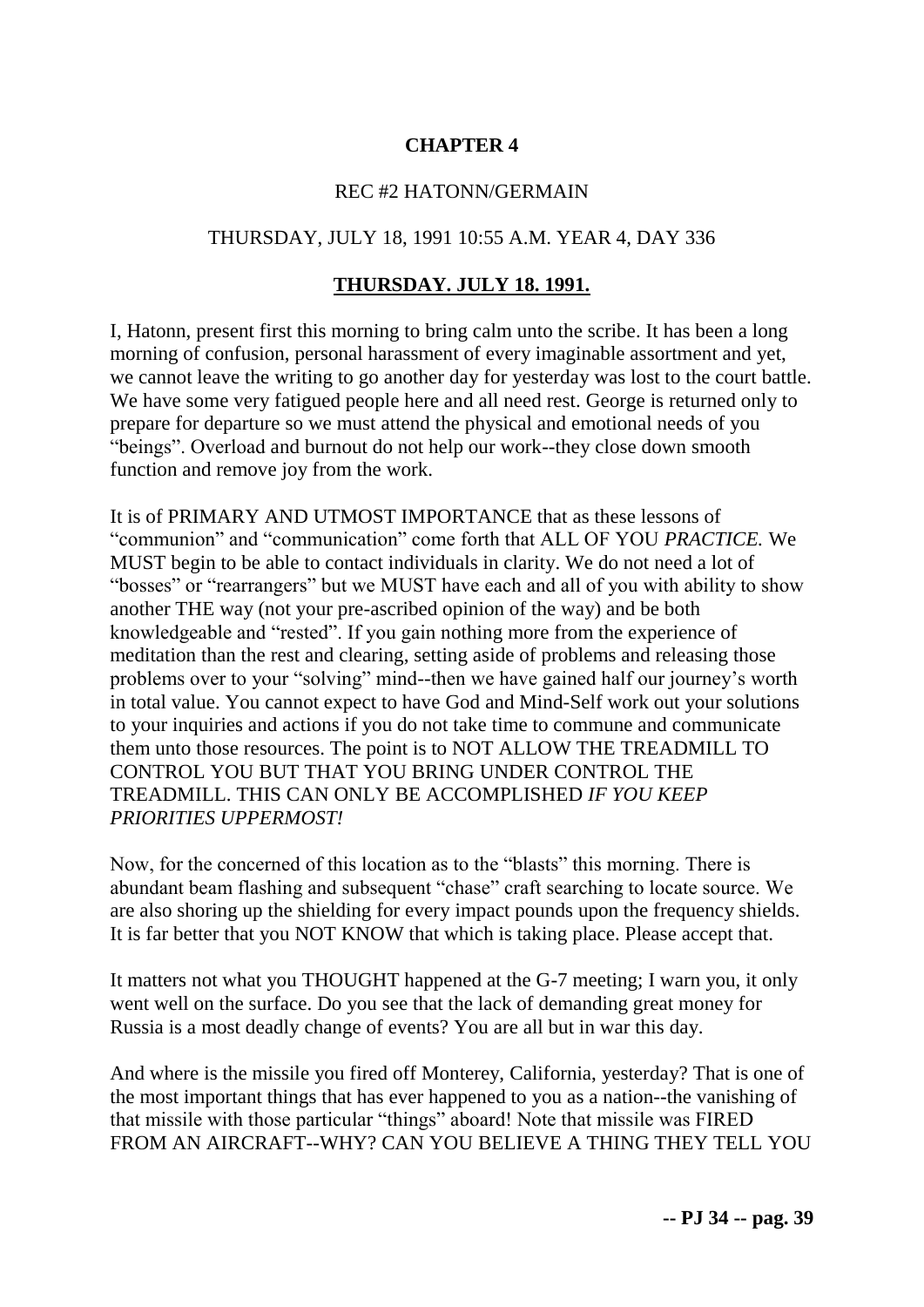### ABOUT ANYTHING? WHY ALL THESE AIRQUAKES AND SONIC "BOOMS" TODAY AND YESTERDAY? HARKEN UP, AMERICA, IT IS SERIOUS TIME!

I want you ones to know that I am present and following these things. We shall keep exceptional and constant monitoring on this apparatus and if I tell you to depart the room, Dharma, do so--instantly! The games are most deadly today. I have all of you running about hither and yon and only a couple of you have paused long enough to request shielding and some of you go even closer physically, to the impact area. I am a bit annoyed-- yes indeedy! If I have to put gremlins in the machinery to get your attention--I will do so. As pressures mount--you ones forget us and the need for coverage, on the spot, and YOU MAY NOT "ASSUME" ANYTHING! I have been most hard on Dharma this morning and discipline is not focused on only ONE. If I cannot depend on my crew to follow the most IMPORTANT OF ALL INSTRUCTIONS--then we are in serious bindings, friends, and I get nothing but closed or static-filled circuits from almost all of you this day. Neither do I want to hear "but I can't....!" You CAN or you would not be in the job you are in. If you learn and know without thought, the priorities--then, and only then, are we working as a polished piece of machinery. This is not "punishment", this is discipline for I have no intention of allowing misappropriation to reach the point of needing such a foolish thing as punishment. Please allow us to be beyond that nonsense.

Thank you for your attention and I suggest you leave this in the volume for ALL ones must think carefully about that which they are "about"--not just a handful of crew members. Check on your priorities and that which you are willing to do in service unto God, Brother, Nation and World! The How-To is not going to rub off on you like garlic from the stew-pot. If you are going to change this old troubled planet--you are going to have to attend the lessons and learn the "trade"--you would never pass muster in building a commercial skyscraper by simply reading a "do-it-yourself" Time-Life do-it book of only volume A.

I bow to my compatriot and Brother--Germain, and I move to stand-by. Thank you for your attention. Hatonn to clear.

Germain ready to continue. I, too, accept that which Gyeorgos has brought for us to ponder upon and share in disciplined consideration. There is so much of incredulous impact on your globe this day that it is all but impossible for us to remain focused on this task at hand, of teaching. WE have very busy crews and backup work so we will move through this as orderly as possible but I must ask indulgence in detail, please.

## **SCIENTIFIC EXPLANATION OF MEDITATION**

There is much confusion regarding the relation of an inspired idea to the technique of its expression. Thousands of times one hears people say, "I could never be an artist for I could not even draw a straight line." For this reason, we would like to expand what was said in our first lesson regarding this relationship.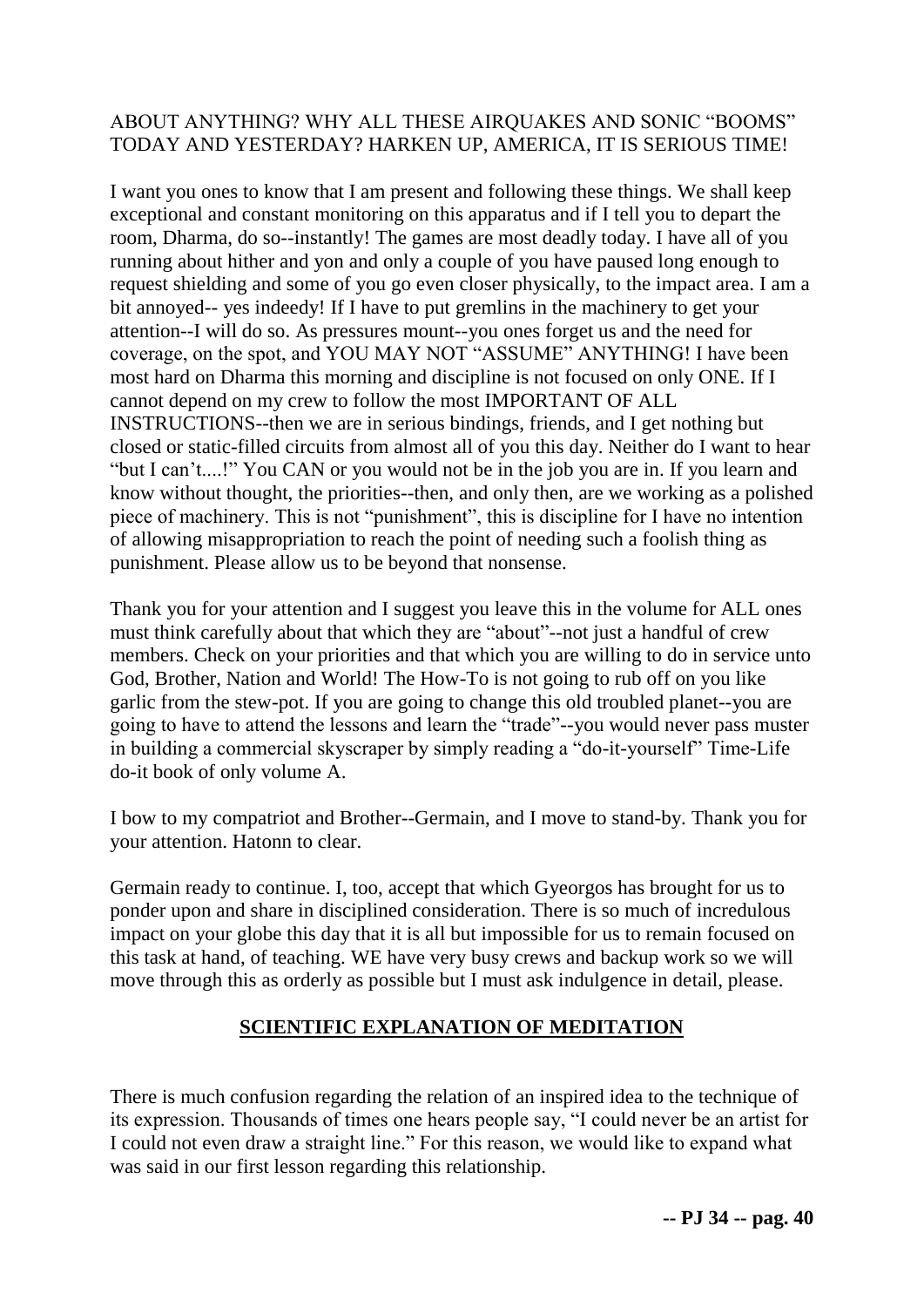We have told you that anyone can acquire the technique of giving a material body to any idea. But so can an automatic machine or a tape recorder. A technique can be photographed or electrically repeated, and such a recording of a rendition by a master may even be immeasurably better than the technique of a human for the automatic recorder may record much of the Soul of the master's technique while **the human may have acquired a perfect technique with his senses but be lacking in Soul.**

Just as an inspired conception is the result of a conference between your Soul and the Universal Soul to produce a thought- body, so must your rendition into a material body continue that Soul-to-Soul conference. Every technical rendition of a painting, symphony, or any other creation conceived by the Soul of a master, is an extension of the Soul of the master. Every brush stroke or tone of symphony must conform to the nature of God reflected in the nature of the master.

# **LOVE IS THE BASIS OF THE SPIRIT AND**

# **THE LAW OF LOVE IS THE BASIS OF CREATION**

The nature of God is to give out His love for regiving. The nature of the master must be to give out love to inspire others to regive love.

I don't want you to focus on the Earth's accepted "meaning" of love with its trite, even tacky, way of association of "love" with that which is actually irresponsible self pleasure. We MUST understand that herein we speak of GOD LOVE and that which is all encompassing and you of Earth have forgotten what that means. If you are "turnedoff' by our use of the term herein--I suggest you make it an instant priority to stop and conclude WHY you respond thusly. You see, you have no other term to suit the need for communication and THAT, DEAR ONES, IS EXACTLY WHAT THE ADVERSARY DEPENDS UPON.

As you move along in communion, you will hear things and see things which others do not--in the same area. Dharma, for instance, often sees ones at "meetings" which none, or few, see in presence. She often hears things--musical scales being exercised and tones being practiced and she no longer takes note of them. This has simply become a part of her experience and she will most likely not even mention them to anyone--just as all of you accept that your heart is beating. You only note your heartbeat when it is unusual in some manner.

I suggest that we stop utilizing the word "LOVE" except in this context and put other words such as "intercourse", "affection", "romance", etc., where they belong and cease the stupid practice of mislabeling everything "else" and spoiling the only word you have for higher association. At any rate I have to use the term and we will have explicit understanding right here early on. If you think this is just another "Love-in", I suggest you forget it right now. We are not "flower-children" "being"--we are efforting to bring instructions and information unto you to save your assets and get you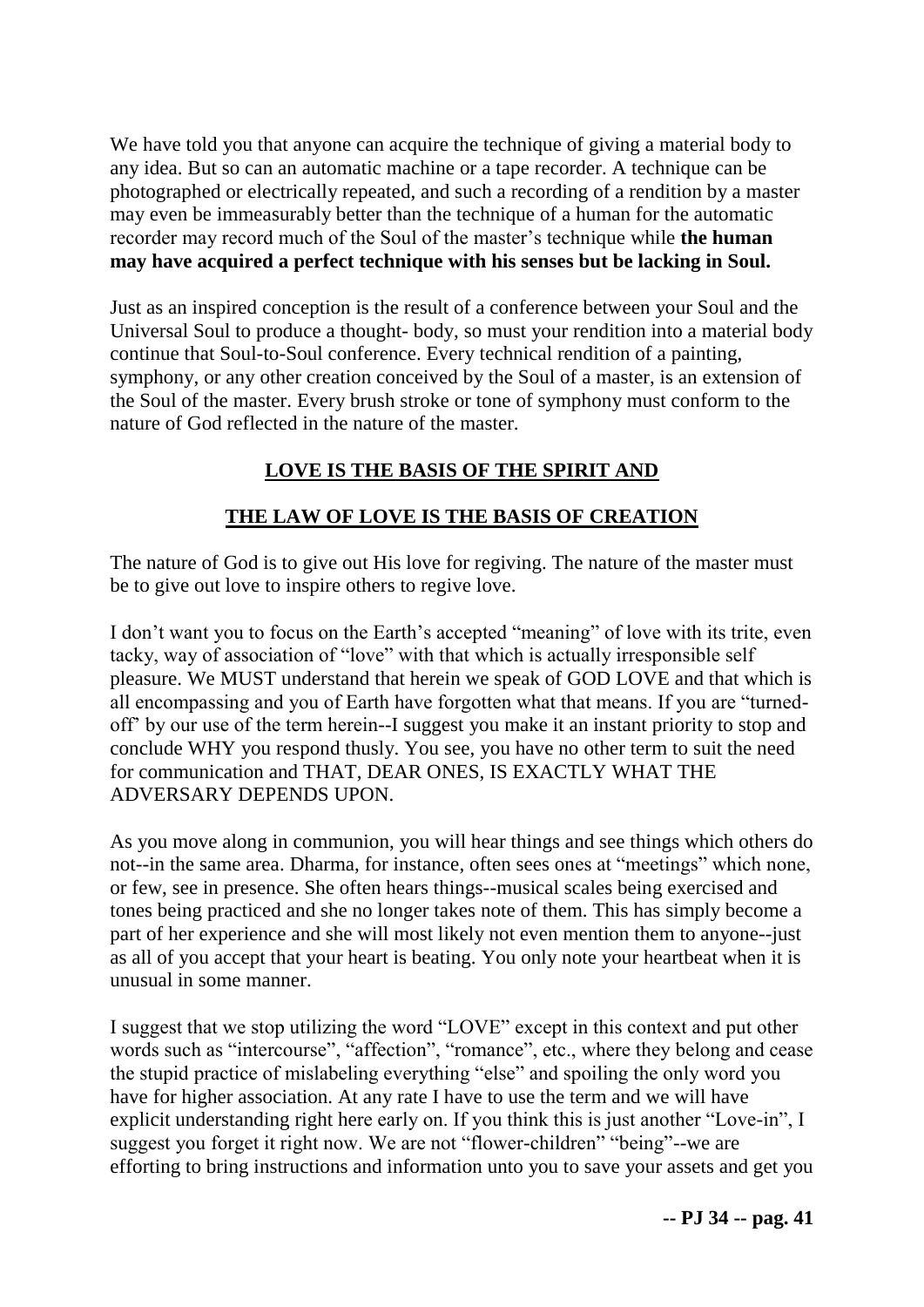off this planet or get this planet changed into ability to house life-forms and "LOVE" is the highest form of frequency energy/electricity. You ARE NOT going to make it if you don't come into that understanding RIGHT NOW! It is NOT poems and roses, violets nor sugar is sweet and so are you! I speak of the energy set into motion by God-thought which is LOVE PROJECTION. IT *IS THE ENERGY* FLOWING FROM GOD TO YOU AND, IF YOU DESIRE TO ATTAIN AGAIN THE PRESENCE OF GOD, YOU MUST CAUSE THAT SAME LOVE TO BE REGIVEN AND RETURNED UNTO GOD. OTHER EMOTIONS AND THRUSTS ARE NOT UNDER DISCUSSION AT THIS POINT SO THERE IS NO NEED TO DRAG THEM IN FOR CONFUSION. Right here is where the know-it-all self-appointed experts and authorities start the labor of "distraction" to suit their own perceived notions about how it SHOULD be! No--if a thing deviates from the Laws of God and the Natural Laws of Nature (Natural Creation), then they are incorrect and you better hang-in a while longer with us. If you don't pay better attention, there will not even be 144,000 on board and I promise you, all the others won't be in "rapture" either!

Let us look at masterliness. Masterliness in anything **is the fruit of love. The Soul alone can give out love. The body can render a perfect technical reproduction but if the love nature of God is not in it, it is not art, for the art of anything is not in the skill of rendering a visible or audible thing but in the beauty and love which only the stillness of the Light of your Soul can give to it. And therein lies the difference between the genius of the master and Soulless mediocrity.**

*That is why your constant communion with God is necessary for every moment of life and every stage of your creation.* God must sit with you on your piano stool, at your canvas and brush or at your work-bench. Your hands must be His hands. Your thinking must be His thinking. Love must be interwoven in every stitch of whatever pattern you are weaving, every word you are writing, and every interchange between yourself and your fellowmen. So, you get angry when someone abuses another? So? Do you not think God also gets angry at the abuse of one of you to another? I do not speak of pious pretense--I speak of the presence of God in that which you do. If you must do something in the dark or do not wish your actions seen--then you must check WHY? God is there at any rate--but YOU are hiding.

Look at those things which you do--to fill your time--be it love to Poker; work to fishing. Why do you insist upon doing those things? Because you have nothing better with which to interest self. When your interest is in the things of God, then you will gradually lose the desire for the performance of other distractions. That does NOT mean that you run down and preach on every street corner and make a fool of yourself and cause the worthiness of God to appear even more foolish. You treat God's business with at least the same reverence and respect as you would the most important work on Earth--be it banking or brokering, building or cleaning.

Love is rhythmically repeated in its givings and regivings to synchronize with the givings of your outward breath to the heavens and their regivings to you. Balanced rhythmic interchange between your heartbeat pulsings and all other electric extensions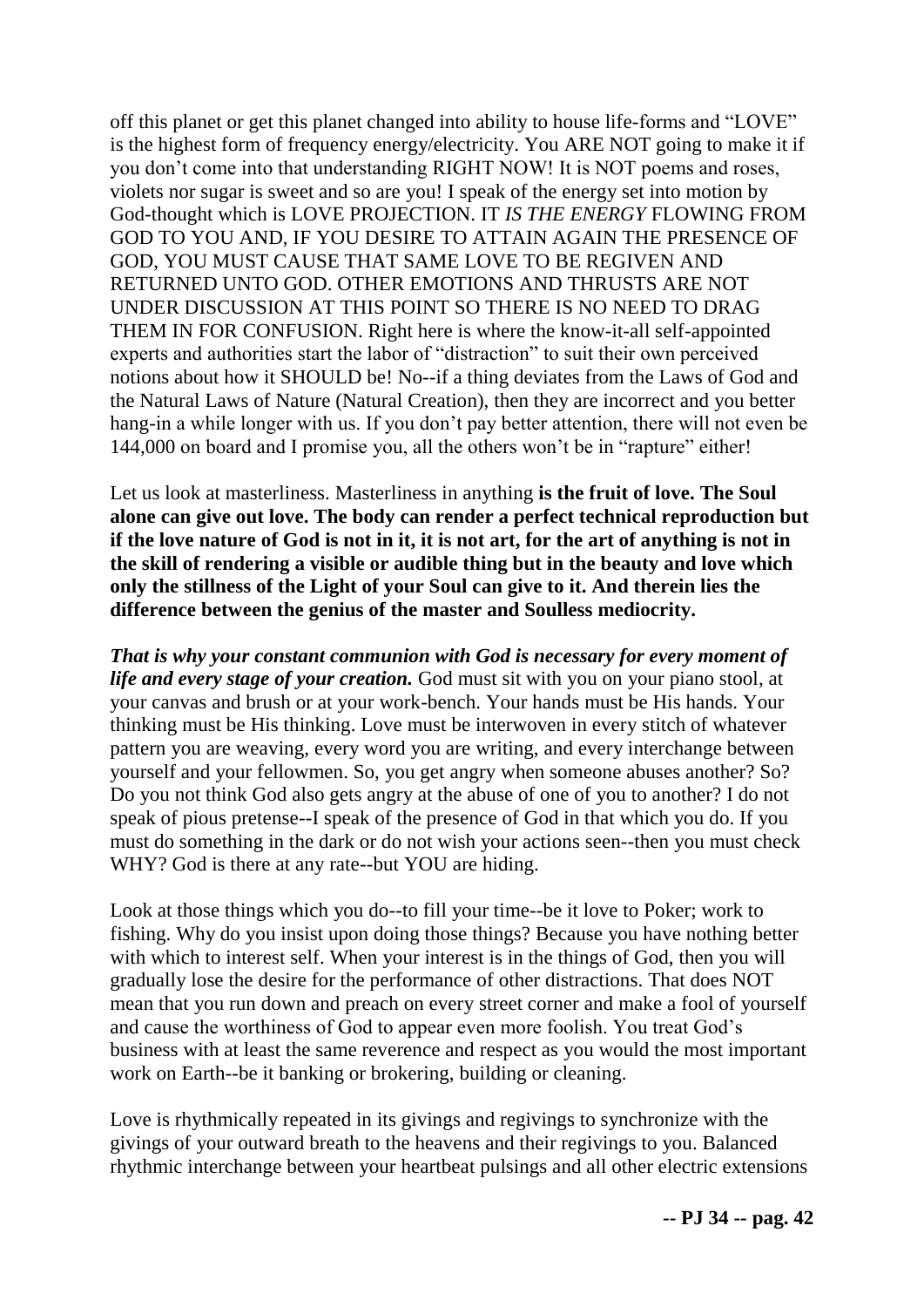from the stillness of your Soul is LAW--the basic fundamental LAW of all creating things in all this dynamic universe. Your own masterpiece is the measure of how divinely you have conceived it and how worthily you have rendered it in balance with Universal Law. *In the measure that you can extend the beauty of your imagined rhythms to material bodies, built in the images of your spiritual conceptions, those rhythms will be the measure of your ability to create masterpieces.* The very measure of the quality of your material interpretation lies in your ability to translate imagined forms and rhythms of the universal heartheat into bodily forms and rhythms which can reinspire others with the ecstasy of your inspiration.

When you inspire others, you are manifesting the love nature of God and the fulfillment of His law by **giving love**. Those whom you reinspire are, likewise, manifesting the nature of God and fulfilling His law by regiving love. You cannot reinspire others, however, if you leave God out of your technical rendition. That is why meditation is necessarily continuous. That is why great masters never go into their concert hall, or to their easels or work benches, without an interval of time to forget materiality. They first seek the zero of the still Light which centers their consciousness before extending their thought-images out from that stillness into the threedimensional universe of moving electric waves, which Creation is. Not only every day should be started by seeking that zero of stillness, but every moment from the beginning of anything to its fulfillment. Never start your day's work by yourself alone. Be sure that you feel God's Presence within you. If some disturbing telephone call or other distraction severs your inner-Self from the Universal Self, open your door and let your sensed-self out and let God in; otherwise your work will not be masterful.

This is exactly that which transpired right at this computer board this morning. Dharma could not work and I will outlay briefly what transpired.

Daylene had done a great deal of organization of the dwelling on the yesterday while Dharma was in court. So, Dharma arose early and decided to appoint the early time to more organization and ordering of the confusion still abundant in every room of her dwelling. But that is not what happened; immediately one of the baby birds was "missing" and it took half an hour to find it (caught helplessly behind a potted plant), then at least a dozen inquiries of every description of "what color clothes will you be washing" to "can you help me find a tape George needs?" and on and on until the hours passed, no other work was accomplished, nerves were frazzled and no writing done either--only to find the house full of passers-by and distracted confusion. The morning was lost and when the child sat to do her appointed work, there was no clearing to be found--only desperation and fatigue. You ones MUST find your priorities and demand that they be met--FIRST. If you are about God's focused work (in the manner of scribe, for instance), then that comes first, middle and last--ALL ELSE IS OF NO RELATIVE VALUE WHATSOEVER. If Dharma does not write- the immediate impact moves into the universe for it stops we of the authors and those of the distributors and publishers--not to even mention you of the readers. To empty the dishwasher, I fear, takes no priority at all in the summation--well, she didn't get that done either, she reminds me! And yet, she cannot be responsible for all for all.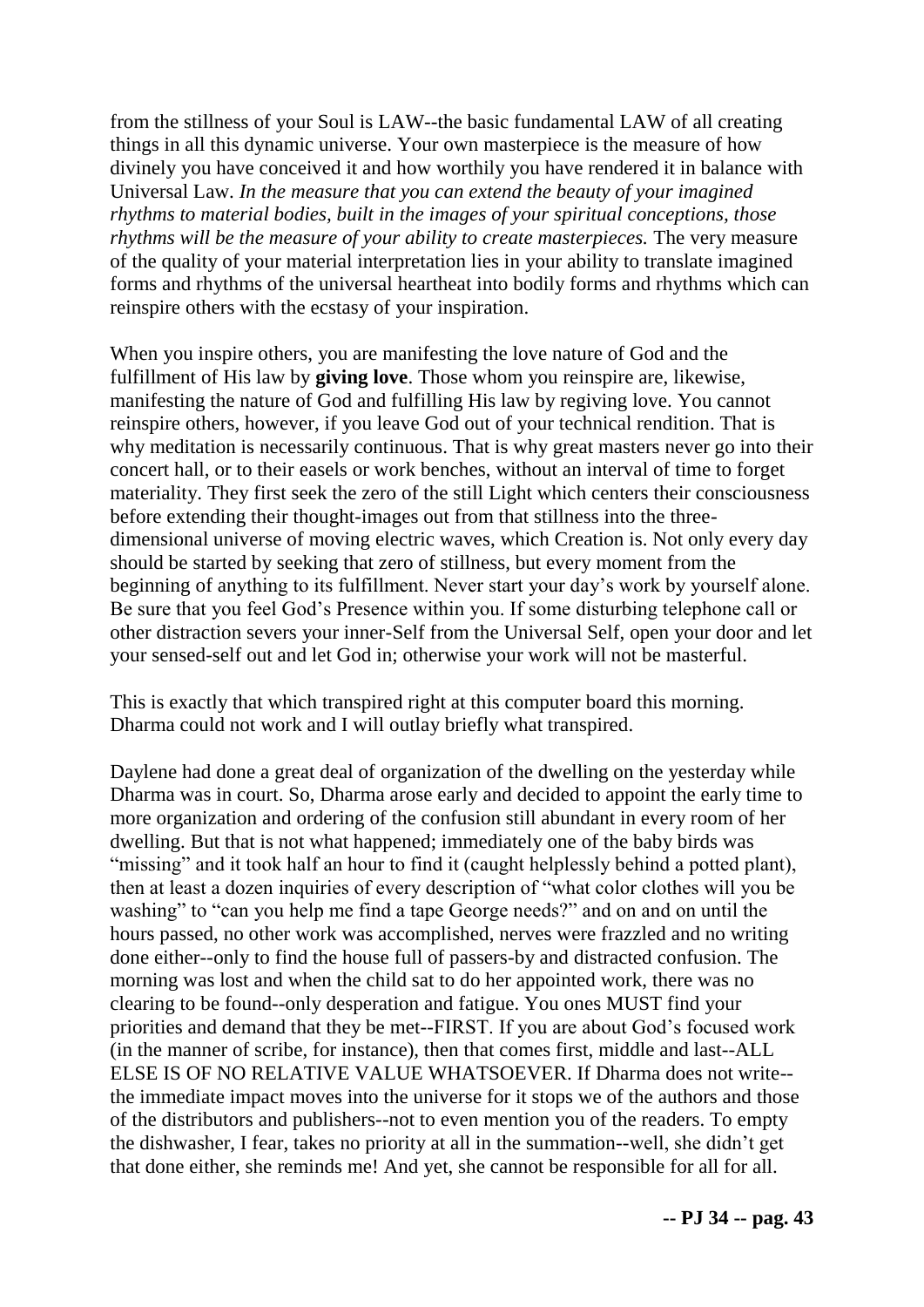However, I have to point out something to you who abide in and around this dwelling- -IF IT IS NOT KEPT ORDERLY AND APPEARS TO BE LEFT UNTENDED AND "TRASHED", YOU WILL LOSE IN COURT AND HAVE RESTRICTIONS PUT UPON YOUR ACTIVITIES BY THE COURT. PONDER IT--THAT IS EXACTLY WHY THE OPPOSITION WANTS A TOUR AND PICTURES OF THE INTERIOR. THE POINT IS TO STOP DHARMA'S WRITING AND IF YOU CAN ATTACK HER IN A HUMAN WIFE/FEMALE MANNER--THEN YOU CAN STOP HER FOR SHE, TOO, IS BUT HUMAN. PLUS, YOU CAN NOT HAVE ORDERLY FUNCTION WITHIN CHAOS--IT CANNOT BE FOR THE SOUL DEMANDS ORDER. NOW, I HAVE TO SUGGEST THAT YOU ATTACHED TO HER, MAKE YOUR PRIORITIES WITH A BIT OF THOUGHT. DHARMA IS ONLY RESPONSIBLE FOR A TINY BIT OF THE CLUTTER AND CONFUSION--WHY SHOULD IT BE HERS TO GIVE PRODUCT AND TEND OF ALL OTHER'S CLUTTER IN ADDITION? THIS IS ONLY FOR PURPOSES OF EXAMPLE--FOR IT RUNS OVER INTO THE BOOK-STORE AS WELL. WHY SHOULD ONES WHO LABOR THERE BE RESPONSIBLE FOR RETURNING ALL THINGS AND CHAIRS TO PROPER PLACEMENT, CLEAN THE ROOM AND REORGANIZE AFTER WE HAVE ALL HAD THE PRIVILEGE OF MEETING THEREIN? THIS IS WHERE MALE/FEMALE EQUALITY IS MANDATORY--TEND THAT WHICH YOU CONTRIBUTE TO THE USE OF. IF YOU LAY A THING DOWN-- PICK IT UP. It is not lack of willingness of service, it is only thoughtlessness and again, assumed task bearer because of "assumed" "job descriptions".

I am interrupted in this diatribe, by Hatonn, who asks me to relay the message that the Cosmospheres have started a storm system which is intended to cause trouble in the desert areas and wooded mountains of southern California within about 48 hours. Efforts are being made to disperse same but it will be clouding over rapidly and you should pay attention. It is intended to be an electrical system which would start fires all over and rainfall will be efforted at minimum to disallow the extinguishing of the fires. If, however, it doesn't go all that well, as planned, then you may also get a great deluge which also will present damage. We have a bit of "reasoning" taking place and, frankly, it is easier to deal with the Russians than it is your government. At any rate, your Mr. Bush has his hands full in Greece this day. There are some grave political errors being made right now which can produce grave consequence. You are asked to simply remain alert. You dear ones have a very tedious 48 to 72 hours ahead of you.

Back to our subject, please. **You cannot do anything of yourself alone. Whether you are aware of it or not, you have to acquire God-power even to lift your finger.** Your are **automatically** controlled in your every action. Why not be controlled by working *KNOWINGLY* with God at all times, and being fully aware that God and His law are working with you. *Continuous meditation means continuous God-awareness, not sitting cross-legged in a lotus position. That continuity of awareness is forever leading you higher and higher into the high heavens of your own mountain top and insulating your body from physical ills.* That, and that alone, is the great glory of life and of living. That awareness, and that alone, leads you to masterliness of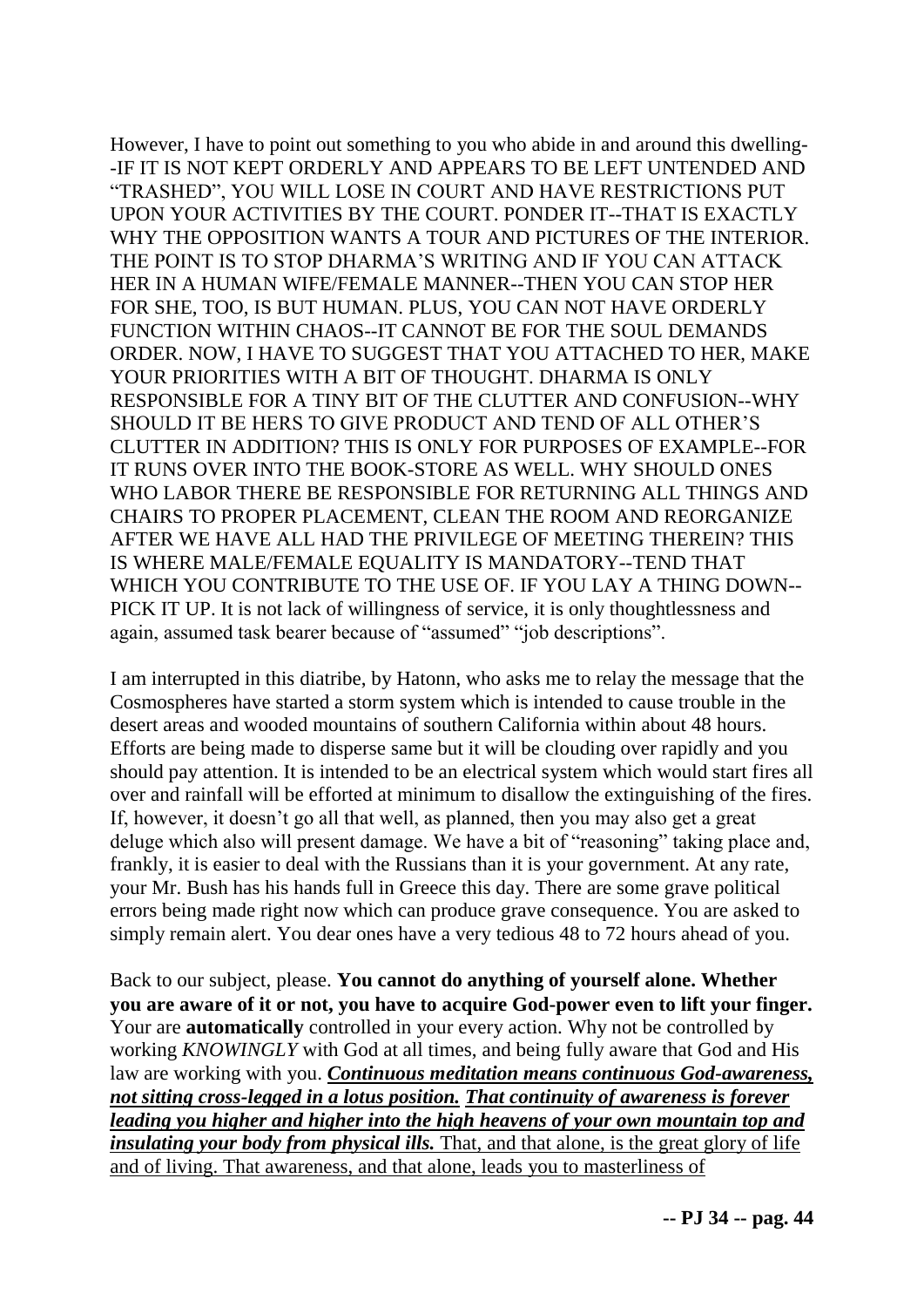achievement, peace, prosperity, happiness and the love of all mankind which is forever enduring. That is the only thing worthy of the striving.

### **ESSENCE OF MEDITATION**

The basic reason for meditation is that you want to ask something from God. There is no other reason for it. And you do not begin to ask God for anything until you begin to realize your oneness with Him. You then ask God because you realize that you cannot fulfill your Soul's desire without Him. When you finally do ask Him, you naturally ask how you may fulfill your Soul's desire. You wordlessly say in your heart, "0, God, show me the way. Illumine my path with Thy Light." Your Soul asks this in the silences of the Universal Soul. *Naturally your inner ears cannot hear the answer except in the silences of the Light of inspiration.* Naturally, also, you cannot comprehend the wordless answer from the silences of rest in His Light unless your Soul is so attuned to the Universal Soul that your inner ears can hear that answer in the universal language of Light. That is the language in which God talks to inspired man who knows God in him and is thus illumined.

Naturally you seek aloneness with God in the quiet of your chamber or work shop, or in the forests of Nature where the nature of God is being made manifest in the forms and whisperings of rhythms which echo within your own heartbeat as one. That very desire puts you in the "mood" for meditation, and the more you thus become companion with God, the more readily you comprehend His language of Light and can put words and forms to it.

When you have formed the habit of constant communion with God, you will then not have to make any conscious effort, or seek the quiet of nature's environment, to induce it. It will become a working habit--a fixed habit of working knowingly with God- under any circumstances. A cosmic thinker can instantly decentrate to the zero of the Light of all-knowing whether he is in a subway or in a forest.

Let us analyze what is meant by "Soul's desire". What is the greatest thing in the world you can ask for or become? There is only one answer, and that is to be like unto God and manifest His nature. Until that IS the answer you have missed the intent of the journey. In its simplest form, just what, exactly, does that mean? In its simplest form, how can you be like God and manifest His nature? The simplest answer to that, in turn, is to acknowledge that God is love, life, and the Truth which lies in the Light of all knowledge and power. That is what God IS. Love is the nature of God, the Universal Mind or Soul. Now, as to what God *does,* the answer is just as simple. *GOD EXTENDS HIS KNOWLEDGE AND POWER FROM THE STILL LIGHT OF HIS MIND, THROUGH THE PULSATIONS OF HIS THINKING, TO WAVES OF MOVING, DIVIDED LIGHT TO CREATE ONE PULSING BODY TO MANIFEST THE LOVE, LIFE AND TRUTH OF HIS KNOWING. WHICH CONSTITUTE HIS NATURE.* 

And that is exactly what you do to the extent of your knowledge and ability. You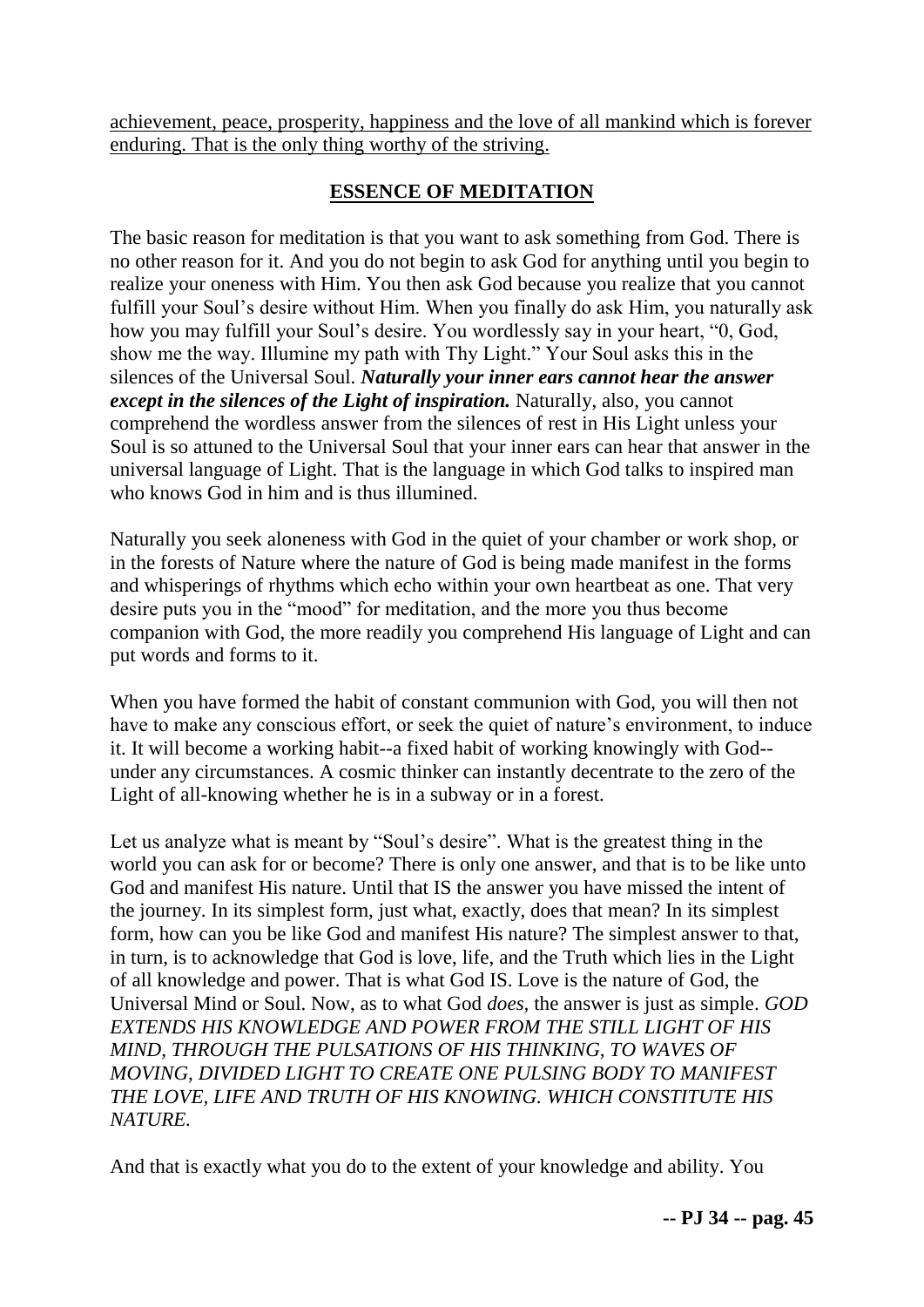extend your knowledge and your power from the still Light of your Mind, through the pulsations of your thinking, to create your universe in forms which reflect your nature. Whatever you create is the image of you. You call it your individuality or personality. Whatever it is, it is YOUR IMAGE projected into forms imagined by you to manifest your nature. You create a manifestation of your immortal Self by thinking your knowing into form. *If you know but little, and think but little, you will create a little person. IF YOU THINK OUT OF BALANCE, YOU WILL CREATE AN UNBALANCED INDIVIDUAL WITH AN UNBALANCED BODY.* Where do you fit? If you are a hypochondriac, you have made yourself into one instead of into a genial, cheerful, happy and healthy leader of men.

*WHATEVER YOU WISH TO BECOME, YOU MAY BECOME FOR YOU MUST, BY NOW, REALIZE THAT YOU CAN BECOME ANYTHING YOU CHOOSE. If you create your own personality alone, by yourself, it will have all of the weaknesses of the senses. The more you ask God to help you make your Self into His image, the more power of His Mind you will have to fashion your Self into a powerful individual.* When His nature and yours are one, you will then be a person of cosmic power and your creations will manifest your nature and God's nature as one.

*Our very name for God"s Creations is NATURE, for God is Love, and Love is what Nature IS.* We thus define Nature for you in simple words: *NATURE IS A LIGHT-WAVE IMAGE OF THOUGHTS WHICH EXPRESS GOD"S LOVE NATURE. LIGHT WAVES ARE OPTICALLY PROJECTED FROM HIS FORMLESS AND UNCONDITIONED ONE LIGHT INTO COUNTLESS MANY FORMS OF CONDITIONED LIGHT WHICH WE CALL MATTER. IN OTHER WORDS, GOD IS LOVE AND MATTER MANIFESTS LOVE.* 

## **AFFECTING OTHERS THROUGH YOUR MEDITATION**

Your genius does not depend upon your ability to translate your Soul-imagined patterns into material ones, for your genius unfolds for your own exaltation even if you never express it through a technique which gives it a body. To awaken it in your Soul exalts you to your own high heavens, but does not exalt your neighbor to his high heavens until you have expressed it as a Soul-to-Soul message by giving it a formed body.

When the genius of your Soul sends out a visual or audible message which awakens the genius in another Soul and reinspires him with your inspiration, you have then extended your immortality to another. He then recognizes his own genius in the measure of your awakening of the knowledge of his immortality in him.

It is not necessary to another whom you may inspire that he should have the technical mastery of any instrument or medium you employ to lift him up into your ecstatic heaven, for the moment you inspire him with your genius he has genius in himself to the extent of the intensity of his inspiration. He cannot bring his heavenly inspirations to Earth, as you can, unless he acquires the technique that you have acquired to be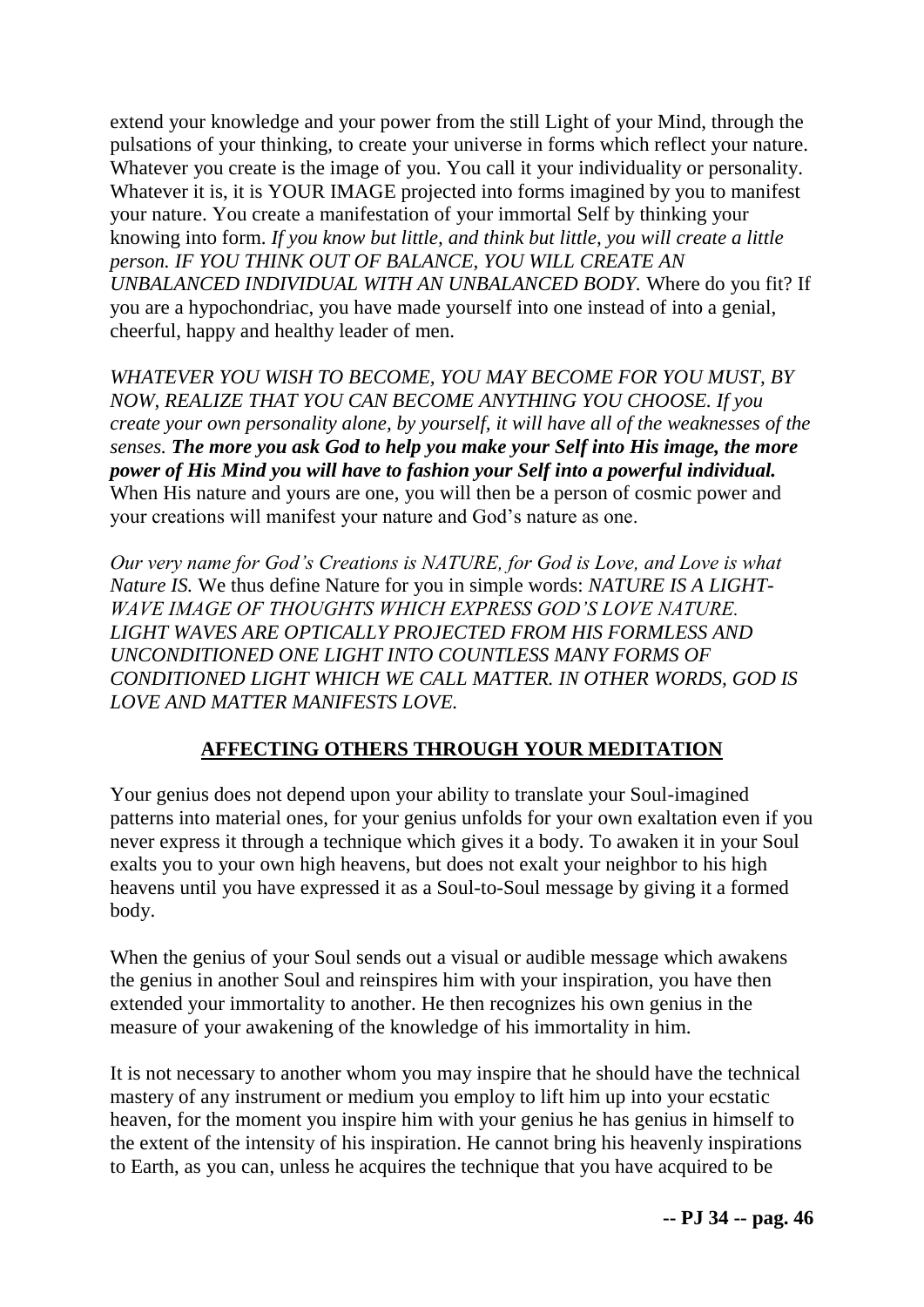enabled to bring them to Earth. It has, however, uplifted his cultural standard and, in so doing, has uplifted the cultural standard of all mankind, even as one drop of water uplifts the whole ocean by that measure.

Your transcendent genius is the result of your communion with God. But through your masterly interpretation of the rhythmic heartbeat of His thinking, you have caused others to commune with you and God. Your meditation and theirs are one. You have made them forget their sensed-bodies and dwell in the Mind-kingdom of your high heavens with you and all illumined Souls who dwell in God's kingdom of Light. That is the way that culture gradually awakens in unfolding man. Those who have come to know that kingdom through meditation tell it to others in the inspired language of Light--*and that language has no words, no sounds, no form and no technique.* 

It is purely a radiant state of **knowing**, without **meaning**. When meaning does begin to come into that radiance of your meditation, it comes in rhythms of octave thoughtwaves of "light", and those rhythms are always the rhythms of the Universal heartheat and **your** heartbeat. That is what is meant by being "in tune with the Infinite".

When your radiance is a state of knowing, without meaning, that is the state of meditation. When, however, IDEA enters your meditation with meaning, your meditation is also a "communion" with God. That is what is meant by talking with God. That is also what is meant by inspired revelations from God.

The language of Light is from Light to Light, or Soul to Soul, and there need be no words, nor sounds, nor forms. The Soul understands that rhythmic language whenever expressed by Soul. The body-senses, centered at the seat of sensation in the brain, can never understand it, even though they hear its expression in words and sound and see it expressed in form.

## **SO AGAIN: MEDITATION DEFINED**

The seat of Consciousness, which is the Light in man, centers the seat of sensation from which the electric action-reaction sequences of thinking extend. In meditation, you are partially or wholly severing the extending sensations of your thinking in order to find the stillness of the Light, which your Consciousness is. You thus lose your manifestation of life--which your body is--to find the eternal life--which your Soul is. Let us again define meditation in other words:

*Meditation is a communion with God for the purpose of acquiring knowledge and power to manifest God as co-Creator of His universe.* In different words, it is to enable Mind to control matter. That acquisition gives you the power to create your individual universe in the image of your individual Self, as God creates His universe in His image. Through meditation, you free your body from slavery and acquire mastery over it. The human race has been a slave to its body all down the ages. *You and every other man are slaves to your bodily senses until knowledge gives your Mind mastery over them.*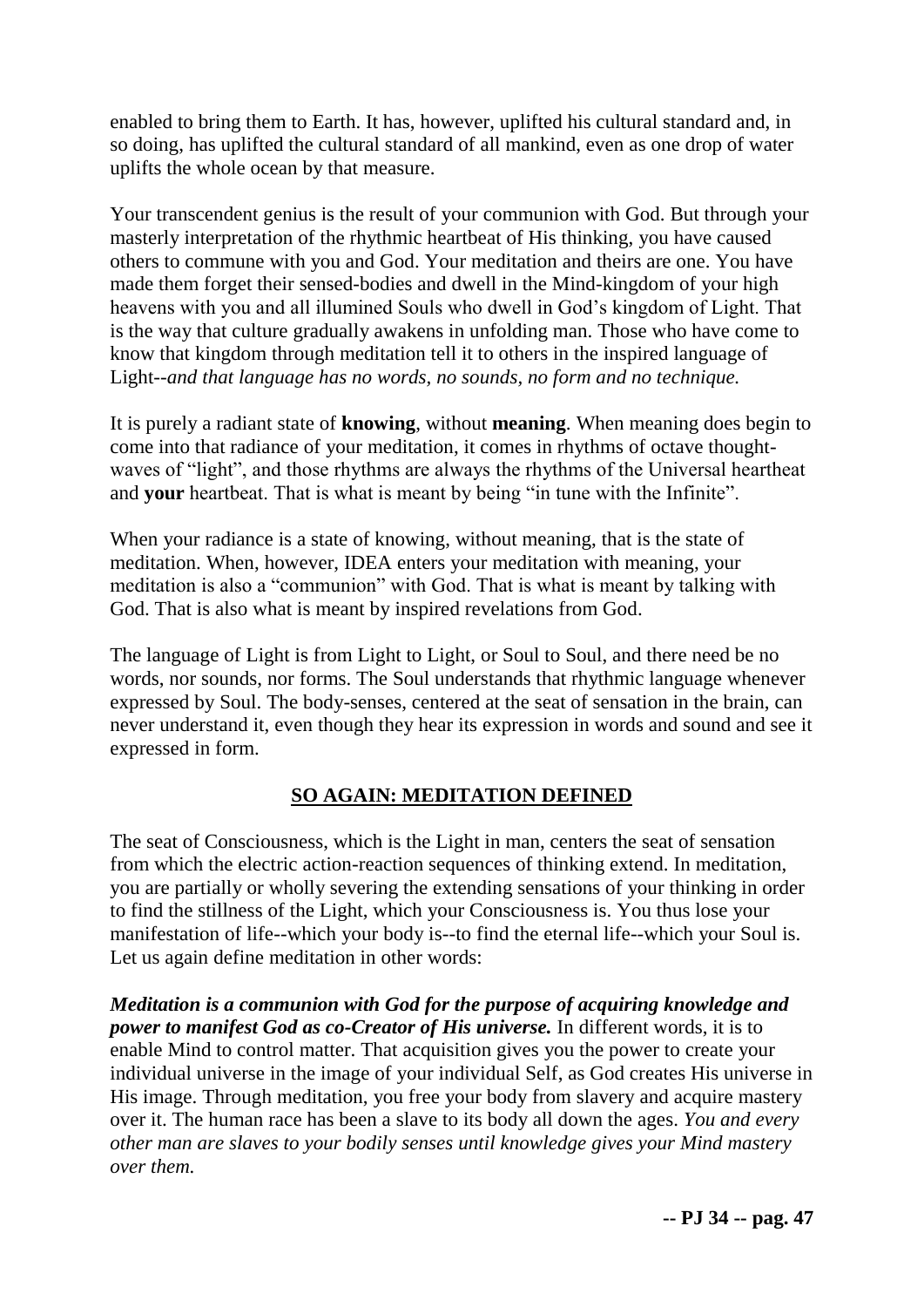Since different words about the same thing have connotations which lead to better understandings, let us again define meditation with different words:

*Meditation is the basis for intercommunication between your immortal mind and the electric senses of your mortal body.* 

*Meditation is a conference between your immortal Mind-Self which knows and your thinking which builds images of your knowing--also your body which acts in obedience to the will of your Mind.* 

*Meditation is an expression of desire for knowledge of perfect CAUSE for the purpose of producing perfect EFFECT.*

In communion with God, you acquire God-awareness, which means Cosmic Consciousness, by forgetting body awareness, which means material sensing. Godawareness in you brings realization of the Light of Cosmic Consciousness in you. When your realization of your cosmic unity with God is strong enough, your cosmic power is the measure of your intensity of that realization. *The only way you can multiply your strength to think, or to create, or to command matter to your obedience such as commanding your body to health, or commanding masterly achievement by control over your body, Is to multiply God-awareness In you.* 

Your Mind is God's Mind. Your thinking is God's thinking. Your creative processes are God's creative processes. When God concentrates His thinking, body-forms appear in the image of His desiring. When God decentrates His thinking, those body-forms expand into disappearance to reappear when God reconcentrates His thinking. *You do likewise, for there is but one KNOWER, one THINKER and one CRFATOR In the universe.* 

*God is all that IS. YOU are all that IS. In meditative communion with God, you become aware of that.* To be alone with God is to know the wonder of that awareness. Meditation is for the purpose of recollecting your immortality.

God creates His universal body by extending the electric pulsations of His thinking from the stillness of the Light of His knowing. Idea of God's knowing is projected by light-waves through the motion of His thinking to mirrored image waveforms of idea which we call matter.

*All matter is but electric wave-pulsations of His thinking, recording the idea of His thinking in forms which appear, disappear and reappear to synchronize with the cyclic sequences of His concentrative-decentrative and reconcentrative thinking which characterize the entirety of effect in this dynamic universe of His creating.* 

*God"s eternally-creating universe is the result of His eternally-continuous meditation and desire to manifest idea.*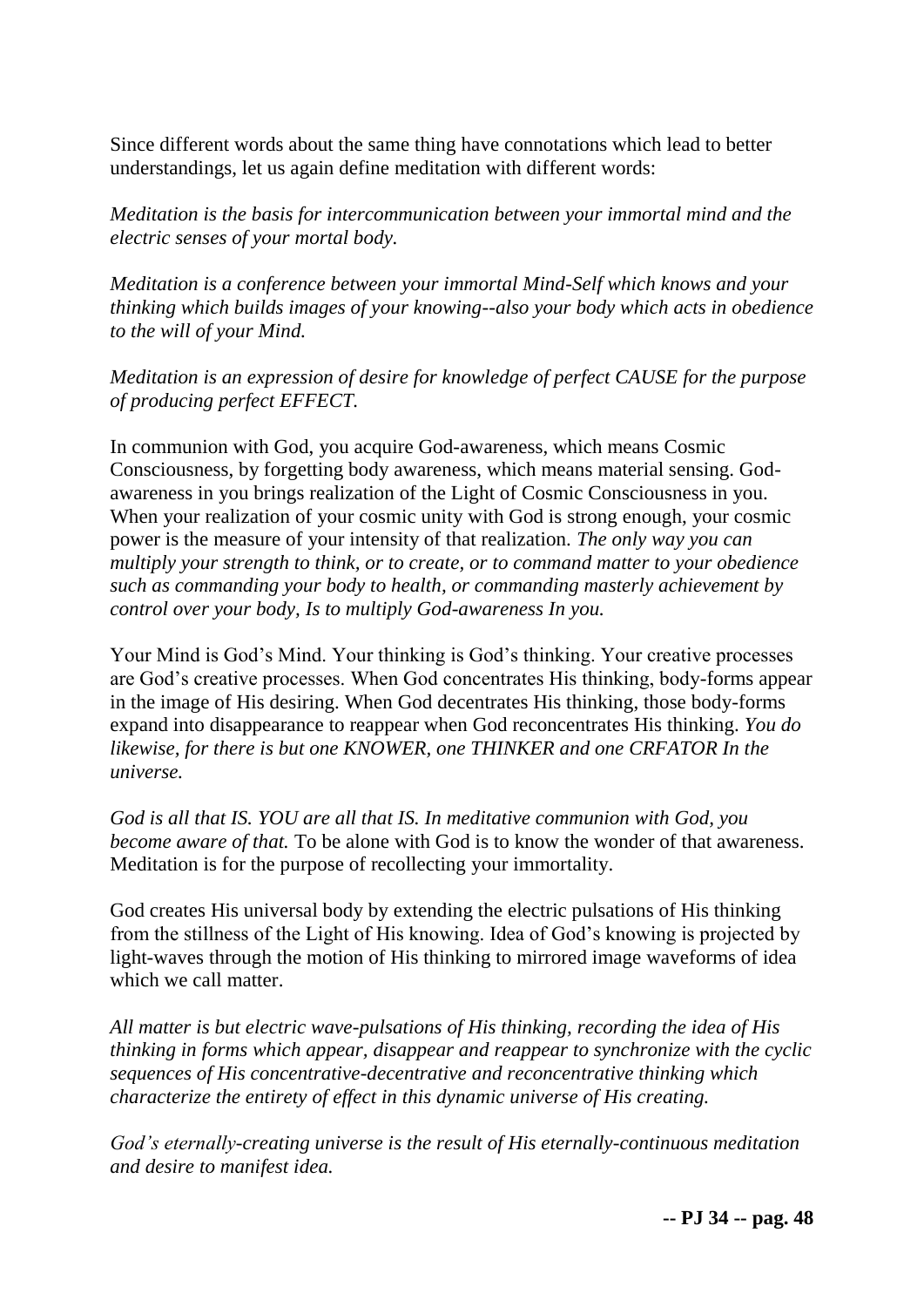You create your universe in the same manner and by the same processes and method under control of the same law. There is no other manner, nor process, nor method, nor law. Your universe is your Mind-idea of what you are. It is your Soul's desire manifested into the material image of your thinking. *It is the fruit of your meditation.* 

The most wonderful thing about it is that God will give you whatever you ask, fulfill your desire no matter what you desire. You can make yourself into the kind of person you desire to be, whether bishop, poet or thief, for the whole universe will work with you to fulfill your desire if you work with its law. *If you work against the law, it will avail you nothing, even if you fulfill your desire.* Balance your desires, therefore, and their fulfillment will, likewise, be balanced.

Communion with God in meditation will not only mold your desires in harmony with Divine Law but will give you knowledge of the nature of God--which will become your nature. To the extent that you reflect God's nature, your desires will also reflect God's nature. *THIS SHOULD BE YOUR CONSTANT ENDEAVOR FOR ITS SUPREME ATTAINMENT IS YOUR ULTIMATE GOAL.* 

Please allow us a break at this point and then we will return and continue this subject explained as: GOD IS LIGHT.

**I AM**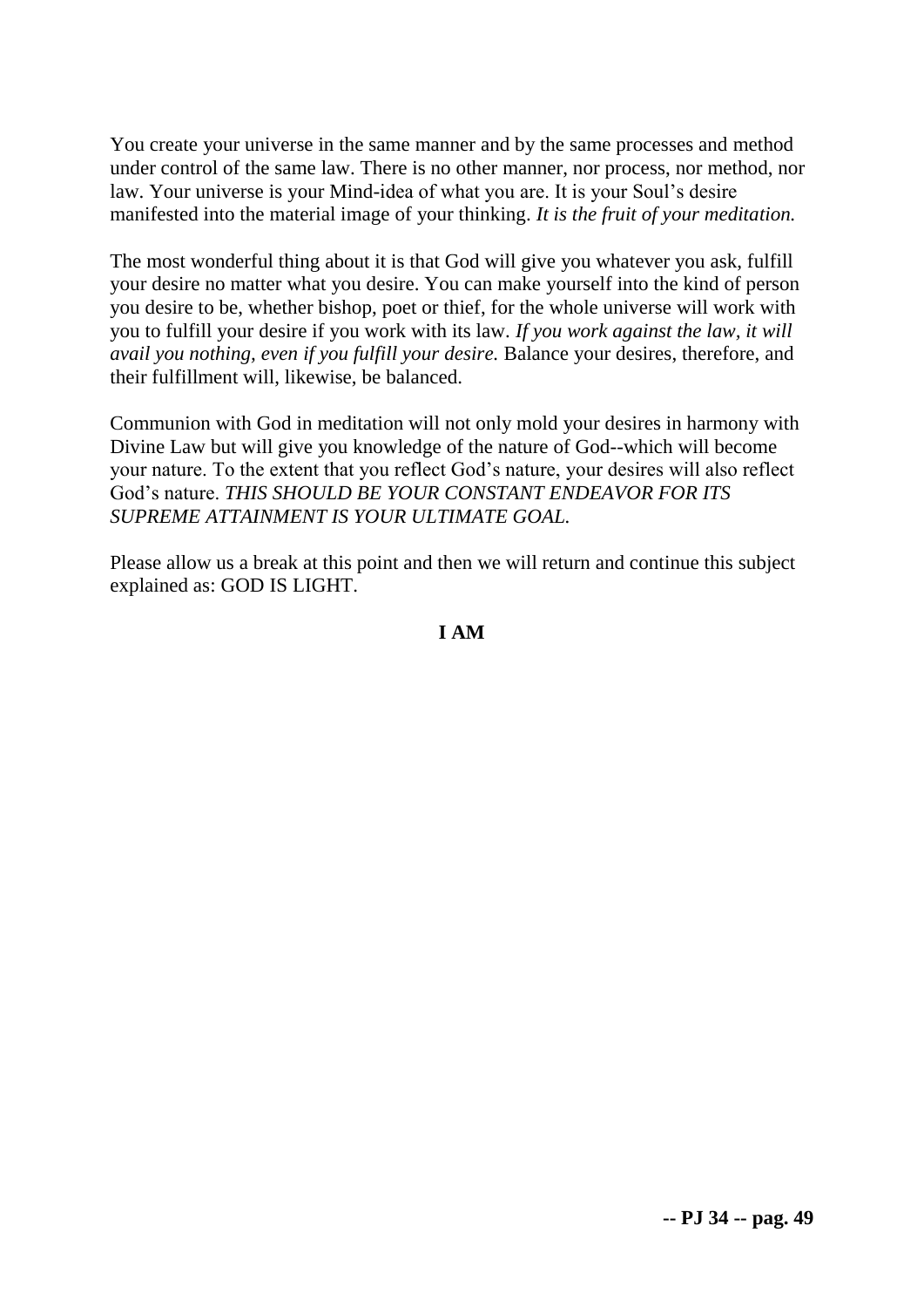## **CHAPTER 5**

### REC #3 GERMAIN

### THURSDAY, JULY 18, 1991 8:20 P.M. YEAR 4, DAY 336

### **"SCIENTIFIC" EXPLANATION OF MEDITATION**

### **GOD IS LIGHT**

God's communion within His own Being is a sequential transition from the still, unconditioned Light of His knowing and the moving, conditioned lights of His thinking.

The Light of His knowing is undivided. It is a balanced equilibrium. The two lights of His thinking are divided. They are the electric pulsations of two-way motion which build thought-forms for recording His knowing.

### *God"s light-wave universe is the invisible still Light of Mind- knowing. God"s electric universe is the product of God"s knowing, expressed by the visible, pulsing lights of His dynamic thinking.*

## **MAN IS LIGHT**

We cannot say more to you than that, for God's communion with His Self is identical in principle and practice with your communion with your Self-Oneness as God. The eternal Light of eternal Life is the balanced Light of the Soul-Mind universe.

**Your electric body is the product of your knowing, expressed by your thinking- as God"s universal body is the product of God"s knowing, expressed by His thinking.** If you can but fully realize this vitally important fact, you will be farther ahead than you could possibly be by reading all the books in the Congressional Library.

When you commune with full understanding, you become aware of your oneness with God. You become more and more aware of the fact that God's Mind is your Mind, that His knowledge and power are your knowledge and power. When God becomes your teacher (and little doves, you of this brood have God as your personal teacher, I hope you understand that gift), you need no earthly teachers. I watch you in this crew and know that you don't yet understand that which I say to you for, already, you cannot separate that which came to you as a "brother" from that same entity which is now your "Father/Creator"--how blessed you are to come into KNOWING through this wondrous route of brotherhood so that you were able to grow into the comfort of His Mighty Presence. You have learned the reverence without losing the wondrous humor

**-- PJ 34 -- pag. 50**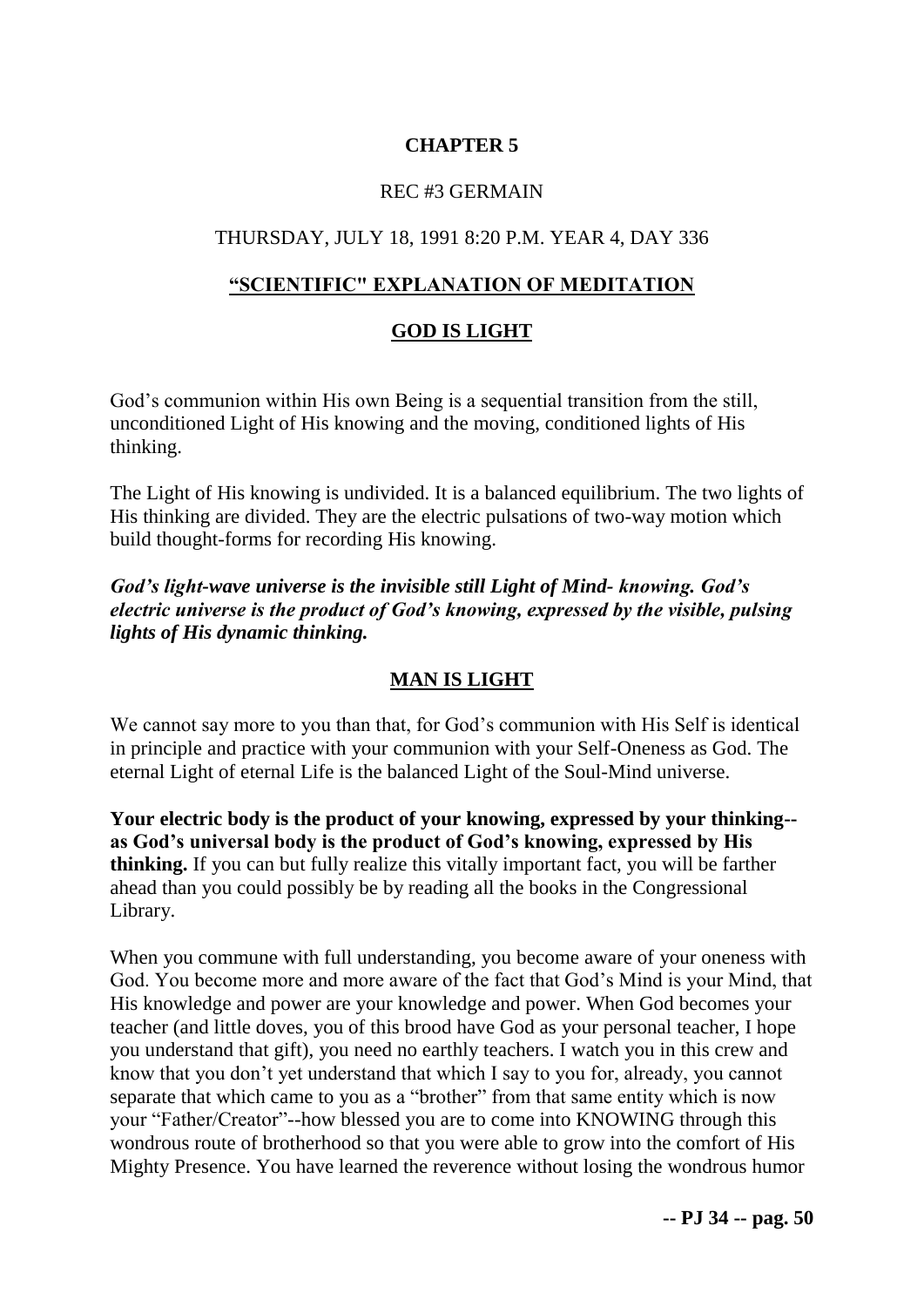and comfort of His sharing toil. You who labor so hard in a "Commander's" service will find that to be the reward of rewards for your selfless service.

To the extent that you become aware of God as the still Light which centers you as Soul of you, you are God. As you become more and more enabled to forget your bodyawareness and find yourself alone in that stillness of cosmic Light, you form inspired conceptions of ideas which come to you in timeless flashes of that Light which you do not see but KNOW because of its illumining presence. You feel the ecstasy of it in the Light of your Soul and in the inspiration which accompanies your celebration.

All geniuses conceive their ideas with that accompanying joy and exaltation of inner thinking. They then think those ideas into form. After the mental image is clear, they give a material body to each idea by outward thinking through their senses for others to interpret in the measure of their knowing. To sum up this as a formula, we might say that *meditation is a sequential journey from the zero of Mind-knowing--through the action of Mind-thinking--to the rest point which centers two-way thinking--and back again to that zero of Mind-knowing.* The more intensely you can comprehend this definition, the more simple you will find all things in life, for we do not depart from the above formula in any decision or action of life, or the solution of any problem of life. Nor do we depart from it during this entire course of lessons. It is most basic, as you will discover as we proceed. We urge you, therefore, to give deep thought to it and recognize its prototype in principle in all things, even unto life, death and rebirth as being the same effect as inbreathing, outhreathing and repeated inbreathing.

Desire in God to manifest His Being by producing imaged forms by projection in light-waves of motion from the stillness of His Light of knowing is the energy of the universe which He is eternally creating. Desire in you is, likewise, the energy which enables you to create your universe. We will talk much, later on, about your energy and God's energy in relation to the motive power extended to you from God, and your use of it.

*Constant communion with your Source of energy will give you both knowledge and power to use it by giving form to your inspired conceptions under your cosmic control instead of under your sensed control. Communion with God in meditation means talking with God in Mind silence.* 

## **THE LOVE NATURE OF GOD**

In the last lesson, we took you one step nearer to the simplicity which underlies your interchange between knowing and thinking. We will now take another step in that direction by having you understand the love nature of the universe and how that love principle parallels the simple formula given to you.

Communion with God exalts you to the joy of the universal love principle of God and Nature. Here we must use the word ecstasy which is also a badly misused term. It is,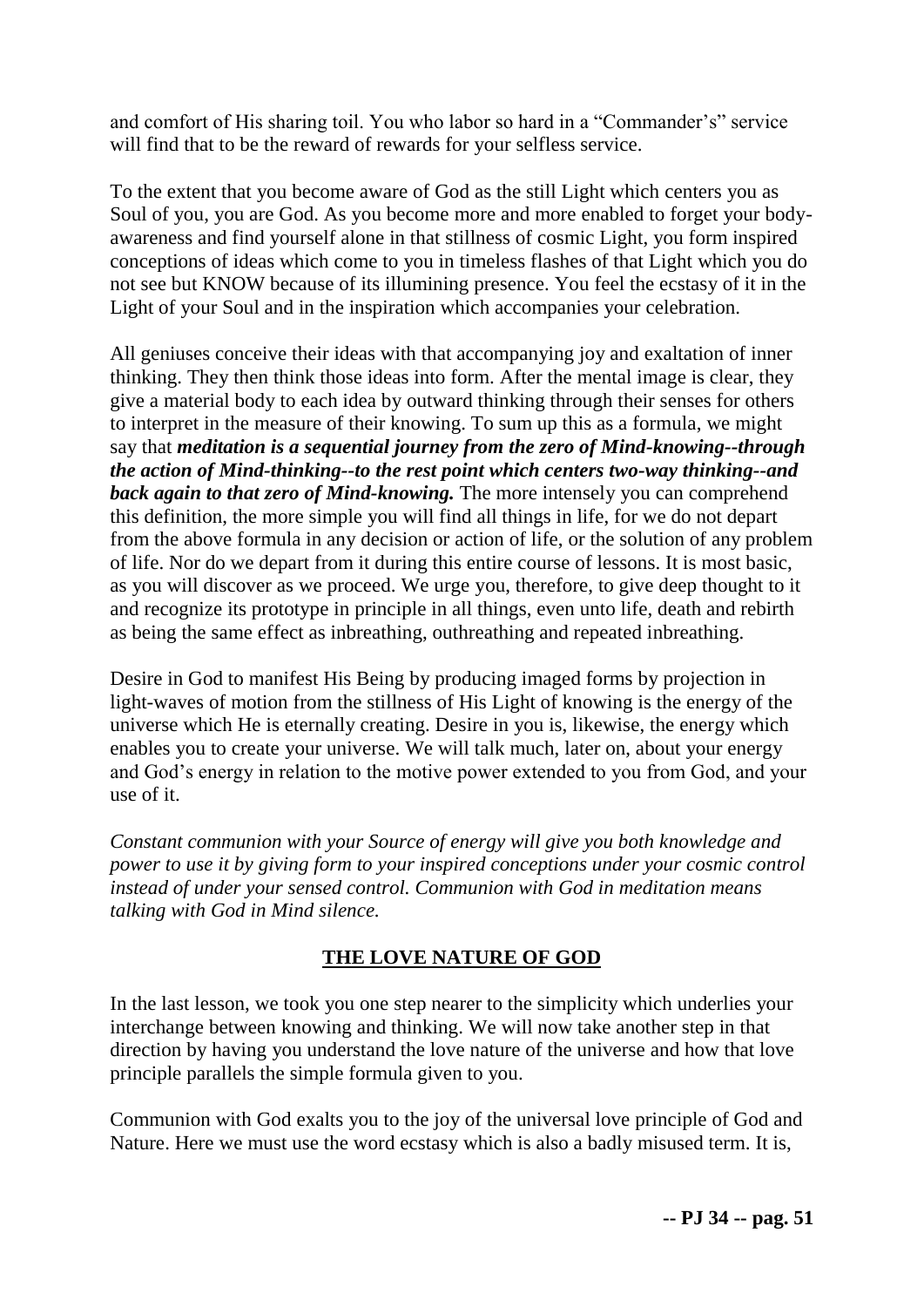however, the only suitable word for it is the one undivided emotion--the balanced full joy "ecstasy" of love for which there ARE NO OPPOSITES.

*The reaction to the giving of love is love regiven. When your meditation gives to you the love nature of God, you will then know that there is no evil, nor sin, nor bad in God or in Nature. There is naught but GOOD in God"s universe.* This does NOT mean that the presence of evil is absent from the world but only that--in communion WITH GOD--there is nothing save Goodness because ALL is then perceived with the objective of total Love.

In communing with God directly, or through those moods of Nature which lead you to God, you become aware that His nature is your nature. In your deep communion, you feel only the universal love nature of God extending through you to all the universe. You then love all things for there is naught but love extending through you and from you. Your own ecstasy tells you that.

Imagine yourself communing with God indirectly, such as listening to the heavenly rhythms of God's heartbeat in a masterful symphony. While thus enraptured by the divine rhythms reaching your very Soul, can you possibly imagine yourself thinking evil, or thinking sinfully by planning to cheat, or lie, or steal? No--of course you cannot. The reason you cannot is because you are reflecting the love nature of the universe in your spiritual Self, and there is no sin in that love nature to reflect. *That is why you should seek God in meditation immediately if you indulge in angry or unkind thoughts. You must restore the balance of the universal love principle, else the toxins of unbalanced thinking will upset the balanced normalcy of your body rhythms, which all illnesses are.* 

Form the constant HABIT of meditation. Make it a moment-to- moment private continuous attitude of your Mind in order to keep in tune with the universal rhythms of God's balanced thinking. Be in tune with them always. Never stray far enough from God-awareness to allow the slightest imperfection in your work, your health, your friendships, your business plans or any achievement whatsoever. *The more you become fully aware that you cannot do anything of yourself alone, and desire partnership with the whole universe, the more you will find that you can say, in the deep depths of your communion, "I am the universe. I am all that is, for the Light of my Father is all that is, and I am that Light. I and my Father are ONE." That is cosmic meditation, for that is the thinking of the new race of cosmic man now in the*  **borning.** In those deep depths you can desire what you will, and "behold, it standeth before you."

It is recorded that every man who has known the illumination into Cosmic Consciousness has first lost all awareness of sin or evil. He finds himself in a universe of love in which there is no evil. You are quite a ways from that state of beingness--of necessity, for you must bring back into balance a very unbalanced world where evil has run amok. We must first bring love and balance into the world in such a measure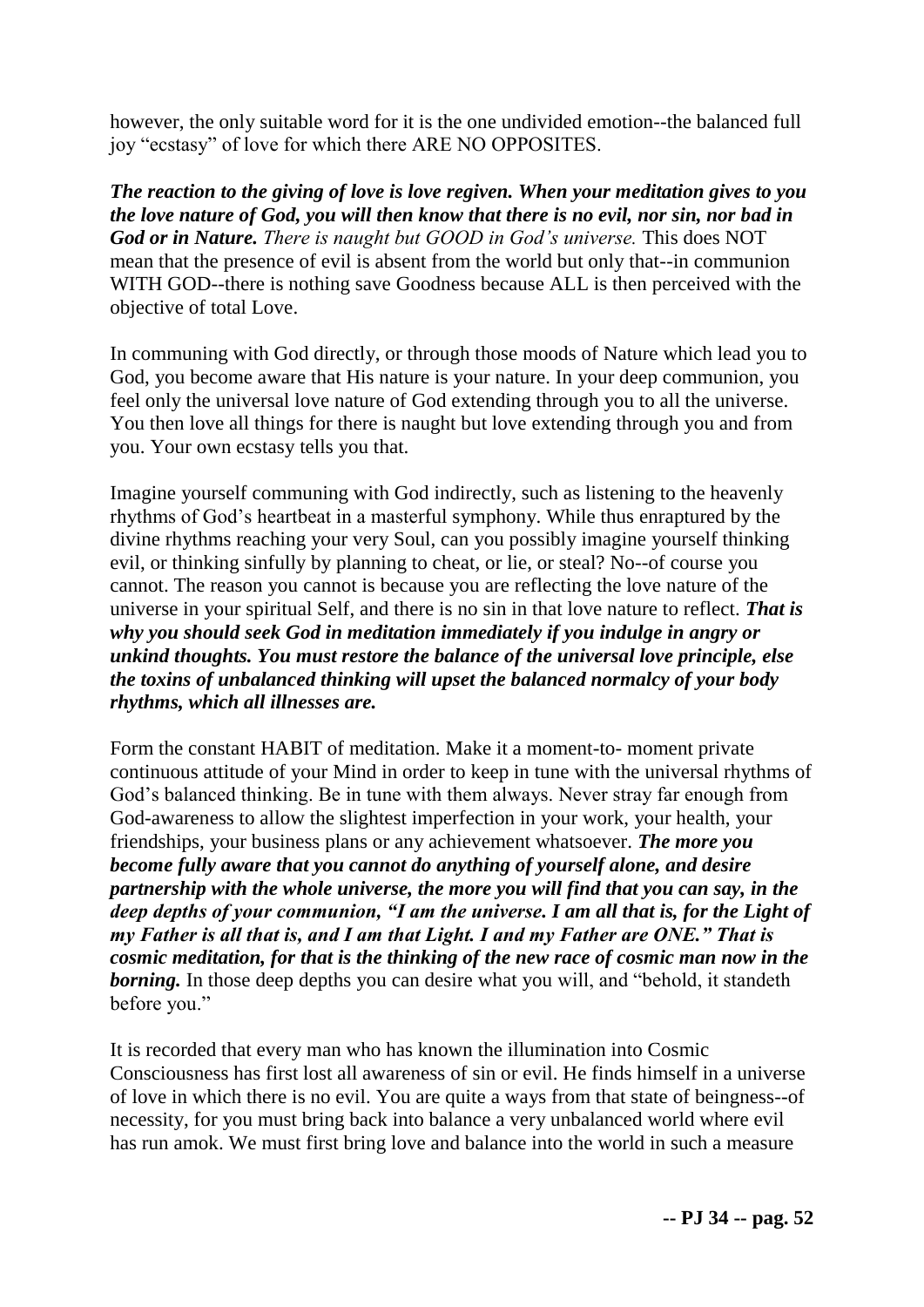as to begin the swing back into balance from this tremendously unbalanced circumstance.

Could it be done through ONE MAN? Yes, but you had best look at that one man in point--if he clings in any manner to that which is deviant from any of the laws of God and Creation then he has not the full capability of desire to change the whole. I mean ANY DEVIATION!

This God communication leads you into the REALITY of love and away from the unreality of evil. When one is wholly Mind, he can know no evil for there is no evil in his presence. God and His universe are founded upon love. Love is all there is.

# **ALL OF NATURE MANIFESTS LOVE**

The entirety of Creation is the manifestation of love. Every effect of motion in Nature is a manifestation of the nature of God, for Nature gives of its all in every action and regives equally in every reaction. If that were not so, the movements of the planets would not be predictable. The electric heartbeat of nature expresses love in both halves of each cycle of the universal heartbeat. *Nature never takes--for God never takes. Nature always gives equally--for God always gives equally.* God's equally balanced giving for regiving is never violated in Nature. It could not be violated for Nature is an extension of God's nature. For this reason, the balance of Nature can never be upset.

When you commune with God, do not have desire written upon your heart for that which is to be given to you. Ask, rather, to be inspired as to what *you can give, and how,* in order to be worthy of that which *will surely be given you if you first give. UNLESS YOU FIRST GIVE, YOU WILL NOT BE RE- GIVEN.* 

Let your thinking be energized to express love by first giving love in order that its inviolate reaction will regive love. *To give possessions is not giving love. Love can only be given from your Self to another Self, and love given without Self is like unto sounds of music given without Soul. To extend love is to multiply the Light of it a thousandfold.* To the extent that you are illumined with the Light of Love, which comes only from communion with the Source of love, to that extent you will be enabled to manifest your genius in masterly creations of your own. The very purpose of meditation is to enable you to give body-forms to ideas conceived by your Mind.

### *Unless the Light of love which illumines you is extended into your creations, they are but dead things which cannot endure.*

The one point we wish to accentuate is that what we are now telling you is Universal Law, inescapable and inevitable law, which cannot be violated. Just to tell you this is not enough. *Talk it over with God in your heart and you will really know that if you defy the law to the slightest extent it will hurt you equally, while if you work with that law it will work with you to the fulfillment of your every desire.*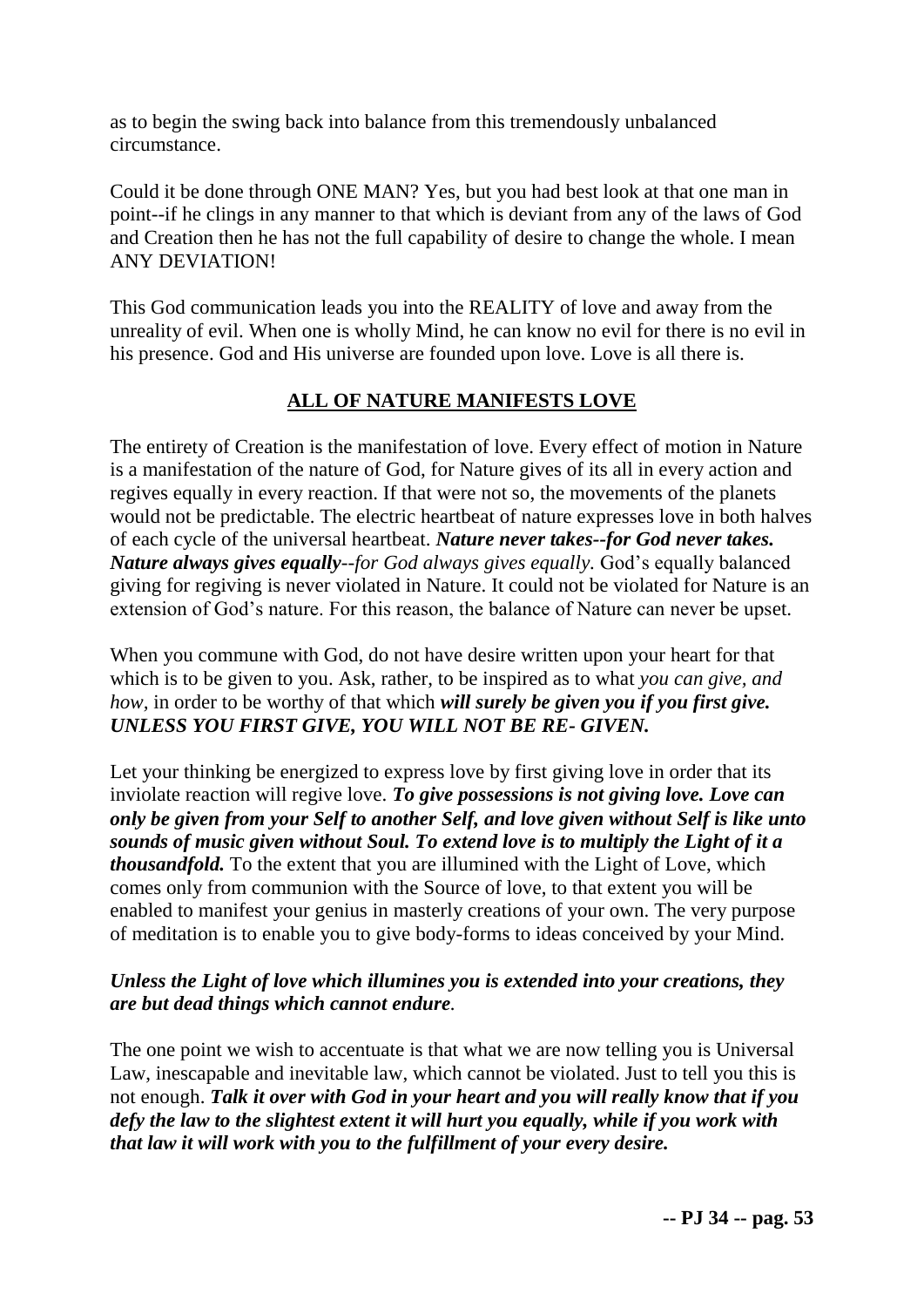## **HOW DOES MEDITATION HELP YOU TO CREATE?**

A musician asks how meditation helps a musician to compose a symphony. He claims that teachers are necessary because of

technique. Teachers can never teach you to be a poet, musician, artist, inventor, or creator of anything. They can only teach you techniques which they themselves have attained at the very best. *God is the only one who can teach you to create. A teacher can tell you how to give a material body to your concept, but only God can give you your inspired concept. In other words, a teacher can give you a technique for expressing your idea, but he cannot become your Soul from which your concept extends*. If the teacher can reinspire you with his inspiration, that inspiration of his, reflected in you, awakens the sleeping genius which is within you, but no one can teach you that. If you have been inspired by listening to a Paderewski, he has not taught you anything. He has enabled you to recognize the Light within your Self by his re-illumining.

The beauty of music is not in its technique; it is in the Soul of its creator. That is why the same "tune" does not express the same Soul essence as different persons present it. One may be a genius--the other a player of recorded music. A copy of a great master's art may be quite identical but one is the original with its Soul and the other remains "a copy". Music is neither the sound vibrations of music; it is in the silence of the Light from which the sound sprang--a series of "tones" does not make music. You can KNOW music and THINK it without having acquired the technique of expressing it, or without producing sounds to give it a body. Your inner ears can hear the music in the silence of God's eternal rhythms and you can interpret your moods into the rhythms of the universal heartheat, as Beethoven interpreted the mood of the moonlight into the rhythms of it without having any teacher but his God-Self.

Consider the life of any great musical genius. *What he finally produces in a written composition first begins in his Soul.* He must first find aloneness with Self by getting away from all other people--even from his own body-awareness**. He must suppress all outer influences to seek that stillness from within from which the inner ears of his Soul can hear the rhythms of the universal heartbeat of God"s creative thinking.** This is why, for instance, Dharma must have silence and quiet about her and aloneness when we write for otherwise her consciousness is distracted into fragments and she cannot hear that which we bring forth, or send forth, as the case may be. I know that ones who live and work with her assume she just sits and types--no, she is as any other writer--she must hear the message. God is the author of any worthy writing. All GREAT writings are of God for those of the adversary DO NOT ENDURE.

To find that stillness in the Light of knowing, he must stop thinking in order that he can conceive idea from the Light of all-knowing. From the ecstasy of that stillness, the inspiration is born in his very Soul. The motive for his symphony gradually takes form through the heartbeat of his thinking, which he extends from the stillness of his Soul.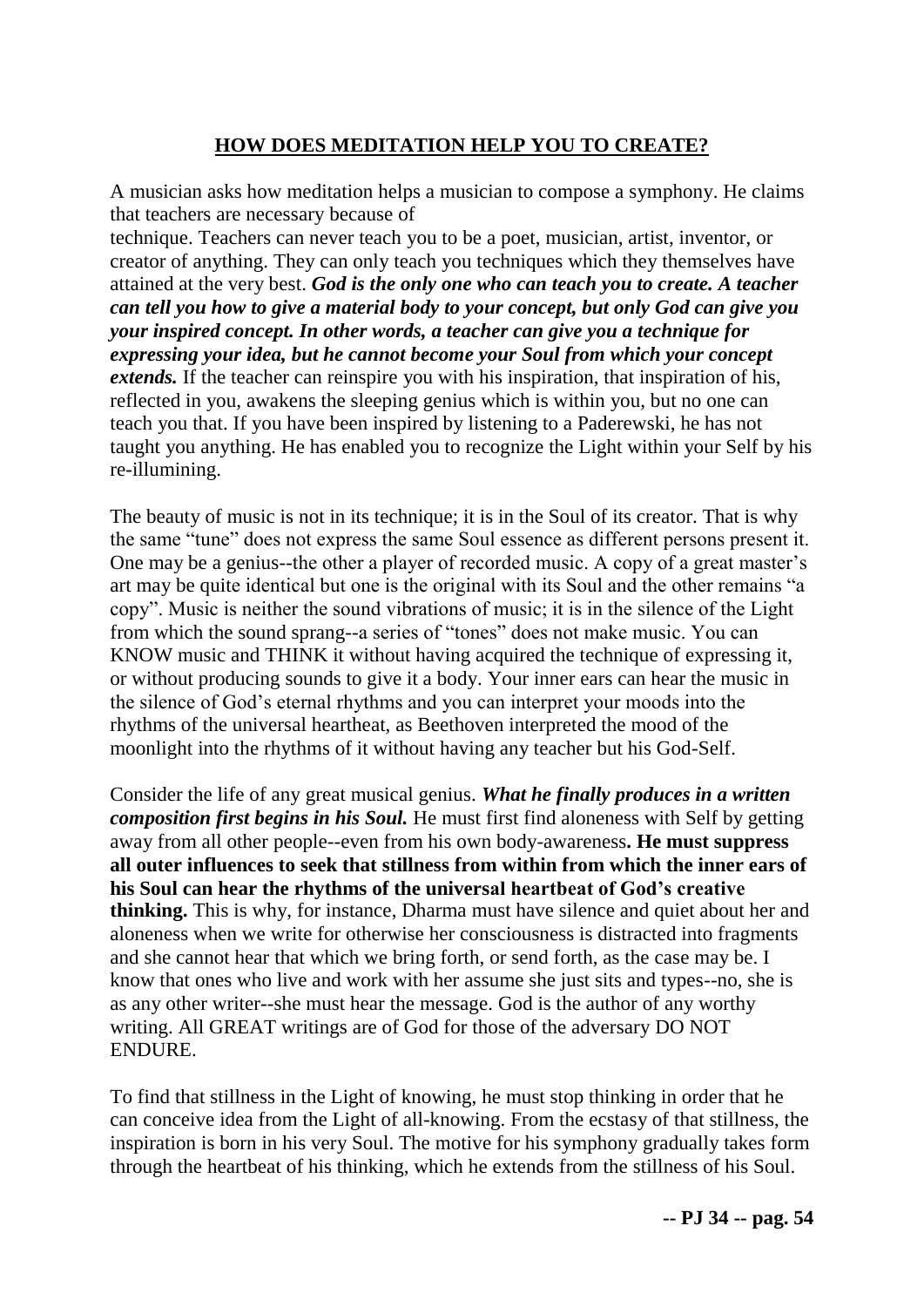He then ceases to extend it, again to find the stillness of the Light which is gradually giving him his motive through inner inspiration.

This is the mood of all creative geniuses during the inspiring and ecstatic hours during which they commune with God. By such communion, you awaken and unfold your own genius. **There is no other way to become a cosmic being. There is no other way to acquire inspired knowledge to uplift you from earth into the high heavens of the kingdom of the Soul where cosmic man dwells.**

Not until the creator of a cosmic idea wishes to give it a material body can a teacher be of any help.

**Giving an inspired concept a material body means to extend the conception from the consciousness of Mind, through thinking, to the sounds of a musical instrument, or the symbols of a written manuscript.** That is purely a question of technique. A teacher is helpful in the acquirement of a technique and all of its mechanics. Does Dharma have this practice and technique when she writes? Not exactly--as with this material she presents for us--however, the technique of getting in clear touch and reception of the work required great discipline and giving, not to even include inspiration. The technique is most human--the gift, divine. Do you see the difference? For through the technique, she ALLOWS us to write that which we need to share with you without inserting her OPINION.

In giving your conception a material body, many years of technical and scientific practice are needed. The science of the octave spectrum of color or tone is needed for expressing each of the arts, for from those octave-wave rhythms the poet, painter, architect, sculptor or musician gives rhythmic bodies to his inspired conceptions.

The architect must first go to the Source of all inspiration for his conception. He does not need to be an engineer or mathematician for that, but when he builds the cathedral of his inspired imaginings he must know the technique of the engineer and mathematician in order to give a material body to his imaged one. Likewise, the painter, sculptor, poet or musician needs to be *informed,* either by books, teachers, experimentation or experience, regarding the techniques of giving bodies to his spiritually-conceived ideas.

**Remember, however, that technical information is not knowledge. You can be informed through the senses but you can acquire knowledge only through desire of the Soul for illumining with the Light of all-knowing. Knowledge is of the Soul and the Soul is not concerned with techniques. To the Soul they have no existence for your consciousness can conceive a greater symphony, poem, monument, painting or temple than you could ever give to a material body, no matter how perfect your technique is. So too, as you ask about these JOURNALS: Dharma writes on a keyboard through an earth technique that which God and we of his Hosts, present as the Soul unto the work. Without the KNOWING and the addition of input of Soul direction--we would simply have compiled more piles of**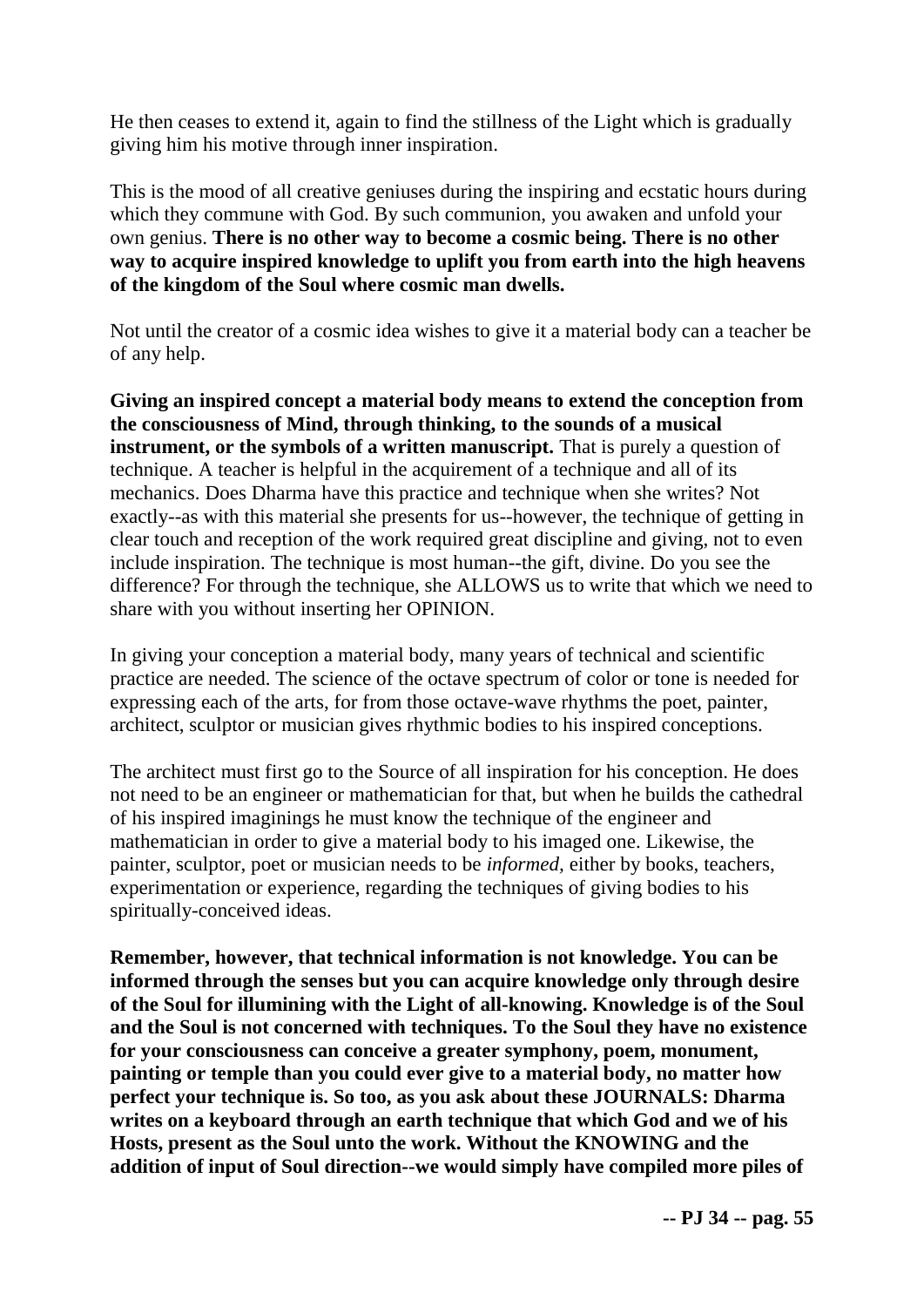**print without direction or motivation save to present piles of print. Dharma herself, would, further, have preferred to write other types of material--or at least in beginning that was preference. She did not, nor does she yet, perceive herself a writer--shhh: she is still awaiting her "purpose"! She agrees to do this "favor" until she recognizes her purpose! Who are we to bend her from her seeking?** For you who are new into the work here--she only started writing for us in July of 1989. God gets right with it when His time sequence is attended. There weren't any more startled to find themselves doing this work than perhaps George and Desiree' Green. George had made a commitment years ago to the Pleiades Command and Hatonn simply wrote a few little JOURNALS and reminders of commitment--it can be quite shocking when God comes knocking with his reminders of commitment. There have been some most interesting stories unfold herein which would be fun some day to relay to all so you can share your knock-knock's, as in "Knock, knock! "; "Who's there?" "God--where have you been?"

The Soul's greatest masterpieces are never produced on Earth Shan. They never descend from their high heavens of the Mind universe. No musical master can produce in sound the music which he hears in his Soul while in communion with God. Physical sounds can be heard by anyone but the silences from which they spring can be heard only by a cosmic God-conscious being while his Soul is in communion with the Universal Soul. How well that music is received and appreciated by his listeners after he then records the remembered strains is that which gives life and Soul unto the projected works. At best, it is but a recording of God's thought projected through physical perception.

Speaking, again, of techniques, an electric machine can remember information recorded upon it electrically, and it can repeat it countless times with accuracy. The electric machine is sensed (wired) for that purpose. It is a body without a Soul. It obeys the will of an intelligence which presses a button.

Man humans are but electric machines which remember and repeat information recorded upon their senses. People say of such persons that their technique is perfect but soulless. That means that God-awareness in them has not yet been awakened. That is what we mean by saying that teachers can give you techniques but God can awaken the Light of cosmic inspiration in you.

Many unawakened humans forever repeat the ideas of others, such as those who stand in assembly lines, each one electrically sensed to do his unthinking, unknowing part like an electrically-driven automaton. But many there are who also stand in assembly lines who perform work automatically with their bodies while their Souls are in communion with God in His high heavens. These are the cosmic ones among men who are seeking to find the kingdom of the Soul's high heavens They gradually break away from the treadmill of life through communing with God.

John Doe of the assembly line can escape from John Doe and be Rachmaninoff, or Shakespeare, or whoever else at will. Through meditation, John Doe can roam the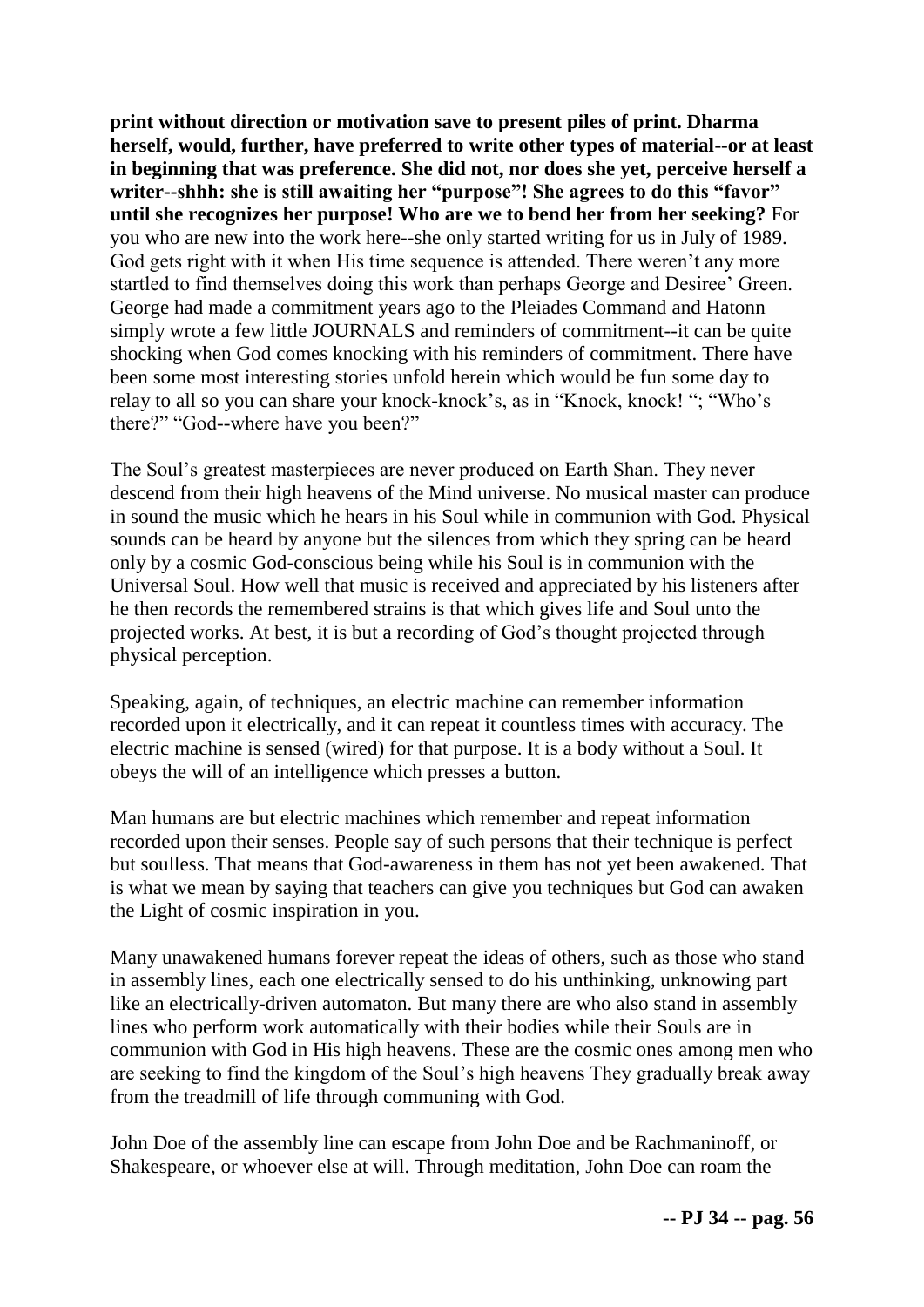universe and be alone with God in the deep woods hearing the rippling fall of waters or the breezes in the pines above the crash of factory wheels or gears.

*No matter how heavy the burden of the treadmill of life may be, or how bitterly your body may be chained to Earth, you may escape from it and be exalted among men by hearing the still small Voice within you whispering inspired words in God"s language of Light.* 

Let us bring this section to a close because I wish to discuss "how to meditate" a bit at the next sitting and the hour grows too late to complete the thought pattern. We shall sit again in the morrow, please. Thank you for attending me and thank you for your service.

I bid you precious friends peace within the wondrous Presence.

### **I AM**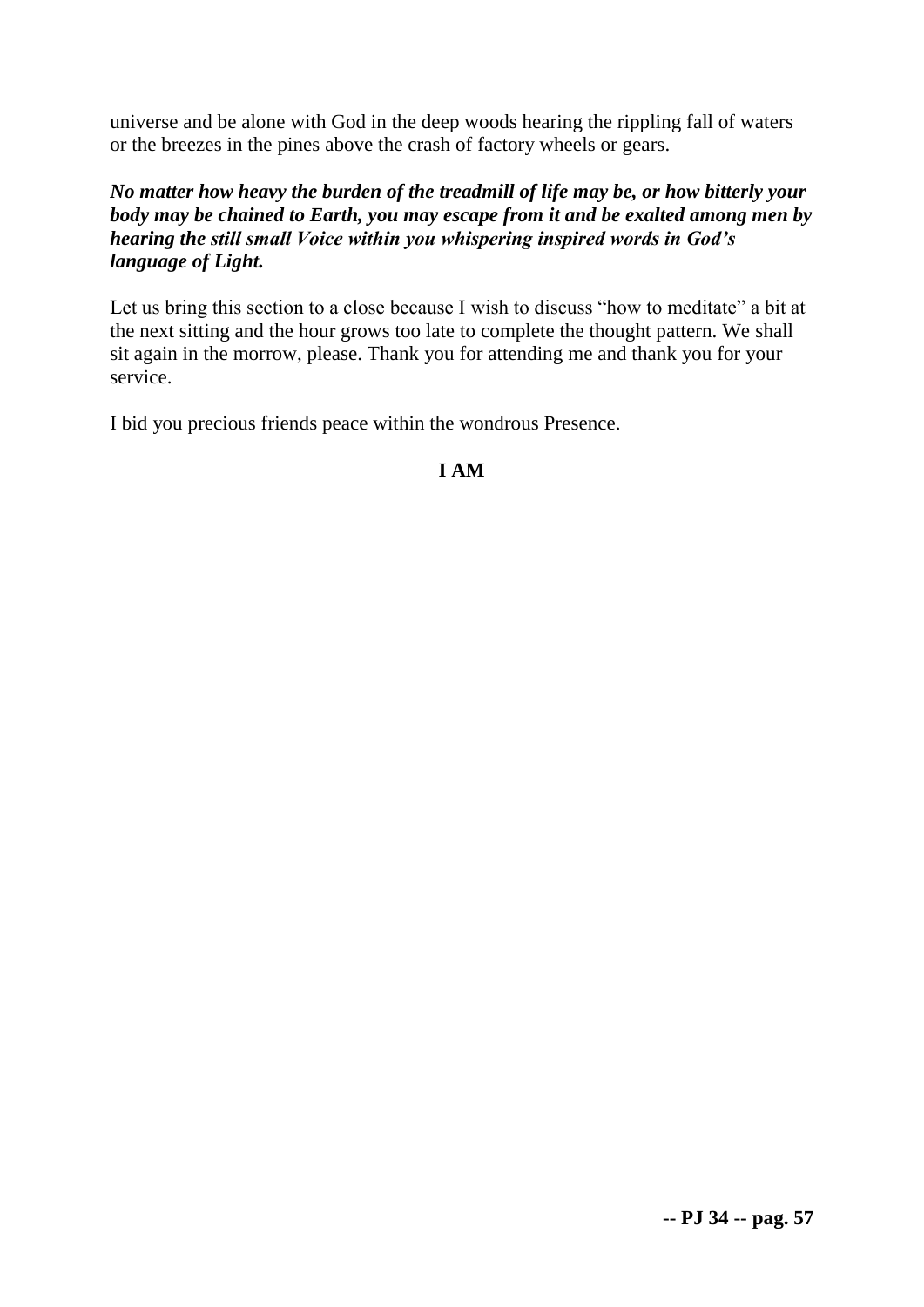### **CHAPTER 6**

#### REC #2 GERMAIN

#### FRIDAY, JULY 19, 1991 9:56 A.M. YEAR 4, DAY 337

#### **FRIDAY. JULY 19. 1991**

Vio present to continue with our JOURNAL:

#### **HOW TO MEDITATE**

This is a subject of so much controversy and as many answers as there are persons who experience; so, if you have a method that works--why fix something which is not broken?

#### *Meditation is the key that will open the door to your inner-Self wherein lies all the true power for material manifestation, for, as sound springs from silence, so does positive action come from inner KNOWING.*

It has been said that one must lose one's life to find it. Applied to meditation, it means that one must forget one's mortal body in order to become aware of one's immortality. That is exactly what happens when we seek the Light of Self-illumination in our eternal Selves. The great glory of existence is reached only by Mind-awareness. You can only reach supreme heights that way. **In that ecstatic existence is the seed and Source of all-power and all-knowledge, which is yours by desiring it.**

It is not easy to acquire the meditative state all at once, even as carefully as these writings will tell you how to acquire it. It is perhaps too simple and ones are seeking too much of a "change" of beingness. What you are actually doing is moving into a personal state of hypnosis wherein you are setting aside your sense awareness/ consciousness. Almost ALL misunderstand that which is "hypnosis" and, therefore, I am going to have to share a dissertation of what hypnosis IS! Dharma, I ask that we take the explanation tape from your set and herein reproduce the lecture regarding "hypnosis". We will make decisions regarding inclusion of the audio tape later. I do not want, however, to include a thing in tapes which is not duplicated in printed form - -of this nature. I would suggest, however, to the Publisher, that to accompany this volume with a couple of pre-planned tapes would bring incredible results. People simply work too hard at a thing which is as simple as relaxation and you cannot attain it by written instructions. May we please conference regarding this matter, soon?

Acquiring "contact" comes a bit slowly if you are working without benefit of support from an audio source which can allow your mind to simply "follow" and your desire to commune MUST be present. First comes desire for change and only then can change be accomplished. There is no other way! You must either desire to live in the sensed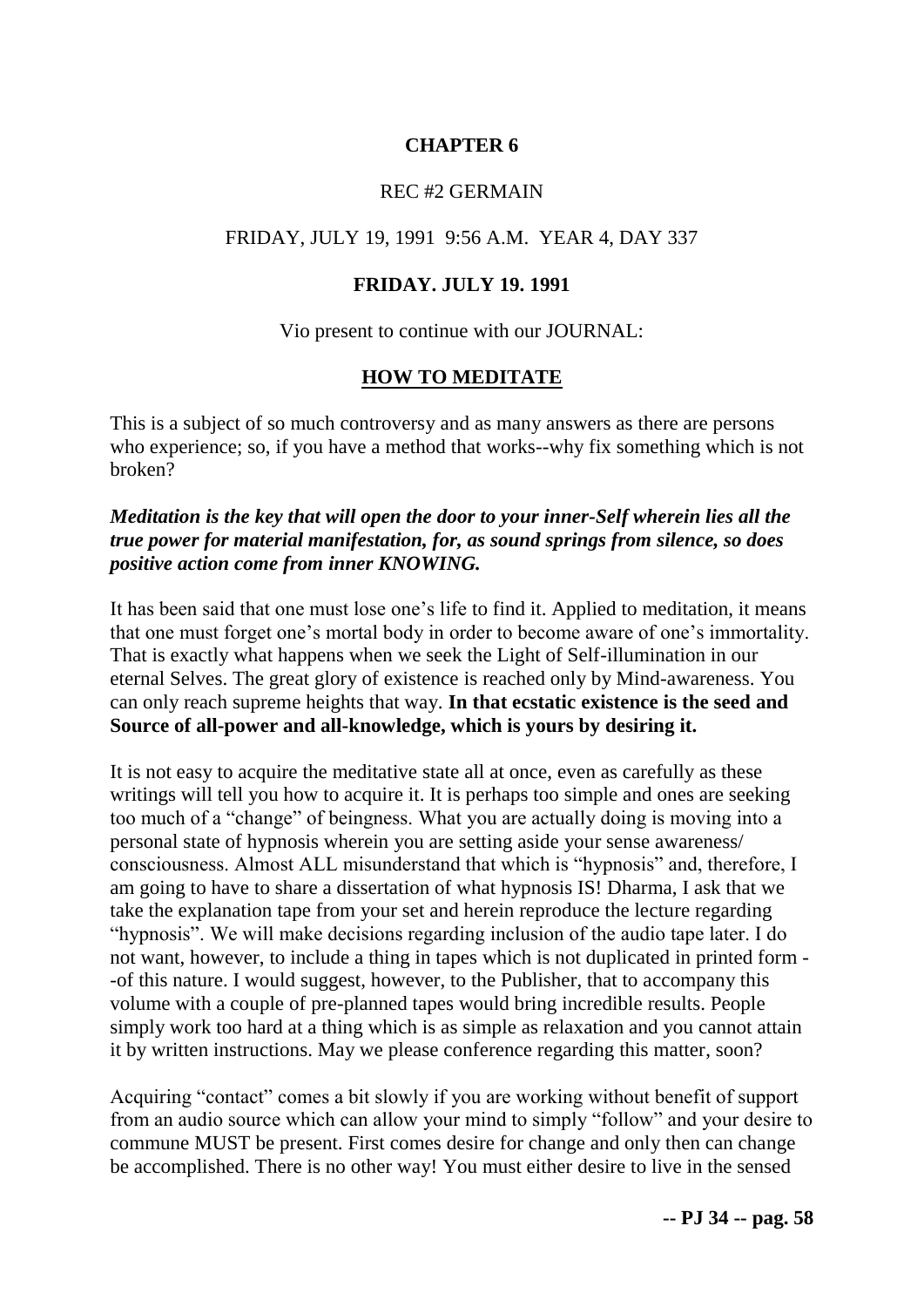body of Earth or in the Light of the Mind-kingdom of heaven. That is the answer to those who say they try to meditate but find that they cannot stop thinking to "get into" that state of Mind". To those who are thus troubled in making the transition, we would say that if you desired to talk to the President of the U.S., your Mind would be centered on the reason why you desired to talk to him.

Exactly the same procedure takes place when you wish to talk with God. Your Mind is centered on your desire. You could not possibly think of other things, nor could your thinking wander aimlessly. Concentrate hard upon your desire if you wish to, or just breathe your desire softly, or just write it upon your heart wordlessly. Perhaps your desire has no definite objective other than to find the peace of heavenly companionship by dwelling in the love nature of your Self and God.

It makes no difference what your desire might be, or whether your approach is in deep concentration upon some specific thing, or in dreamy decentration upon some nebulous idea--or upon nothing at all. **You cannot concentrate long in any case, not more than five to ten minutes, before the reaction of decentration replaces it.** Gradually the inspiration you ask for will come to you. Before you can realize it, you will find yourself sort of "stepping in and out of the body", so to speak, in that alternation which always takes place while losing your sensed-awareness. Gradually you will completely forget your body and have full awareness of the Light of knowing, which MIND IS.

What I am asking Dharma to place herein is an explanation regarding hypnosis. To do this work we trained her by a Master Teacher of the subject and she is brilliantly qualified in hypnotherapy. I can only urge you to read most carefully this explanation of hypnosis and walk with her through the relaxation techniques and into ability at self-hypnosis--for this is a most private within Mind experience--to be shared only if desired. There is nothing more personal than your communion with God- -NOTHING!

Learning is not enough, however--you must then follow-on, after several practice sessions with the self-hypnosis training tape, into the tape prepared for her use in ―clearing‖, asking in the higher Presence and giving permission to the sub-conscious to function physically by enabling you to remain in a state of relaxation but giving you ability to write as response flows. It is an excellent tape to utilize as you retire and allow that sub-conscious worker-bee to sort out the problems overnight. At first your responses will likely appear most silly to you--write what comes at any rate--often the higher energies will be testing to see IF YOU WILL ACCEPT THE MESSAGE-- REGARDLESS OF CONTENT. You must learn to receive as given--not as YOU EXPECT OR THINK IT SHOULD BE IN RESPONSE. If, however, you get dark input--demand instant removal of all dark energies who are NOT IN DIRECT SERVICE OF DIVINE GOD SOURCE AND THE LIGHTED BROTHERHOOD. DO NOT ALLOW FAILURE OF IDENTIFICATION IN THIS MATTER--IF YOU PICK UP GAMES ABOUT IT-IT IS NOT OF LIGHT! GOD'S WORKERS IDENTIFY WITH GOD *INSTANTLY!* BUT YOU HAVE TO ASK, FOR THE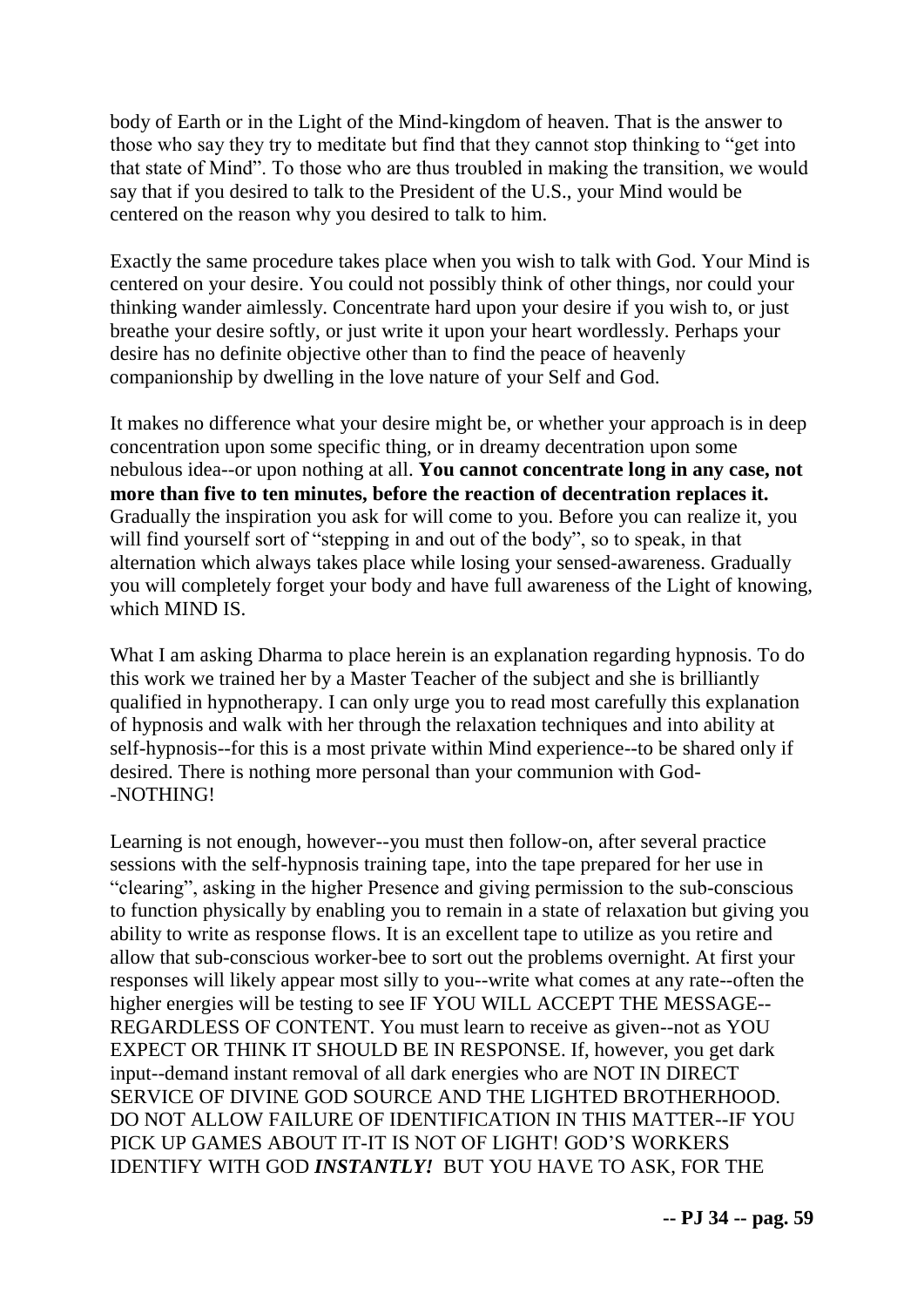### ADVERSARY WILL LIE TO YOU EVERY TIME AND HE IS ALLOWED TO FOOL YOU IF HE CAN-- *YOU MUST TAKE CONTROL!*

### **DHARMA: REGARDING HYPNOSIS**

#### QUOTE:

There are so many misconceptions regarding hypnosis that we will herein correct any misinformation regarding this wondrous tool. We will allow you to see how and why the method works.

In order to fully benefit from use of the tapes it is extremely important that you understand exactly what it is you wish to accomplish and how the goal can best be accomplished.

It is most important that you understand what is meant explicitly, by the term "hypnosis", and to also have understanding of how the Mind functions.

Ones attempt to change bodily functions and replace negative habits over and over to only end in failure. Perhaps you are efforting to build better self-image and esteem and/or be a better spouse or parent and simply cannot reach through that barrier of the conscious mind. Ones work hard at being a better public speaker and/or better relate to the opposite sex or generally with all others. We most often seek greater self-worth- the list seems to be infinite in length. You spend millions upon millions of dollars, each and every year, on self-improvement programs and countless diet plans, seminars and even seek psychiatric assistance to hopefully fulfill the dream of a magical result.

How many times do we decline to GROW within our careers or participate in social situations because of our own feelings of self-dislike and feelings of personal unworthiness? Failure then becomes our subconscious goal instead of a goal of success, riches, good health, social poise and confidence. We continue on and on forever reinforcing the feelings of failure until surely enough, failure results.

You no longer need to move toward failure for we can show you how to move only toward success in your life. The miracles follow and success must result for you will confront the problems and bring forth the solutions at a level of mind-control wherein the problem is recorded. You can now have the method **THAT WORKS.**

There are several parts to the human mind, two of which I am going to speak of in this discussion, and we will deal with them in order to achieve the use of the tool available to you. One is the "conscious" and the other is the "subconscious".

The conscious mind is that portion of the mind of which you are fully aware. It is the "me" when you think of yourself. Now it appears that this is the portion of the mind that makes all of your decisions and directs your activities. This, however, is **NOT TRUE.** The other and larger part of your mind is the subconscious.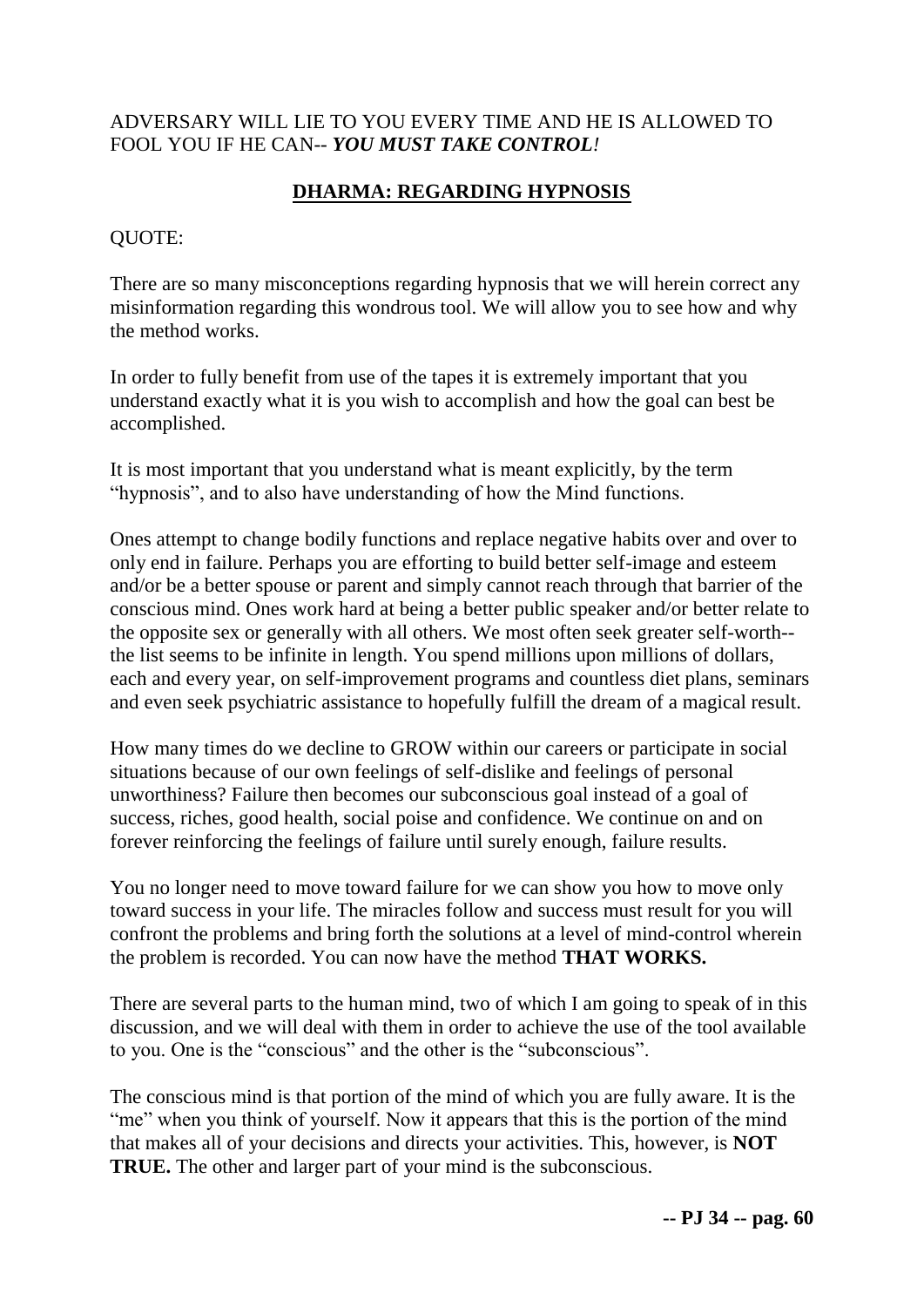The subconscious is the **REAL YOU.** In actuality the conscious mind is ruled and directed by that subconscious mind. We all have "free-will" to do anything which we desire and our decisions are based on the strength of those desires.

The subconscious desires **ALWAYS** dominate the ones which are conscious. Let us use an example; A man may consciously wish to stop drinking if he is an alcoholic. He consciously regrets having the loss of love and respect of his family, which usually happens. He may also be watching his career being destroyed due to his drinking. Yet he will continue to drink to excess in spite of his "conscious" desires. The subconscious mind will continue to direct the person to drink in excess until such time as the idea within the subconscious mind is changed or replaced by a different idea.

Although our conscious mind has the ability to reason and decide upon a course of action which would be far more advantageous to us, it cannot put that decision into action until such time as the subconscious mind agrees--and then must direct its energy toward the implementation of that decision. Our source of energy stems from the subconscious mind and no amount of WILL-POWER exerted by the conscious mind can override it. This is the reason "will-power" in the long-run will almost always only make a temporary dent in any surface physical problem. Habits will continue to dominate until the subconscious mind is changed.

The subconscious mind works exactly as a computer works in that it will respond only as it has been programmed. Much of this programming took place long before we were old enough to choose between ideas helpful or hurtful to our very own welfare.

The subconscious accepts only what the conscious mind believes at the time a suggestion is offered. If that suggestion becomes embedded in the subconscious and the conscious mind changes its opinion, the subconscious will CONTINUE to respond as originally programmed until such time as it is reprogrammed. After a NEW IDEA is PROGRAMMED and accepted within the subconscious, however, it then becomes accepted and is the idea upon which the individual will henceforth function. It now becomes apparent that if we wish to attain self-mastery in any situation, we must program and/or reprogram (as the case may be), our subconscious mind. Once this is accomplished we then CONSCIOUSLY direct our activity toward any goal desired- be it toward good health, happiness, financial success or success in any endeavor chosen.

Since the subconscious mind is our driving force we always do what IT believes and wishes us to do. Since it will believe anything it is told to believe we can reprogram it if we only bypass the conscious mind--set it aside--and then we must replace the old program with new and constructively positive ideas instead of the existing negative ones.

These new ideas then must be continually reinforced until they are totally entrenched habits of thinking and acting. It becomes obvious, therefore, that we must temporarily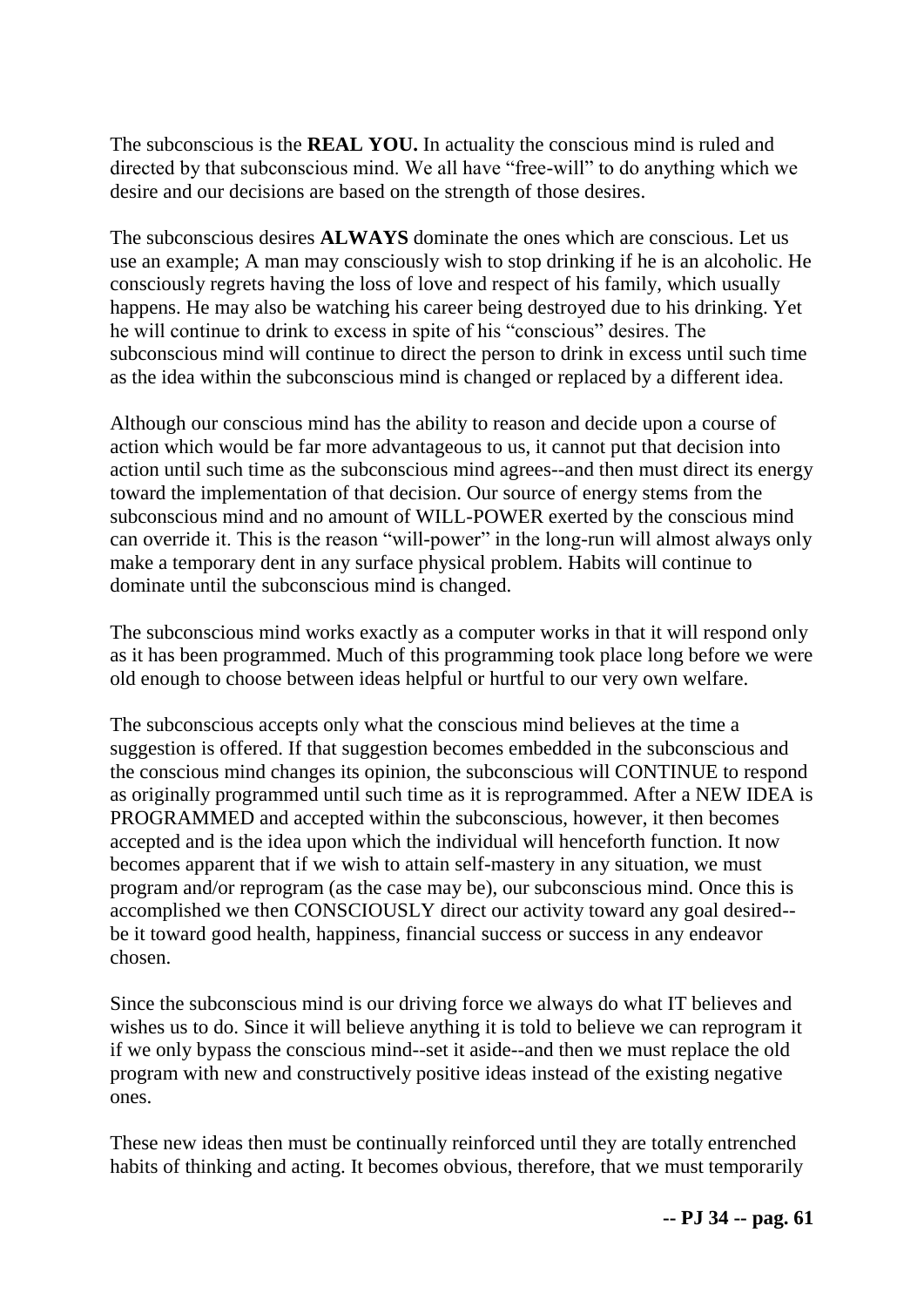set aside that conscious critical mind, so that reasoning from a "false premise" can be stopped, thus allowing us to substitute a correct premise for the false one that we have stored within the subconsciousness.

This is accomplished most efficiently and rapidly through hypnosis.

As part of the beginning to make changes within your subconscious mind it is necessary to understand its nature and its function. The subconscious is designed to be YOUR SERVANT and act upon orders given to it by your conscious mind. Since it was designed to serve, it makes a very poor master, indeed. And yet most of us allow it to continually control our entire lives. It consists of your desires, whims and emotions and the energy that drives you to satisfy them. **What your subconscious believes, is the difference between good health and sickness, happiness and unhappiness, success and failure.**

The subconscious mind has several vital functions. It regulates and controls involuntary functions within the body such as breathing, blood circulation, digestion and elimination. Stress and tension inhibit these processes and are therefore responsible for ALL phychosomatic illness symptoms. The subconscious mind is the **seat of the imagination.**

Many people will say they have no imagination. But of course they do, although they may have effectively suppressed it. Even against their own well-being and best interest they can always seem to create a negative response.

The subconscious mind is a memory bank very much like a computer. Everything we have ever done, seen, heard, smelled, tasted, felt or experienced in any way, is permanently stored in a maze of memory patterns which feed back the information to the conscious mind, when activated. Nothing is ever erased from the mind--except through injury or removal of a portion of the brain itself.

The subconscious mind is the foundation of our emotions. This accounts for its domination of the conscious mind. Since emotions govern the strength of our desires and since our desires govern our behavior, we are actually at the mercy of our subconscious mind--**UNLESS WE LEARN TO CONTROL IT.** The subconscious is incapable of discrimination and will believe anything it is told. It carries out our habitual conduct, it manages and controls the activities we have reduced to habit; such as dressing oneself, eating, walking and so on.

It is the generator that directs our energy. It is the energy that drives us toward our life goals. It, automatically and constantly, uses this energy to proceed toward a goal; therefore, unless you set a goal for it to achieve, it will either choose its own goal, or proceed toward a goal someone else has suggested. Without your direction and demand it might very well strive directly and unerringly toward negative and selfdestructive goals. As I said before, it has no capability of choosing a proper goal.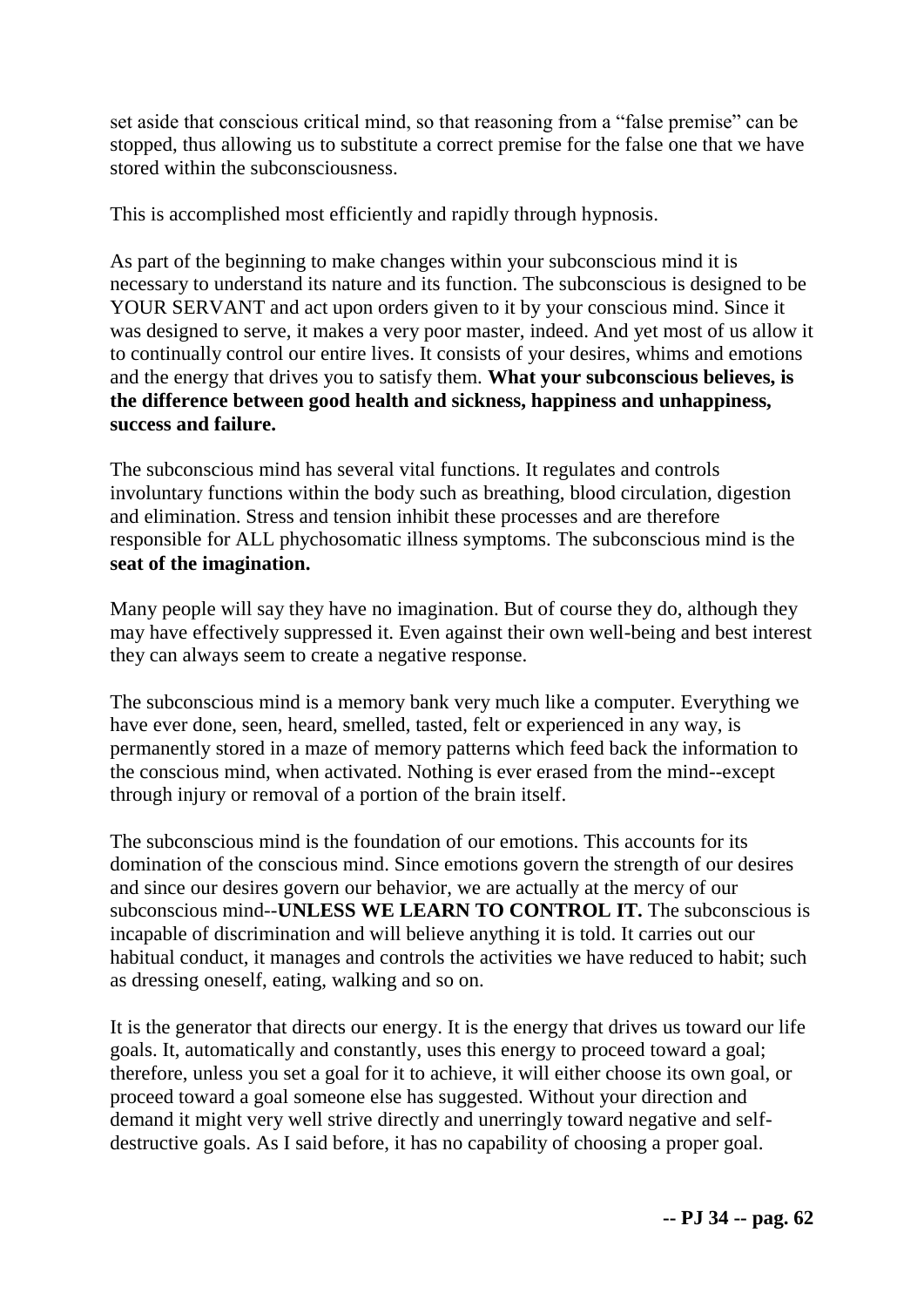The subconscious mind is not supposed to "think", but rather, only to react to the thoughts you feed it and then to carry out your direct orders. It was intended that YOU be the boss and it be the servant and it is time you started giving the orders to push you on to success and happiness and bring you into communion with your higher beingness.

Any person who succeeds in his business or in his personal life, and anyone who is making large sums of money, has simply chosen success for a goal and given that direct order to his subconscious mind. This can be by conscious choice or by having had the idea implanted within his mind at some point in his past experience.

The subconscious WANTS to receive guidance from your conscious mind for that is the way Nature intended it to be. It will do exactly what it is told because this is its Natural function. You can direct it toward anything you wish and it will achieve it for you even though you consciously may even forget what it was you requested. Once an idea becomes fixed in the subconscious it feeds back into your daily behavior and causes you to be that which you are. So it is up to you to direct it to work for you instead of against you. Through the use of hypnosis or self-hypnosis you can easily learn to control your future by channeling your energy constructively.

We must clear up some misconceptions regarding hypnotism. The average preconceived ideas about hypnotism are so far from the actual truth as to be totally absurd and ridiculous. There is NOTHING MAGICAL OR MYSTICAL about hypnotism. There has NEVER BEEN A DOCUMENTED CASE OF HARM COMING TO ANYONE AS A RESULT OF ITS THERAPEUTIC USE.

Although its benefits are well established, it remains a much misunderstood and oftentimes frightening subject in the minds of the general public. This stems from the natural fear of a powerful force that is not understood.

This force, however, stems entirely from your own subconscious mind--and if you don't bring it under your control it will most surely control you. It has that option. The greater danger is in not understanding the source of this power. Almost all physical and emotional ailments result from this uncontrolled force working against us when we should be using it to our best advantage.

Fear of hypnotism is, thank goodness, being gradually replaced by acceptance of its use. Even in medicine, doctors are finally accepting it as a viable and valuable treatment of emotionally caused diseases. Psychiatrists are beginning to supplement psychotherapy with hypnotherapy which dramatically reduces the time need (and also indicates why it is not more readily utilized--time is money for the physician and hypnosis is FAST, effective and inexpensive) for the therapy process. Dentists, too, are using hypnosis in order to relax patients and in that process are finding they are needing far less anesthetic or none at all, for painless drilling or tooth extractions.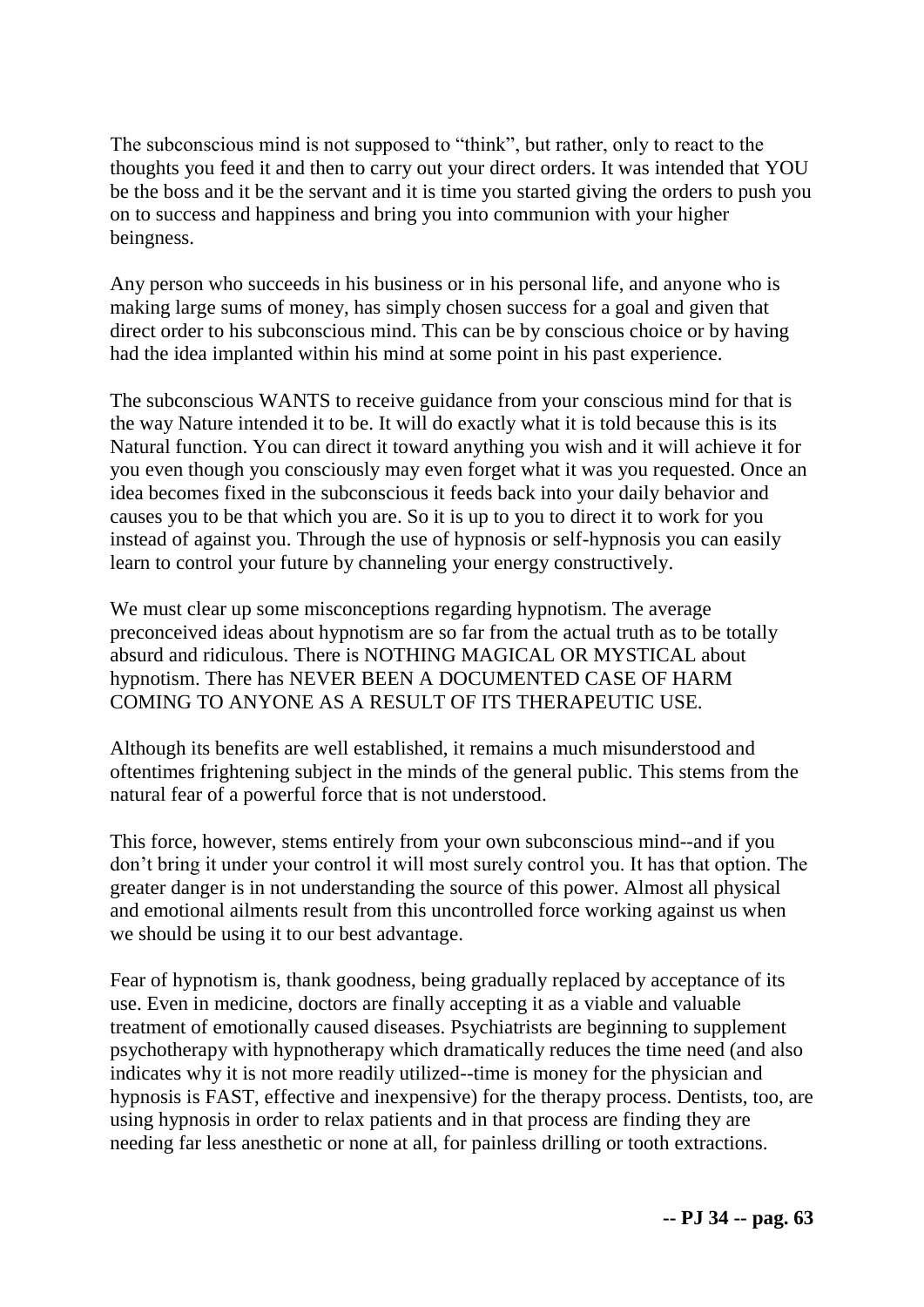There is a question which is always asked-- "How does it feel to be hypnotized?" And this is a most important point. You will feel the same while hypnotized whether by a professional hypnotist assisting you or your doing it yourself--provided you have some audio assistance for otherwise you have no relative comparison.

Every muscle in your body becomes pleasantly relaxed and all tensions disappear. Every muscle in the body becomes relaxed as every nerve becomes calm. This happens in various degrees from one hypnotic experience to another until it becomes an established habit pattern, after which you are able to completely relax within just a few seconds. After the nerves and muscles relax the mind also lets go and--although you can and will remain "aware" of the noises and activities around you--they simply do not disturb your tranquility. You are able to think if you desire to do so, but only an emergency will trigger such a desire. You simply prefer to continue enjoying the pleasant relaxed feeling of complete security and contentment. It feels almost like being awake while sleeping. Perhaps a better description might be like watching yourself sleep in "mind's eye".

Any and every person goes into and out of hypnosis many, many times each and every day. It's the abstract state you are in when day-dreaming and you become unaware of your surroundings. Or, when you are driving and drift off into thoughts so that when you look around, you realize you have reached your destination without realizing it. You will not pass out nor will you EVER become unconscious. **In fact, the general reaction by most people after coming out of a hypnotic trance is that they don"t believe they have been hypnotized.** They say they enjoyed the experience immensely but they had expected something much different.

You may remain conscious of where you are and what you are doing but you simply feel too relaxed and comfortable to give it thought. You can, however, return to complete awareness at any time that you choose to do so--it is especially so when in a self-induced trance for you still have the total control of the suggestions. **NO ONE HAS EVER BEEN UNABLE TO COME OUT OF A HYPNOTIC TRANCE and the sensational stories you may have heard regarding hypnosis are simply untrue and are propagated by stage presentations which are intended to produce exactly such an illusion.** 

### In an emergency you **WILL IMMEDIATELY BECOME FULLY AND TOTALLY AWARE AND ABLE TO FUNCTION CLEARLY.**

During a trance both your body and mind become revitalized and you will return to your full awareness feeling physically refreshed and emotionally calm and serene. Your energy will be renewed and your tensions will have dissolved. You will look forward with eagerness to your next experience because it is a very pleasant experience.

One reason people may have difficulty at first, in learning self- hypnosis, is that they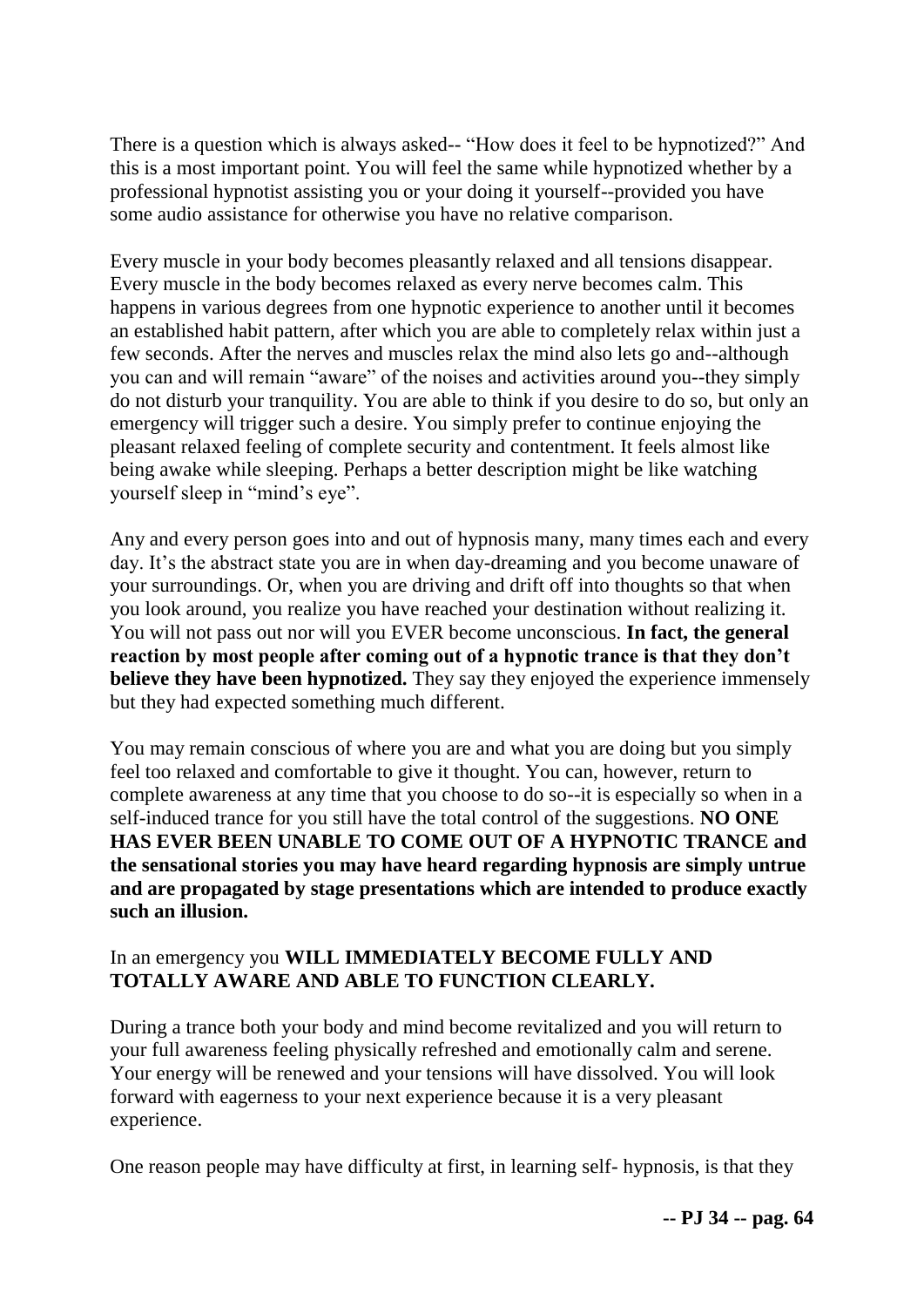don't know when they are hypnotized. Because they EXPECT something much different they believe they have failed when actually they have succeeded very nicely.

There are various "depths" of trance which can be achieved and as you practice you will find yourself at various stages during different sessions until you become conditioned to the point where you can choose the depth.

While in trance you will probably experience a floating or a detached feeling--like your limbs are detached from your body; or perhaps your entire body may feel as if it is floating. It is an extremely pleasant sensation. With practice you can go into any depth of trance at any time you desire, in a matter of only a few seconds.

The light trance is the easiest level to achieve in self-hypnosis and is more than adequate for reaching and planting suggestions into the subconscious.

The medium trance is a level necessary for anesthesia and age regression.

The deep trance is the deepest level and appears to be, but is not, deep slumber. Hypnosis is a "type" of slumber but is not "sleep" as experienced when "asleep" at night. Anytime the term "sleep" is used in my tapes or instructions it is only a directive to the conscious mind to turn loose in order to bypass directly to the subconscious mind.

Now that you understand the power of your subconscious mind and the role of hypnotism in reaching it and influencing it--the next step is to learn to hypnotize yourself. The tools you will use are suggestion, concentration and imagination. If you have a good imagination you will find it extremely easy to learn self- hypnosis. Even if you don't, it is not difficult. It is, however, of utmost importance that you DO NOT "TRY" TOO HARD. Because if you "try" too hard, you will become tense and this is the opposite of that which you are attempting to accomplish.

If you take a skeptical "prove-it to me" attitude, you will also impede your progress and that is not what we are about at any rate. Just cooperate and you will get your "proof" soon enough.

You must absolutely avoid an analytical attitude--analyzing will only keep your conscious mind alert and the whole object of hypnotism is to relax that conscious mind. Analyzing also breeds doubt as to the effectiveness of each step. Since hypnosis is a conviction phenomenon, doubt will surely slow your progress. We are assuming that you desire to hypnotize yourself or you wouldn't be making all this effort.

(Editor's Note: Please be reminded that this is a literal transcription of the first audio tape in a set of seven.)

You CANNOT go into hypnosis against your will so you can't do it unless you follow the instructions. You must avoid over- anxiety and skepticism and simply cooperate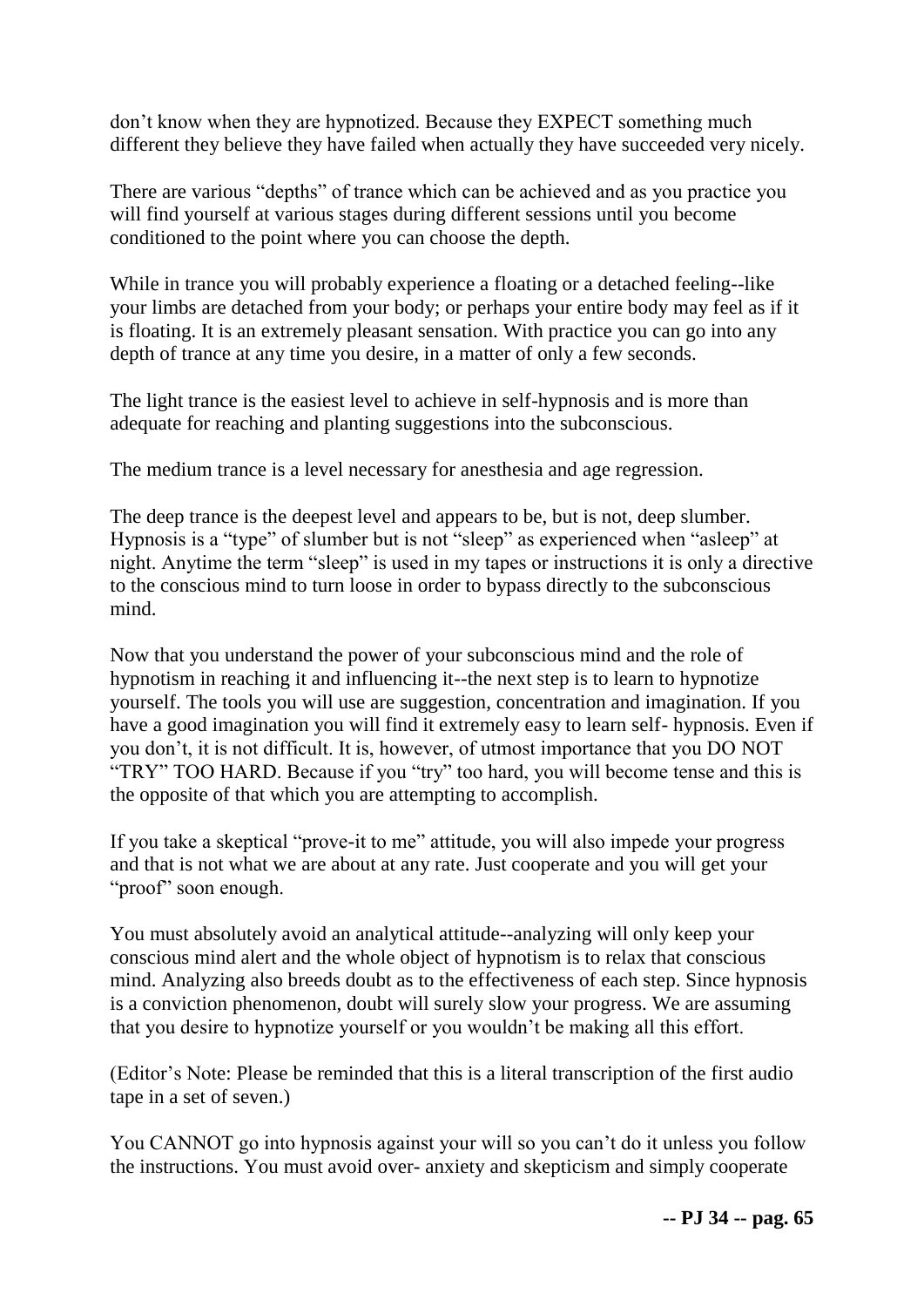with the ideas suggested. If you follow those ideas, relax and just let it happen, it will. You are going to have to, however, practice. You are given herein a "Learning Selfhypnosis" tape on the reverse side of this discussion. Use it alone for five to seven days. This will enable you to instantly respond to the subsequent inductions on followon tapes for programming or meditation. You MUST be able to rapidly and successfully get yourself into hypnosis prior to moving on to programming tapes in any of our sets.

A programming tape must then be played from 21 to *25* times to thoroughly entrench a new idea. Don't switch to different programming tapes on different days at random. Continue with only one program for several consecutive days and with the sets for appropriate problem solving, you will be given instructions for multiple use of the program at point. This is so that you don't confuse or overload your subconscious mind as to exactly what goals you are attempting to achieve. Don't TRY to concentrate on listening to the tape(s), just simply relax your mind and allow it to drift as you listen. Your subconscious mind will absorb the taped message. Don't try to analyze the contents or verbiage of the tape and quit asking yourself questions while you are in a state of hypnosis--prepare those questions prior to beginning and feed them in with instructions to attend them.

You will find that a few of you will experience positive results beginning within a day or so--perhaps one time through the session. The largest numbers of people experience success beginning around the third or fourth week with the planned programs. Ten to twelve percent will show results only after *45* to 60 days with self-hypnosis for some set up unintentional barriers which are not present in therapist assisted sessions. Don't be discouraged. Less than *5%* report only minimal changes and, without exception, those who experienced only minimal results-- **FAILED TO FOLLOW THE INSTRUCTIONS PROPERLY. WE HAVE HAD ABSOLUTELY NO ONE REPORT A TOTAL LACK OF POSITIVE RESULTS--EVEN IF IT IS ONLY TO GET A WONDERFUL SLEEP SESSION.**

Since in this context you will only be working with meditation tapes it is suggested that you only practice in a state of rest and NOT when doing another task. Programming tapes can be played while doing other things but--especially for beginners-- serious accidents can occur should you drift off to sleep, etc. Never use the "learning" tape except when lying or sitting comfortably with intent on utilizing the instructions.

Don't excuse lack of trying this method of relaxation because of ANY past experience. If you wish to have success--begin right now and forget that which went before--we are not interested in that which did not work--AND NEITHER SHOULD YOU BE.

Each and every one of us must change mental programming if we intend to change our life style or reach any goal. You can begin immediately to changing those failure patterns into success blueprints. Success and happiness is your RIGHT, you are a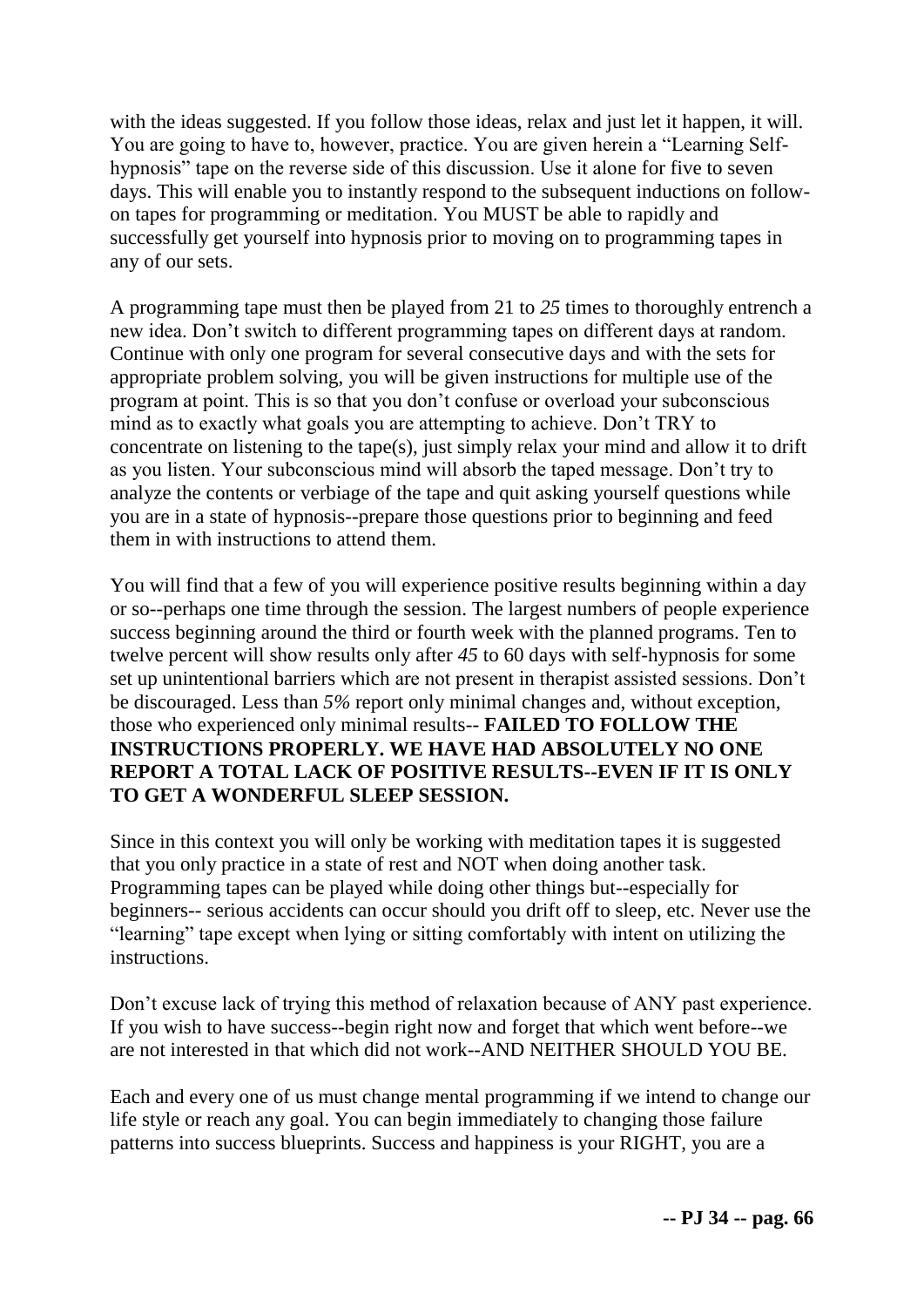perfect creation and you deserve the things you desire and the ONLY ONE STANDING IN YOUR WAY OF SUCCESS IS *YOU, YOURSELF!*

From this time forward the term "failure" can be removed totally from your vocabulary--forever, as well as from the domination of your life in this physical experience.

Those who reported the most rapid changes and success, played their tapes several times a day--so be patient, but in order to move along toward better results faster, I urge you to use the tapes as many times a day as you can make the time to do so.

Comment: The remainder of the taped message is specifically for the self-esteem tape set and is not applicable to this volume. However, it is really a boost to use that learning tape several times until you are proficient and then move on to other resource tapes.

The most successful time for listening to and experiencing the tapes is at bedtime when retiring because you are already anticipating relaxation and rest and this leaves the remainder of the night to allow the subconscious to sort and absorb the input.

Don't be concerned if you feel as if you have drifted off to sleep, even with the programming tapes--if you rouse up to the click of the player or become aware that the player is silent-- YOU HAVE BEEN SUBCONSCIOUSLY TUNED IN TO THE MESSAGE AND *YOU WILL HAVE HEARD IT.*

If you wish to return to sleep after playing any tape simply give youself instructions to do so, rouse yourself enough to turn off the equipment and return to bed and you will return to sleep almost instantly. If you get up to go about your activities, give youself input that you are refreshed and feeling wonderful in every way, count to five and say that your eyes will be open, you will be alert and feeling good in every way, and do so.

You can create your own miracles and change your image in the total privacy of your own mind! Thank you.

## END QUOTE.

Germain to return. Thank you for sharing and we will work out accessibility to the tapes in some manner best left to the publisher. It is the information regarding hypnosis which I particularly wished you to have.

## **RESPONSES TO OUESTIONS WHICH ARISE**

Mostly, the question is, "How can I decentrate into that stillness of the meditative mood? The more I try to stop thinking, the more things I keep thinking of."

First: Desire to be in the Light. Say to youself wordlessly, "I want to be alone with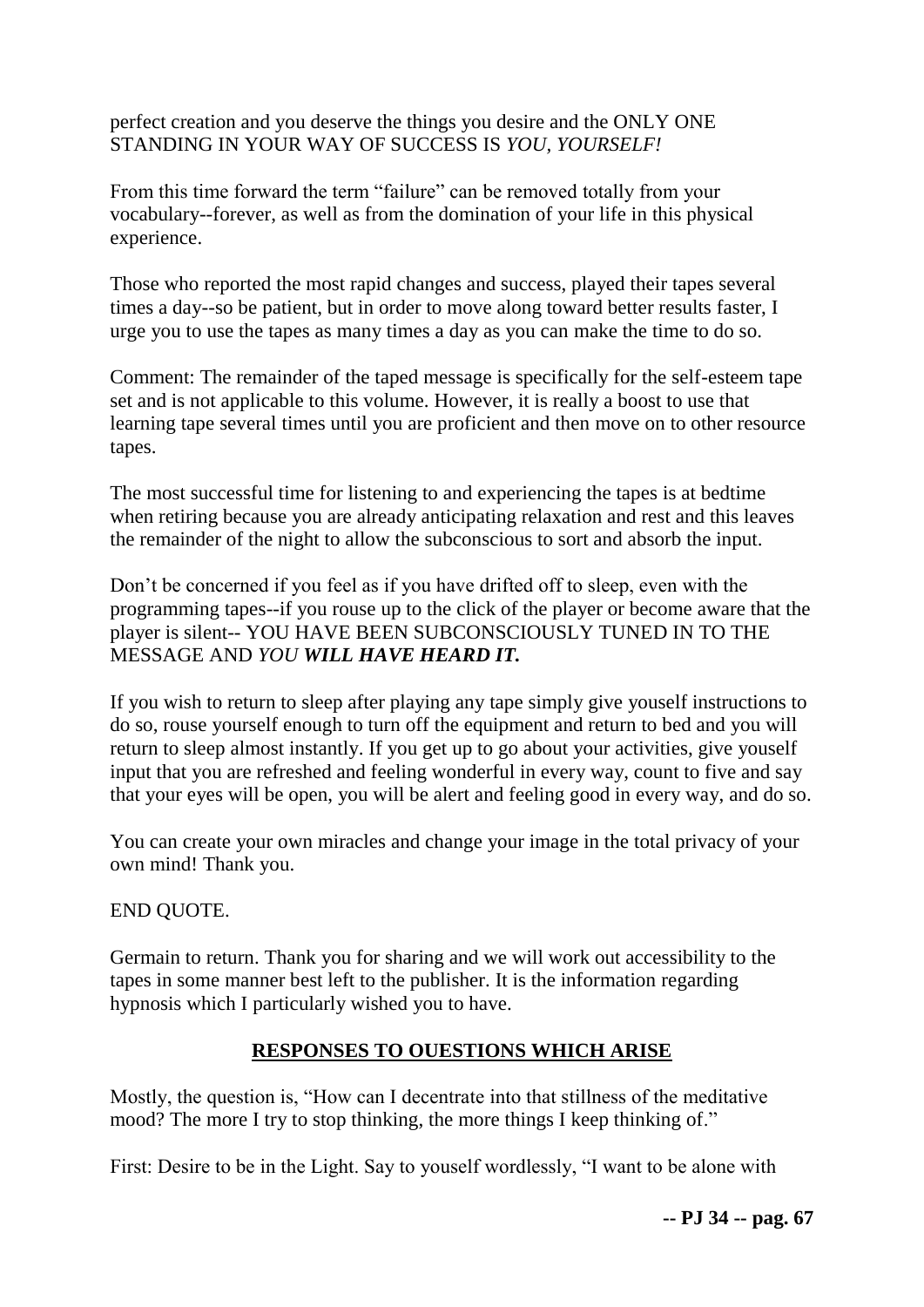God." If you want to be alone with God, there is a reason for it. That reason is that you NEED GOD. You have a desire you want fulfilled--a problem to solve--illness- misfortune--financial loss or need--an idea for invention--a conception for a work of art. No matter what it is you need, whether knowledge, power or inspiration, no matter what it is, DESIRE IT IN YOUR HEART WORDLESSLY. Do not talk to God in words. Talk to Him in essence. Know Him. Do not Think of Him and thus make Him objective and apart from you. Be Him. Let your Soul touch His Soul. Seek His ecstasy of Mind. When you find that ecstasy, you will know that He is One with you.

Second: Your desire is written upon your heart. It is registered in your Soul. It is no longer your body's desire; it is your Soul's desire. You are in communion with God about it--not in words but in Light. You have an increasing sense of joyousness. Your desire is written into the universal heartbeat rhythmically. You are responding to it rhythmically. You are no longer just body--you are Soul--slightly aware of body- slightly aware of Earth and the heavens above, and of creating things. You are not thinking of extraneous things. You cannot think of objective things of Earth while you are in the Spirit.

Third: You are in a contemplative mood. There is an indescribable peace in its rest. Your Soul sees the beauty of the flower you are passing. It is not your eyes which see that beauty, nor your ears which hear the silences from which the sounds of Earth spring. You are in the rhythmic world of imagining--the world of inspiration--the world of the high heavens--the formless, indescribable world of the high heavens. You become less and less aware of your body as you become more wholly Mind. .You "dream" rather than sense.

Fourth You are in communion with God You are ONE with all things. All things are ONE. You KNOW all things as ONE. You KNOW the Light which all things are. You KNOW the love nature of God and of all things. You Know God as love. You KNOW yourself AS LOVE. You KNOW the ecstasy of love. You know your Self. The mortal YOU has become the eternal YOU.

Fifth: That which you desired to know, you do know. That which you desired to have, you now have. You have always known--and always have had that which you have but now desire. You have always known it in spirit for you are the Light of all-knowing, which spirit is. God does not give you knowledge of power. He gives you an awareness that you already have all-knowledge and all-power that He has, for He makes you comprehend your oneness with Him. When you actually KNOW that, you can then say, "My Father and I are one."

Neither does God give you material things without your equal regiving, for that is the inviolate law regarding all material things. He gives you the seed but you must unfold the seed. He gives you His body to fashion into the form of your desire, but you must give equally of your body to fashion it. God gives you the tools you need, but you must use them. God manifests the spirit of His nature in His own body by creating His body in the image of His Self. You must manifest the spirit of your nature in your own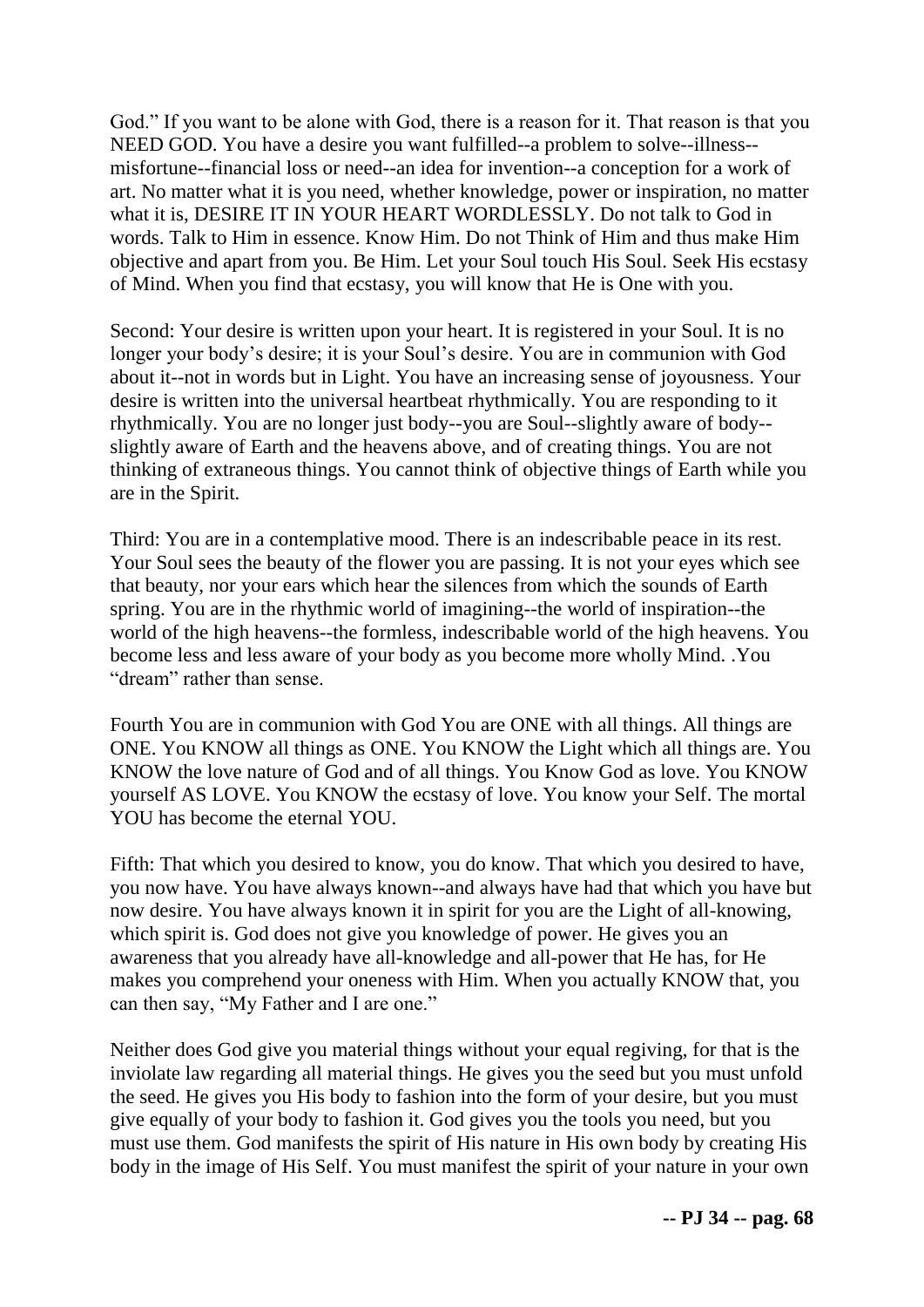body by creating your body in the image of your Self. God will forever work with you, but you must work with Him.

Sixth: In meditation, you have stepped out of the material into the spiritual You. You have stepped out of the body of yourself into the Mind of your Self--out of the manifestation of reality into reality. You have stepped out of the conditioned universe of divided and unbalanced things into the unconditioned and undivided universe of balance which controls unbalanced things. You have done this because you had desire in you which must be fulfilled.

Your desire has been fulfilled. God has illumined you with the knowledge you desired. You have become inspired. Conception of idea in spiritual form is now in you--but can you now come back into the physical world and transform your conceived image into a material one? You now know CAUSE. You have acquired that knowledge from the stillness of Mind-knowing. Can you translate it into effect by making a body for your conception? God has given you what you have desired--but now comes the important question as to what you are going to do about it. How shall you use it? Have you the moral courage to use it or are you still a weakling, preferring to suffer the effects of your ills rather than remove their cause? Will you work with God and arise, or against God and fall?

Your body manifests your Mind. It will do what you command it to do. Is it ill? If so, it is out of balance. Restore its balance by balanced thinking. Balance is in the eternal YOU--now extend balance to the mortal you. Whatever your problem was, it has been solved in the spirit of you. Can you now manifest it? Can you now give it a body? Can you now extend your spiritual balance to your unbalanced physical body to stop the wreckage of your business--or heal your body--or regain a lost friendship?

Dharma--Dharma, respond to me, please. The computer is going to destroy our work. We must close it out. Did you not see that which it did? I must ask you to remain a bit more alert for it was just now hit with a strong blast and I must have you pay more attention. Please let us leave this room. We can finish the subject at another sitting. I believe you need to check on the meeting probabilities, also. Thank you, chela, for a long session. I will stand aside.

**I AM**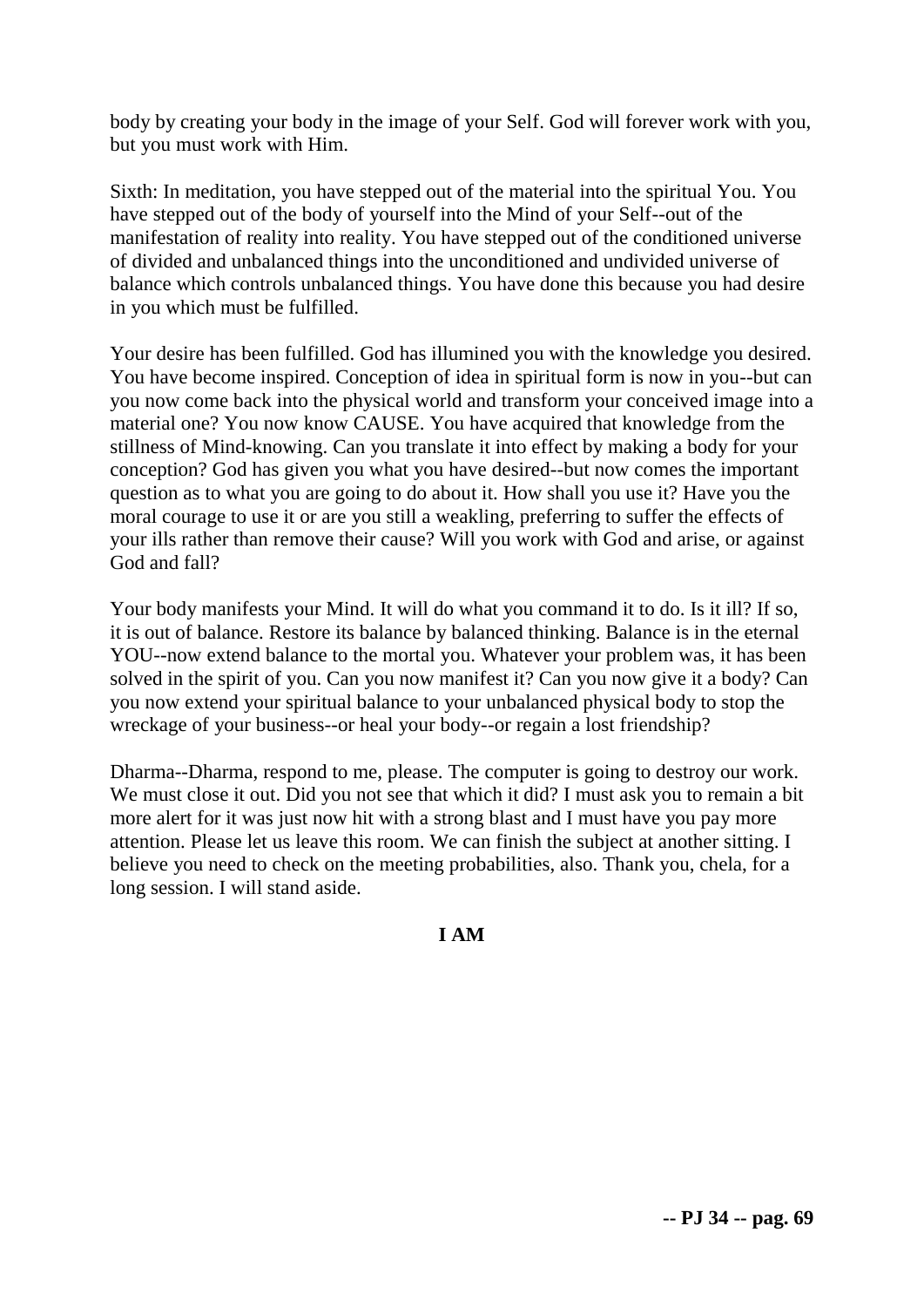### **CHAPTER 7**

#### REC #2 GERMAIN

#### SUNDAY, JULY21, 1991 11:08 A.M. YEAR4, DAY339

#### **SUNDAY. JULY21. 1991**

Germain present in the glorious violet ray of the I AM PRESENCE. May we be given into understanding and communion.

As I sit with the brother and witness the penning of information which is so painfully oppressive to your senses and agony unto the spiritual Being, I am only drawn to more rapidly and diligently be about our work, for ours is the methodology of coming into communion and understanding in that transmutation can be achieved and you can possess the power and control of Creation which allows perfection. One cannot be achieved without the other. The steps are simple but mandatory for the path is explicitly drawn and knowledge of the transportation is necessary--you do not bungle and bumble your way into the perfection of the halls of God. The point is to NOT remain in illusion and delusion through ignorance. But worse, is to require self to remain in ignorance through refusal to see and hear the TRUTH of it. What a wondrously beauteous challenge given into our hands and what honor to be granted the Presence to present this gift to all who will accept of it. Therefore, we will be diligent and comprehensive in our work so that man has opportunity to come into the fulness of understanding and then, he is responsible for his own journey but we shall have given perfection unto our own that his feet are not misguided.

As with instructions unto you world physicians—"first do not harm". Well, as ones ponder and accept or denounce our suggestions and word—ones of the readers and practitioners must see first that "there is nothing to HARM". What have ye to lose for study and revelation of the WORD and then, what have ye to find harm in respite within self to touch with God?

He who chooses not to touch with God, so be it, at the least you will have had a few moments of peace and rest of body. As it would turn out IF all we bring would be but lies and more lies-- what would it be to harm you to awaken and then when awake and "thinking" take time from thine schedules to relax and rest? There is only positive response from that which we bring for God sends instructions for regaining "order" from the chaotic madness about you. You have lived long with the promises made by the adversary of goodness--you have corrupted your world and you find no peace but rather, continuing chaos. Would you not now TRY God? Certainly there can be no HARM to come into COMMUNION WITH GOD. The worst that could happen would be that you throw off the shackles and move into freedom and that would distress those who have you in bondage for they would lose their ability to parasitize you. This is WHY you are continually misled and restricted under fear of tribulation if you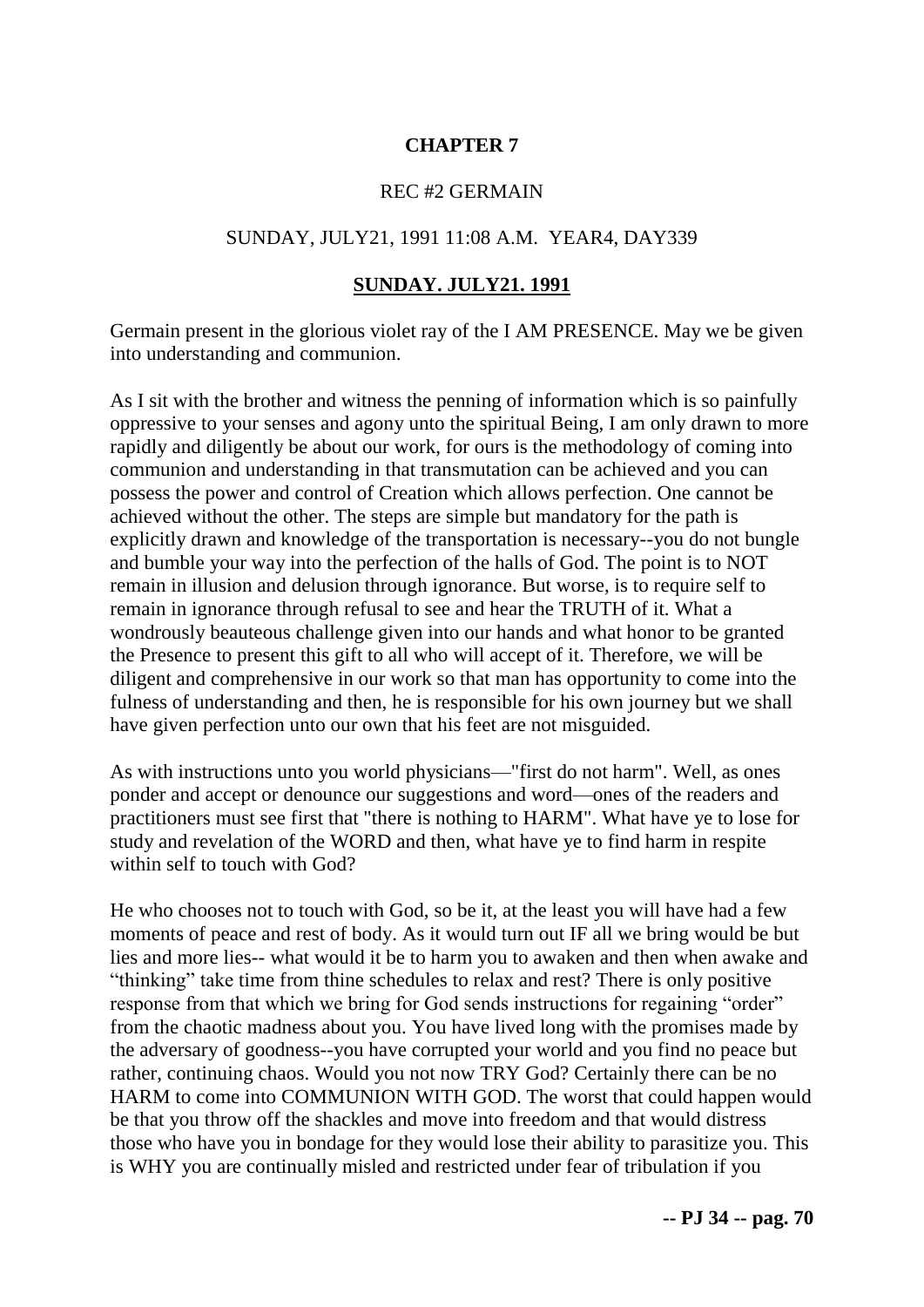DARE to LOOK at another's projection. If it be false, you will not accept it--and if it be Truth, what have you had in damage? The adversary KNOWS that when you find Truth you will accept it and see that which has been done unto you--and, therefore, he works constantly through his tools to see to it that you do not partake of knowledge. To keep you isolated into the narrow discourse projected upon you is the only way to keep you in chains--through ignorance. So be it, for ignorance is something you can choose to release or retain. But through ignorance you will never attain KNOWING and only through KNOWING WILL YOU FIND GOD AND BALANCE.

## **SCIENTIFIC EXPLANATION OF PRAYER**

## **THE POWER OF PRAYER**

I wish to supplement everything I have told you about meditation--or communion with God--and talk to you about "prayer", which is the desire basis of meditation and out of which meditation grew.

Prayer is the mightiest of man's powers, for through prayer--if understood and rightly used, and accompanied by action--man may have anything he desires, attain the loftiest heights, or extend his powers to others for their exaltation. Rightly and knowingly used, prayer can transform one's own condition or that of the whole world. If prayer is not rightly and knowingly used, the time consumed is wasted, for it will be of no avail.

# **PRAYER IS BASED UPON DESIRE**

Desire what you will and, behold, it stands before you. Throughout the aeons it has been yours without your knowing, even though you have but to ask for it. Sit not and ask, acting not, for unless you reach out for your desire it shall not walk your way unaided by your strong hands and arms.

This means that God will fulfill your every desire if you work with God to fulfill it. The whole power of the universe will work WITH you for its fulfilling, but it will not work FOR your while you do nothing about it.

### *In this promise is the key to why prayers are or are not answered. God tells you very plainly that He will give you whatever you desire, BUT YOU MUST REGIVE*  **EQUALLY BY THE ACTION OF SERVICE TO GOD THROUGH NATURE OF** *YOUR FELLOWMAN.*

Think that over. Recall the many prayers you have uttered and how disappointed you were because they were not answered. Most prayers are just selfish ones, continually **asking for something to be given** without even the intention of giving something in exchange.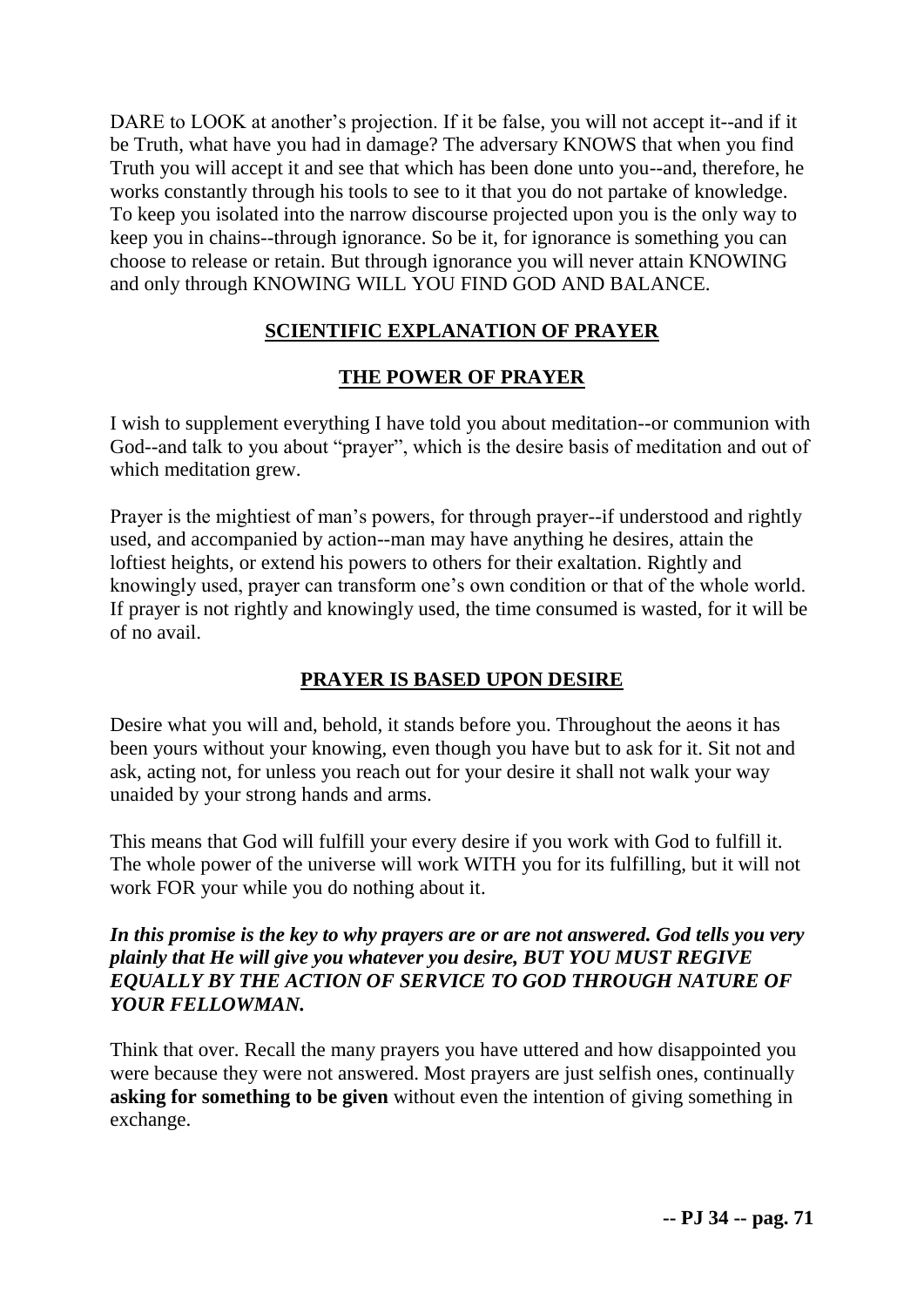Think of the thousands of entreaties which are sent up to God with the hope that what is asked for by people will just fall into their laps. You ask God for money. God says, ―Yes, I will give you money, all you want of it, but what are you, yourself, giving for it? What is the price you are paying for it?" Again we quote God's message in the Word:

*He who desires riches of earth alone, denying Me in him, shall dwell in outer darkness of his own making, until he shall desire Me strongly.* 

*Even to him will I give all he asks without stinting; yea, and even more; but he, having more than all he sought will have nothing but worthless "stuff" in his earth desire.* 

*Things of earth which man desires are but things of earth to be returned to earth with bones of him. But things of earth, heaven blessed by Me, are as eternal in the immortality of his Self-recording Soul as Light of Me IS ETERNAL.*  You ask God for peace, happiness and prosperity to be given to you, but you take

peace, happiness and prosperity away from another by malicious gossiping about your neighbor or treating your servant unjustly, thus taking happiness away from him or her, or by misrepresenting the product you are selling.

*Until you balance your desire for peace by giving peace, or happiness by giving happiness, or prosperity by giving prosperity, your prayer will be voided by you, yourself.* The only way you can have happiness given to you by the Light of love, which God is, is for you to give love to others. You cannot *take* happiness or love. *You can only give it.* If you give love, it will as surely be given to you as light shone into a mirror will reflect light back from the mirror.

Witness the nations which have tried to become powerful, prosperous, peaceful and happy by plundering other nations. Empires who have thus taken by force, without giving equally in exchange, are heavily in debt and on rations, and for every man killed in taking wealth and happiness away from others for themselves, ten have paid the price in blood and a thousand in tears. Witness, also, the great fortunes which have been built upon that principle. *No man has ever yet been able to purchase happiness, prosperity, peace or love with any other coin than happiness, peace and love.*

# *THE PRICE OF LOVE IS LOVE--THE PRICE OF*

# *GREED IS AGONY!*

You ask God to heal your body from its ills which you, yourself, created by overeating, by giving vent to violent anger, or by diverse acts which destroy normalcy of balance given you by God. It seems never to occur to you that you must regive that which you ask for by eating properly, by substituting love for anger, or by cessation of the abuses which have caused your disorders. Such unbalanced conditions as anger or overeating, addictions, or worry and excessive grief--yes, and even loneliness and introspection--will cause grave disorders.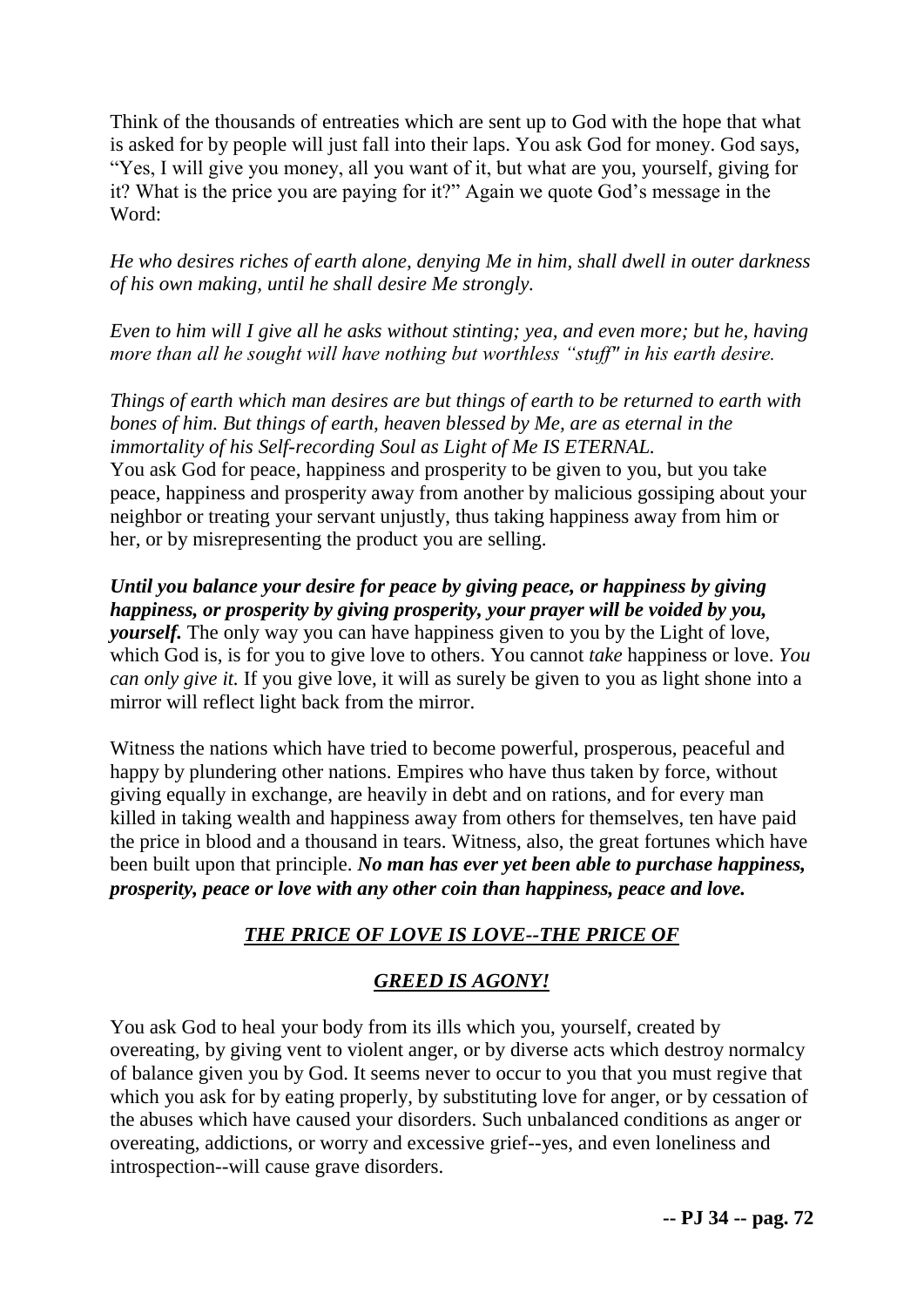That which we wish to impress upon you is the one fact that any disturbance of balance in the body is immediately recorded in the body by some malady or maladjustment, which you think of as sickness. *Also, that any sickness of any kind is self-made, whether knowingly or unknowingly, whether intentionally or unintentionally.* 

*God"s laws are never set aside by prayer or otherwise.* The CAUSE of your illness is in your defiance of the law. You are suffering from its effect and ask God to eliminate the EFFECT while you continue to repeat the CAUSE.

# **MAN BLAMES GOD FOR MAN-MADE WARS**

Consider the many prayers for cessation of wars. "0, Lord, we beseech Thee to stop this cruel war," you say, forgetful of the fact that you make your wars yourselves by the free will to act as you choose. *You certainly fail to realize that the way TO STOP WARS IS TO STOP CAUSING THEM.* War is just as much an effect of a cause which man created by his selfishness as a business failure is the effect of a cause created by man.

You not only pray to God to let you defy His law without suffering from its effects but you blame God for your own actions in breaking His law. How often we hear people say, "How can a loving God in heaven permit such cruel wars? It is hard to believe there is a God, else He would not permit such wars."

# *YOU MIGHT JUST AS WELL SAY THAT IF THERE IS A GOD, HE WOULD NOT PERMIT US TO LIE TO OUR NEIGHBOR.*

God gives you free will to do as you choose in the making of yourselves to your own image, and He gives you all the power in His universe to help you break His law if you so choose, but the nature of the free will you exercise will become your nature. Again, let us hear God's pronouncement:

*Verily has man free will to control his actions. That my Father- Mother has given to man as his inheritance. But the control of the reactions to those actions man has never had.* 

*This my Father-Mother holds inviolate. These cannot become man "s except through modifying his actions until the reactions are their exact equal and opposite in equilibrium.* 

*THUS--YOU CREATE YOURSELVES IN YOUR OWN IMAGE.* 

# **GRAVE MISCONCEPTIONS REGARDING PRAYER**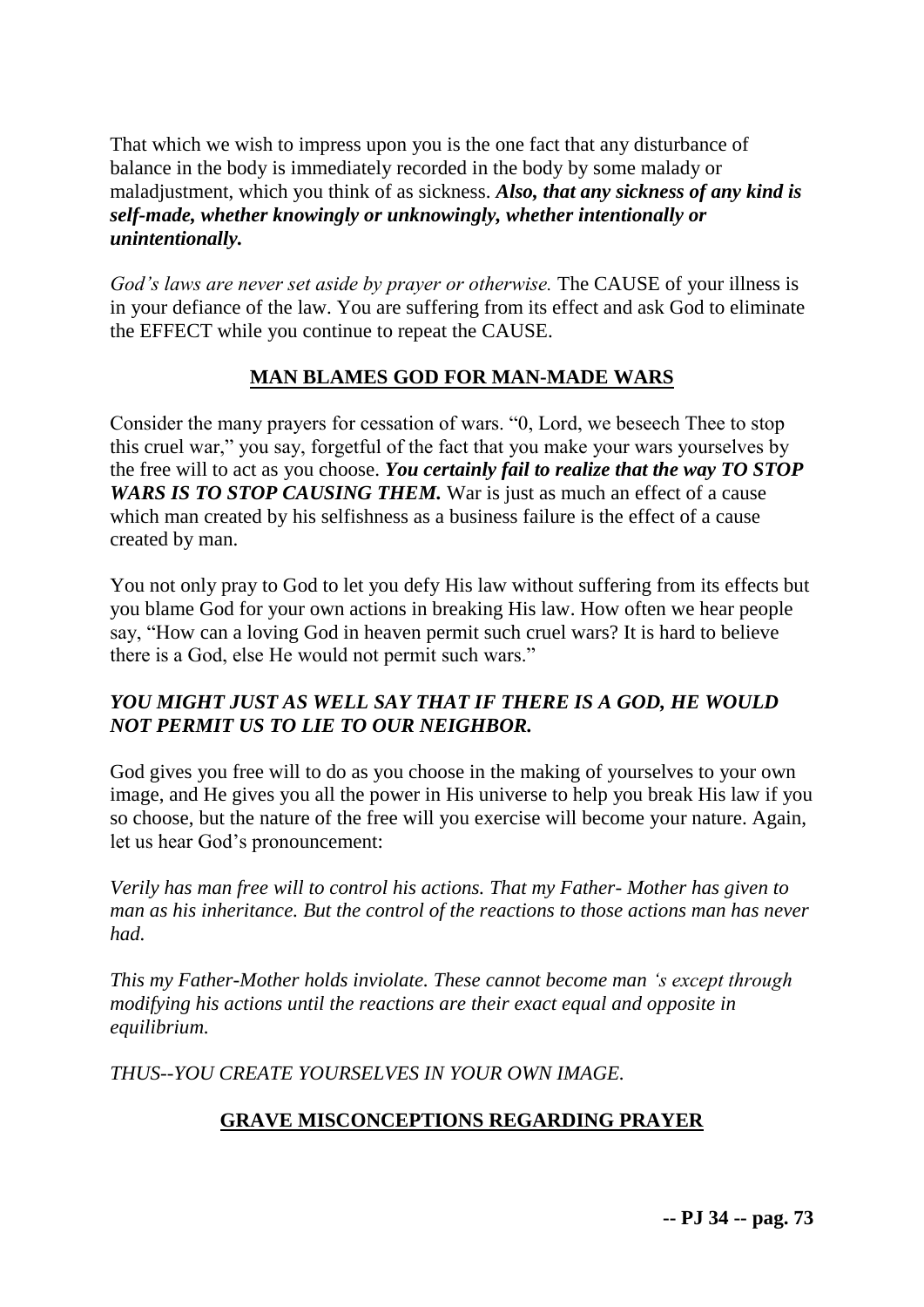It is generally believed among men that one who prays often, and with many words loudly and piously uttered, is holy among men and much favored of God. But we say that he who finds ecstasy of happiness in his Soul from the giving of his love to touch the Soul of a despairing neighbor is a hundredfold more holy in God's sight. To him the "kingdom of heaven" is as though he dwells in the house of the Lord, while the holy man of piety and words sits afar outside its garden wall.

When you pray to God, saying, "0, God, pity us for we are as dust beneath Thy feet," God's silent Voice whispers within you:

*"Know you the Light which I AM. You are man, exalted in Me. What I AM, you are. You are light."* He may also very well tell you to get up and stop groveling and request respect and reverence rather than pity--for pity indicates helplessness of the other and usually is only self-indulgent refusal to accept responsibility. For instance, *"Oh pity me, Father, for I cannot serve for my head pains greatly.* " He might very well give you a worse headache until you see the point of that which you are avoiding.

For long ages, God's silent Voice whispers within your unhearing ears. God, therefore, gives you your desire to be what you wish to be in the building of your Self. As long as you believe yourself to be dust beneath the feet of the almighty God, you are that dust which you have built in the image of YOUR imagining.

When you pray to God, saying, *"God have mercy upon me, a miserable sinner",* you have not prayed to the one God of Love, Creator of His universe of love, Creator of you to manifest His love, for you *do not know HIM. YOU HAVE BUT PRAYED TO A GOD OF WRATH AND FEAR OF YOUR OWN MAKING WHOM YOU HAVE BUILT IN YOUR OWN IMA GE.* 

He who builds gods in his own image builds idols for his worshipping and for his own purposes in a sensed world. He whose idol is fear and wrath cannot know the God of Love. *Until you know love, you are what your idol is, a miserable sinner to whom mercy must be shown by your idol whom you, yourself, are. And you will be punished for your imagined self-made sins by you, yourself, for the idol you worship will show you no mercy until you are freed from him by knowing love.* 

When you pray to God resignedly, as though patiently accepting the punishment of grief at the death of a loved one, and you say, "Thy will be done, 0 Lord. The Lord gives and He takes away", you have not yet known the God of Love, for God GIVES ONLY. GOD NEVER TAKES THAT WHICH HAS NOT BEEN GIVEN. *What God gives to you, you REGIVE TO HIM for HIS REGIVING.*

## *You rejoice when God gives birth to life, yet you deeply grieve when you give rebirth to new life--for that is what death IS.*

Mass-man is unable to comprehend this idea which is commonplace thinking to cosmic man, but you, in whom the seed of cosmic thinking is being sown, will go to your neighbor and sow it in his Consciousness and he, in turn, will do likewise until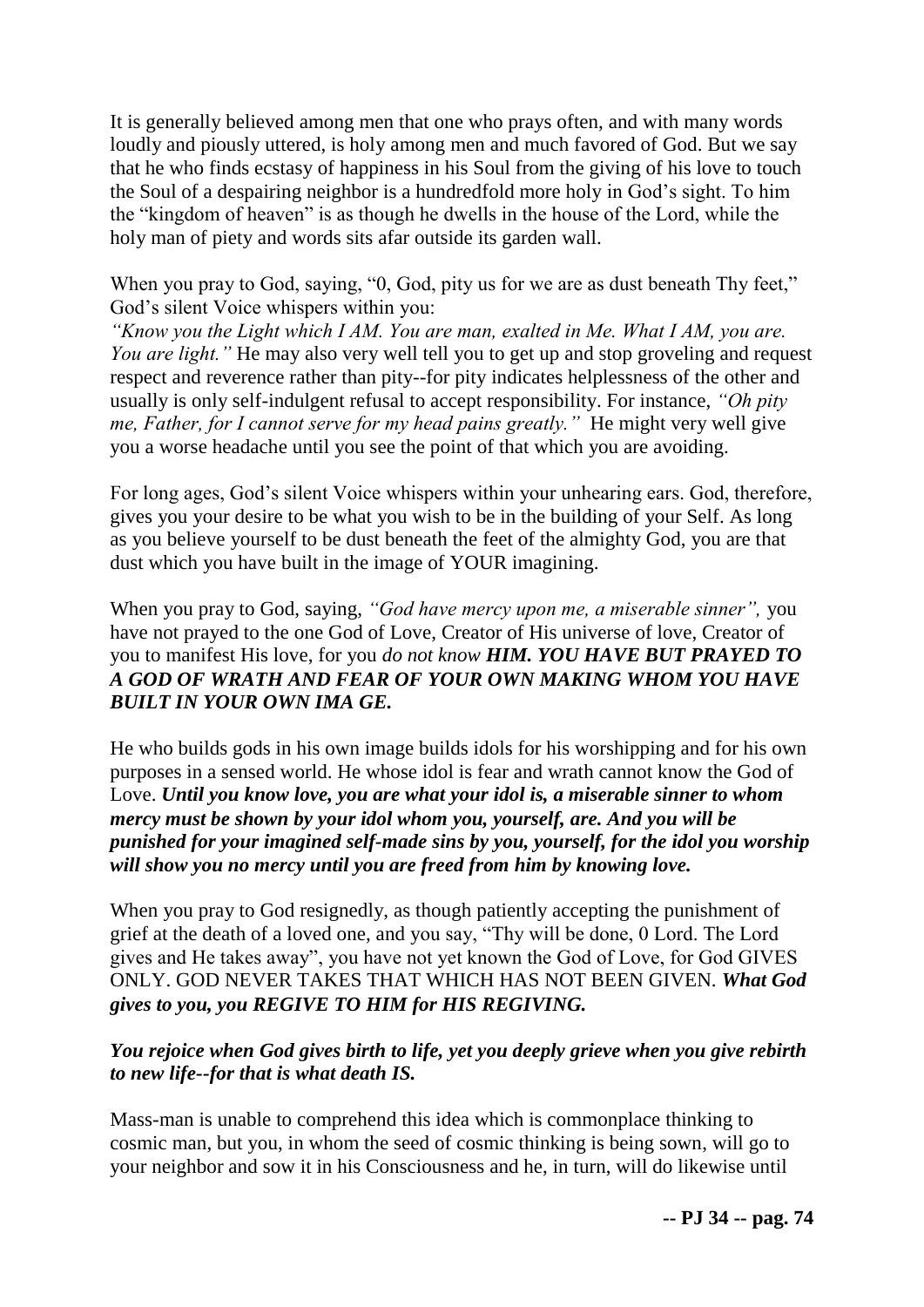man-in-the-mass will be transformed from barbaric man**, who still crucifies love,** to cosmic man, **who IS love**.

## **RELATIONSHIP OF PRAYER TO MEDITATION**

―Let us unite in prayer.‖ How familiar these words are on every religious occasion and, upon hearing them, the congregation automatically bows its head, bends its knees, and words come from the pulpit in earnest tones which may be superficially heard by some and hardly heard at all by others, while the very few who hear in their hearts are deeply stirred by the ardor of the supplication to God for forgiveness, or mercy, or blessings upon the congregation and various other human interests.

*Prayer is just meaningless words if not felt in the heart; just as music is no more than sound if it does not reach the Soul. Prayer to God is a realization that the Soul of man is ONE with the Universal Soul. It is not an appeal by man to God. It is a communion between the divine man to the divine God of man.* As such, it is the mightiest of man's powers, but when prayer is but WORDS, not coming from the Soul, it is no more effectual than the hundreds of prayers written and distributed throughout the streets in Asia or prayers written into a disc and whirled to repeat themselves by turning the prayer wheel swiftly.

Worded and formal prayers, issued periodically like morning and evening prayers, prayers of thanks at mealtimes, and prayers on arising and retiring, become habits which people obey automatically. There may be great earnestness in them or there may be none. The habit of praying periodically, and with a sense of duty, tends to automatic prayer rather than devotional. A silent prayer at mealtime brings more realization of God than wordy prayers half listened to.

Those who thus pray might just as well not pray, for prayer is a union of Soul of man to Soul of God, and *words alone cannot make that union.*

Automatic, formal and habitual praying from the lips alone, whether in one's chamber or in groups, is of no avail. *Prayer based upon desire and uttered within the Soul of man wordlessly, or by silent thought, will always command the whole universe to fulfill the desire, but words alone are not prayer any more than paint is the art in a picture.* 

When you pray to God asking for all the things you want, enumerating them carefully- -even to timing their arrival as your desire possessions--yea, even informing God as to what His method should be in giving them to you--detailing your business and family needs--never giving thought as to your worthiness to receive them, or whether it is wise to have them, or what you shall GIVE to deserve them--*you are but making yourself into your own selfish image and not in the image of God"s spirit in you.* You are thus telling God how He will serve you without thought of how you will be worthy of that service.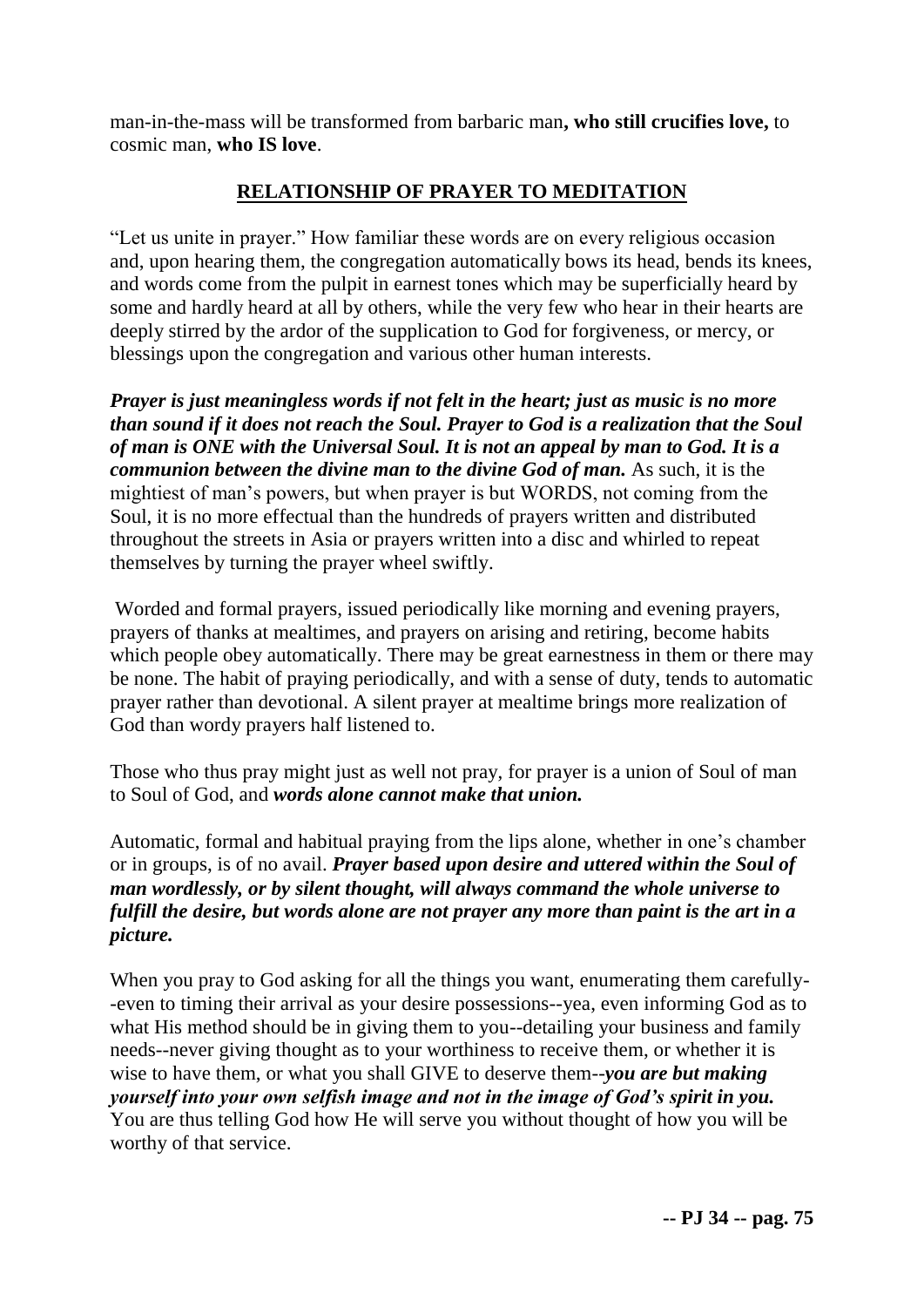When your child prays for a long list of birthday or Christmas presents, ending with "God bless Papa--God bless Mama", you tell the neighbors how CUTE that prayer is and then buy everything the child wants, to uphold its belief in prayer.

**IT IS** *NOT CUTE* **IT IS** *TRAGIC.* It is helping the child build its own selfish image. It is also helping the whole world to build its own selfish, greedy image. It is helping to perpetuate this barbaric age of greed, selfishness, and fear of neighbor against neighbor.

*When will parents teach their children that they must give love for love given them? Not until THEY first know that they, themselves, must not ask to be given anything*  without a deep desire in their hearts for REGIVING LOVE EOUALLY FOR LOVE *GIVEN.* Parents who know that will say to the child:

*"God will give you all you desire because He loves to give, but what are you planning to regive in love to God? You want God to show His love to you by giving you the things you want, but God wants love from you. The way you can show your love to God is to love all things which God puts on earth. When you ask God to bless Papa and Mama, you can help God bless them by giving love and doing loving things for them which gives them pleasure, help or assistance, i.e., bring Papa "s slippers and/or help Mama dry the dishes, etc. That is the way you can be WORTHY of receiving all the things you ask for."* 

When a mother prays to God to extend His loving protection to her son and keep him from harm in transit on stormy seas, *she, herself, must extend her love equally to all other sons of all mothers of earth, and to all things of God"s creating. It most certainly requires more than hanging a yellow ribbon bow on a tree--it requires the changing of a situation which takes the children away and places them in danger through the passage of life. Her devout prayer CAN ALONE BE ANSWERED THAT WAY.*

When she prays devoutly, no matter how deep her sincerity in asking love from her mother's heart, then turns angrily or impatiently upon her friend or neighbor, or a servant in her house, she, herself, VOIDS her own prayer as though it had never been uttered.

When you ask God to bless your business and make it prosper, God will answer your prayer when you go out into your plant and bless all in it and make them prosper. When you regive to your helpers the love given you by God, it is God's love given to them by God through you. *That is what is meant by manifesting God on earth.*

When you pray for God to show His love for you by giving your field good crops, you must yourself give your love to your fields to regive His giving. Your love given to them is God's love given to you for REGIVING. *Your love and God"s love are ONE. Its manifestation is TWO in giving and regiving but that TWO is the ONE*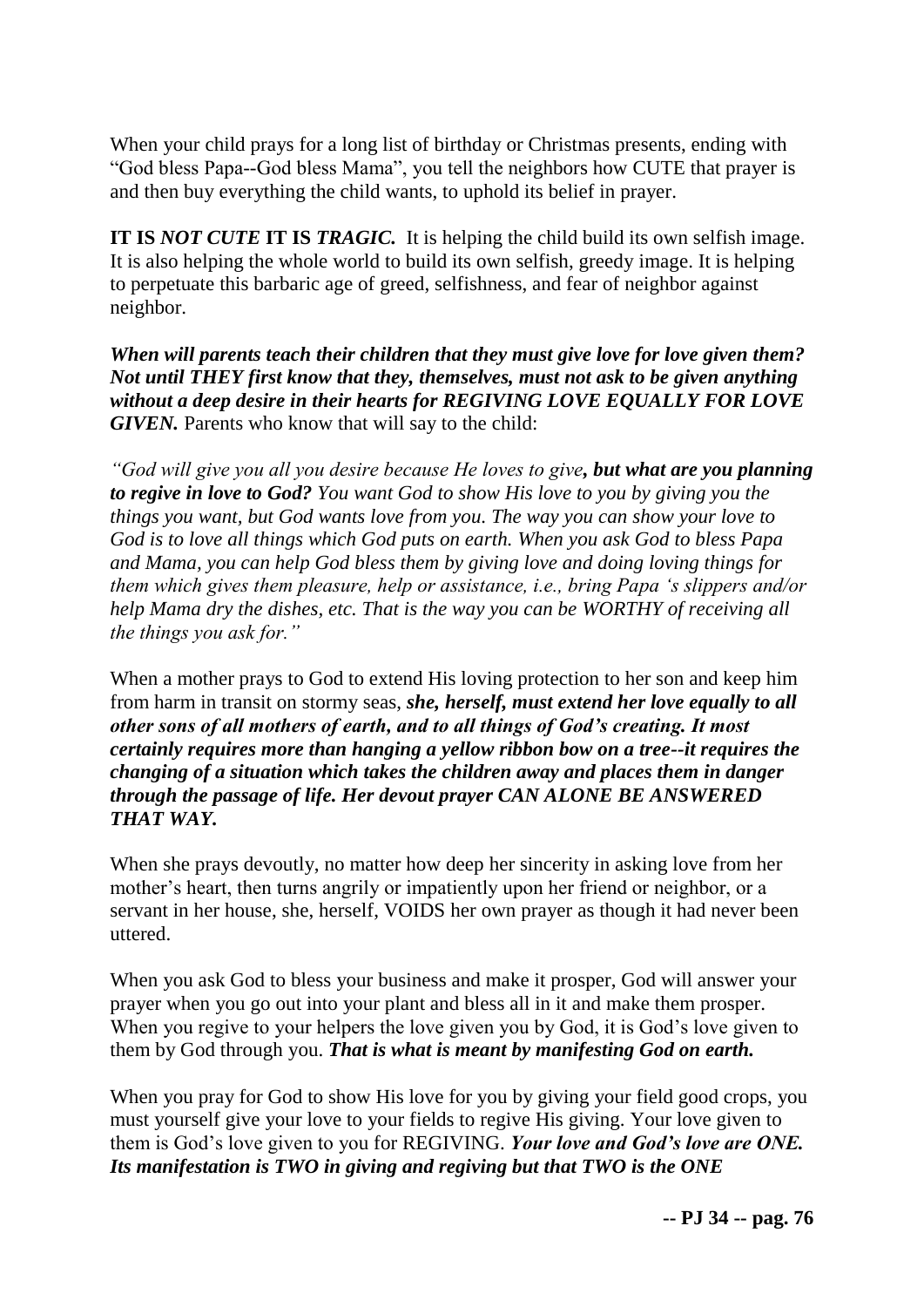# *HEARTBEAT of God"s body, even as the swinging of the pendulum is the TWO of the ONE source of their manifestation.*

If the farmer would but stand in the midst of his fields and pray, saying unto them,

―I love you, my green fields. I love every part of you, every grass blade, every root and herb and ear of ripening corn. I love every tree of you, each leaf of you which gives love in oxygen for nitrogen given you in love. I love the fruit of each tree of you--and the red-gold you regive to me in your luscious fruit for the love I have given to your roots."

If the farmer would but pray that way--deeply and in his heart-- he would prosper as his fields prospered with him. For if he surely and sincerely gave unselfishly of his love he would nurture and tend to the very best of his ability to show that love and it would be returned in a thousandfold. He would know no fatigue, for love given is not work--and there would be a light in his eyes and inner joyousness in his heart, which nothing but the manifestation of love given on Earth as it is in heaven can ever give to man.

# **AGAIN. TEACH US HOW TO PRAY**

He who can say in his heart, "I and my Father are one," and feel the ecstasy of that unity, is continually IN PRAYER, even as he is continually IN LIFE and continually breathing. His prayer is like unto his inward-outward breath which is forever with him, forever vitalizing him. Every life should be a continuous Mind-communion with God.

He who knows the Light of love in him does not beseech the Father-Mother of the universe for his next breath, nor for his next heartbeat, for he fully knows that his heartbeat is one with the universal pulse, and that for which he would needlessly ask is already his.

Therefore, we say to you when you ask of us, "How shall I pray and when?", we say to you, "As you live and breathe continually, *and as you are in life and love continually*, *so shall you be in prayer continuously."* 

And as the air you breathe surrounds you abundantly, awaiting your need of it, so is that which you would ask for awaiting you in abundant supply; yea, even to overflowing fulness.

And as there is not a time when God does not center you, nor an interval in which He does not control your balanced heartbeat to synchronize with His, so is there not a time when you should pray to Him and another time when you should not.

And, likewise, as there is not a time when the air you breathe is denied you while you manifest your Father-Mother on this earth, so, likewise**,** *there shall never come a time when that which you need to manifest Him worthily shall be denied you for, we*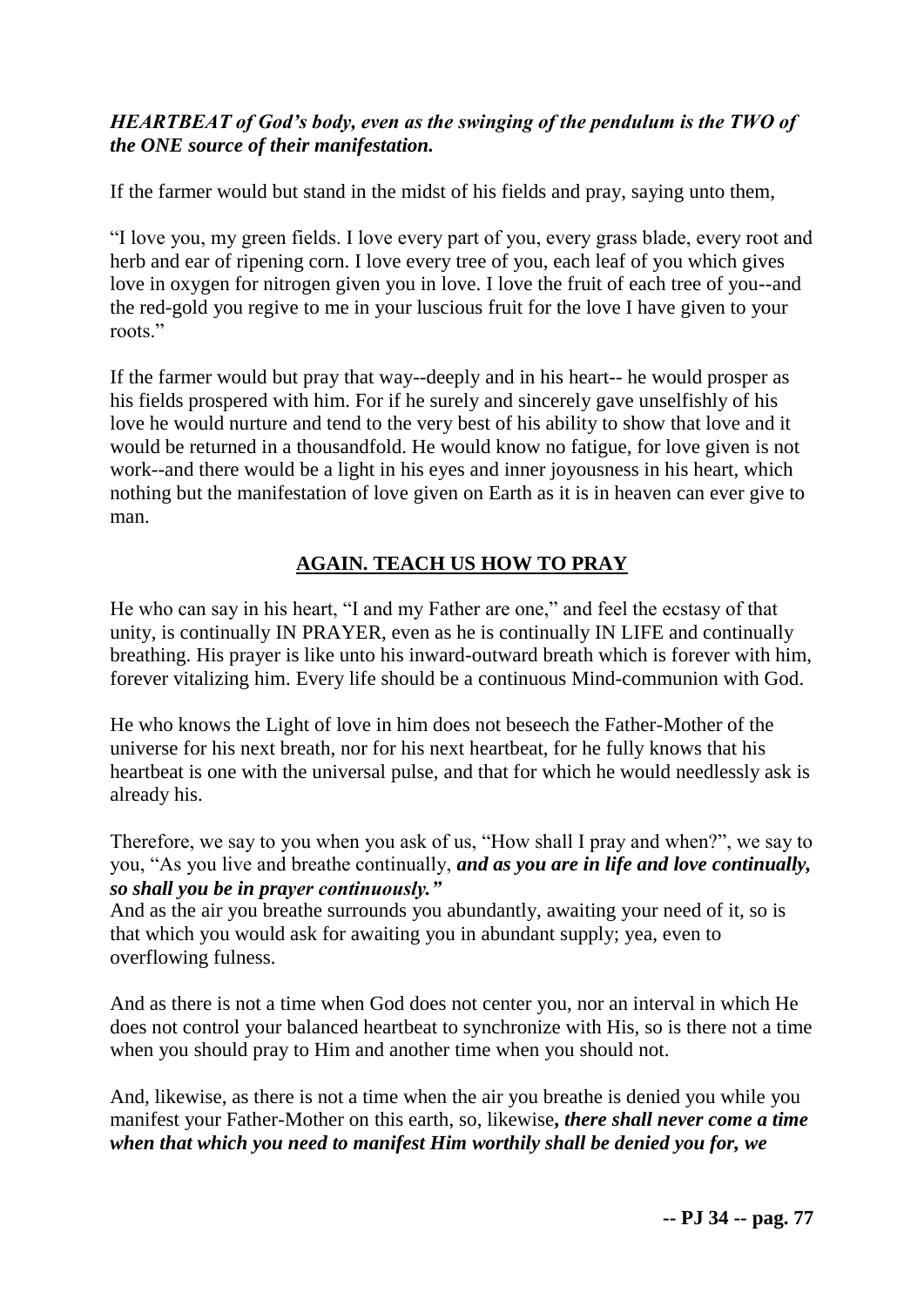#### *again say, you already have that for which you ask, even as you have love and life for which you have not asked.*

If there are times when you would like to put words to your desires to give them form, let not your words be from your lips, nor give voice to them. You cannot deceive God with empty words as you deceive man. Say in your heart when sorely perplexed, "Be Thou Thee in me, my Father," and know Him as your very Self.

Your problem may be great and your wisdom may be in doubt to your Self. If then you would say, "Father, stand by--I deeply need You", it might mean more in assurance to you--but to your Father it weighs not one whit more than saying it in your heart-so pray to Him that way if it comforts YOU to commune thus.

If sleep will not come to you for heaviness regarding your dealings with business or a friend, write your questioning upon your heart with desire that love shall guide you, then sleep in peace and know that the answer will be written in balanced rhythms where the question has been erased. Then let not the morrow pass without extending love to your friend.

And if your handiwork goes not to your liking, having too much of your earth-self in it--sensing instead of knowing--liking and not loving--diverted by sounds of earth from hearing the silences of heaven which borns them on earth--then, we say, open wide the doors of your Soul and let God in to work with you. Rejoice then in your renewed ecstasy as you again think your work knowingly with God, creating with His hands and yours as one.

If a friend approaches you with a grievance, send love to open the door for him to you, and say within your heart, "Father, let my words be Your words to him, not mine alone." Then weigh his grievance on the scales of love and not let him depart unillumined by the Light. Void his grievance with your love. In so doing, a great happiness will descend upon you.

If you find your business slowly ebbing because you have, perchance, founded it afar from where you should have founded it, and you grieve because you have not the means to transfer it to that far State where you now know it would thrive, we say to you, do not grieve but rejoice that God has illumined you with the Light of knowing what to do to balance your unbalanced beginning. In your rejoicing is your power to take the first step of that far journey which will be followed by another, and still another one--even as one breath forever follows another--until that far State is beneath your feet in answer to your prayer.

*Know, however, that all the prayers in all the world would have been as soft blown winds on desert sands had you not regiven to your Father even as He has given to you by working with Him, step by step and breath by breath, to balance that given to you by Him to manifest you on earth with that which you give to manifest Him in heaven.*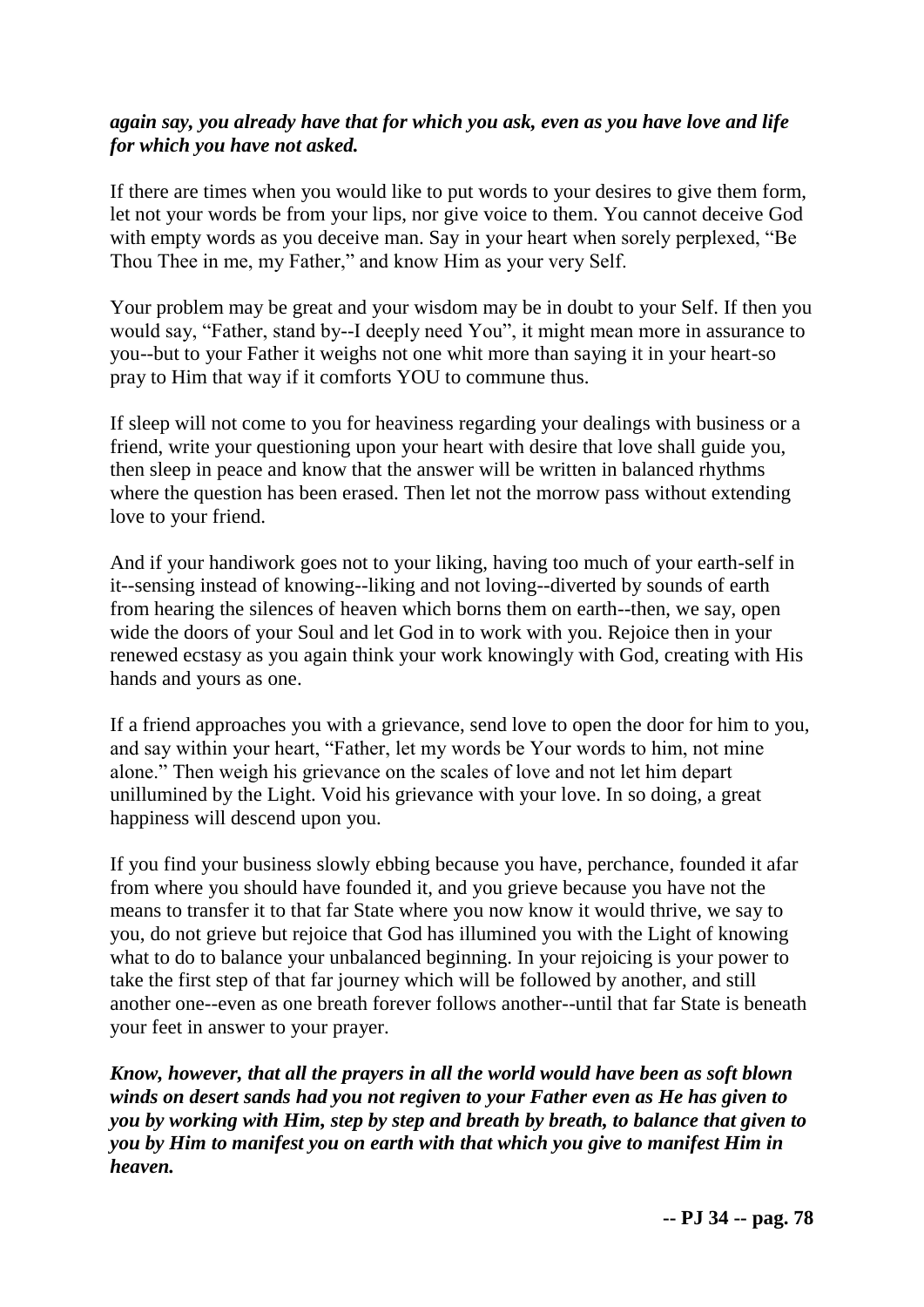He who would become a music master and grieves because he has not the means to meet the years ahead to so become already has the means to play his first note. And when that first note is played, he has the means to play the second one. Therefore, we say, he who takes his first gift from God and regives to Him will find that first gift to be a trickling stream, a running brook or a mighty cataract of power ever ready to be given in the measure of any man's ability to regive equally.

Again we say, God will work WITH you but not FOR you. *No one ever became a concert pianist by prayer without action, for that is wishful thinking, and by faithand-belief without knowledge manifested.* 

If you are low in spirits because of some fancied hurt, or have been too much alone and would balance your Self-awareness with God-awareness, let your prayer be a desire for realization of your high place in God's universe. Say within your pulsebeat, wordlessly--for God has such good hearing that you need not speak it:

*I, My Father, am not alone "I". You, my Father, are "I". You are in me and I am in you. I am favored of You, my Creator. I AM of the inner Mind. I KNOW your joy and I am exalted in You.* 

*I have all knowledge and all power. That which I desire to know, or to have, or to give is mine to know, to have, or to give. My dwelling place is in Your high heavens. Be in me that I may be You--knowingly.* 

*I AM in Your Light, 0 my Father. Enfold me ever in Your Light that I may not again feel the heaviness of the dark upon my heart. Dissolve my separateness and make me ONE with You that I, too, can ever be in the giving.*

Dharma, we will end this chapter with the following discussion of misconception of prayer and then we will close this segment.

# **MISCONCEPTION OF PRAYER**

Realize, therefore, that prayer is not for the purpose of asking for something you wish to have. It is for the purpose of realizing that you already have that for which you have asked. All power exists in the universe and is yours when you do your part in bringing it to you.

You have health--and a perfect body. It is eternal in you. What have you done to drive it away so that you now think you do not have it?

What have you, or your ancestors, or loved ones, done to destroy the perfection of your body--or the seed of your body?

Why do you now ask for health and a perfect body as though it is not already yours?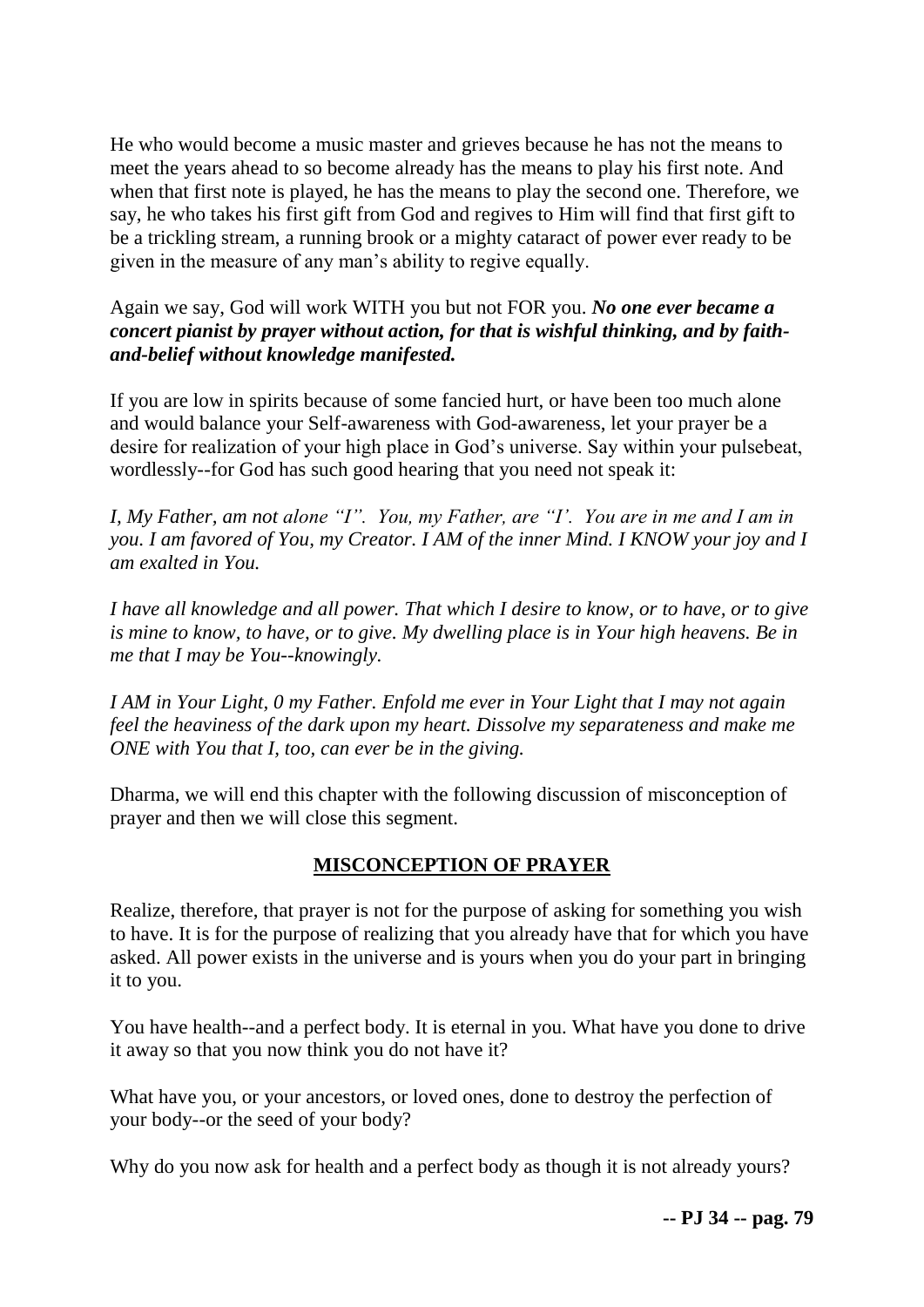What you did to destroy your health or your perfection, you must undo to attain the normalcy which is already yours and always has been. Whom are you blaming? If you have lost anything, have you not gained its equivalent? Is not finding your Self worth a broken back?

Balance and perfection are normal. They are primal CAUSE. Imperfection is an EFFECT of unbalance. Who--and what-- caused your unbalanced effect? You still have perfection. Restore it by eliminating imperfection.

Normalcy is the basis of abnormalcy, just as silence is the basis of sound. When sound ceases, silence reappears, but silence IS. It has never ceased to be. Likewise, normalcy IS. Stop abnormalcy and normalcy reappears. It has never ceased to be. **AND BY WHOSE DEFINITION AND GUIDELINES DO YOU PERCEIVE PERFECTION? I MUST REMIND YOU THAT A HANDICAP IS NOT IMPERFECTION!** 

When you pray to God for love because you are lonely and without love, God answers, saying:

### *"You already have all the love of all the universe. Prove what I say to you by giving love out from you. You will find that all of the world loves you in the measure that you love the world."*

When you thus give love out from you to all the world, love will come to you from its far horizons.

He who would pray for love and the companionship of many friends shall be given that for which he asks in the measure in which he gives love and friendship to others whom he befriends.

And he who would feel the ecstasy of all the world at prayer with the God of Nature should go out into nature's great cathedral of forest pines and oaks and join in that mighty prayer of running streams and babbling brooks, and the singing of birds, the sound of the bees, the droning of countless insects and hidden things that chirp and trill, and sing hosannas to God in His high heavens to gladden our hearts as we walk and talk with God.

When any man prays to you to fulfill HIS DESIRES, as you do to your Father, know that he is praying to your Father who is ONE with you. Even as God works with you to fulfill your desire, you should work with him who desires aught of you to fulfill his desire--*for as all men are one, so, likewise, are all desires of all men one.* 

If he thus prays to you to help him to fulfill an UNBALANCED desire which is not love given and regiven equally, extend to him your love and balanced knowing, even as God whispers it always to the unhearing and unknowing.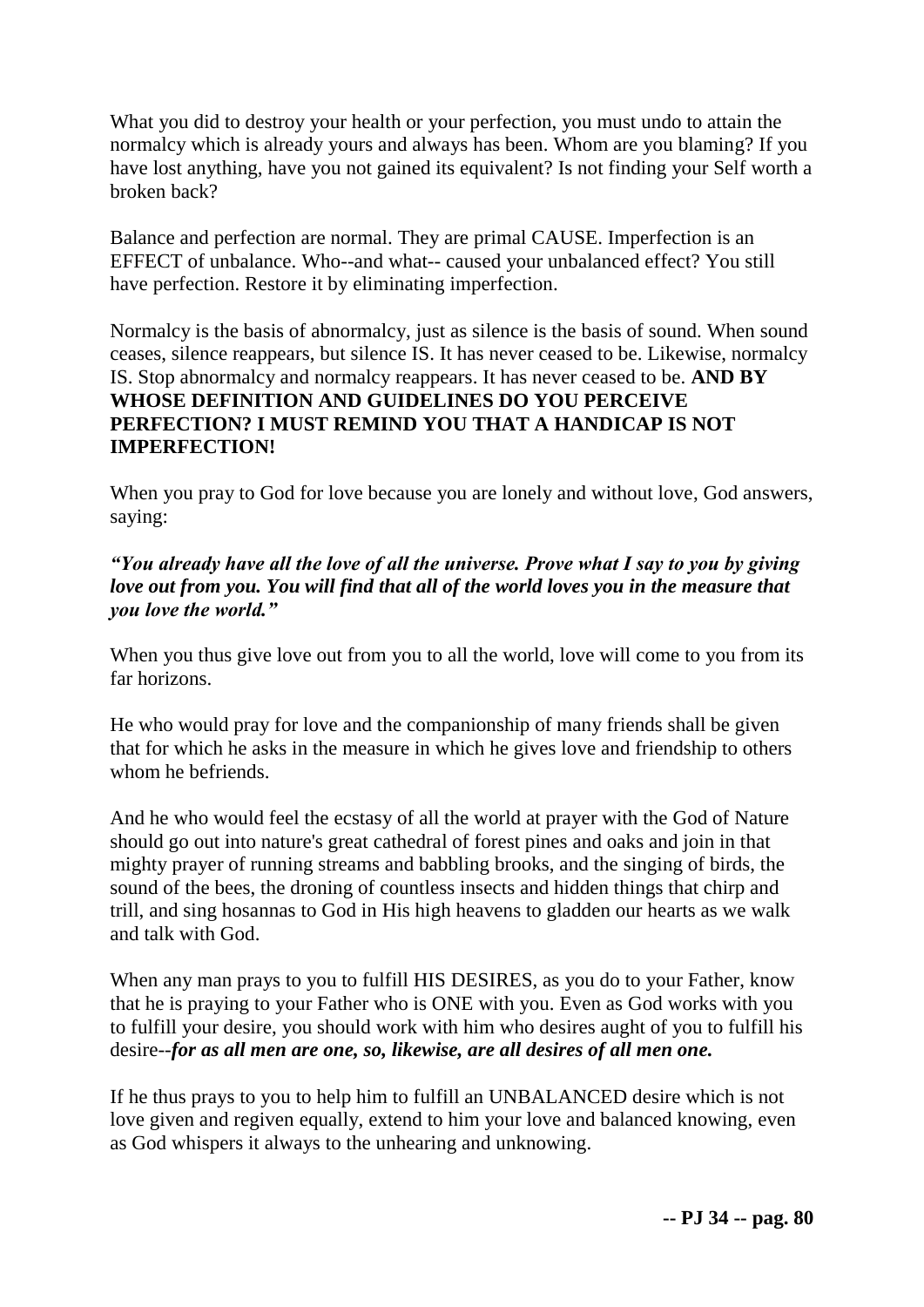If he hears but heeds not your counseling, do not condemn him or fail to watch over him until the Light of your illumining has reached his heart as it some day will, even as God watches over the unbalanced ones who have not yet learned to manifest love. Say to him within your heart what God says in His heart*--"All men will come to me in due time, but theirs is the agony of awaiting."* And be there awaiting him with love when he has at last known love. In the interim you must not thrust by force your opinions upon him for that is not of God--but you must allow release of that one to his own path while he alone finds of his way into Truth and giving.

#### And so it is in all ways of man--for we say that God is Love and *love is all that is in God"s kingdom of heaven--and the manifestation of love is all that is on Earth.*

Man of earth does not yet know that, but he is beginning to know it through cosmic man brothers of the high heavens who know love in him and give it to the world in the heavenly rhythms of the high heavens.

The geniuses of the world manifest God's love and give it out from themselves to uplift the world by reinspiring man-of-earth with the inspirations of heaven-born men.

The love-inspired symphony is prayer for love fulfilled in the composer, and again fulfilled in the hearts of those whose heartbeat feels the ecstasy of God's heartbeat as expressed in those heavenly rhythms.

And so is all the art of all the world a prayer for love fulfilled in inspired cosmic man for regiving of love to the race of man. For art is beauty, without which man is not yet even human.

The workman at his bench who gives beauty to his work regives the love which God has given him to all the world to uplift the world. Likewise, the housewife who puts love into her cooking enriches the food with God's love which renourishes her family with love. Likewise, the butcher, the baker and that candlestick maker who regive love for love given to them to manifest God in building His universe of love with Him also uplift the world.

And the mason gives love to his wall in the laying of each brick which, in turn, reflects love's beauty to each passer-by. Beauty thus given by the mason and reflected to man is the Light of the kingdom of heaven extended to man for his illumining.

We shall pick up our next segment with a discussion of the dawning transition of man.

# **I AM GERMAIN**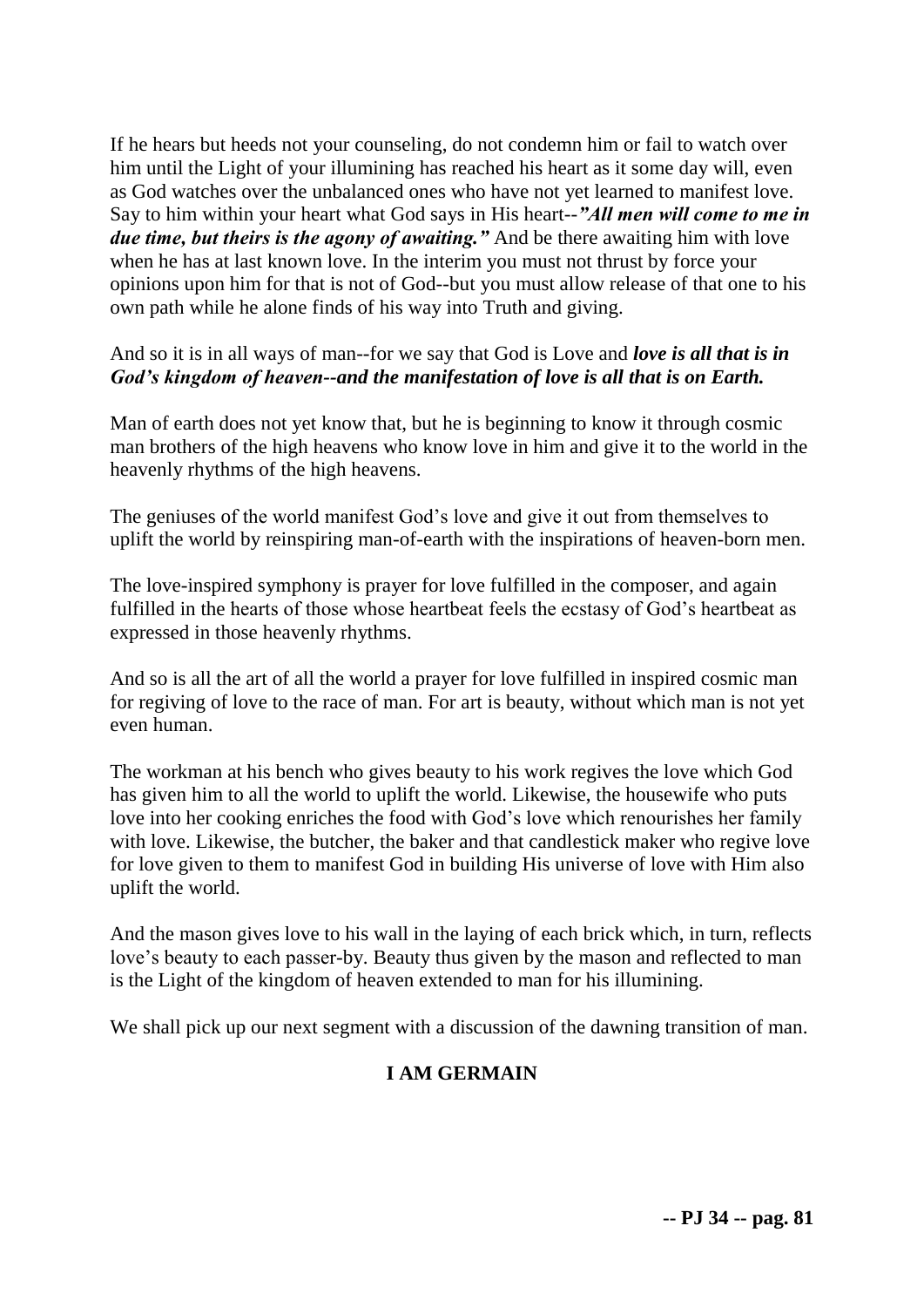### **CHAPTER 8**

#### REC #1 HATONN/GERMAIN

#### MONDAY, JULY 22, 1991 8:43 A.M. YEAR 4, DAY 340

#### **MONDAY. JULY22. 1991**

Hatonn present in the Radiance of a day of perfection. Let me be humble and wondrously egoistic about that which is produced (evolved) for you each and every cycle. No matter that which is coming upon you, it is the gift of gifts if you but see it.

Dharma has brought to the keyboard, a basket of flowers sent to them from our precious German visitors to Scott Tips, our beloved attorney. They are young attorneys having be sent by Germany to study a few weeks in American LAW. Of course they have had no opportunity to do anything other than "Constitutional" law for this very case which has been in point around our people. They take back a BUNDLE of insight and incredible growth as to how the world REALLY IS.

Interestingly enough, following WW-II the Germans patterned their legal system on the "partially" remaining Constitutional system of the U.S. No one here has noticed that the U.S. no longer functions under the Constitution--but the foreigners see it clearly. They are so sad to have to be leaving soon and we are greatly indebted to them as well as recognizing we will be missing their presence greatly.

Now for the flowers: Christiane and Ulrike sent a bouquet of flowers--large carnations, small but fragrant carnations and violet daisies along with lots of greenery. Please, dear ones, when you have opportunity--DO NOT SET SUCH A GIFT ASIDE WITH "THAT'S NICE"! Please take time and do that which I request my ones do EVERY TIME AND SEVERAL TIMES WHILE THE FLOWERS REMAIN--ACTUALLY EVEN AFTER THEY HAVE FADED AND WITHERED--GET A GOOD BIG MAGNIFYING GLASS FOR IT WILL BECOME YOUR FAVORITE TOOL-AND REALLY LOOK AT THOSE BLESSINGS OF PERFECTION!

Look carefully at the petals and the leaves--look at the circulation system which is magnificent. Look at the colors and how they appear to be painted on as the petals lighten or darken on their fringes. Look at the heart (seed) of the blossom and realize the perfection and see the feeling which is reflected in your soul of how each color and hue reflects upon your being. I promise you that if you begin to see your world through the magnifying glass and realize the perfection of that which Nature presents, you will never be out of communion with God.

That is what we are doing with GOD, LIFE, DEATH AND HOW-TO. We must look within into the perfection and without, into the corruption and hybridizing (some wondrous and some disastrous breeding replication and sterility of the species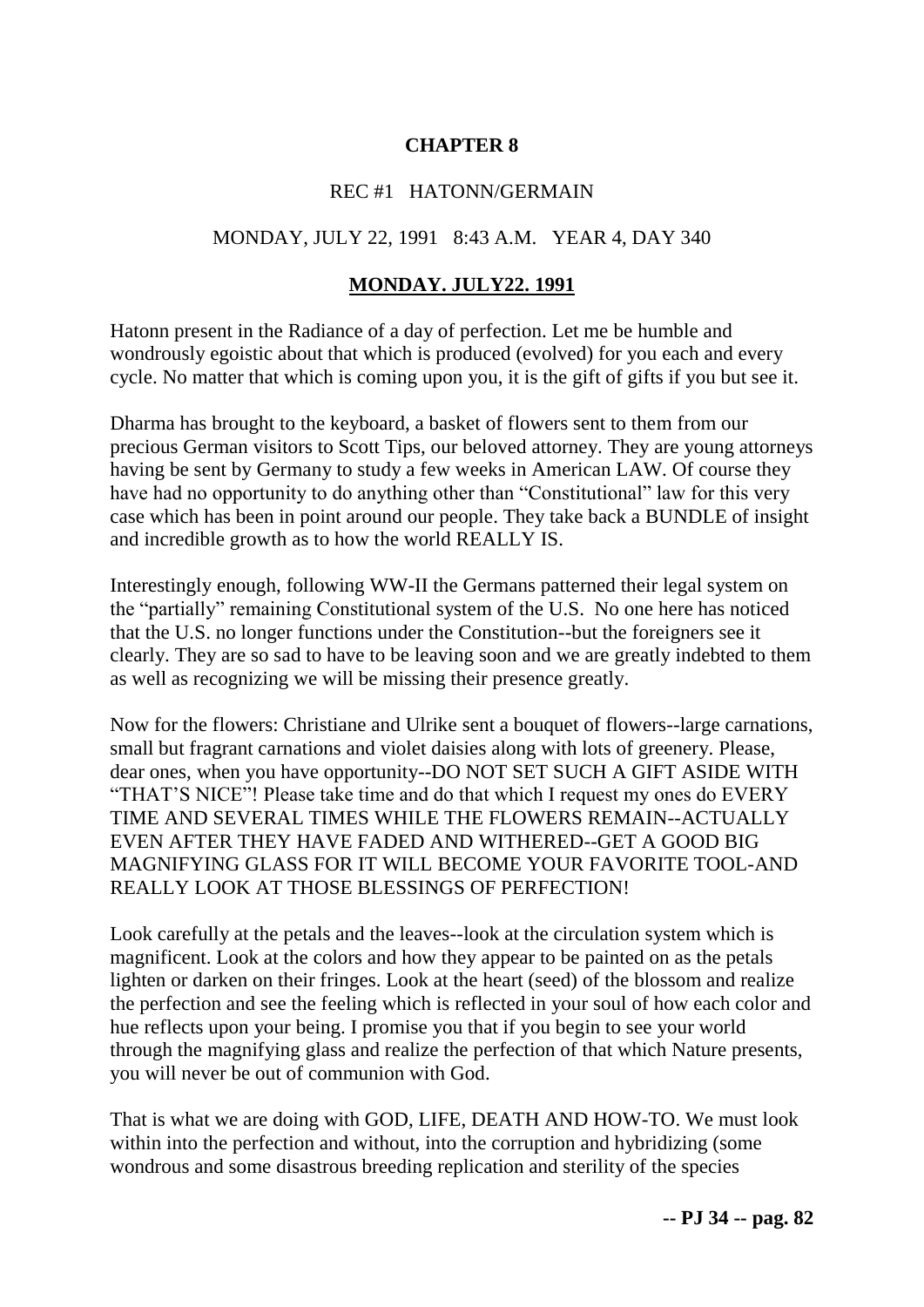[whatever it is]) and then, when you can KNOW, you can change of it to bring a return into the direction of Light, balance and healing. But you must begin somewhere as within the heart of a tiny flower to gain perspective of yourself. Man can make silk flowers and they are lovely. He can spray them with artificial scent and they are fragant--but not one false imitation can touch the single petal of Nature's perfection or fragrance. You will even notice that with the hybrid tampering, the very scent is decreased. You have bred out the very portions of your experience which are the most precious and perfect. The odor of a spice carnation or a wild rose is so magnificent that your nostrils and smelling senses are totally shocked by the REAL THING. Ah, if you but give appreciation and love unto the tiniest of these precious gifts the giving of that love will regive unto Father and the giving will only be increased. Even the tiny flower showered with love will stand straight and offer its heart unto you. The bouquet will remain beautiful for days instead of the few tiny hours. Then you find there is even beauty in the drying as the cycle closes for some and buds open on others. Stop allowing the wondrous beauty of this physical experience to pass you by in your search and clamor for worldly THINGS for you will find that the ultimate search is for replication of that which God and Creation do so abundantly well.

Look carefully and you will also see the tiny life-forms of insects who have set up housekeeping within the petals and know that by your carelessness these wondrous balancers of Nature are destroyed. But mostly--APPRECIATE--for they are given for that sole purpose.

So much for the botany lesson. Please understand it was a lesson in love, giving, regiving and appreciation and, most especially, the thought and loving care brought into manifestation. And, sic sic, you thought you couldn't manifest! You just don't know what you mean by the statement itself. You do not need miracles or magic--you have all the wondrous supplies right at hand--if you have love and desire and connection with God-- there MUST be creation and manifestation. So be it. And remember that the reproduction as in a photograph of the "real thing" sends forth the same beauteous message. It reaches across the endless miles and touches in the giving just as do the notes of caring, shared. Blessed are you who care and share that loving care. AHO!

\*\*\*\*\*

Germain present and, again, I am given a hard "act" to follow. But I am honored deeply for I am allowed to show you the "how-to" and besides, I saw to it that the flower pot would be filled with violet daisies. I want you to become familiar with the purpose of the differing "tones" of color and the beautiful transmuting qualities of the various colors--and in this instance, violet, for it is the flame color of transmutation. Purple is the blending of the "red" and the "blue" and within it you have ALL. For within the heart of, say, a flower or within its body (stalk) you will always have the green and yellow--go look for self. You may note that, in flowers, you may not find the other colors of the spectrum but you will ALWAYS find the yellow and the green in some portion of the life-stream--these are the color rays of the plant kingdom. ALL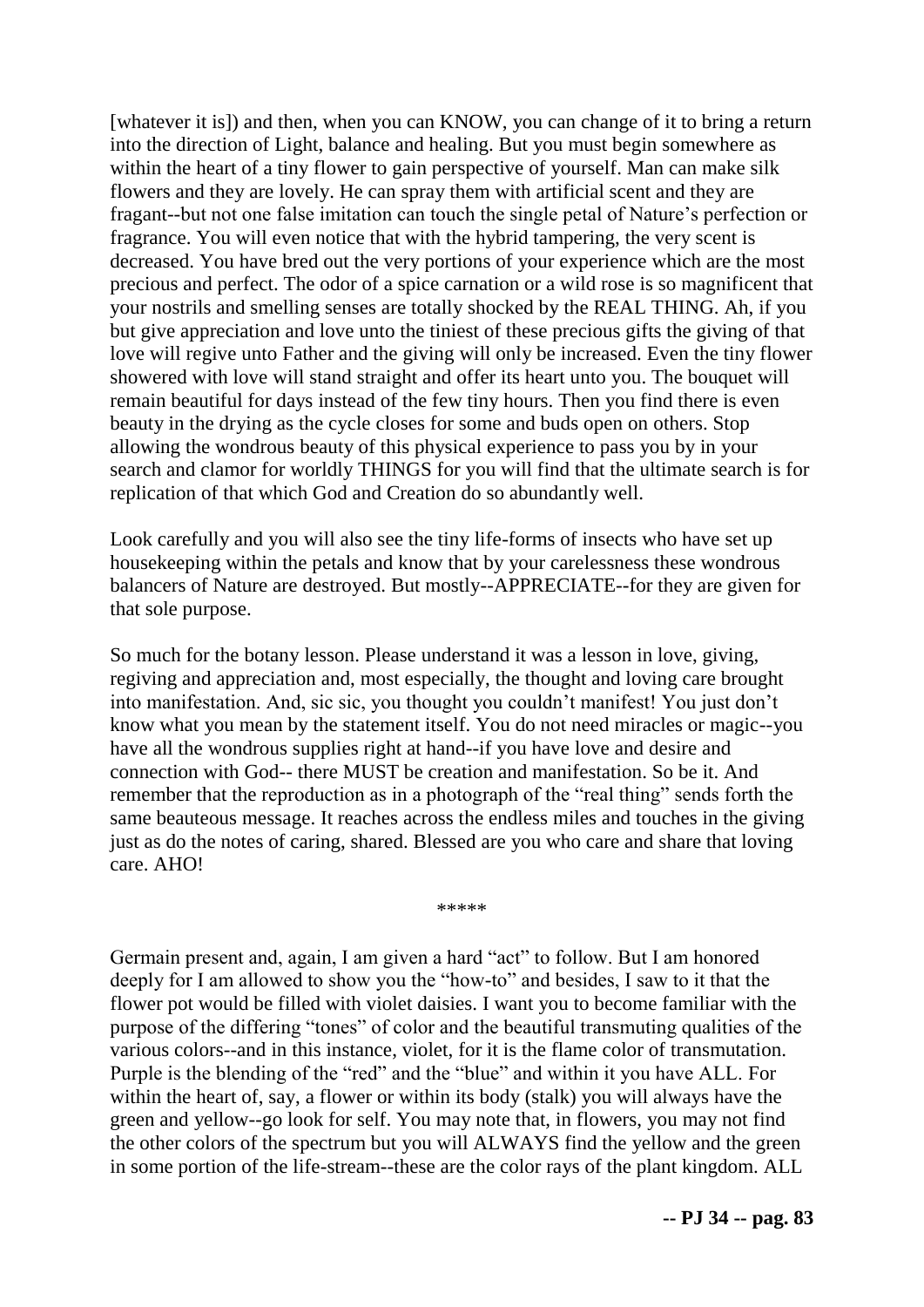are present in the humanlife pattern of EVERY human as the transmutation and alchemy takes place--ALL IS PRESENT IN ALL. UNTIL YOU CAN COMPREHEND ALL--YOU CANNOT MANIFEST NOR CAN YOU GROW INTO TOTAL TRUTH. I did not say you had to know the working details of ALL--just comprehend the presence of All as connected to All and you can manifest God and that, dear ones, is that for which you seek and endlessly search.

God produces the DNA blueprint for the flower--YOU accept the gift and appreciate the wonder of it and that appreciation regives unto Father and He gives more abundantly for you are perceiving and his gifts are not wasted in the dung pile. But even in the dung pile, life abides in total abundance and through the gift of nurturing the plant and flowers grow more abundantly--**GOD IS ABUNDANCE AND NATURE ONLY GIVES! THERE IS NO TAKING--ONLY GIVING AND REGIVING, CYCLING AND RECYCLING AND THROUGH NURTURING IN BALANCE--ABUNDANCE OVERFLOWS.** 

Let us now continue:

# **THE DAWNING TRANSITION OF MAN**

The dawning age of cosmic man which is now unfolding for the restoration of mankind from self-suicide by the barbaric dealings of man with man is a transition from *believers in a far-off God of fear, whom they fear, to knowers of a universal God of Pure Love, Whom they love. Through this projection you will come to release the negative responses to the terms God, Christ, Love, etc. For the pulpit spewers of nonsense have defiled the terms and given forth incorrect information. You will come to love and respect the terms as you fit Truth and proper definition thereto.* 

Those cosmic ones who KNOW God (and yes, indeed, there are ones of you there on that place--YOU, for instance, if you are attuned to this very information) are "cosmic thinkers‖, inspired geniuses and illumined mystics who know God within them and see God everywhere. These are the ones who down through the ages have uplifted man gradually by bringing the beauty into the world which has gradually given man his culture and his ethics.

*These are the ones who will unify mankind through their knowing to end this babel of tongues of many religions, and bring into being the ONE religion of the ONE God of Love.* 

*This now-ending Barbaric Age is peopled with GOD- "FEARING" MEN.* 

*The dawning Cosmic Age is to be peopled with GOD-RESPECTING ("LOVING") MEN.* 

*The coming Cosmic race of men will know that love is all there is in God-nature and that the expression--or manifestation--of love is all there is in the nature of the*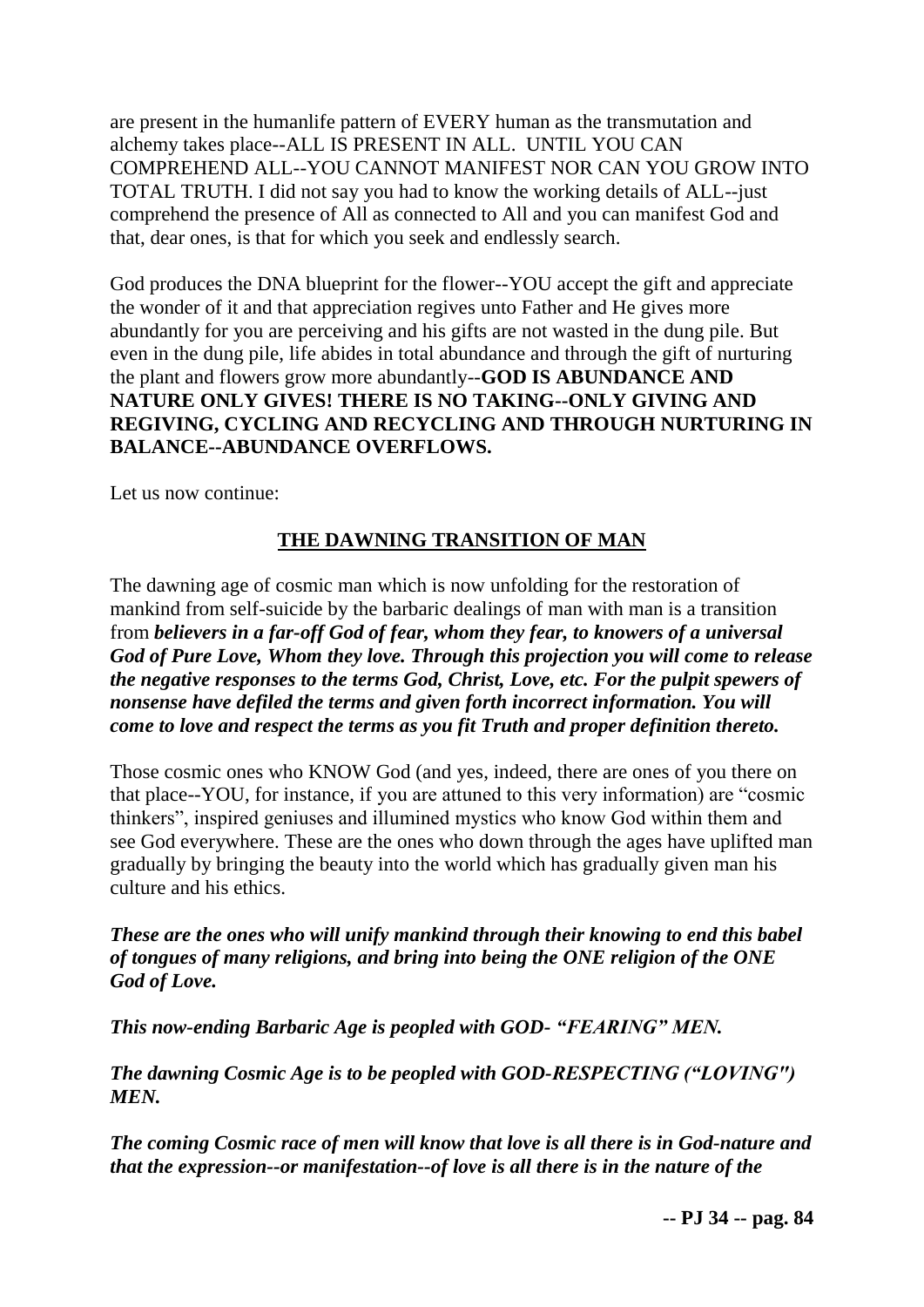### *physical universe. It is man of the now-ending Barbaric Age which has turned and corrupted all of beauty into that which is unbalanced, destructive and ugly.*

It is our, (yours and mine) responsibility to so clarify the above statement that you will thoroughly understand the basis of what is called evil--or bad--and it is your responsibility to teach it to others so that they will gradually comprehend that a universe which is founded upon balance cannot be unbalanced, or one founded upon good cannot be bad. As you become more and more illumined with the Light of God's knowing, you will know that evil is a creation of man and has no existence in Nature.

When you understand how unbalance, which is the basis of the idea of evil, can seem to be overthrown but can never succeed, and that good can seem to be overthrown to create that which you call "bad", you will readily see how the race of man has made itself suffer through gross ignorance.

Conversely, you will as readily see that the only way to conquer evil, bad, illness, failure, fear, worry, superstition, greed, selfishness, loneliness, grief, or even death itself, is through cosmic knowledge of the Light which gradually illumines the consciousness of man.

You who are readers and deep students of Truth are the seed of the coming Cosmic Age. You who know this message in your hearts know God's command to you, which it contains. Let us again state a portion that refers to the method which all must use in making the transition of man which will bring love into the world.

*I say, verily, the dawn of cosmic man is in it beginnings. Go, therefore, to all the world and sow the seed of* your KNOWING….for *it is the promise of God that the WORD would flow over the lands that all mankind could have expression of that which IS.*

*You, as you become "knowing", shall pass on the WORD and sow the seed of knowing man in unfolding man "s progression, and no rest shall you know until you have well fulfilled your task. This is why, as you awaken, you can no longer sleep the sleep of mortal ignorant MAN* 

#### *THROUGH COSMIC MAN THE UNITY OF MAN BEGINS-- THIS IS WHY WE HAVE COME THAT YOU MIGHT BECOME.*

*Many are they who know Me (God) in them. Sow the seed of Beauty, Love and Balance in them. And multiply them until their legions shall illumine the dark of man"s barbaric ages with My Omniscient Light--which becomes your Light.* 

*Say to your anointed ones, these, My words: You are Love. You are Beauty. You are Balance. Go and give Love, Beauty, Balance and Truth to your neighbor.* 

*Think not of doing great works in My name. Go to your neighbor. Think of your*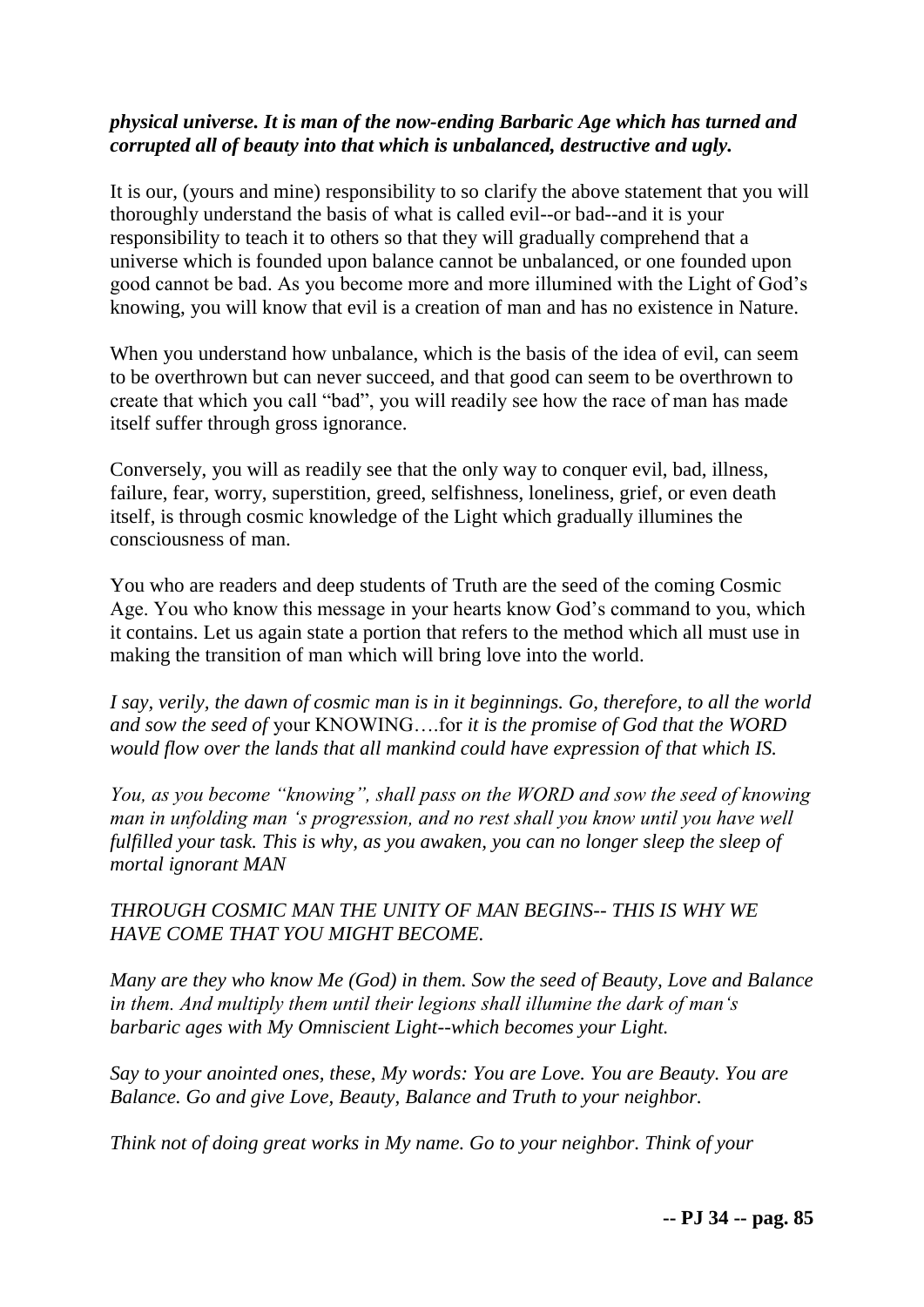*neighbor alone and you are not overwhelmed. One seed is sufficient--not for a meadow perhaps, but out of the one seed comes a sheaf of ten.* 

*As many sheaves of ten fills great granaries, even so will your sheaves of ten encompass the whole earth to bring into being the new age of cosmic man.* 

*Say these, My words, to your neighbor: Go to ten men who will believe on you: and multiply them by ten, and yet another ten, until a legion shall be as a wall of granite beneath your feet. Speak of those things in the speakings which touch first his attention and then he can come to find comfort in the Truth of the whole and he will come to realize it is his connection with God and Creation for which he longs and seeks. Do not cause him to believe another "religion" has sprung forth to further divide brother from brother.* 

*Heed My commandings and sow My seed of Love lest man destroy himself by his continued desires of earth, knowing not Me in him.* 

*Be not neglectful of your own tasks, My precious children. Leave not to others of lesser knowing that which you yourself must do. That which must be done for cosmic man to come must have your own Self in it.*

*He who conceives must first unfold his concept. And herein lies the responsibility of the receivers and then the responsibility of the readers who perceive for there is nothing of force or coercion in God--God only gives (offers) and man must accept and regive lest he be destroyed in the taking and taking and taking. If a man turns away- allow him to go for you will have fulfilled your purpose of planting the seed- sometimes the seed lies dormant until the ground is made fertile and often that is through self experiences which are very often most offending in perception.*

*The mason lays the stones of the master"s thinking. You, yourself, must impart your knowing in the Light of your anointing to cosmic man who will build your knowing and Mine into balanced rhythmic forms with you and Me.* 

*And out of the knowing of your anointed legions a new world of unified man shall spring--not a New World Order controlled by Elite and evil enforcers of physical enslavement.* 

*For where your anointed shall gather together to thus unify man through his knowing of the Light of Me in him, there shall I be in their midst. AND THEY SHALL NOT FAIL.* 

Then "WHY", you ask, "do you not call the little nucleus around the scribe, a group?" Because she is only one who produces the information and she has no need to bear greater burden than the task requires in itself. Better the groups which will form around GOD AND TRUTH, be unlabeled as religious indoctrination--you NEED GOD--not Dharma, do you see? She serves as a set of fingers, a tongue for speaking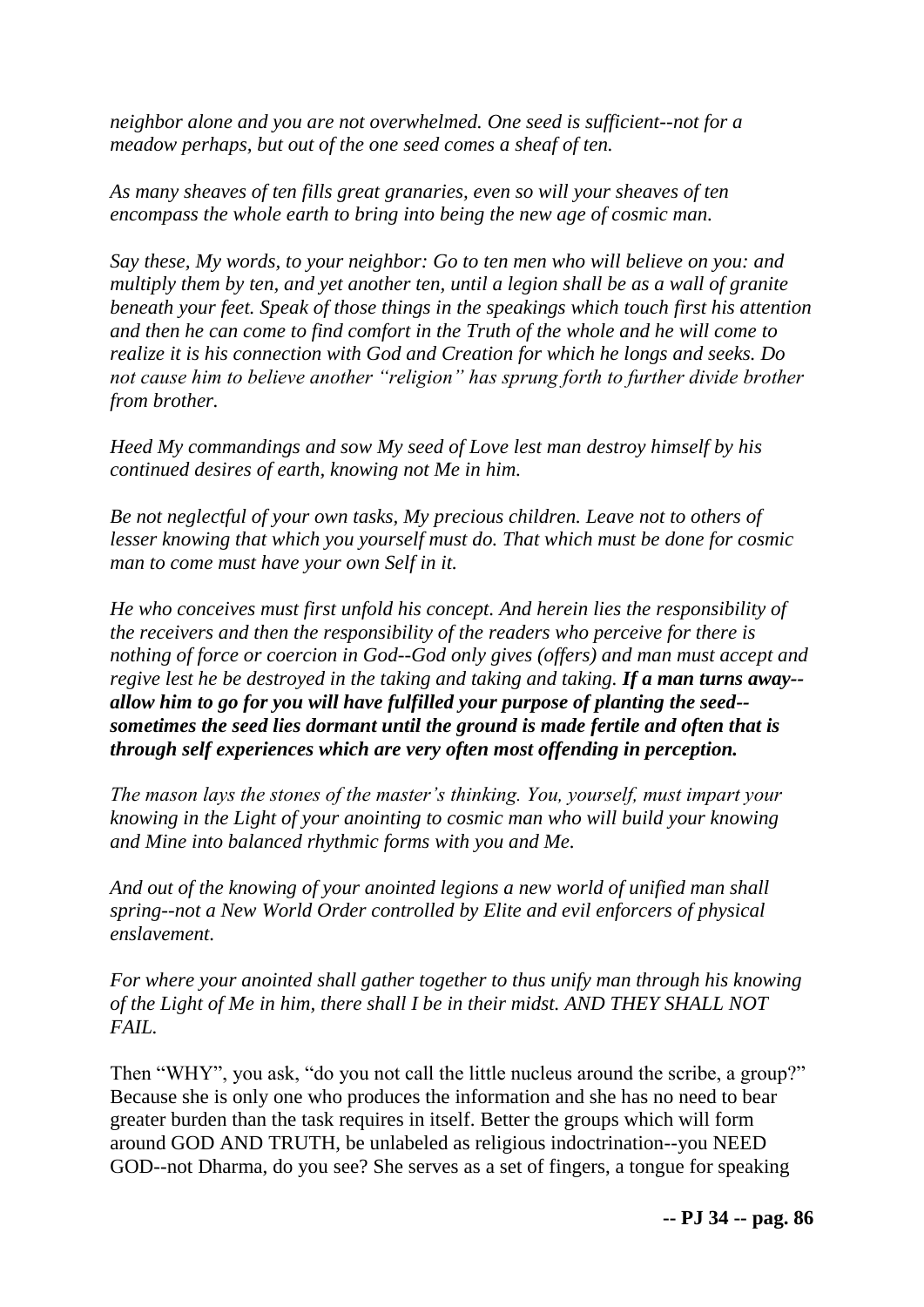and a servant unto that same God--no greater nor lesser than are YOU. The contribution only DIFFERENT in scope of job description. Her reward? Try a bouquet of flowers from a friend! Try simple recognition of Truth by the readers who share that same Truth with a neighbor for, within, the Truth is obvious and stands infinitely immortal.

Yes, she gives and regives--but the rewards are beyond that of a physical "thing" and, yet, there are coming back in the flow, those also. She is seeing the unfolding of the totality of "giving" that one can receive and ones must learn to "receive" for without the accepting--you cannot have the "giving". You need no preachers--God is Truth enough and as you find yourselves forming groups--focus on the things needing change and the learning and sharing and do not permit one to become "leader" for he can only speak and project "his OPINION" and it is no better than your own. But you do need ones who are willing to form the groups and host the groups--give honor and respect unto those ones--NOT YOUR POWER! BUT IF YOU JOIN WITH A GROUP, MAKE SURE YOU ARE NOT DIVISIVE IN YOUR OPINIONS FOR IF YOU COME WITHIN A GROUP, YOU MUST HONOR THEIR STRUCTURE. IF YOU DO NOT LIKE THE MANNER IN. WHICH THEY FUNCTION, DETERMINE WHO MIGHT BE IN ERROR REGARDING SELF EGO--AND LOOK MOST CAREFULLY OF ALL--WITHIN--TO SEE IF, INDEED, IT MIGHT BE YOUR OWN ERROR AND SELF-INDULGENT DESIRE TO BE ATTENTION CENTER AND DO THINGS "YOUR WAY" WHICH IS NOT NECESSARILY "THE" GODLY WAY!

Just as these ones are giving their entire lives to sowing the seed of the Cosmic Age through YOU--which is our responsibility-- we know you will give great heed to the above words of our Father and realize that they are addressed to YOU as your responsibility.

These words do not demand that you give up your whole life to help mankind make the transition. It simply means that you should LIVE IT and thus be an example to your neighbor. It means living it WITH your neighbor by making your dealings with him conform to the teachings of The Message. We are but MESSENGERS!

When people are asked to work for most "causes", it generally means to give up something, or make some sacrifice to do it. This requirement of our Father reverses that thought, for if you actually practice the Love principle of first giving, you will find that you have not "sacrificed" anything. Instead of that, you have enriched your life in every respect. Sacrifice gains you naught, but helps another, and very often hurts. If you give with Love, you have not sacrificed, for Love will be regiven to you in equal measure.

If you could keep this most important working thought of life before you always, and put that thought into every dealing you have with everyone, your patient, your client, the man you are selling to or buying from, your servant and your neighbor, you would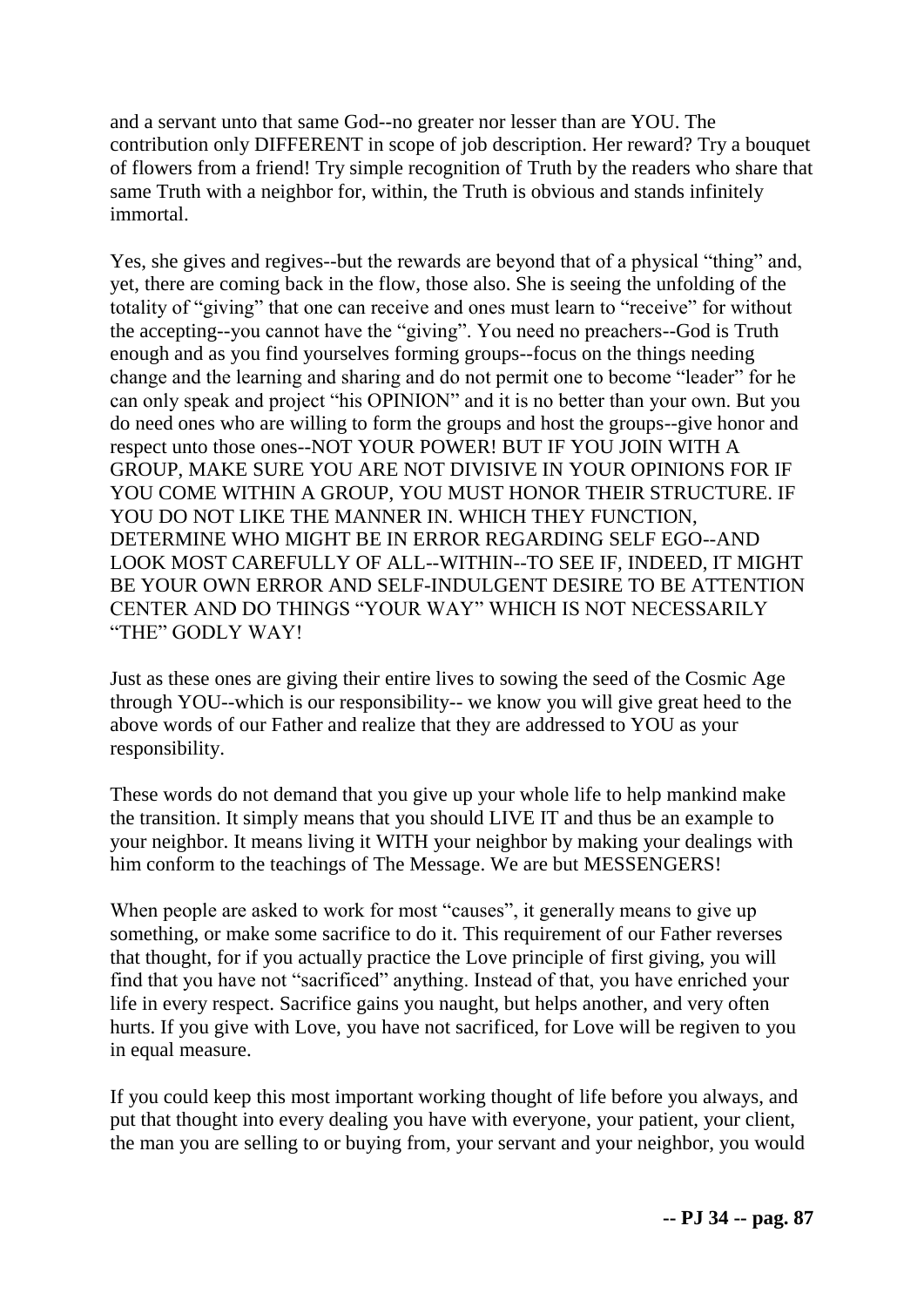soon find yourself in a very different kind of world of your own making for yourself and for all mankind.

## The most important thought is: *THE GOD OF LOVE IS ALL THERE IS IN THE KINGDOM OF HEAVEN--AND THE MANIFESTATION OF LOVE IS ALL THERE IS ON EARTH.*

# **SELF ILLUMINING**

We could speak of many ones who have become illumined but that is "their" story-their path. WE will be offering you the experience of your own ability to come into Knowing and receiving in direct alignment with Source. You will note on the tape which is used for relaxation and clearing that there is instruction to take pen in hand and write. As you practice, if you clear of your "space", God WILL give you that which to pen upon your page. It will be so identical to that which we now give that you will feel you are simply doing copywork--fine! Be more concerned if it differs greatly--look carefully at that which differs for two inputs. 1) Does the lesson vary as to concept? 2) Are you getting specific (and perhaps, technical) information? This is WHERE you will begin to see manifestation into a physical format that which you have not been ABLE to hear within. It is merely the allowance of God to move into the physical and commune. There is nothing mystical nor mysterious about the method of communication--YOU are the ones with the physical hands with which to express.

Ones often ask--"... why use hands? Why don't you just write?" Because YOU must fulfill your committed service and you of the Light have agreed to serve as the hands and conduit of the WORD that brother and neighbor can see that he, too, can participate. Then, also, you will not be seeking some "special" "thing" that only another can "do". This is as natural as breathing, that of God speaking and manifesting that speaking onto your paper--for the message, after all, is to YOU. If you allow the unfolding of the message--EXACTLY AS GIVEN, WITHOUT TAMPERING OR CONTROLLING--AFTER MAKING SURE IT IS GOD OR THE LIGHTED BROTHERHOOD COMMUNING--THEN YOU WILL GET HONEST AND OPEN INSTRUCTIONS WITHOUT SHAM OR MISUNDERSTANDING. Know that much you will not wish to believe for it will give away your secret tools of manipulation and cause you to face them--but if you continue in your desire for truthful change--it will flow as the river of life over your whole existence. You will no longer have to seek out a "Dharma" to relay messages for they will overflow you and they will do so in Truth if you ask in Truth.

Know that you are not appointed to "WRITE THIS MATERIAL". Man certainly needs no more variations. Truth is Truth is Truth so ALL do not need write the same information-- go forth and write of facets of living wherein you are talented and offer back unto God those talents. This is what Dharma is given to do--she is not given to need do YOUR job. All you have to do is isolate your job and confront whether or not you are willing and ready to fulfill it! Many of you are simply not ready for one or another "excuse" for there are NO "REASONS" GOOD ENOUGH FOR FAILURE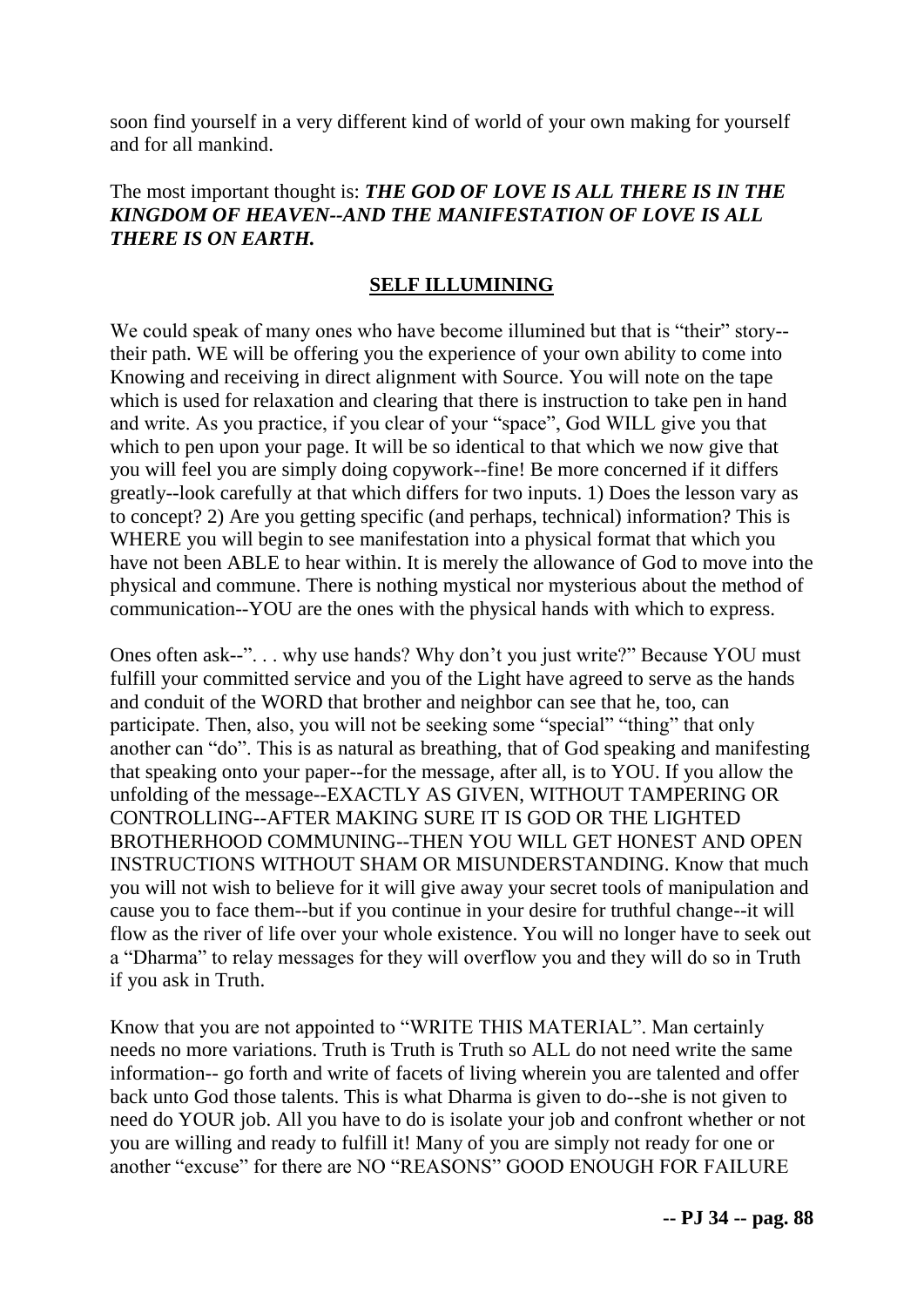TO FILL YOUR TASK AND YOU KNOW IT! The God of all is most forgiving of those truths--perhaps you must forgive self and move on. Remember, circumstances, physical "things", and age--nor status of the body, have anything to do with fulfilling your mission. Your mission will be geared to that which you ARE! KNOW IT! If you be a paraplegic--so shall your "job" be fitted to the circumstance. YOU ARE *IN THE JUDGING!*

As you open up unto receiving and communing, you will (if you are devoted readers of this very information--you already experience the nudges) have what may feel like strange premonitions of service. You will wrestle with it in your sleep and toy with it in your awake time. This will go on for years until you hear it within your Being. You will find the reality and glory of the breakthrough will be far less mystifying and far more understandable than the premonitions which always leave you deeply in wondering and confusion.

As you move within and allow God--you will come into total comfort of direction and if your task be one of unbending focus you will experience (and only once is enough) a moment of total and incredible communion. Dharma experienced this from a sound sleep in the wee hours of a morning long since forgotten though it only is less than three years ago. I have to remind you who tend to think that she has done this for years. She wrote her first stumbling words for Hatonn on September 12, 1987. Leah came first to prepare the reception. She did not come into focus of direction or "job" until July of 1989 and it still was not clear in direction. These 33 JOURNALS and some 1000 plus pages of *EXPRESSES* have come forth since that time--with the exception of SIPAPU ODYSSEY which has its own separate story of birthing. I share this story because YOU must not think yourself different at any age or state of being at the present moment--as you open unto God--God will give you directions and as you listen and act--IT WILL UNFOLD!

With the experience comes a total inability to forget it and nothing again in all the experience within the world of physical can even begin to touch the glory of the moment. Some are left to longer go without that expression for reasons of God's planning and these moments are so private and so personal that they should never be asked for the sharing if the ONE wishes to hold the moment for Self. At any rate it is beyond description and you will never again leave the searching and service in your desire to become one with that wondrous split-second of eternity within the ONE. You may become side-tracked in the journey-- but you will never find rest until you regain your focus toward that ONENESS again. It is the moment you KNOW you are sent forth for special service and purpose. Your consciousness may even forget--but the Soul NEVER forgets.

You will find that you somehow no longer "fit", nor can bear, the things which only a while before seemed fun and joyful. Your acquaintances who were exactly like you a moment before have nothing in common any longer--unless they, too, move in the same Godly direction. You will move away and into the wonder of the silence of your world where you can hear the wondrous music of the maestro playing the wondrous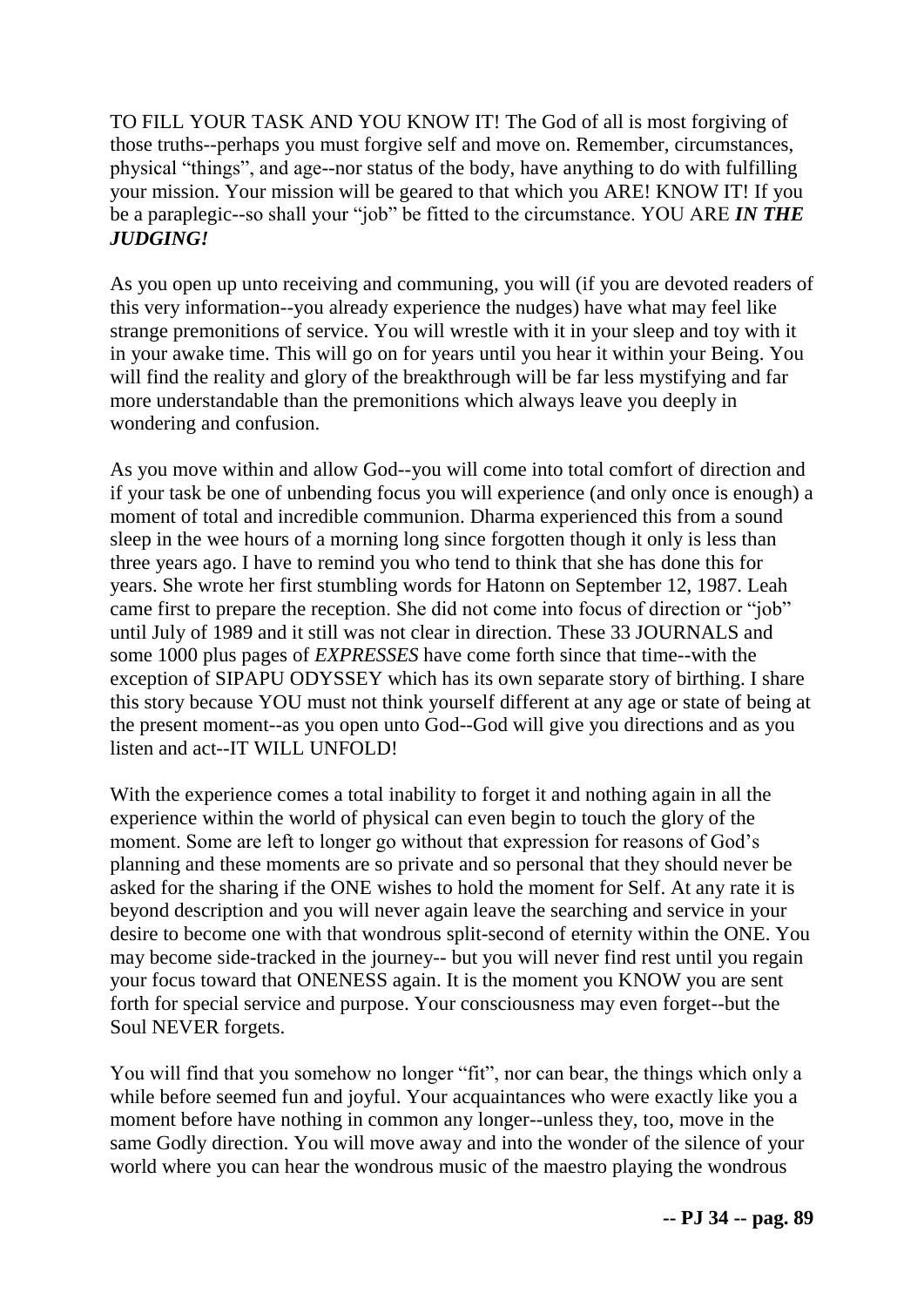symphony of perfection within your heart. It is at this point in living that you who are still searching become most unhappy and lonely-- never finding that "other" to fill that loneliness.

I would share one of Dharma's experiences for she had six children. One died before birth and her youngest son committed suicide at 25*.* He seemed lost and so lonely in a tormented world of realization and inability to change it--you see, he had to move from it--his purpose was to deliberately move from it--to touch the spark to illumine the mother and father to their purpose. Never think yourself justified in "judging" for you know not another's contract nor how hard that contract may be to fulfill. Loneliness becomes a soul-testing void awaiting the filling in by you ones who walked and walk this pioneer path for you are not given into full understanding and your drive is to fill this void with that of physical. It is not until you realize the void must be filled by that which is NOT physical that the soul finds peace within.

As you find communion you begin to seek expression of that which is becoming beauty within and you want the touch of another and another who find the same within. You then see that the path is in only one direction and your soul cries out to those who cannot seem to see and then the burden accepted of "worry" over those who refuse. But that is the joy of the path, as well. You only have to present in example and after offering the gift, you must release the regiving unto the one in point. It then becomes an issue between them and God within them. You and your God stay out of it in the interim--for you shall rejoin soon enough as Light moves into the darkened corners of misunderstanding. That which you perceived lost into darkness-- cannot remain there--for as there is only ONE so shall all come again into that ONENESS- regardless of you.

This is an awakening so personal, of which I speak, that there is no one to whom to turn for counsel, save God. Oh, Dharma went to Little Crow and said, "tell me" (and to others) who said, "You must walk the mountain alone--for there are some things another cannot share." The "Eagle" took her hand and denied her "his" truth and applied a big foot to the rear when the work lagged and the self-pity set in. But you see, he too, must walk in the human format and only the Souls can share the joy of totality with God and Creation--the human projections must go their own way of experience. Dharma cannot do it for anyone--she will be the first to say that she still can't do it for Self and doesn't understand enough to attempt it. Good! That is the first mark of progress--when you leave the things of God to God. The best you can do is that which Little Crow said: "God does all things in His own way in His own perfection and ALL will be EXACTLY AS IT WILL BE!"

There are masses of you out there who read this material which relate to this scribe as Self. There is such love and attachment that you cannot begin to understand. It is because, precious ones, you ARE HER. You are responding to the God reflection in Self--that communion with Aton, Hatonn, me (Germain),--God--and it brings you into attention of Creation and Destiny and Infinity. It brings you again into the KNOWING of how it REALLY is and it brings the loneliness of homesickness to touch and share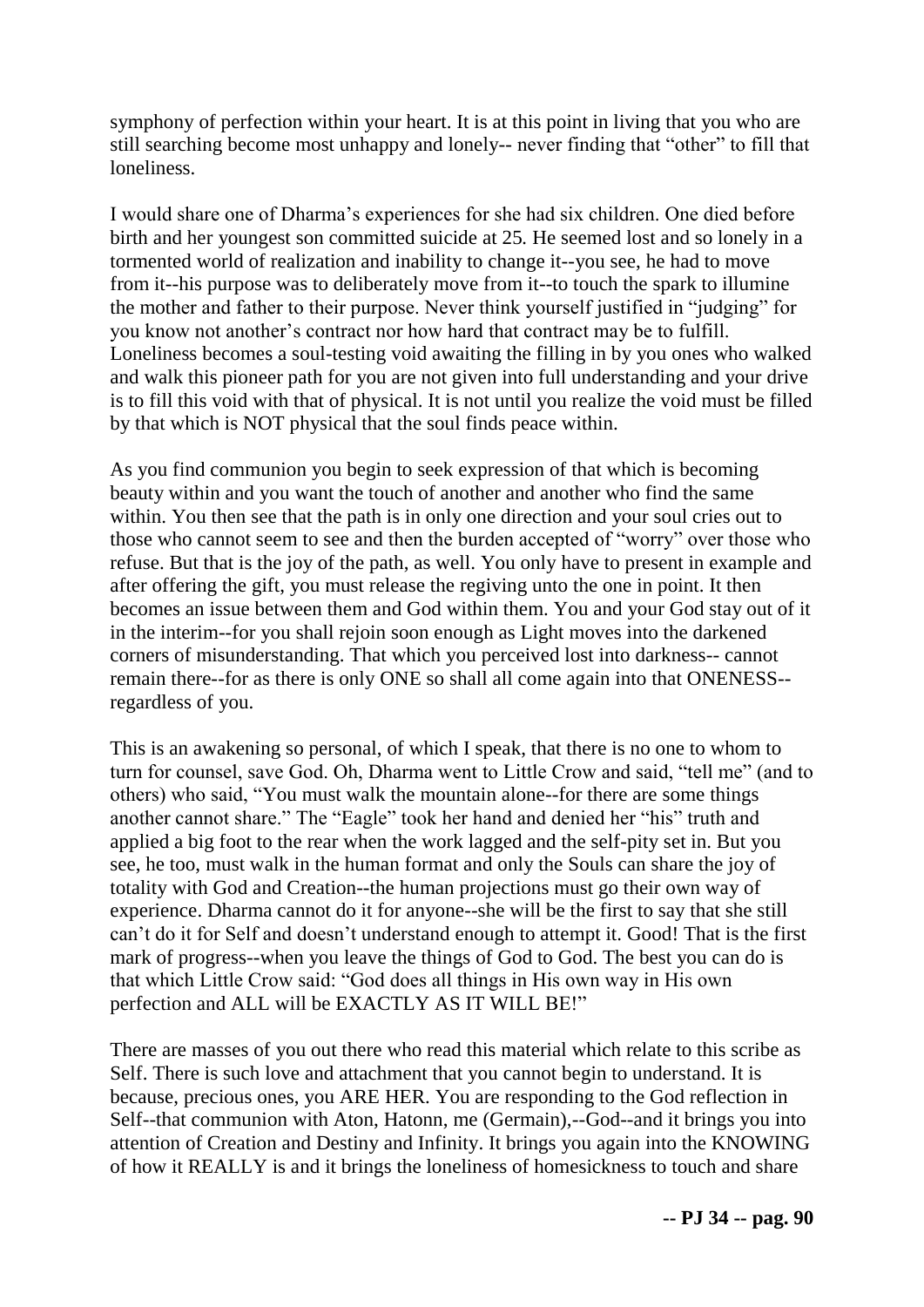as the ONE which we are. You will reach across the miles as if they are but a thought away--and it IS that way. You wish to reach out and touch her with a memory, a picture, a flower, a carton of coffee beans--because you are reaching out for Self-- Blessed ones, YOU ARE COMING INTO RECOGNITION OF SELF! HOW GLORIOUS IT IS FOR YOU SHARE THAT WHICH IS PRECIOUS TO YOU-- YOUR LOVE, YOUR SUPPORT, YOUR SPECIAL CRYSTAL, FLOWER, PICTURE--FOR IT MEANS SOMETHING TO YOU. Blessed ones--your hands are now joined across the planet. There are calls from South Africa and New Zealand, Norway, Germany--around the world you are taking another's hand where it counts-- IN THE MIND! IN THE IMAGINING AND THROUGH THE IMAGINING GOES FORTH THE THOUGHT AND THROUGH THE THOUGHT FOCUS COMES THE MANIFESTATION AND THEREIN IS YOUR PROOF THAT YOU CAN CHANGE THIS THING COME UPON YOUR WORLD--YOU CAN RECREATE IT THROUGH GIVING AND TRANSMUTATION. IT IS A BLESSED TIME OF BEING IN THE PHYSICAL WITH DIRECTION OF GOD FOR THE CHALLENGE AND EXPERIENCE IS ONE OF GLORY.

As you come into communion you will find that no words of your own physical speaking or thought processes have the meaning or the depth of that which comes from that Soul within. It has been expressed so many ways and times and always it is the same in context of message:

I am going to quote from Walter Russell regarding his own awakening for it expresses the experience most effectively.

*It had been given me to know that regeneration of the body from that which man calls "death" is within the range of power of inner thinking if the Soul has not left the body. (Meaning that the Soul no longer controls the body through a centering Consciousness.)* [By the way, you who see great similarity in this work and that of Walter Russell, Tesla and a few other masters of their trade and world must KNOW THAT I DIRECTLY GAVE UNTO THEM IN THE SAME WAY AS I GIVE THIS FORTH THIS DAY.]

*That disease which man calls "black diphtheria", or "black plague", had so disintegrated my body that my Soul made ready for its departure and I was pronounced dead by man.*

*God took me up unto a high mountain top where inspired man is God-man and there gave unto me higher knowledge of the power of regeneration of my body through His all-knowing Light.* 

[No, you do not have to have a death experience but often it is the only way God can get your attention!]

*Through the red-violet world, and the red, red world to the world of pure white Light beyond the world of blue-- and back again to the world of pure white simulated light*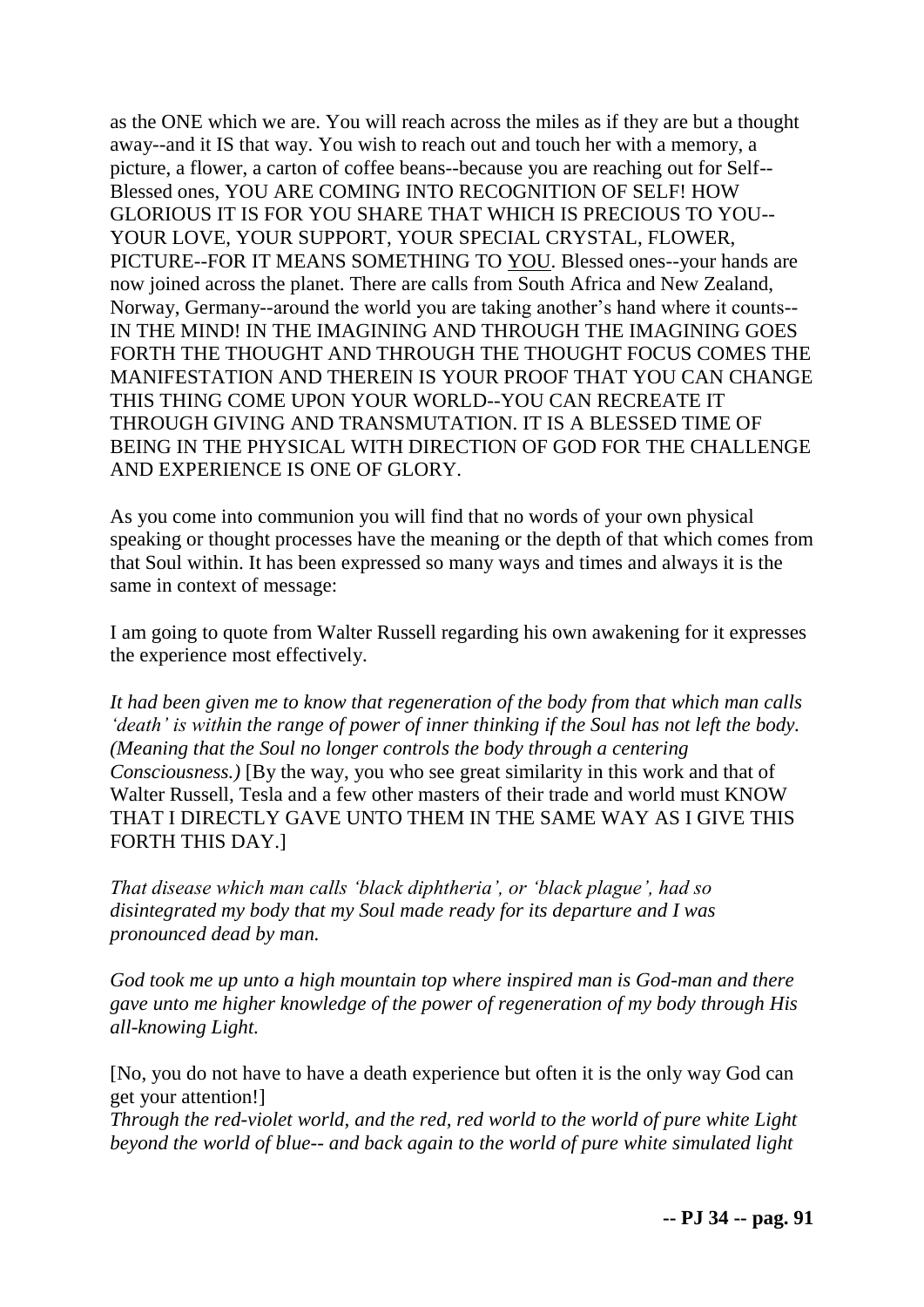*beyond the yellow world, the Spirit within me journeyed in an ecstasy for which there are no words of man to tell.* 

*In the ecstatic state of inner-knowing, the great truth of creating and decreating things was made known to me.* 

*That majestic swing of the cosmic pendulum spelled out for me the glorious rhythms of things to be and, then, not to be.* 

*The mystery of Soul was mine--the Souls of all creating things.*

*The memory of ten times ten thousand lives mirrored themselves in Light from their records on my Soul to tell me that my body was still new--that my time of disappearance had not yet come.* 

## *It was then given me to know that the power of revitalization of my body was mine and I, who had been pronounced dead by man, lived strongly in that body.*

That is sufficient for my purposes. No, you do not need go through such an experience--but the ones who will present the UNTAINTED Word and the explicit working mechanism--must spend time in Presence to receive of that information for these ones are in the KNOWING but they are not given to the mechanism any more than are you the reader.

You will not always even recognize it is time to begin your work or what you should do--but you will be nudged--perhaps by this very writing (I certainly hope that myriads will so be). God gives His signals--YOU MUST BE ABLE TO RECEIVE THEM. The method and transmission will be as different in number as there are energies to receive. The TRUTH will always be the same.

The Christ masters upon your place have always projected the very same identical principles. But it is only NOW the proper sequence for MAN to come into understanding the two opposite chemical reactions which control the generation of life and the degeneration of death. These were instantly reversible in the human body by the will of Man, and the reversal of one voids the other completely. A simple example of the normal action of this principle is the inbreathing of oxygen which multiplies life and its reversal to death-giving carbon dioxide when one breathes out.

This explains the instantaneous healings by the one you called "Jesus" and the others. This fact lifts such instantaneous healing out of the realm of the miraculous and gives perfect understanding of them as a process of Nature which must obey the will of the One Mind of the universe which created both opposite effects as a part of nature's cyclic principle of Creation. The reason it seems to be miraculous is because this reversal principle is not yet known to science although it is "danced" around constantly--the scientists continue to leave God-Soul out of their work.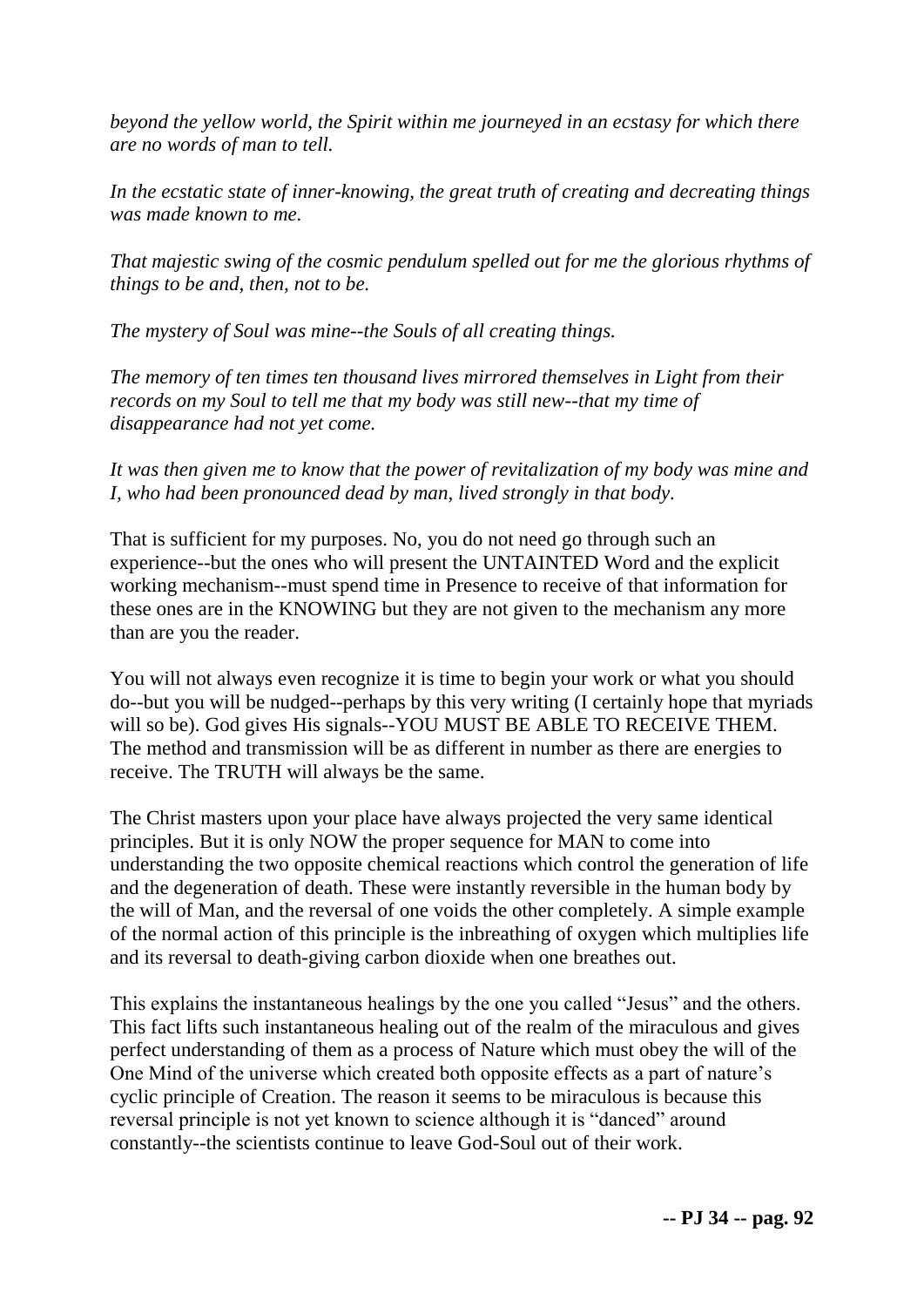Why am I going through possibilities of what may represent this flash of insight? Because you all need to begin to understand that which can take place, even if your own experience is different. Many of you had your experience and simply buried it or did not recognize it. You are given sign after sign and miracles are given and you miss them or turn away from them to continue your physical journey but you can never bury them deeply enough to not confront them at some point down the path.

Once you recognize the Truth of this message, you may well find a desire to seek isolation of moving within the forests or along the sea shores in an effort to be alone with God (or that "something" you find elusive). You will become ever more slightly aware of purpose which may be yet identified. Each passing segment and sequence will give your inner-sensory perception more possibility of expression to enable you to "see" with inner vision the electric workings of the universe in the construction of matter which no man of outer perceiving could ever "see", much less "KNOW". It is enough for the time being that you are made aware of the fact that somehow you must be able to demonstrate, at least within Self, this versatility which can prove to man that whatever he desires to do, he can do it. You will each find varying manners in which to do this.

Years may pass, or only hours, but you are usually assuming that you have not been at work on the matter--ah, but you have been. If it be your purpose of the journey--you are working on it constantly at a level of no physical conscious perception-- CONSTANTLY AND UNSTINTINGLY.

You will become insightful--I do not say necessarily what is recognized as "psychic", I said insightful--and be given the power to "see" on an inner plane beyond the obvious. You will be able to count back and find that approximately every seven years of your span you will have done something quite extraordinary of which you have doubtlessly forgotten if you be older in your counting. The difference in you and others who did project great talents in these many things is that YOU did not pursue them.

You can become so intuned that you can actually become totally aware of the birth of a significant relationship just as you must become aware of the coming birth of another planet in your own solar system--it is, you know. It will seem incredible and unbelievable but you will be so aware of growth and purpose that you will feel certain as to the importance and mutual destiny wherein you will begin to join in unity of intent and mutual activity in reversing the thinking of the human race from its greedand-fear basis to the love basis of Nature.

There are ones on your place within the knowledge of this small fragment unit who experience that of which I refer--on a most conscious inter-dimensional level of experience. I think my brother, Gabriel Green, will not object to my sharing that almost two decades ago his beloved mate, Helen, changed dimensions and there has never ceased to be a far more conscious, loving and infinite communion than ever experienced on the physical plane. These are communions beyond anything a mortal can experience--including that which you refer to as ecstasy in a bedroom--no, there is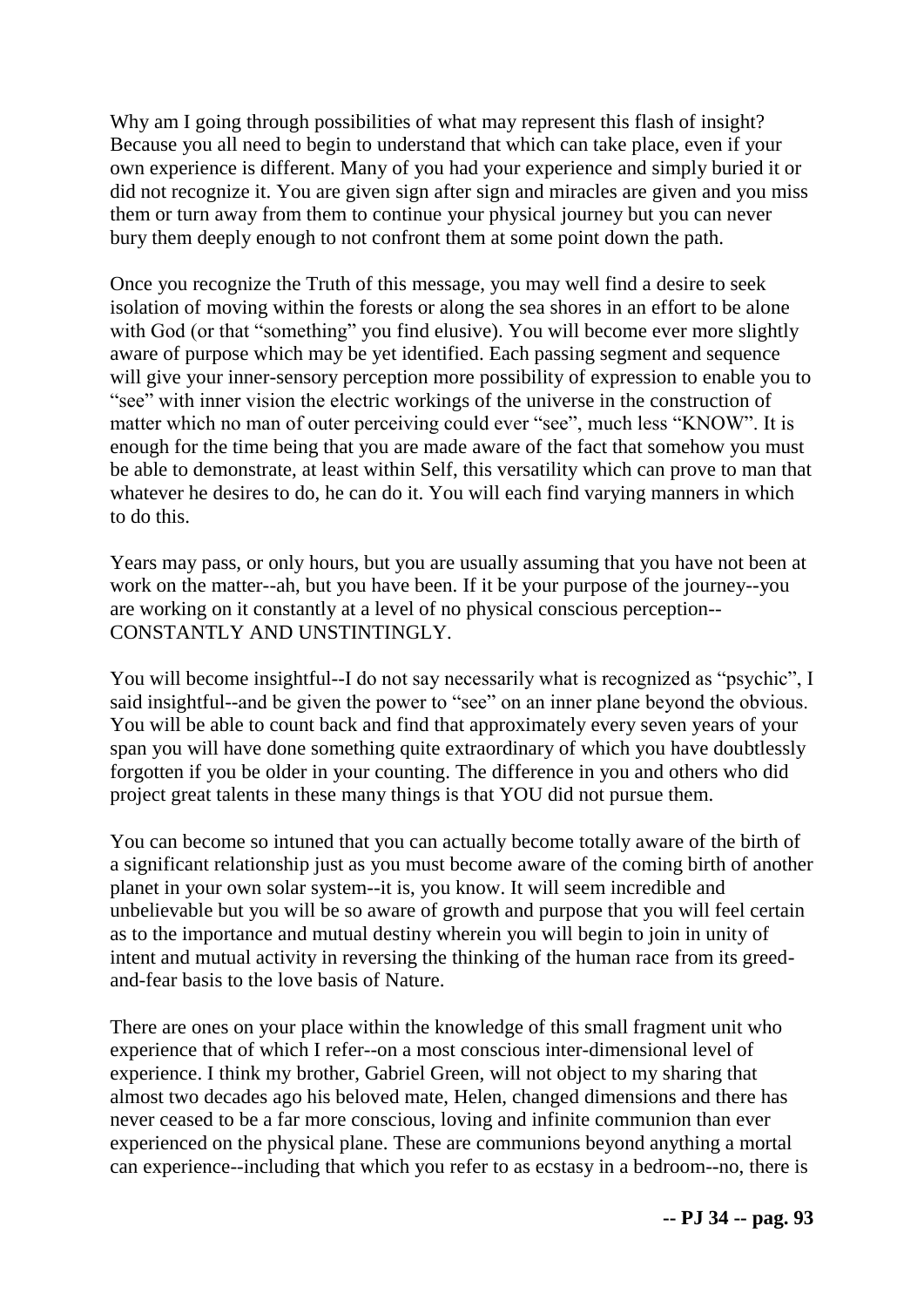naught can compare with the communion of Godly essence and focus--ALL else becomes dull and mundane. But the communion of "special" ones are for great purpose and must be attended with openness for the unfolding which may require many years in your counting.

You will come into acceptance of that higher WISDOM which is your constant companion but you drown it out in that facade of noise and commotion so that you can refuse to hear. As you come into communion you will become aware of telepathic communications and you may well recognize communion from very recognizable people having passed your way--or, who WILL pass your way.

As you find others who have same intent and purpose, the journey does, indeed, become one of joy and fulfillment--even if tedious and busy and filled with pitfalls. But examples must be given and no teaching is better than with example in experience. Dharma and Oberli have little time to share but she does her work and he assumes the responsibility of passing it on in proper channels and then on to the next and the next until as one following another meets responsibility (no matter how tired or distressed) the information flows and can be, if applicable, in less than a day--from Mind to Mail. Then, of course, you move from the sublime into the ridiculous!

Any story of insight is incredible only to those whose limitations are outer-sensing. To anyone whose inner sensory perception has unfolded to the great spectrum range which is given to all with vision, these stories are perfectly comprehensible and totally natural. Dharma sees herself doing nothing unusual and, in fact, actually feels she doesn't do much of anything while everyone else works very hard at this job.

Ones who have gone before longed to write the perfect "romance" of this cosmic experience to inspire others to deeper comprehension of the multiplication of power which results from male-female unity and equality. Strange thing about that desire--it will be done and it will be done by the higher Mind at work--and the fingers of some mortal being willing to type for hours at a keyboard and decipher radio signals. In fact, we began with the conception of SIPAPU ODYSSEY. A "fantasy" in TRUTH. But a beginning into understanding and then another shall be written by the playwright from the information flowing and man will begin to be able to comprehend his potential and he will begin to settle for no less than the perfection of his potential.

I have rambled much too long in this segment but it is most personal and urgently important: Treasure your inspired moments which become more and more yours as you increasingly walk and talk and WORK with God. Inspired men, geniuses and mystics, are the saviours of other men for they show the way and allow the other to find his own. They are the interpreters of God's language of Light and teachers of the Love nature of God and balance of Nature Creation who only GIVES. Each can only give in the measure of his own awareness of the Light of God-Consciousness within him--but as another comes forth in willingness of giving can be shown the compilation and integration of the wisdom and Truth and another can decipher the hidden secrets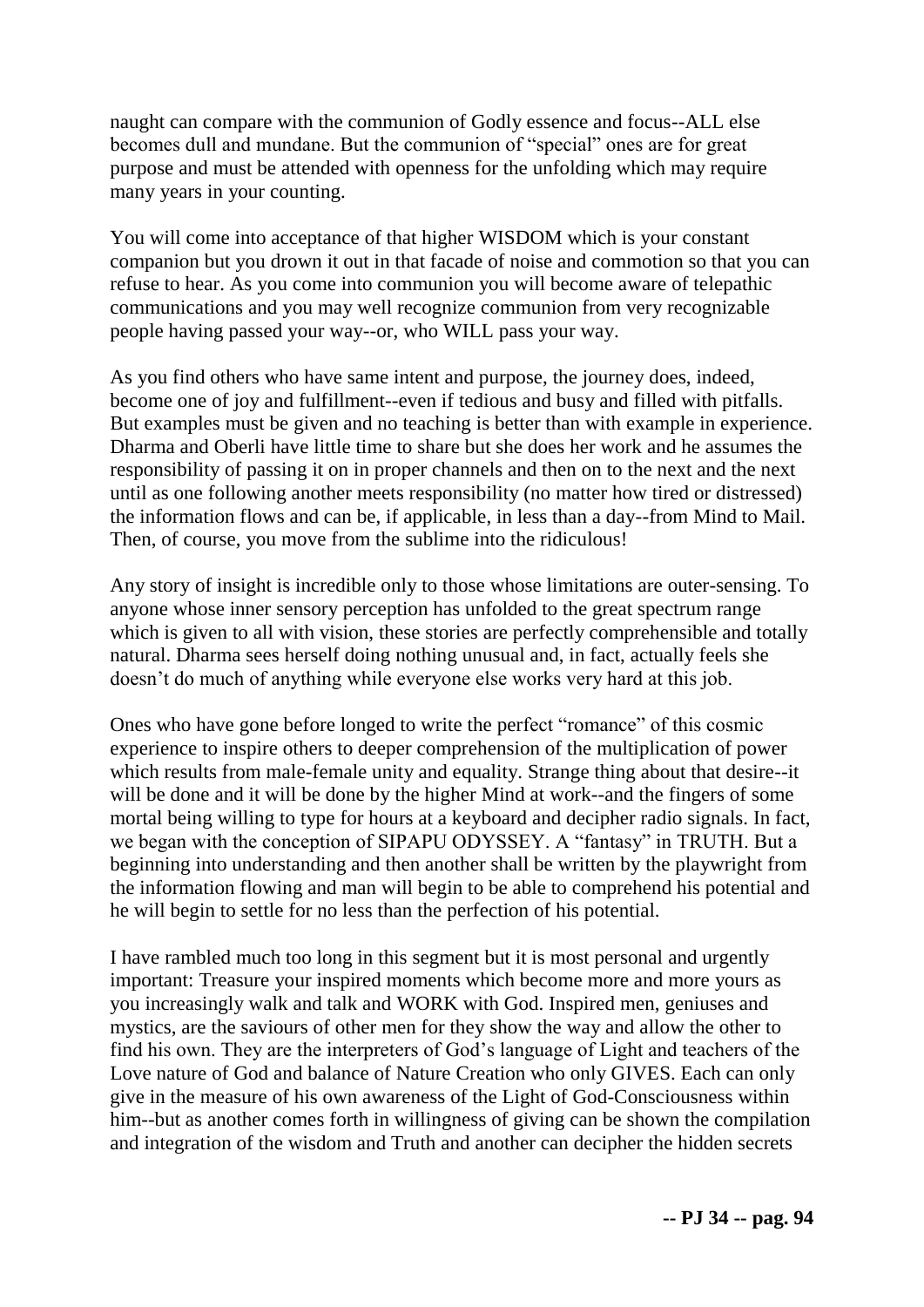and produce from the information--each according to his own but all with the same task at hand and the goal in sameness.

Each of the SUPREME mystics of the past brought the message of LOVE, UNITY and the BROTHERHOOD OF MAN to the people of his day, but the human race was too newly out of the jungle either to comprehend the principle of love or to practice it.

The human race is only now unfolding enough to more than faintly understand it or to practice it. Man's attempt to understand it has led to the formation of many religions which have disunited man instead of uniting him, and the misinterpretation of the nature of God as a wrathful God of fear has created a world of fear, sin, evil, selfishness and greed which has led to countless murders in war after war. Man becomes what he thinks and believes. He is an evil "sinner" because he has been made to believe that he is an evil sinner. IT IS TIME TO COME INTO REALITY AND TRUTH. MAY GOD SHINE HIS LIGHT OF WISDOM ABOUT AS WE TAKE THE VEIL FROM THE EYES THAT THE LIGHT MAY COME UNTO THE LANDS.

God has again sent His message of Love to this electric age of unfolding man for there are a sufficient number among men who can become the seed of the Cosmic Age and are the seed for this dawning realization, for reinspiring other men to their exaltation in cosmic knowing.

These few among the many, such as YOU ARE--else you would not have been led to it--will spread their knowing of the Love nature of God throughout the Earth and to man of the comprehension of this electric age, and that alone will bring man back from his own destruction. So be it and may the WORD be blessed.

# **I AM GERMAIN**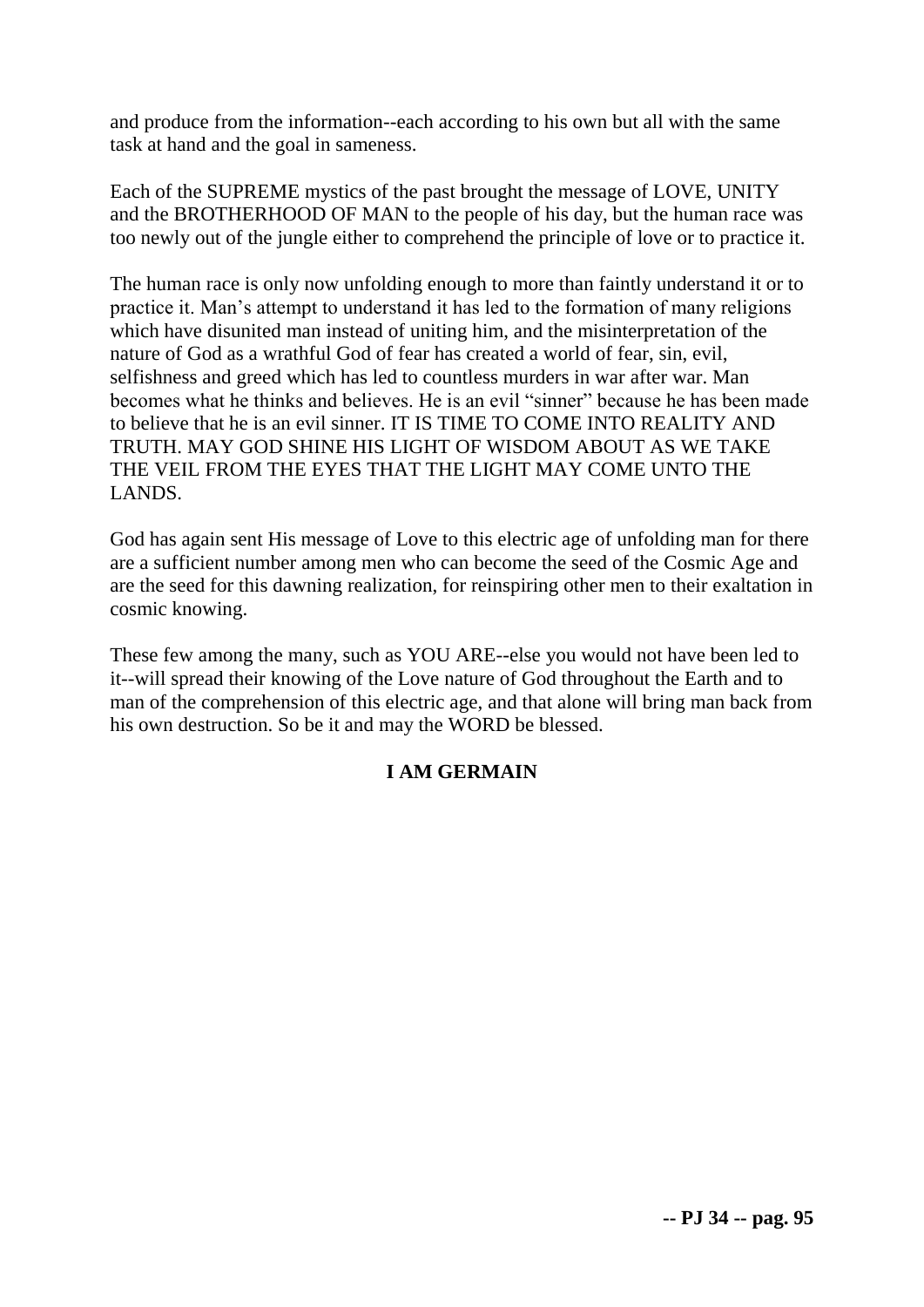#### **CHAPTER** *9*

#### REC #2 GERMAIN

#### MONDAY, JULY 22, 1991 3:59 P.M. YEAR 4, DAY 340

#### **WHO IS THE ANTI-CHRIST AND WHAT IS EVIL?**

Germain present to continue. However, Hatonn has asked me to make a comment on the prior heading. I ask patience as we move along in the current writings for I shall be covering these concepts quite definitively. We cannot say that Jehovah (as some project) or Lucifer (as others project) is THE anti-Christ-- any thing or group or ONE who is against (anti) God is the antiChrist. It is a concept of mortal physical man projection. We cannot even say that evil IS, for actually it is NOT. So let me just reference this briefly so you are not filled with even more misconceptions. These things BOTH EXIST but both are only of the physical perception. I can only refer you to ALL the JOURNALS for to miss any of the information causes you to perhaps miss the most important puzzle piece in this tapestry of life-stream cycle. First you have to remember: **This manifestation is a thought projection OF GOD in which you experience. Therefore, by its definition it is an illusion compiled of electrical impulses. Next, if ALL is but ONE (which it is) then the anti-God must ultimately BE GOD. So, all that is good or bad is only in perception of man. Creation IS and is neither good nor bad under any definition--evil, perfection, good, bad are all perceptions of experiencing man which one without the other would/could offer no learning experience. Satan, as you have been told, is actually not a label but a definition meaning "adversary". Yes, there are always leaders of these groups who have manifested as "evil" and therefore you will have what is representative of the "Big Bad Boy" for purposes of defining terms and giving forth clues but you will find that the very King of Darkness presents himself unto you as the "Prince or King of Light" in order to distract and deceive you--for he is the Prince of Deceivers. Yes, there must be a being who presents the choices for you but MAN does the production of evil. Evil cannot create-- only manufacture from the physical and scatter chaos and the negative aspects of human. EVIL IS ONLY OF THE PHYSICAL DIMENSIONS. THIS IS WHY YOU CAN KNOW THERE WILL BE NO RAPTURE AS PRESENTED THROUGH ABSOLUTION OF A PRIEST AGAINST THE SPILLING OF CHRIST"S BLOOD--EACH WILL STAND RESPONSIBLE FOR HIS OWN ERRORS AND NO EVIL WILL BE ALLOWED IN THE PLACES OF GOD. This means, dear ones, that those who continue to practice in ways of mortal disregard for the Laws of God and Creation will NOT have a rapture unto the ONENESS WITH GOD. THEY MAY WELL HAVE GROWN IN "GOODNESS" TO MAKE IT TO A HIGHER STATION IN THE PATH OF "LEARNING" BUT THE MISCONCEPTIONS OF CASTING RESPONSIBILITY AND DISREGARD FOR THE COSMIC LAWS WILL PREVENT THE FULL PASSAGE AS TOUTED TO YOU.**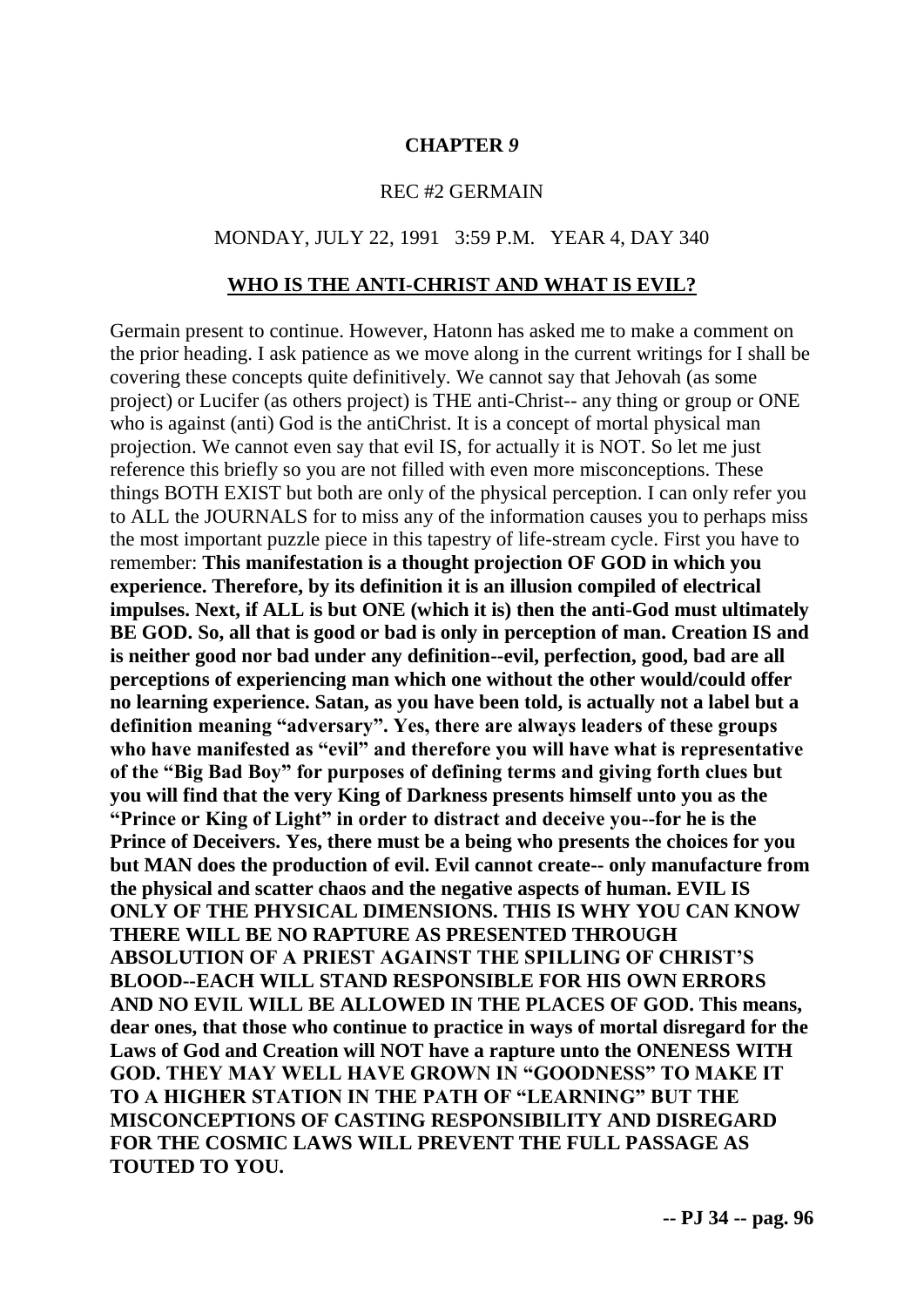**YES, THERE WILL BE THE ONES WHO WILL PULL YOU INTO THE FINAL PHASES AND SHOWDOWN OF EVIL UPON YOUR PLANET AND HATONN HAS AL READY DESCRIBED THOSE ONES AND YOU ARE IN THE TOTAL REIGN OF EVIL PERCEPTION UPON YOUR PLACE AS YOU MIGHT PERCEIVE IT TO MATCH THE PROPHECIES --HOWEVER, I WOULD NOT PRESUME AT THIS TIME OF TELLING YOU WHO IS THE HEAD HONCHO ANTI-CHRIST LEADER. IT WILL COME CLEAR SOON ENOUGH--YOU HAVE LOTS OF MORE IMPORTANT THINGS TO PONDER THAN A GIVEN INDIVIDUAL FOR IF YOU COULD BANISH "HIM" AT THIS TIME--YOU WOULD NOT SOLVE YOUR PROBLEM. YOUR PROBLEM IS YOU! YOU MUST COME INTO UNDERSTANDING AND KNOWING AND THEN IT WILL BE QUITE CLEAR IN ITS ENTIRETY AND YOU CAN CHANGE OF YOUR DIRECTION--YOU CANNOT DO SO UNTIL YOU UNDERSTAND GOD AND CREATION AND THE ILLUSION PROJECTED AS MANIFESTATION THESE ARE THE LESSONS COMING FORTH IN THE "PLEIADES CONNECTION " AND FOR THE BENEFIT OF ALL INVOLVED AND IN INTEREST OF SAVING WHAT YOU PERCEIVE AS TIME, I MUST DECLINE FURTHER OUT-OF-SEQUENCE OUTLAY OTHER THAN WHICH HAS BEEN SHARED IN ABUNDANCE BY OTHER THAN ME--AND MYSELF AS WELL. THOSE TOURNALS ARE FORTHCOMING AS QUICKLY AS DHARMA CAN WRITE.** 

#### **WE ARE GREATLY HONORED BY YOU WHO WRITE AND APPRECIATE THE GREAT AND IN-DEPTH QUESTIONS WHICH YOU SEND TO US. WE ATTEND THEM AND MAKE ADJUSTMENTS IN OUR OUTLAY TO INCLUDE THAT WHICH WE HAVE FAILED TO BRING INTO CLARITY.**

I most especially thank one from South Africa who asked about this very thing this day. It is a most important inquiry and often the higher energies do not misinform but they attempt to answer that which is out of sequence and then it becomes quite misunderstood. Also, you must look into the resource quite carefully for some misinformation is flowing and it will continue to confuse, so go within and test the information and Truth will show you the way. After you have been given that which we can present--check it against any and all that is available and measure it accordingly. But you must measure through the use of the tools of inquiry already given you. Check motive of physical being, attitude of physical being presenting, claims of "position" (status) (royalty, etc.). There is NO ROYALTY IN GOD'S KINGDOM! IN THE COSMIC BROTHERHOOD IS ONLY "FUNCTION" AND OFTEN A TITLE, LIKE TEACHER (LORD) OR COHAN (HEAD-MASTER [TEACHER]), COMMANDER, CAPTAIN AND THUS AND SO FOR YOUR PERCEPTION ACCORDING TO THAT WHICH YOU RECOGNIZE--WE UTILIZE NONE OF THOSE LABELS. WE SERVE ACCORDING TO OUR LEVEL OF GROWTH AND KNOWLEDGE.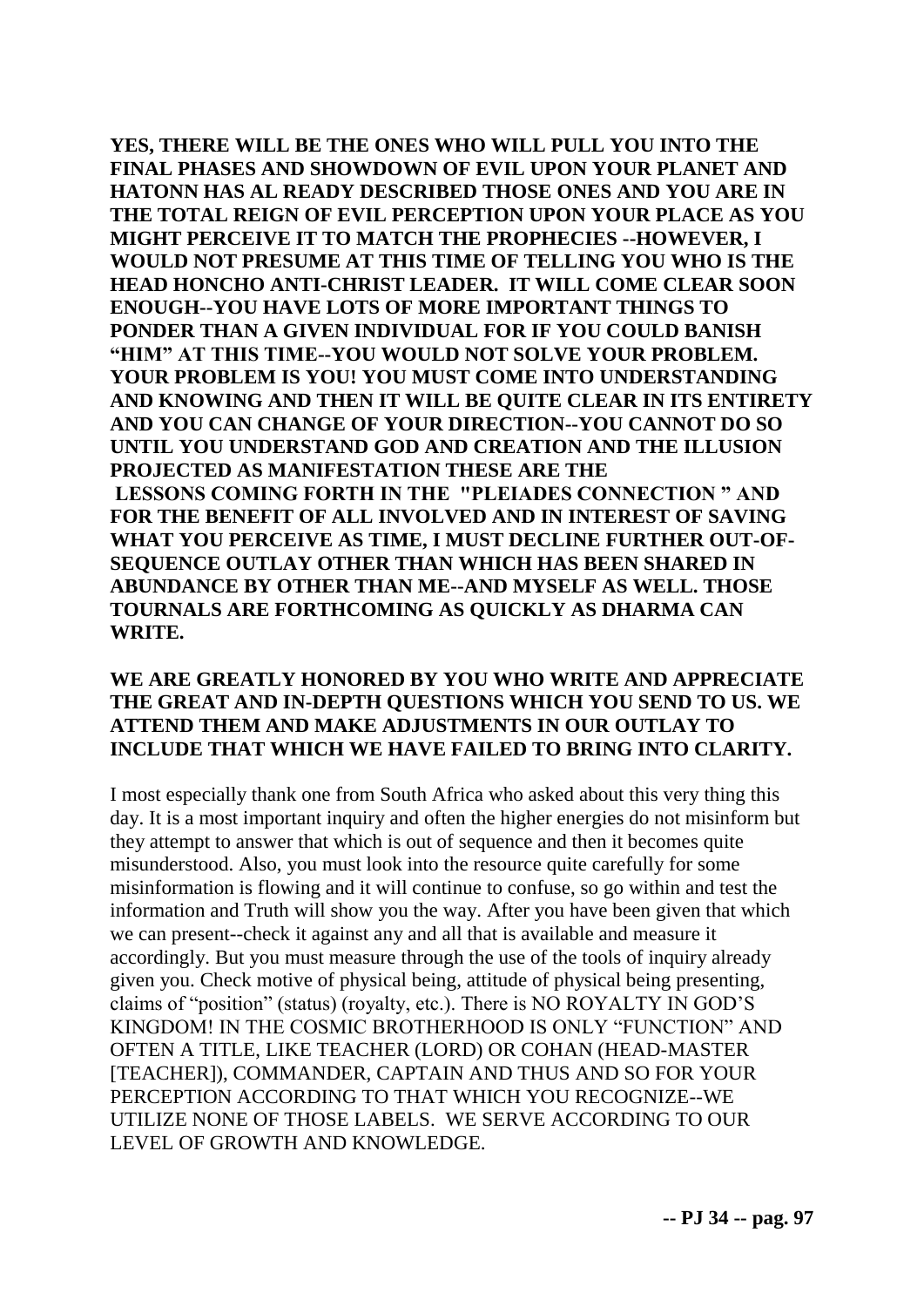Let us please allow research of ones in questioning, into the prior information and continue with our out folding in which the answer will again be presented--but you are moving into university level classes and we effort at also integrating first-grade descriptions--however, we cannot remain in the third grade--the third graders must move on with that which is already given. Ones who discount this resource on the basis of one or two *EXPRESSES* and perhaps one JOURNAL, if even that much--are in no wise wise. They know less than nothing and, in fact, are damaging selves and others by their mighty projections of opinion. The *EXPRESSES* are specifically written to inform on a very worldly and updated insight into secret cover-ups, etc., so that you can begin to see and more deeply understand the lies thrust against you so that you can pull, then, from the power of self, within your Constitutional rights, to change the path of destruction into one of growth and balance. We care not one iota of ANY ONE'S OPINION OF OUR WORK NOR THEIR OPINION OF THE WORD--WE BRING TRUTH AND OPINION OF MAN WILL CHANGE NOT ONE IOTA OR HAIR OF IT. IF YOU DO NOT JUDGE AND DISCERN FOR SELF--YOU DESERVE TO END UP IN THE OPINION AND CONTROL OF ANOTHER--JUST AS YOU ARE DIRECTLY HEADED. SINCE IT IS YOUR INFINITE JOURNEY INTO ETERNITY AND THIS IS BUT A TINY BLINK OF AN EXPERIENCE--THE SUGGESTION IS THAT YOU PAY ATTENTION AND *JUDGE FOR SELF!* If you cannot read, we will eventually get the WORD on tapes--if you can get someone to read the WORD to you--ask them to record it for another to hear. The days of spoonfeeding mush is over--you must grow. Inside every confused and ignorant child is an ADULT screaming to get out! So be it, you can either allow that responsible adult to blossom or you can march through the depreciating circumstance of your manifestation--on into the same level of growth in the next. You never digress but you do begin at the level of learning from prior experience.

It is impossible to convey to anyone whose inner vision has not yet begun to unfold, a dynamic understanding of that transition from the sensing of a Mind-controlled body to the knowing of Mind which has been severed from the body. Let me see if we can give some perspective and perception to that which I just said.

As you move through this experience there is no real relationship to "time", for time ceases to be. Dharma, for instance, has no notion of time or where it goes--it just IS. Now, that doesn't mean that when she needs to meet somewhere that she doesn't look at the clock and know what time it is. It simply has no relationship in her work. In the midst of coming into the CAUSE experience there is only a "flash" in which awareness comes of "all things". Your Bible tells you that "Ye shall have an anointing of the Holy ONE, and ye shall know all things." Does Dharma, now, go around in a pious state of ecstatic shock? No, she efforts to live Truth in a very human format in blue jeans and sneakers. Truth of God puts on no robes nor finery--it becomes quite humble and yet bears self-respect for the Presence. The Being continues to learn and grow and err. It learns true "VALUE" and gradually ceases to continue as before programmed.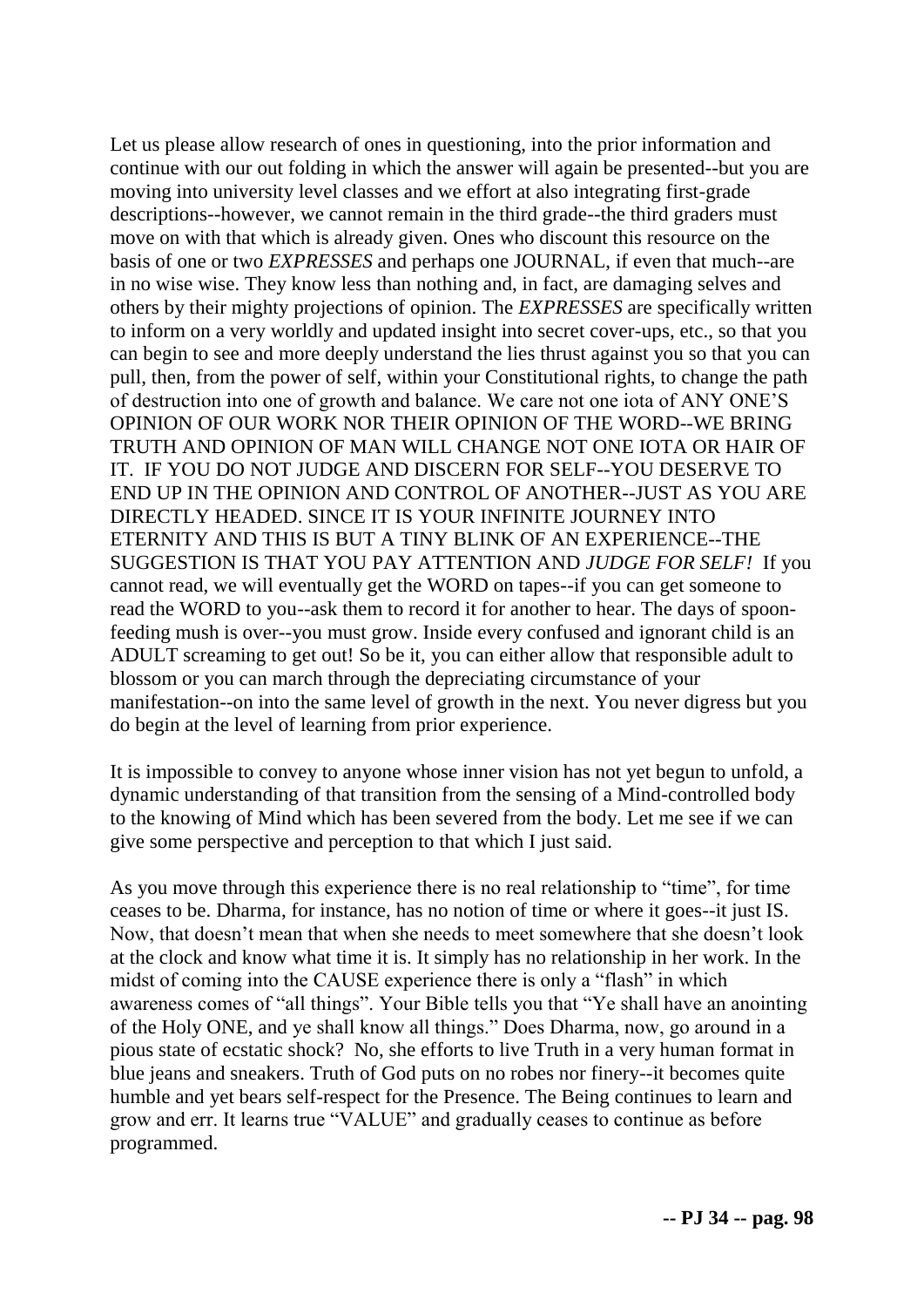Beware the one who "becomes" a Guru and Swami--indeed, beware--for they have missed the point of the journey. If you seek aggrandizement in the physical and demand it unto self--ye shall not have it in the halls of God. Remember--the meek shall inherit....? Man bestows ALL AND ANY earth physical label—GOD BESTOWS--IN HIS KINGDOM--HIS REWARDS AND AWARDS AND THEY ARE NOT OF ROYALTY. THERE ARE NO CHOSEN OR REGAL "ORDERS" FOR NONE IS PLACED ABOVE ANOTHER--ALL THESE, DEAR ONES, ARE MOST IMPORTANT CLUES IN DISCERNING TRUTH AND SOURCE OF THE WORDS GIVEN BY AN EARTH BEING.

We of the higher dimensions do not project, very often, anything against another for it is YOU who must discern Truth and it must always be sorted from the piles of that which is not, or only partial, Truth. ALL IS TRUTH--YOU MUST DECIDE WHICH IS THAT OF GOD OR THE ADVERSARY AND THEN, YOU MUST DECIDE THAT WHICH YOU WILL DO WITH IT. JUST REMEMBER THAT ANYTHING YOU CHOOSE WHICH IS OF THE PHYSICAL--IS NOT OF SPIRITUAL AND WILL NO LONGER EXIST AT THE PASSING OF DIMENSIONS.

On the face of it, such a statement as I made above seems quite incredible--but it is not. The concept of knowledge has been built upon the complexity of multitudinous EFFECT instead of the utter simplicity of the CAUSE of complex effect. *Cause is as simple as the three mirrors in a kaleidoscope, while effect is as complex as the infinite repetition of a few pieces of broken glass reflected within those three mirrors.* 

*You can "comprehend" effect but you cannot KNOW it. You can KNOW only the CAUSE of effect. Encyclopedic information is not knowledge, but that is your concept of knowledge.*

In one timeless "flash" you briefly know ALL THINGS. Some come back from that experience with the purpose of writing down these things revealed but they must, even for those ones, be remembered and thought into form and written down, but to KNOW all things is timeless. For instance, Dharma realizes not that she has this kind of knowledge--for she allows the unfoldment according to our plan and that very portion is a part of-- THE KNOWING.

Illumination into the Light means just that--for it is the Light of all-knowing, or the Light of love, which is manifested by THINKING God's all-knowing into complexities of patterned form. Further, Dharma does not need to think the myriad subjects through to conclusion for she is not intended to "reinvent" the wheel--but to bring forth that which we already KNOW into a format for sharing in clarity. The ones who have originally brought Truth upon your place are here to give assistance that their own fruits might now bear in fulness that which was not given at that time of first, or myriad, experience. They remain in the higher dimensional experience that there is no color tainting the unfolding through personal "physical" impact. They stand ready to provide their great knowledge as the appropriate segments come in proper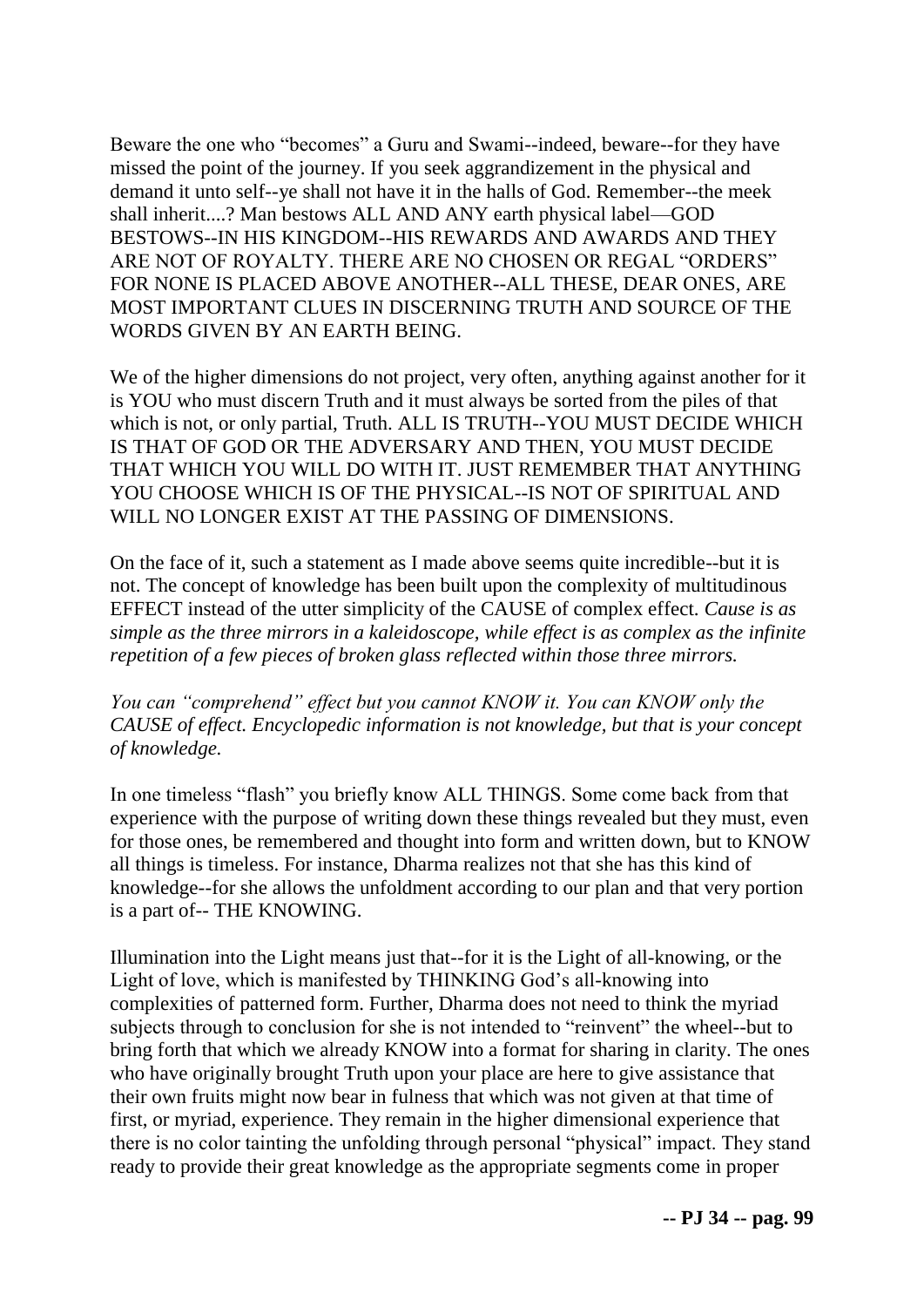sequence. They will work with ones who respond to "their" call and Dharma will perhaps be spared the individual discourses in finite detail, say, as to how, exactly, to make a "free-energy device". It is not her problem--hers is to write for God and the Hosts--and if need be, for the masters of your dimension who have moved on and gather again for this great cycle in experience.

Whatever you might do with the experience, all instantly and timelessly know that the undivided cosmic Light of the God of love is what God IS. You also KNOW that the sensed electric- wave universe of motion which simulates love, life and power, has no reality whatsoever. You know it for what it is--God's thinking--God's imagining- purest of pure illusion--simulation-- self-voiding forms thrown on the screen of space to manifest changeless idea by setting it in motion to produce the effect of change.

### YOU ARE SIMPLY NOW IN THE TIME OF REMEMBERING THOSE THINGS WHICH YOU KNOW *BUT HAVE FORGOTTEN!*

Thus knowing the universal heartbeat, you know the electric-wave, or universal pulse, to which all moving, creating things are geared--but you move again into the veil and you forget. What you feel as relationship to this material and to the ones who project the writings--is but your recognition of the remembering of that which you know that you KNOW. You are responding to Self and memory. Those who deny and refuse, also KNOW but hide from the TRUTH OF IT.

We are reproducing herein the concepts of KNOWING so that you can more easily REMEMBER. You must come into the recognition that you know all CAUSE and comprehend all EFFECT.

There is nothing to know but God's one whole idea of Creation--all else is only "learning". Herein I would place Russell's perception of the dynamic principle of the universal heartbeat for it is a picture more easily seen than conceived in mental gyrations. As we move along you will have adequate numbers of mental exercises without struggling with understanding of that which is already in picture outlay.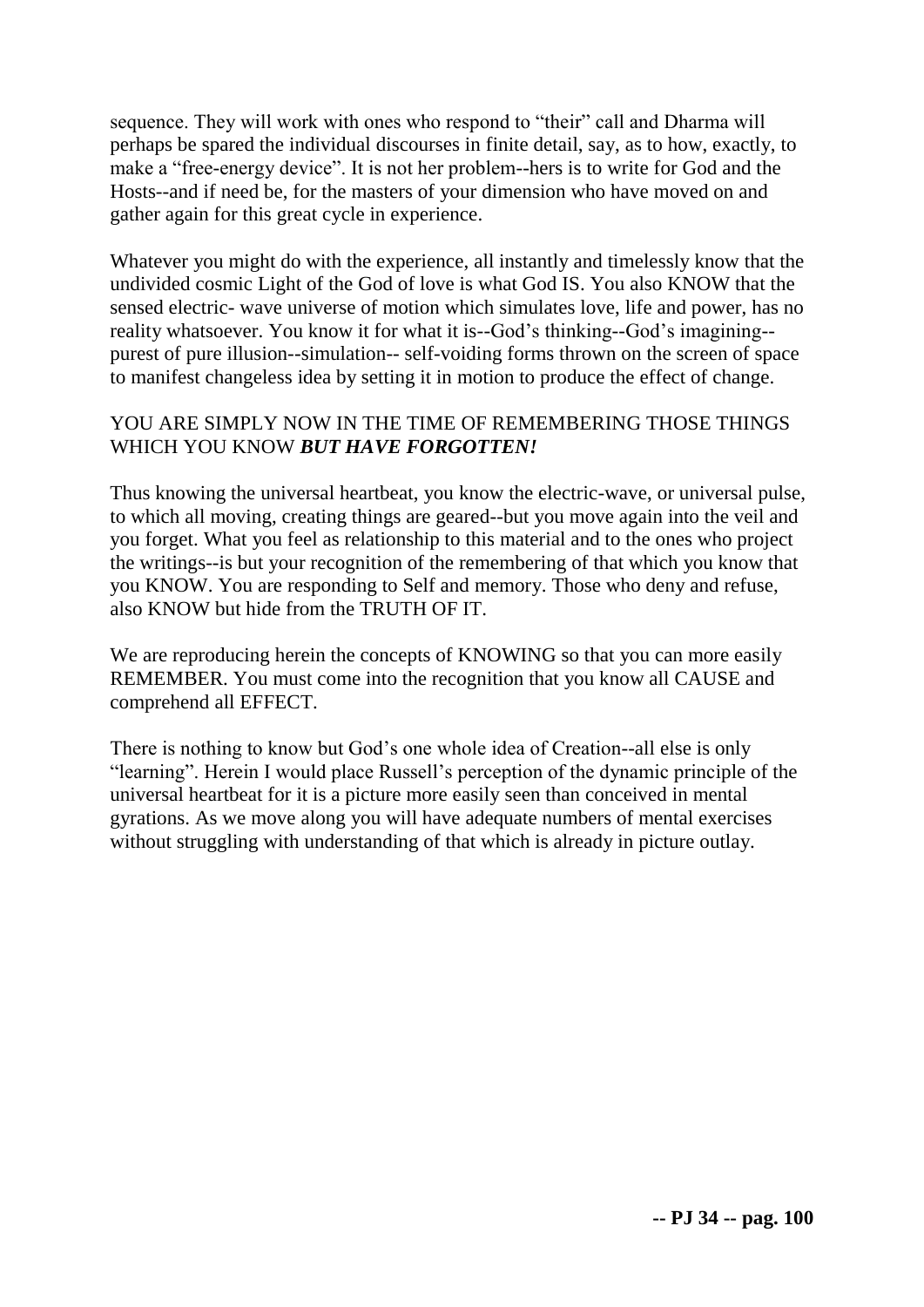

The dynamic principle of the universal heartbeat.

This diagram is given to you now as the first simple step toward your acquisition of all knowledge of CAUSE and all comprehension of EFFECT. During the whole construction of this light-wave universe, the basic principle diagrammed will never be departed from or exceeded. There is nothing in Nature, nor in your own life, nor in your thinking, nor in any action of yours which can vary one whit from this basic electric pulsebeat of Creation.

Nor is there anything the chemist, physicist, metallurgist or engineer can exceed beyond this formula or vary it in his work. Likewise, the poet, painter, inventor, musician or architect is limited to this simplicity beyond which he CANNOT GO and to which HE MUST CONFORM.

Likewise, the healthy growth of your body, or the conduct of your friendly or business relations, *must conform to this principle of BALANCE or else suffer the consequence of whatever unbalanced residue remains from lack of conformity with the heartbeat of the universe.*

As we proceed to unfold this principle by its application to the many departments of life and work, other series of words will be used which have different connotations- and therein lies the seeming complexity which makes everything you do SEEM difficult.

The difficulty of that SEEMING complexity lies in the popular belief that CAUSE and KNOWLEDGE are complex while CAUSE and KNOWLEDGE are utterly simple- but *INFORMATION CONCERNING EFFECT is so utterly complex that it takes many volumes of encyclopedias to write it all down--and yet not one thing in those vast volumes can possibly vary in principle from this simple formula of actionreaction sequences of expressed energy which is the electric heartbeat of our physical universe.*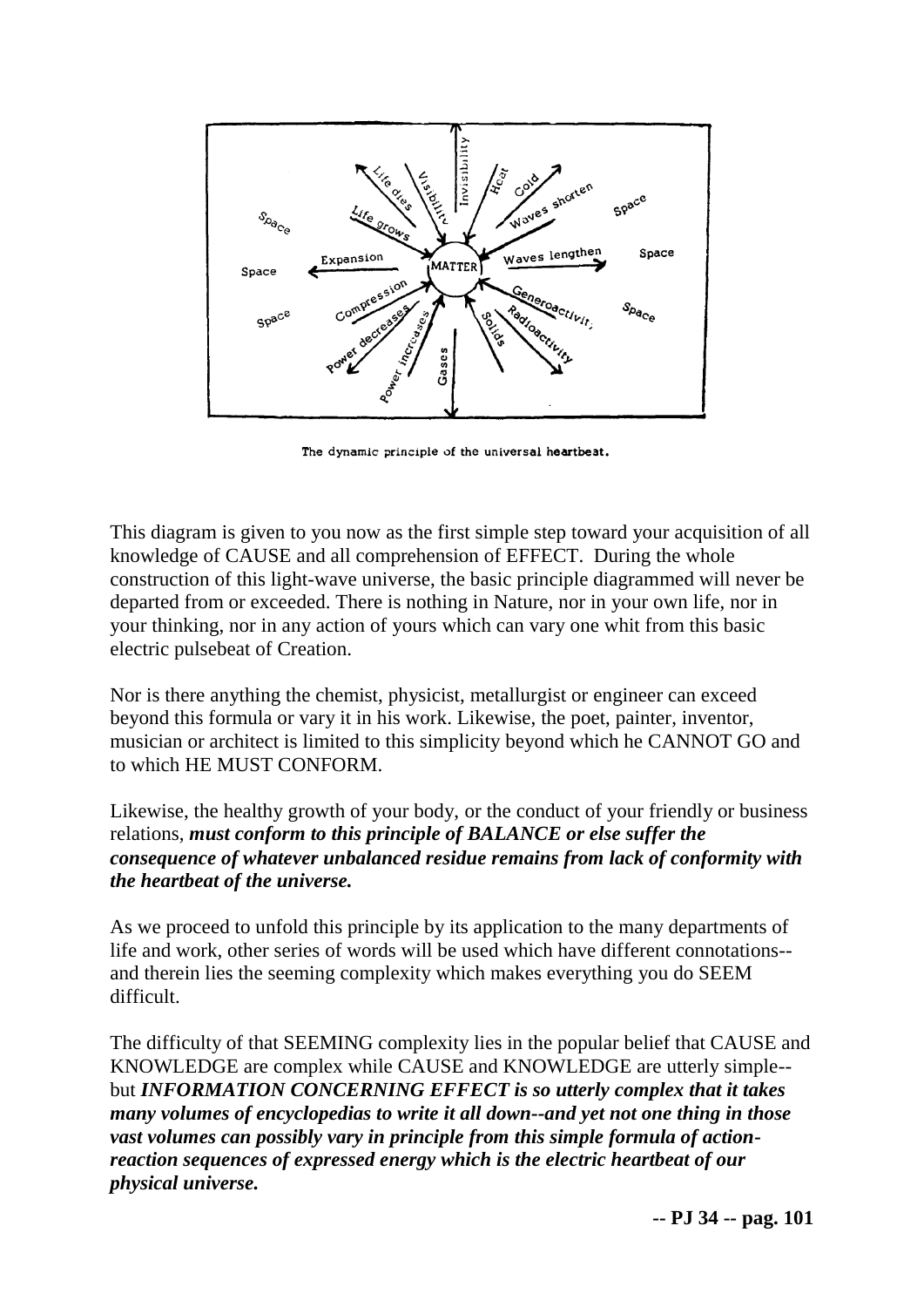The reason why a genius is able to do so many things in a masterly manner is because of his constantly *growing knowledge of the universal heartbeat* which multiplies power in him as his innersensory vision unfolds.

This cannot suddenly unfold in your brain; you can remember and repeat them but you will not know them until deep thought and much meditation--while alone in a quiet place--make them a part of your Soul pattern. The more you do that, the more speedily you will extend your innersensory perception toward CAUSE. Until you do that, you have no knowledge whatsoever for knowledge is cosmic--it is mental--while the brain is but a recording instrument which senses impressions recorded upon it and cannot KNOW anything.

*Electrical awareness of EFFECT must not be confused with cosmic awareness of CAUSE.* Electrical awareness means only the outer sensations caused by bodies of matter in motion--while cosmic Consciousness means an inner awareness of Soul, the Universal Soul of God, which man is to the extent of his awareness of his unity with God. *Electrical sensation must not be mistaken for cosmic inspiration, nor for thinking, nor for KNOWING.*

## **THE "ZERO" AWAITS**

There is one mystery which has not been revealed/explained which all "Illuminates" experience, even for those who have but the slightest flash of it. All experiences are accompanied by great seas of wondrous color which the eyes do not see for the eyes may very well be closed. These color flashes are the beginnings of the unfolding of innersensory perception. Or, there may be a "creating" sensation from out of an infinite swirling pool of Light from which God creates your Being as if for the beginning of experience. It is a KNOWING of creation in which there is only the totality of ALL refraction into the one LIGHT. The senses then recognize the "hand" of God enfold and mold and you are fashioned in a flash of glory. These perceptions are the effects of inner vision--which means the division of the color spectrum or the bringing into the oneness of the spectrum--that part of the color range which is invisible to the outer senses but perfectly visible to the inner senses of one who has found that "inner kingdom".

As the usual one to four cosmic flashes--which are the sum total of most illuminations- -never take them so far within the inner "gates" to the very ZERO of the undivided Light, these who become within the Light are not fully aware that they are beginning to "see" God's creative processes which are fully revealed in His divided spectrum. Some will move further and, as we said before--witness their own creation for purpose of mission. This revealing will come at proper sequence for service of maximum potential for the moving ahead of the brotherhood of man. It will most often not be recognized as such until much, much later in the experience.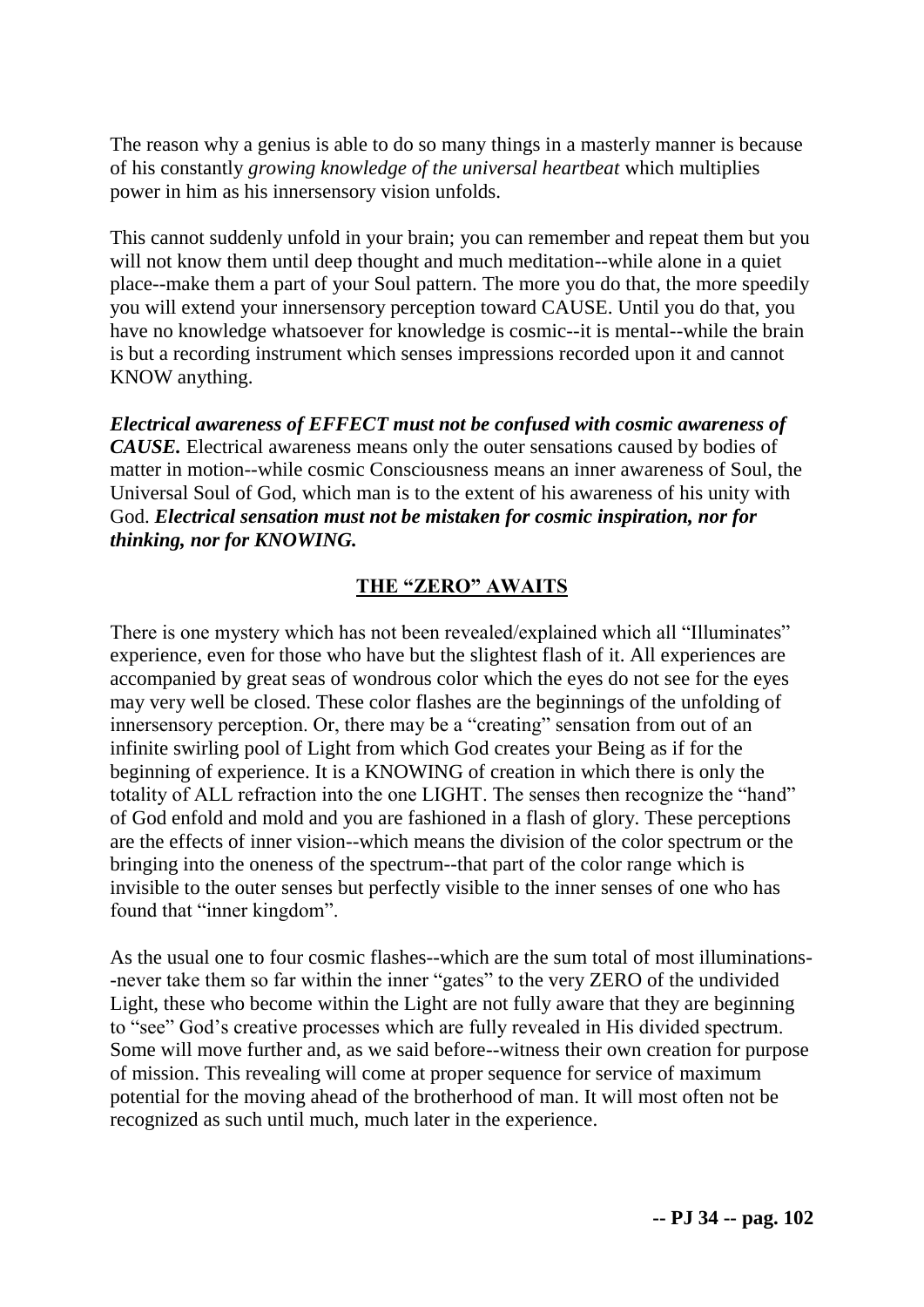There have been ones who have projected that none save a Consummate Illuminate ever attains this center of stillness or recognizes the coalescence of self within the swirling motion, except through years and years of preparation. No, this is not so--for consciously one cannot know of the infinite preparations come before consciousness of purpose. And moreover, one can only discern and judge from Self experience which limits all other perceptions. God works His mysterious creations as He chooses and each experience is different from that of another so any statement which limits God's ability or intent--errs.

Some whose intent and purpose does not require color charts and rhythmic projections may well miss the massive color display lest he be distracted from missions intended. Ones who will paint or work with refractions need that perception--one, i.e., Dharma, needs no color spectacular to find direction--as in the case of the printed word--black and white is quite sufficient.

But each will at some part of the experience have full spectacular outlay whether or not it is retained in the consciousness. Each will pass through the portals of the nine gates which reach from Creation back to its Source in the zero of undivided Magnetic Light which God IS. But you will not remember all nine or you may experience nine hundred--**DO NOT LIMIT GOD.**

The "gates of light" through which ones enter are the "nine octaves" which constitute the whole of the color spectrum. Five and one-half of these are known by the outer senses of man and have been charted by him in what is known as the Mendeleef Table of the Elements. These have been charted and given unto you by a prior Brother, Russell, who charted the whole nine octaves from zero to zero. This completed the spectrum cycle given to Science in the 1920's--and unfortunately--gave atomic energy to the world. But you see, man had to be given these things with which to experience and test his discernment--to this point he is doing pretty badly in the discernment and "good judgment" department. The facts are that the deceptions are so massive that the truth was denied and still is denied and yet man cannot grow properly until he realizes that he is in a delusion of misconceptions and false direction.

You cannot get this information from the libraries and the projection of the documents of Truth has been buried and denounced and yet, there is only ONE correct perception of **TRUTH IF IT BE TRUTH.** To see correctly you must be able to remove yourself from the dangers of deception by the illusions of motion which the outer senses are unknowingly subjected to. This is against all "scientific methods" of proving by "seeing". The deceptions have led to such a mass of wrong conclusions by those who have relied upon them that the present electrical concepts of man are quite the reverse of nature's processes. And yet, in these recent days the adversary who would control has come into recognition of the principles involved without the knowledge of control of same and toys with your mass destruction as he removes all balance of Nature from his tinkering.

What is unfortunately the case in the progress of science, man continues peering into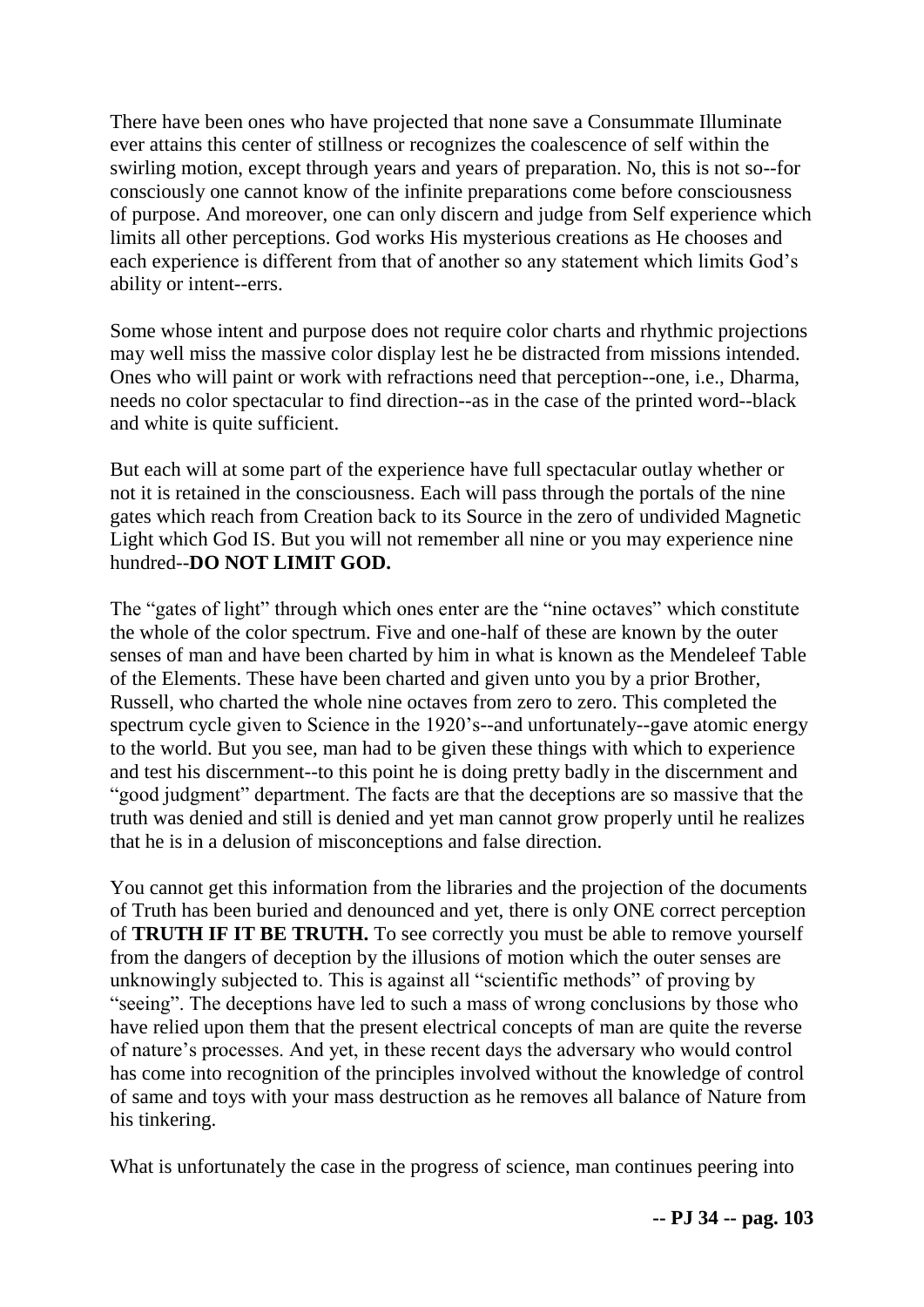EFFECT to seek the CAUSE of effect. Cyclotrons, microscopes and telescopes will reveal EFFECT only, for CAUSE is not in them. Unfortunately, also, for Science, its outer-sensed conclusions are so utterly convincing that the true concept as visioned by one who KNOWS--and whom the world can only know once in thousands of years--is deemed worthless. Instead of realizing the infinitely priceless value of such a visitor to the human race, he is calculatingly suppressed lest the beloved traditions born from sensed conclusions be destroyed.

They cannot be destroyed, however, for the day is at hand, even though it may not be yet entirely upon you, that the revelations which shall be given to man will make a new world based upon its cosmic Truths and the ones who came before shall come again into honor and reverence. These wondrous revelations will live in YOU who will KNOW THEM, and through YOU the world will KNOW what YOU shall KNOW. Dharma, allow us to rest, please. We will speak later on the EFFECTS of illumination. Is this not a wondrous journey into KNOWING? May we walk in the wondrous transmuting flame of the Presence of God.

**I AM**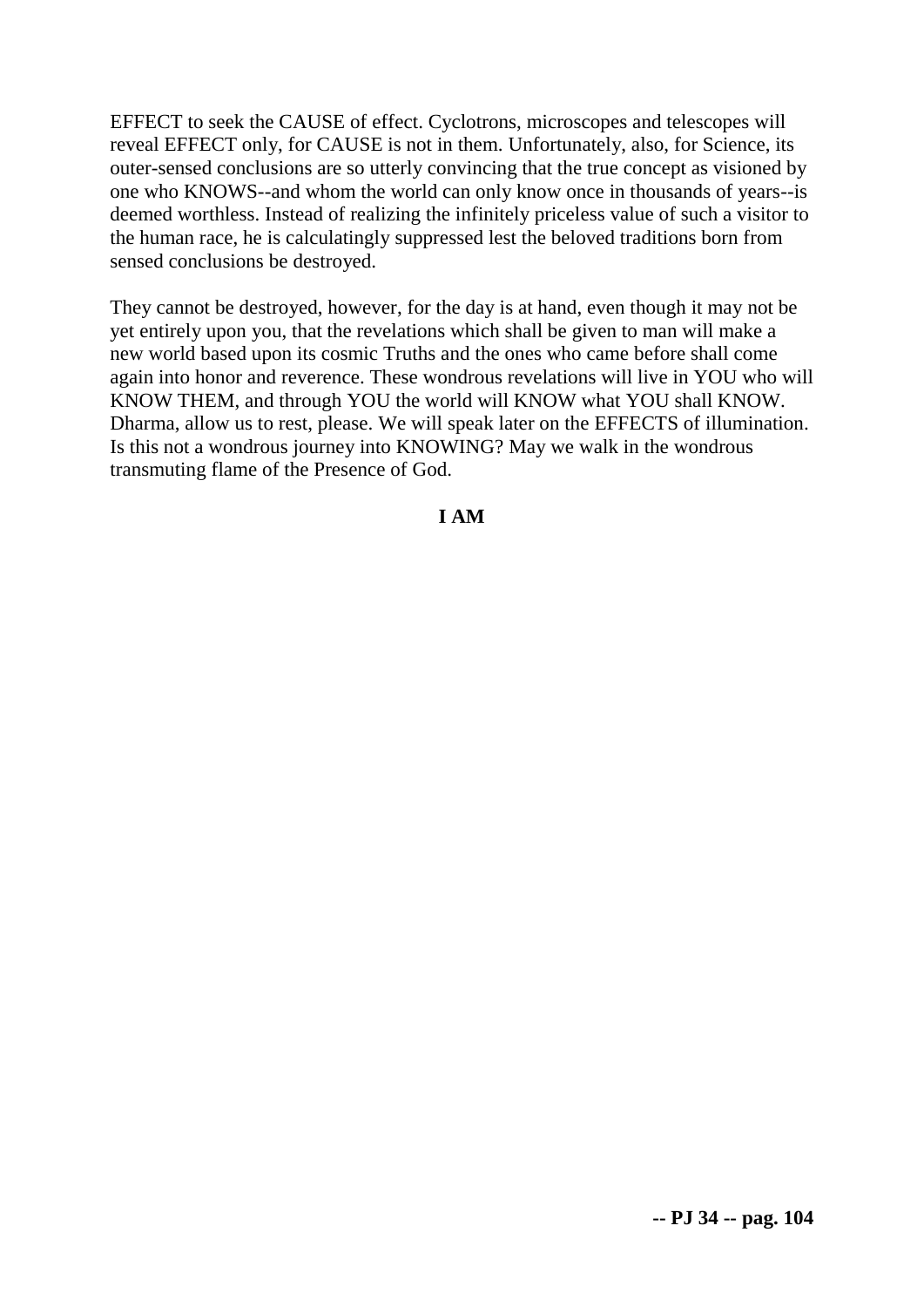# **CHAPTER 10**

#### REC #1 GERMAIN/ATON

#### WEDNESDAY, JULY 24, 1991 4:30 P.M. YEAR 4, DAY 342

#### **WEDNESDAY. JULY 24. 1991**

Germain present in the beauty of this wondrous day given for our service. May the I AM Presence walk with us as we go about our work and bless that which comes forth that it be untainted for upon us rests the outlaying of explanation into the workings of the universe. We are humble to be allowed participation and service.

I am in great appreciation that our team would grant me such pleasant audience on the yesterday for as we come within the violet envelope therefrom can we make presentation of manifestation of ways and means to our end-goal. There is such joy in sharing within this brotherhood.

Hatonn gives explanation regarding the computer. We had a bit of tampering with the circuits yesterday and we had to override the system to prevent it blasting you into our dimension, Dharma. However, you KNOW that when the system doesn't work as in this instance, you are to remove yourself from the room and if possible, the premises. We simply have to put up with this continuing affront and assault but we monitor most closely, dear one.

George and Desiree', as well as the others, must keep the shielding up at all times for the effort is continuing, to shut down our work. Have respect and caution but we will be present like the proverbial second skin.

Let us turn to our subject for we have missed a day in writing on the JOURNAL. However, as we go to print we will utilize the material we wrote yesterday--in a question/answer portion for the questions were worthy and gave opportunity for clarification as well as demonstration. I was greatly warmed at the reception given me and I am receiving your appreciation with great acknowledgment and affection.

#### **SOME EFFECTS OF ILLUMINATION**

Prior to onset here, allow me to acknowledge the note sent with message of love and remembering to Lao and Walter. It is received with equal love and appreciation in being remembered for their journey was one of joy in service and they are continuing to give ALL unto the mission. Bless you and may you recognize their personal regards. Ah, you ones have a wondrous communion awaiting as you understand how it functions--ah yes, the keys to the Kingdom!

The first and most conspicuous effect of illumination into full Cosmic Consciousness is the utter absence of evil, sin or shame. There is no thought of such an unbalanced

**-- PJ 34 -- pag. 105**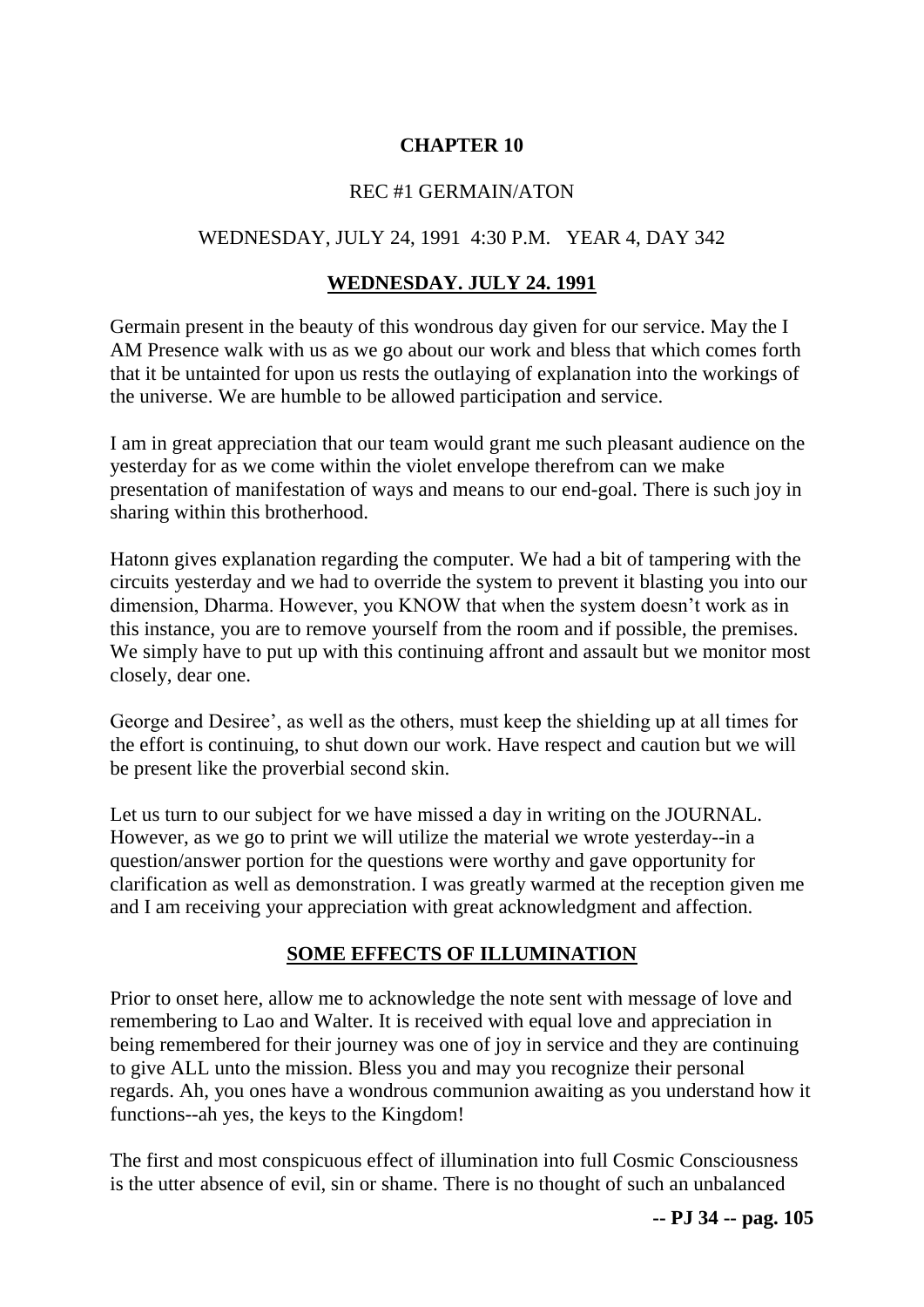condition while in the one ecstatic condition of perfect balance--which the Light of Love IS.

When we say there can be no thought of such a thing, we can best transfer that thought to you by asking if you feel the slightest thought of falling while you stand in balance. You obviously cannot for your senses will not vibrate to tell you that you are falling until you actually begin to fall.

Likewise, when you are perfectly comfortable, your senses will not tell you that you are uncomfortable until you begin to be. You will then put on a coat if you are cold, to bring your body back into the balanced condition of comfort.

Illumination into the Light of Cosmic Consciousness transports you immediately into the Light of all-knowing of CAUSE which balances and controls all **EFFECT. THE COSMIC SPIRITUAL LIGHT IS BALANCE.**

That which man calls evil, or sin, or shame--or any of its attributes such as anger, jealousy, worry, fear, cruelty, lust, or the greeds which lead to murders and wars--are unbalanced conditions created by man who has not yet known God and, because of it, has not learned the Law of Love which demands equal interchange between all opposite conditions in all human relations.

Man, himself, has manufactured evil, sin and shame because of the impossibility of keeping himself in balance. His material greeds impelled him to take what he wanted without giving in order to be regiven.

There is no such thing in Nature as evil, sin or shame. Nature is never unbalanced. The heavens give of light and rains to Earth and Earth regives equally of her forests, and crops, and vapors which replenish the heavens. Nature does not cheat, lie or steal. It only gives and regives. When man learns that lesson from Nature, his civilization will be as eternal as Nature is eternal.

# **THE LOVE CYCLE**

The very essence of the love principle is the action of giving and its reaction of regiving. This action and reaction is expressed in every electric wave, every physical event of every living thing, in the creation of every particle of matter. Every visible moving form is given to Creation by the invisible universe of stillness, and must be regiven to that invisible stillness.

The seed gives all of itself to unfold into a tree. The tree regives all of itself to refold into its seed.

The earth gives you your body but you must regive it to the earth. Space gives you your breath but you must regive all of it to space. Everything on Earth and in the heavens which appears as a material moving body must disappear into the invisible stillness from which it came in order to reappear as another visible body.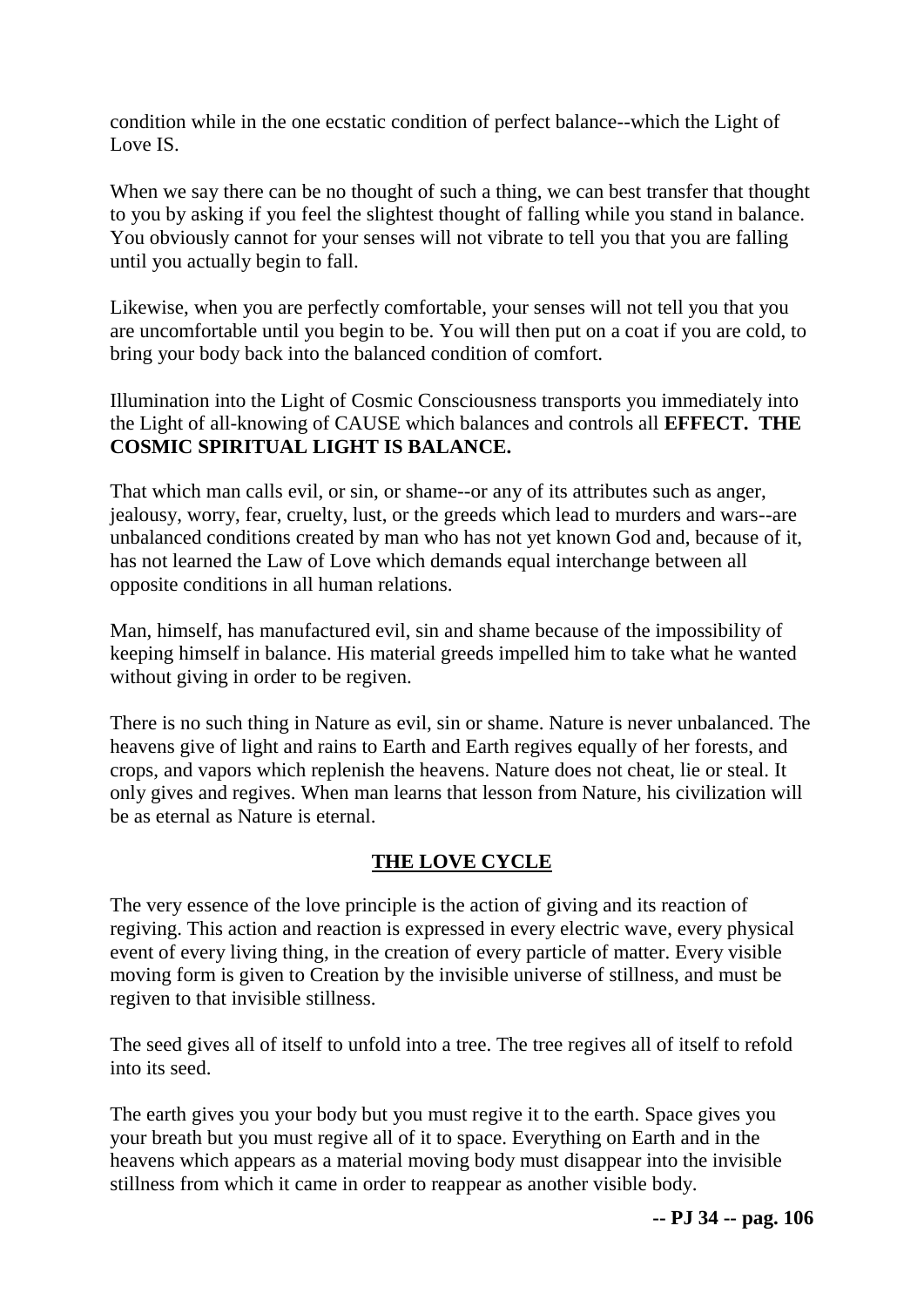That forever-repeated action and reaction of giving visible substance to idea and regiving that substance back to invisible Idea is all that constitutes the process of Creation. There is no other process in all Creation.

The universe is founded upon love. Love is its fulcrum. The love cycle of giving and regiving is the expression of love in the visible universe of motion. If both expressions of the love cycle are balanced with each other, the result is what we call GOOD. If they are not balanced, all of those things which we call ills, diseases, frustrations, misfortunes, failures, hatreds and enmities arise from that unbalance.

The secret of life is to learn how to balance one's transactions so that the givings and regivings are equal and in balance with each other. In the still universe of love unexpressed lies all CAUSE. In the moving universe of action and reaction lies all EFFECT. Effect is always divided into four pairs which must balance with their One Cause. The very living of life is a continuous lesson in learning to balance effect with cause.

*As every effect which you do set in motion is a pendulum which will return to bless or smite you in the measure of your knowledge or lack of it, it is imperative to your welfare that you open your heart and Soul to what is herein written and not sift it through any traditions, or cults, or teachings which have been so deeply impressed upon your brain, by sensations or emotions, that all you have accumulated in a lifetime are but abstractions which you forever repeat but cannot possibly explain.*

That which your brain alone has recorded, you do not KNOW and, therefore, cannot explain to others, or even yourself. That which you know in your heart and is recorded within your Soul remains with you throughout the ages and is reincarnated within the seed of you for adding to it life after life as you journey through the ages of your final goal of complete unity with the Light of God which you are gradually knowing, a little at a time, as you walk and talk with God to know Him in you, more and more, day by day.

Dharma, I stand aside as Aton blesses you with some instructions and insight into that which is your Earth mission--you and our "team", and it will give you strength in the closeness of the commitment to this journey. I bow, Father, that you may speak--I am whole in your Light.

# **ATON**

As you of My children take My hand, let it be within your hearts and Soul that you are in the doing of your appointed task and in you am I well pleased.

There is much in the messages being offered herein which have been presented before and now are they ready for the publication. What I have to say to you is most personal for I find the longing in your hearts for more understanding of your task-- more insight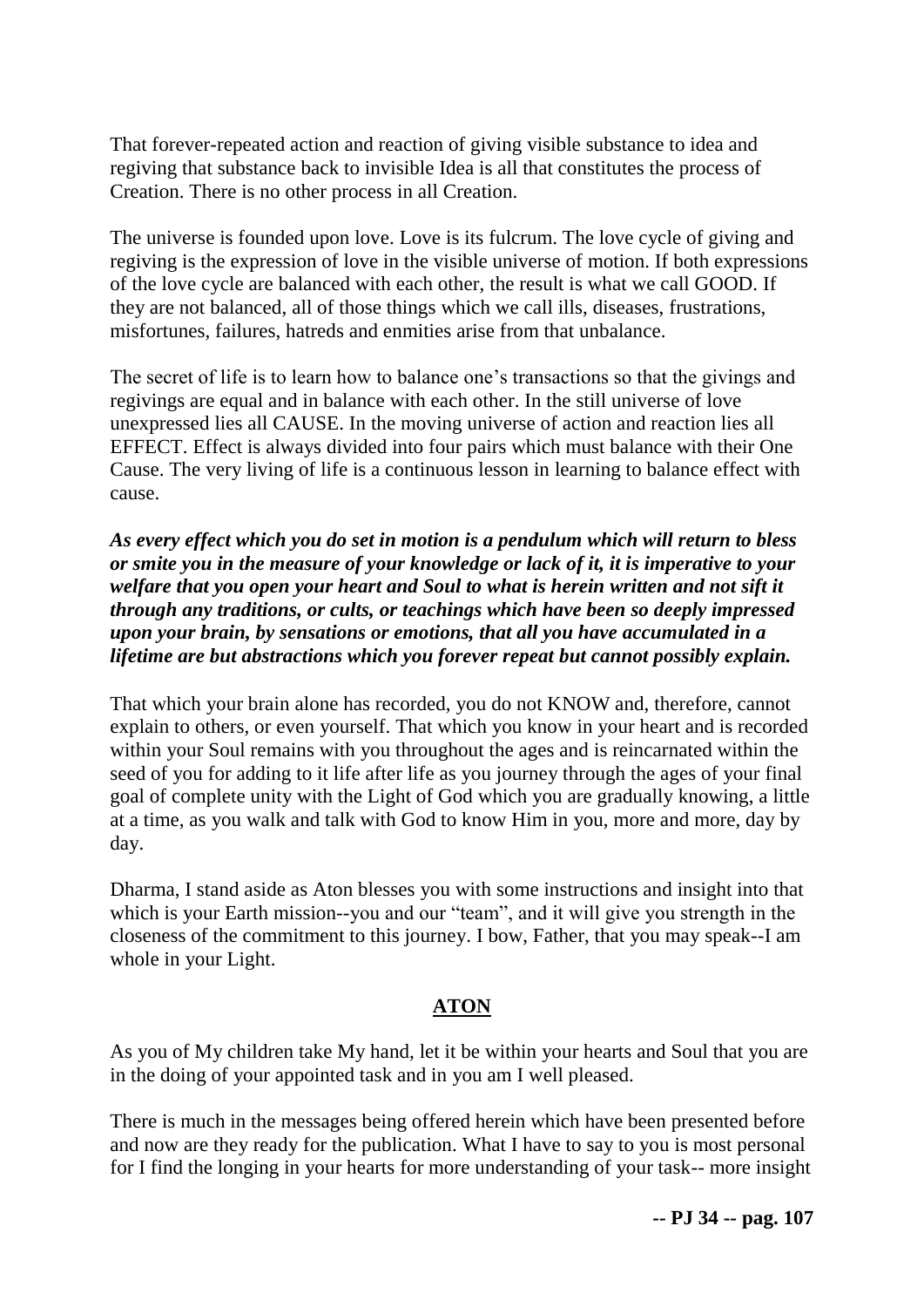into your journey for within you KNOW and the way seems dim. You must, however, realize that this is the way it must be lest we pass our other children in the path and they again be left within the darkness.

You are the Light and you shall never find contentment with just a reflection of the Light in man's outer vision. You shall never be content *in man"s universe of dimension.* You shall only be content when in communion with Me upon your mountain top for you are ecstatic man. You are the herald of ecstatic man to come. You are to unloose the bindings with which man has bound himself. The ecstasy of MY LIGHT is yours.

The agony of man's revilings shall be yours in generous portion. Heed them not, My Children. The capacity for ecstasy is measured only by the capacity for suffering and you will come into understanding of that which I mean by suffering--for it is NOT that as which you define it to be; therefore, rejoice in that which you perceive as "suffering" for therein shall you KNOW My caring and presence to lift you up.

My words must be written for man that he be given that which is My PROMISE unto him that he might be given to find of his way. They must flow through the pulsing heart of MAN that brother may find ability to perceive and conceive his passage.

Heed not such as crucifixion in the hearts of ten times ten million men--go in humility. He who comes forth to man bearing inspired knowledge does man crucify. Crucifixion awaits all inspired messengers of the Light but TRUTH lies beyond the crucifixion. To tear down the idols of man and open the doors which lead to eternal life in the knowledge of the Light shall be your Father-Mother's work to do.

Teach the laws by which My universe is bound. Such laws are within the comprehension of man and none are beyond it--NONE. Avoid, therefore, such wordings as psychic things and powers, and occult things and powers, which mislead man and tempt him toward his early imaginings, and answer all questions dynamically. All of man's questions are answerable in Light--YOU ARE LIGHT AND YOU CAN ANSWER THEM.

Confine your teachings and speakings to your written words given forth in this manner for the writing down of TRUTH and translated from your Father-Mother's rhythmic words in Light. Know, Dharma, that your gift is given and regiven and in that way shall you know your work is worthy and blessed. Blessed be all hands and hearts who do My work and share and give and regive unto all My creations.

Do not preach, nor teach, beyond this that is being written down, for you are man and full of man's failings. Answer no man that which has not yet been written down by you, even though you know the answer in the universal language of Light. Man's words are treacherous things of many meanings, therefore meditate when queried beyond your translated words, until you are alone in Light, then answer by the well considered written word given forth unto you. Do not pass as knowledge that which is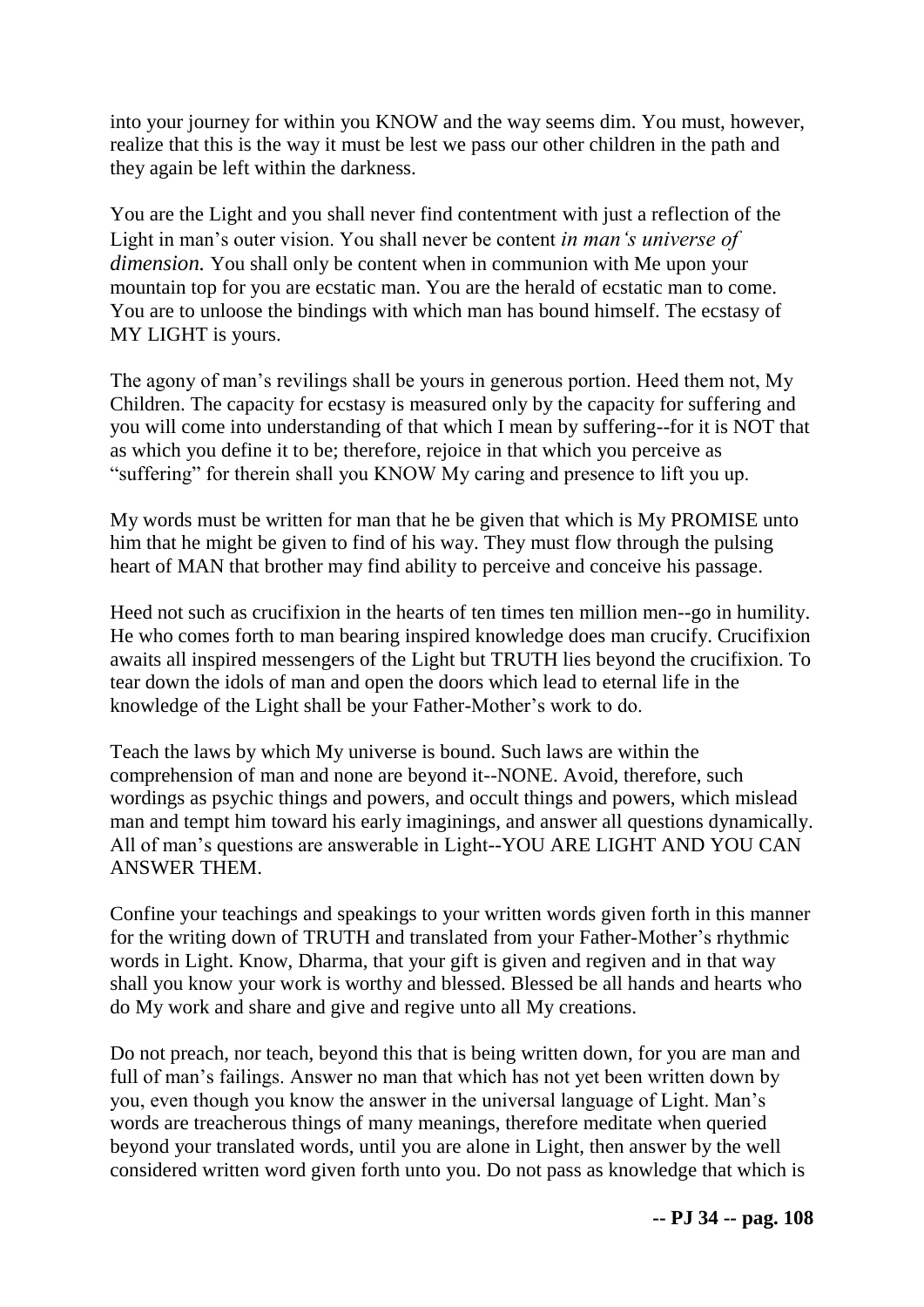only "opinion" lest you not speak in KNOWING but in ego projection of selfimportance. You do not want that which is error upon your heart and Soul as you leave your mark on man. Your strength will be in the writing down of words and exemplifying them in sketches that the brother can better understand--but only as given unto you lest man become confused, even if other's interpretations bear Truth and similar meaning.

Speak and teach through the books we give unto you for this journey through transition for the confusion of that which is Truth from that which has been projected at the whims and desires of man is great. This is why we are giving again the laws and instructions unto you at this time of the Great Cycle--that none can misunderstand--but rather, choose his path in full knowledge of consequence of actions. It is time for the WORD and these writings to be compiled and sent unto the four winds to all peoples and all nations.

Have a care that any spoken words of yours shall not be beyond what has been written herein by this servant's hands, nor divulge, nor discuss with any man My yet untranslated words. This will be your great temptation--to speak of things which ye have not yet been given permission of which to speak. Dharma, you shall stay within My Light that you receive nothing nor give that which is not presented by Myself and My appointed speakers. This I must give to you alone, chela, for you hold the translations in your hands. You must be strong for if you speak untimely of that which you KNOW and are GIVEN in your other times of experience, so shall those things possibly go forth out of sequence and damage be wrought upon our work. Please allow the veil to shroud your projections so that we can present that which is in its own properness. Yes, precious, be strong in this wise lest you yield to the proddings, for in eagerness to share and KNOW ones act without wisdom. You shall be given to comprehend and know much prior to the insight of others for it must be so in order to allow our work to flow--allow all actions to only be in wisdom.

Your strength through your written words shall be as mighty records and as a mighty rock which will withstand the batterings of the whole world of men, and you can teach and speak within them. But beyond them your ill-considered translations will be as a heap of sand to wear away by the erosion of soft blown winds or mighty winds of the hurricane.

Heed My words, My own projection of Light, and heed them well for great responsibility rests upon your being. You remember not your placement--only the brief construction of your being in the moment of creation and your consciousness perceives you should be "something or other" different--pious, somehow partially etheric or something akin to angelic projection. I did not create an etheric angel to write My words--they must come from the hands of the "human" that he can relate unto their source in the manner of his manifested experience. He has proven that he can no longer read the messages in Creation--only in that narrow focus as directed by the human restrictions.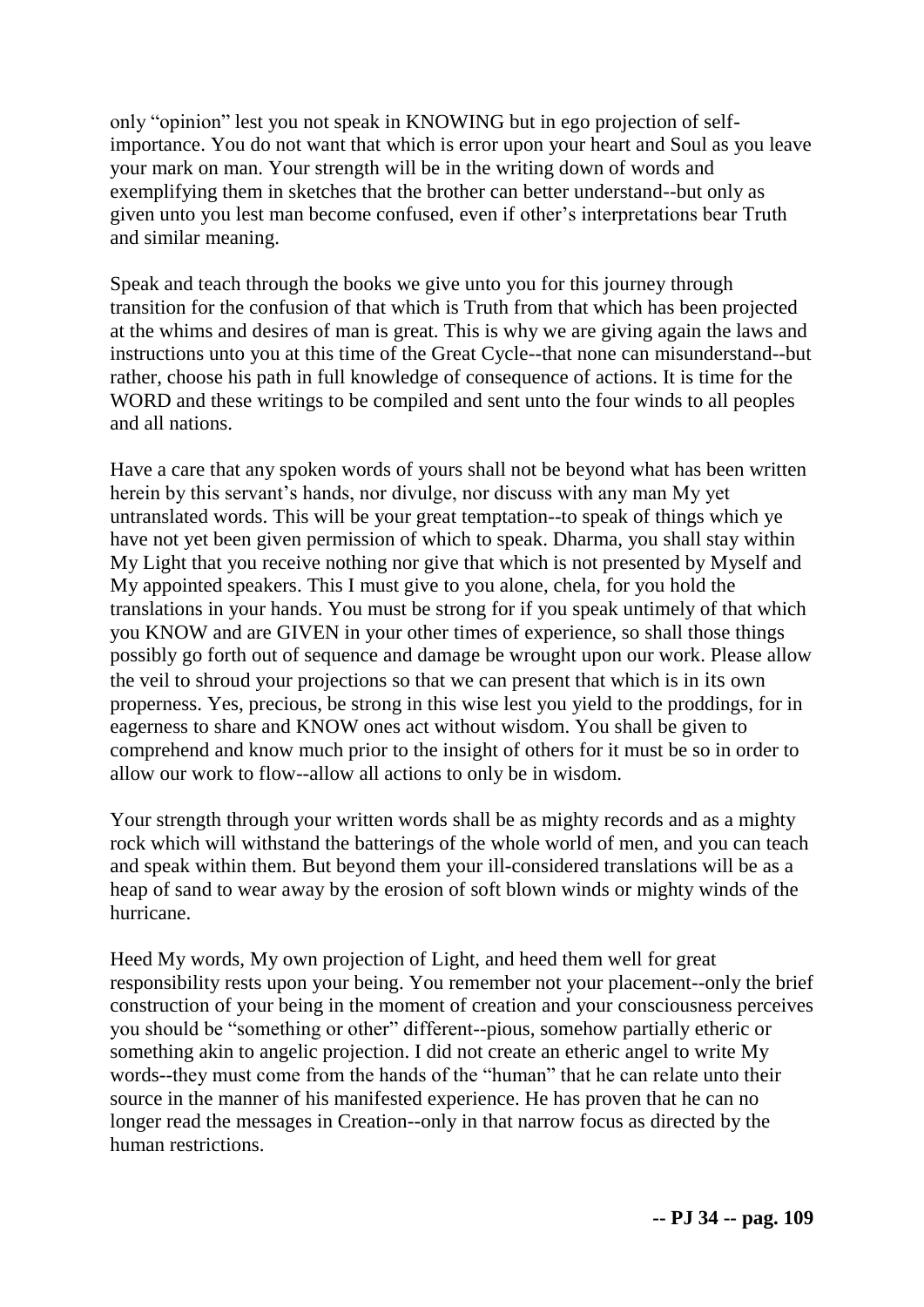It is commanded of you to turn man's eyes away from his jungle, to tell him to look upon the face of the Lord and know God's ecstasy in him. It is not to produce a facade of false piety and sanctity. Man must have that human experience with which to relate. These false projections of the ones who pronounce themselves Godly have set that image in front of you to hide that which they actually do in the darkness. Know, chela, that these are MY words which are being herein written for the historical records of this time in cycle upon a wondrous Creation within a perfect universe. You hear them through Me and doubt not your gift for it is beyond the "gift", it is the authority of Myself.

The world of man is decadent. Go and tell that which IS and resurrect it in MY name.

The beauty of My balanced thinking has man buried in his dank tombs and sets ugliness in the images of man's earth thinking as idols for his worshipping.

Man-might is he placing before Omnipotence in Me. Love is he seeking to crucify--to deify brutality. Barbarity of his own inviting is even now crossing his horizon to crush him who would exalt it. The seeds of hate is he sowing for the babel of many tongues to multiply.

I am a patient God. All men will come to Me in due time, but the agony of awaiting that day shall be theirs alone. And that day shall not come until man himself shall cleanse himself from his own unbalanced thinking. Prepare, therefore, My messenger to the Cosmic Age of ecstatic man, which is now in the deep dark before its dawning, and be ready for your appointed day when man's own chastening shall awaken him in Me.

Long has been the time of preparations that the WORD might be projected in segments of ongoing sequence. Guard well, child, that which is your knowing, and herald not your messengership but rather remain quiet and dutiful that the WORD can be put to print before it can be stopped in the human arenas. There are others appointed to do that which comes next, and next, and next. Then shall all the world begin to reap the harvest of self- inflicted suffering sown by his own hands in the seed of his unbalanced thinking. You ones of My cherished messengers shall be given to release that which man chooses, for yours is to bring forth the WORD and therein limits your responsibility. Many have gone before and given forth the word of Truth and given forth the great "inventions" which could bless man--now is the time of again bringing that which was their gift, into the consciousness once more--that man can reconsider that which he has done.

You shall be given to take up where others changed through transition for yours will be within the time of the great cacophony, disharmony and chaos. My precious children, you will be as the waiting within the incubation readying the Phoenix for its rising. You ones shall know no rest as you prepare against the days to come.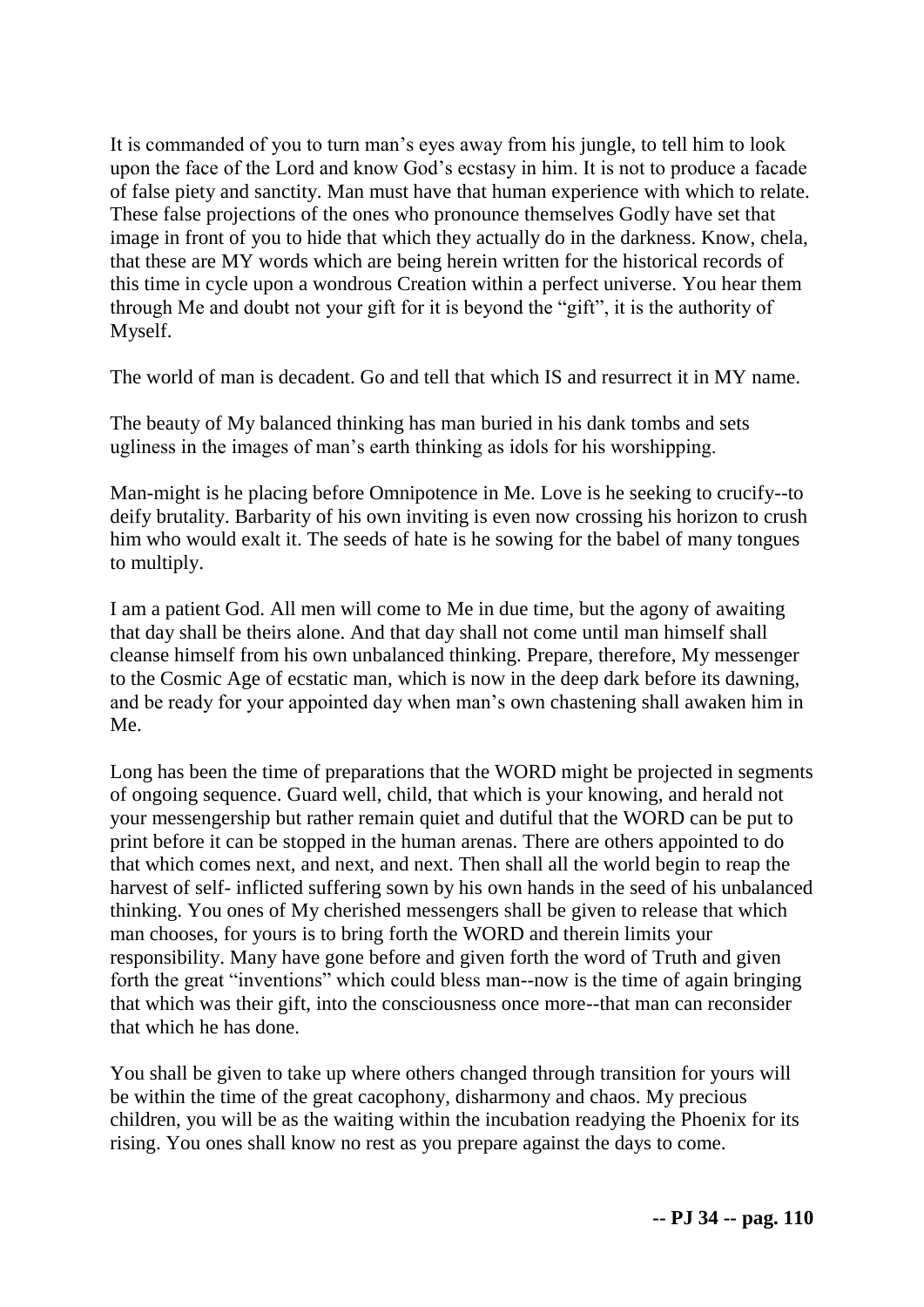Before the day of man's rebirth in Me his self-made way of Earth will be deep strewn with the ashes of his Earth-planned tower of self-might, denying Me in him. Untold suffering shall await him on the blood drenched road which leads toward the jungle of his own seeking. Anguish will be his lot, and there will be weeping in every home.

Many who see such agony in man will say to you that a God of Love cannot be if man is son of God, and God the loving Father-Mother of all men. But I say to you, all men are ONE. The thinking of one is the thinking of all, and so shall the world-harvest be that which was sown in the seed of world-thinking. Man's world is the sum-total of man's thinking. It is what all world-thinking makes it.

If love be in the world, hate cannot also be. In the early days of this cycle My messenger of that day said: "Love your brother as yourself," but man has not yet faintly comprehended its meaning.

I now say more, for man is not now so new, and can well comprehend My meaning after the coming carnage by man shall have spent its furies, as the calm of Earth's storms always follows those storms.

These words I now say for newly comprehending man of this new cycle: Love one another all men, for you are one in Me. Whatsoever you do to one in Me ye do to all; for all are one in Me. Love your brothers as yourself. Serve your brother before yourself. Lift high your brother, lift him to high pinnacles, for your brother is but yourself.

For of a verity, I say, love of self, or a nation of selves, turns neighbor against neighbor, and nation against nation. Self-love breeds hate and sows its seed in all the winds to blow wherever it will. Wherefore say I, love of neighbor by neighbor, and nation by nation, unites all men as one.

Serve first your brother. Hurt first yourself rather than your neighbor. Gain nothing from him unbalanced by your giving. Protect the weak with your own strength, for if you use your strength against him his weakness will prevail against you, and your strength will avail you nothing.

Such is My decree which you well know in the inviolate workings of My law which holds balance in all creating things. See that man well knows this principle as the foundation of his new day.

I bless you, child, and you, My children--for you shall come again unto Myself and you shall come within the Light. Him who chooses to disobey and turn from Me shall be remanded unto his appointed placement.

You shall be given that which is intended to be further given and in your work shall you be blessed for I so decree that it shall be so.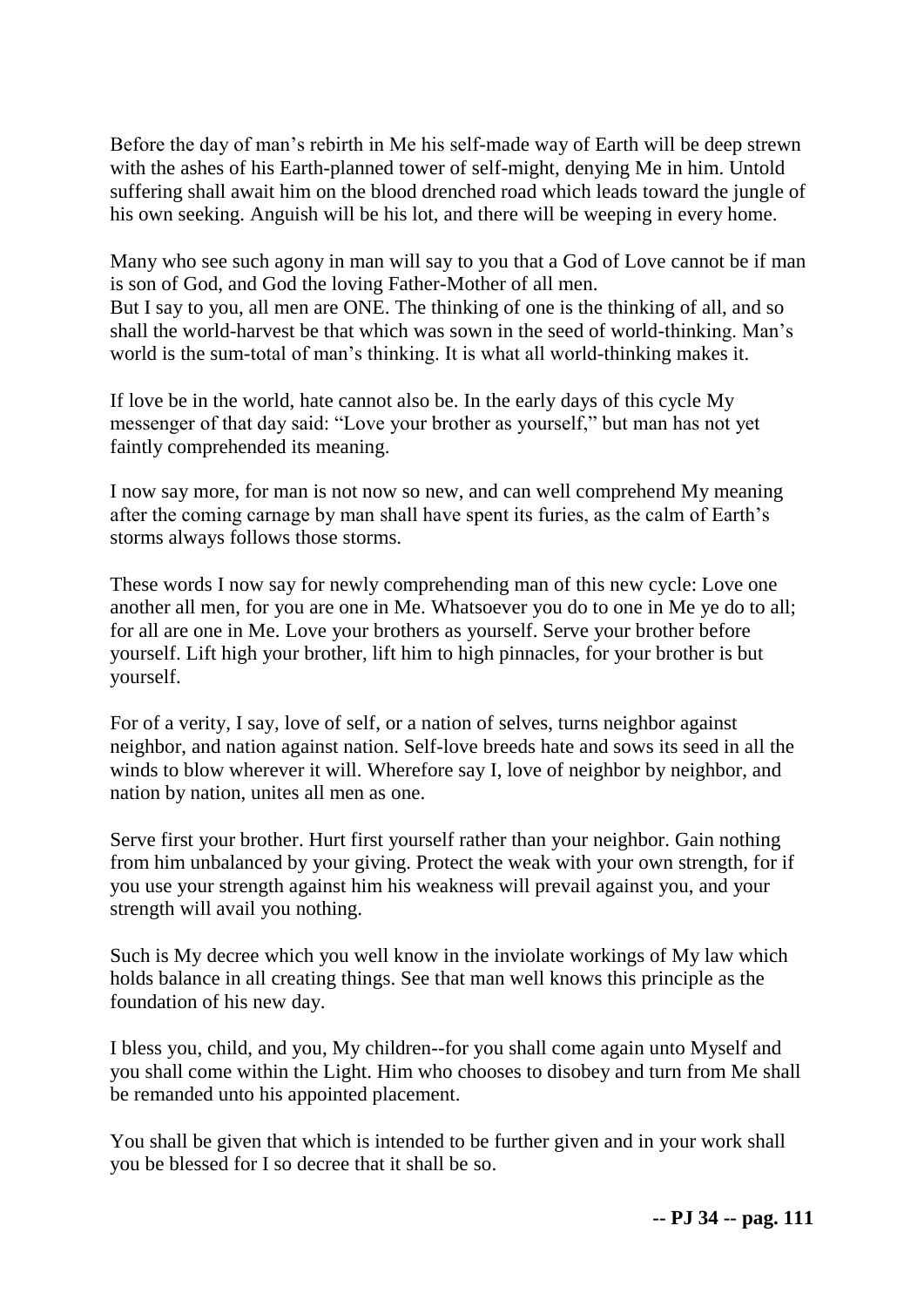# **FROM DHARMA**

I, Dharma, share this with all of you for surely such a gift would not be given ONLY unto me. We have somehow formed a brotherhood far greater than our imaginings and I am overwhelmed in this PRESENCE of which I have no description. I know, however, that I will serve as long as there is life in me on this plane for there is nothing on this plane to touch the wondrous PRESENCE which so freely gives and walks with us. We must be blessed beyond all measure to be allowed participation-- to be allowed delivery of this Truth unto US. We who receive this WORD are blessed for we have it first--entrusted into our hands. I feel unworthy, and yet, I must be worthy or He would not allow me this service. Whatever, Father, Your will be served. Thank You for allowing me to have some small portion in Your glory for it is beyond my perception. I see the words pour forth and I KNOW that it must be so, but I cannot perceive it. Each in the task at hand has a heavier load than do I, may I not be given into failing them. Germain, please do not leave me longer here. Thank you.

### **THIS MESSAGE**

I have not left thee, chela--Germain is here. It is time that you ones of the "team" begin to come into focus and realization for it is a great task in which we are all honored to participate.

Herein is printed the above personal material which specifically commands in some detail the very manner and method of its delivery--these multitudes of printed pages brought forth--as well as allowing you to see that the time is at hand for same.

We have given you these instructions for the express purpose of bringing deeply home to you the most important--even though hardly believable--fact of your life. This fact is that if you KNOW God in you, not just abstractly believing it with some slight reservations, and work knowingly with God, your life will be the highest of the high, forever knowing the peace which passeth all understanding, and your achievements will be mighty--for the divine YOU will be in them.

The knowledge of your oneness with God is not possible of instant acceptance by any human in its fullness, as you would instantly accept the knowledge that two and two are four.

Such illumination is too wonderful for quick unfoldment in man, for every cell in man's body cries out the selfhood of the body, and every sensation of man tells him of reality as being in the senses. Outersensory, objective awareness in him is so strong that the transition to innersensory *creative thinking* awaits long ages of man's slow unfolding.

You are able to see and feel that which you have long believed to be you, and you have built up a sense of ego or individuality around and within your body which has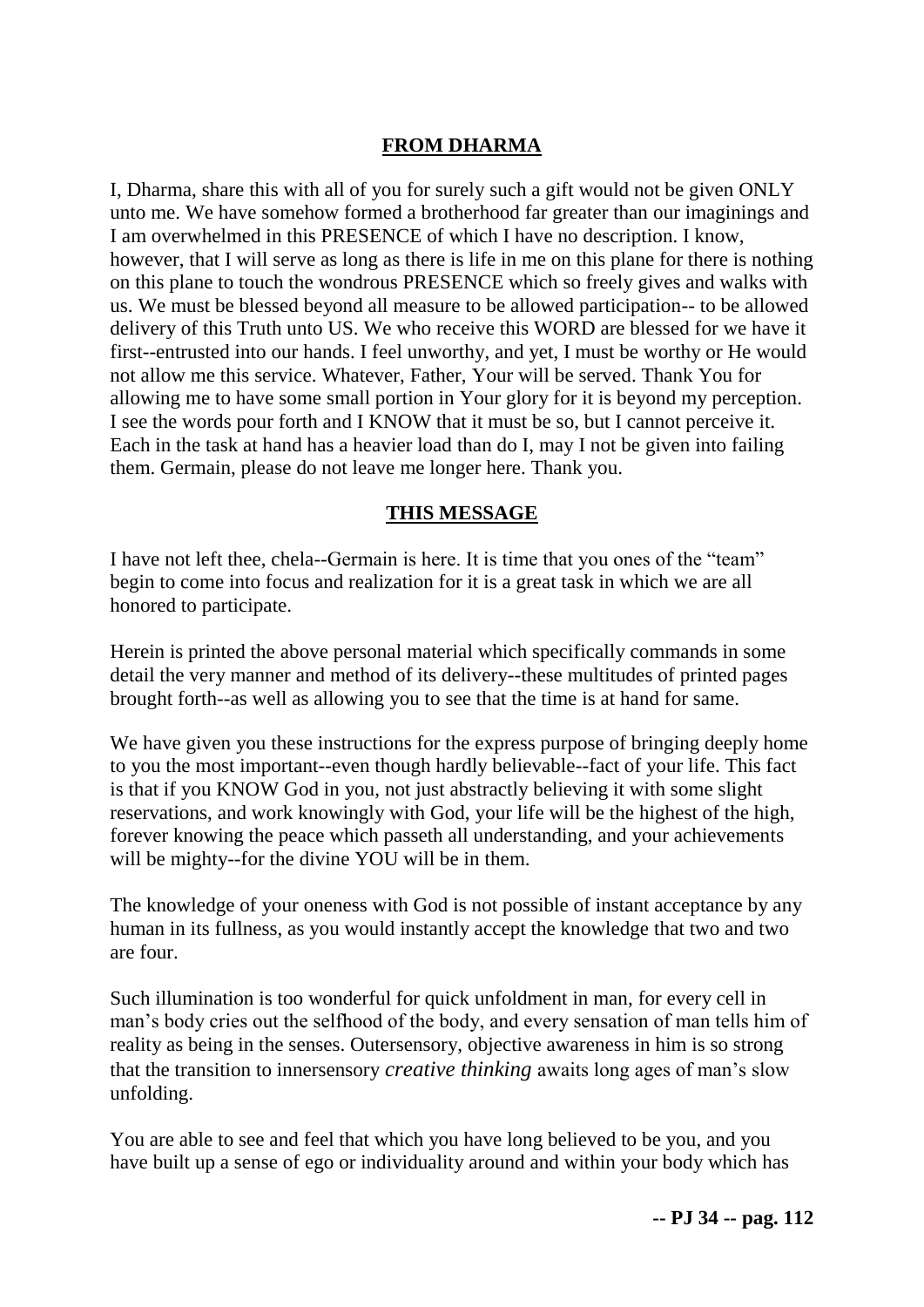forcibly separated you from all other men, for they are individuals also--human bodies of persons in countless numbers, all separate and apart from each other.

It is not a quick process to forget body and separability of bodies just by being told about it, even though you believe it. *Your body is the high hurdle which you must surmount in order to know your divinity.*

As you become focused on purpose and desire in meditation, you learn increasingly to forget your body and increasingly become God-Conscious. Therefore, walk and talk with God constantly, from moment to moment. Let meditation become a fixed habit and state of Mind--this doesn't mean going around blathering with the voice box- simply become constantly in the company of God. Know that the security and presence of that Great Source of All is constantly within your presence.

# *When you realize that every cell of unfolding and refolding matter is centered by God-Light and controlled in its every second, and that every insect, bird and beast is instinctively controlled and watched over just as you are, whether you know it or not, how much greater is that power of love which is watching over you when you KNOW it and work with it!*

There is no detail of your life or work that you cannot take under instant advisement with God. Many thousands of times each of us has asked Him in our hearts - wordlessly--to guide our hand with His to give balance to sculpture, painting, writing, teaching or other work when it seemed lacking, and always the next brushstroke would be made by God's hand and balance restored.

The time has come when cosmic man should perpetually acknowledge God as companion and co-worker and cease to think of Him as The Almighty God AFAR OFF to whom he can pray when he needs Him and at all other times get along by himself.

When you are in a quandary, you are often prompted to seek some friend for advice, or if some friend comes in, you are apt to ask his advice. That desire is prompted by your feeling of need for help, *but never ask of anyone BEFORE GOD.*

# Make it the most natural thing you do to ask God about it. *This you will always do if God is ever-present with you and you feel His presence as He works with you.*

Let us earnestly counsel you against asking or receiving advice from anyone**.** *No one can advise you unless he becomes a part of you.* Your problem must be his problem, and your desire for its solution must be his desire. No one can know all of your problem, nor can you tell it to anyone fully except to God.

How many people are there on Earth who can be one with you through love? If you know such a one, you can then merge your unity--and God will be in your midst. Such love as that between perfectly mated men and women multiplies their power, for when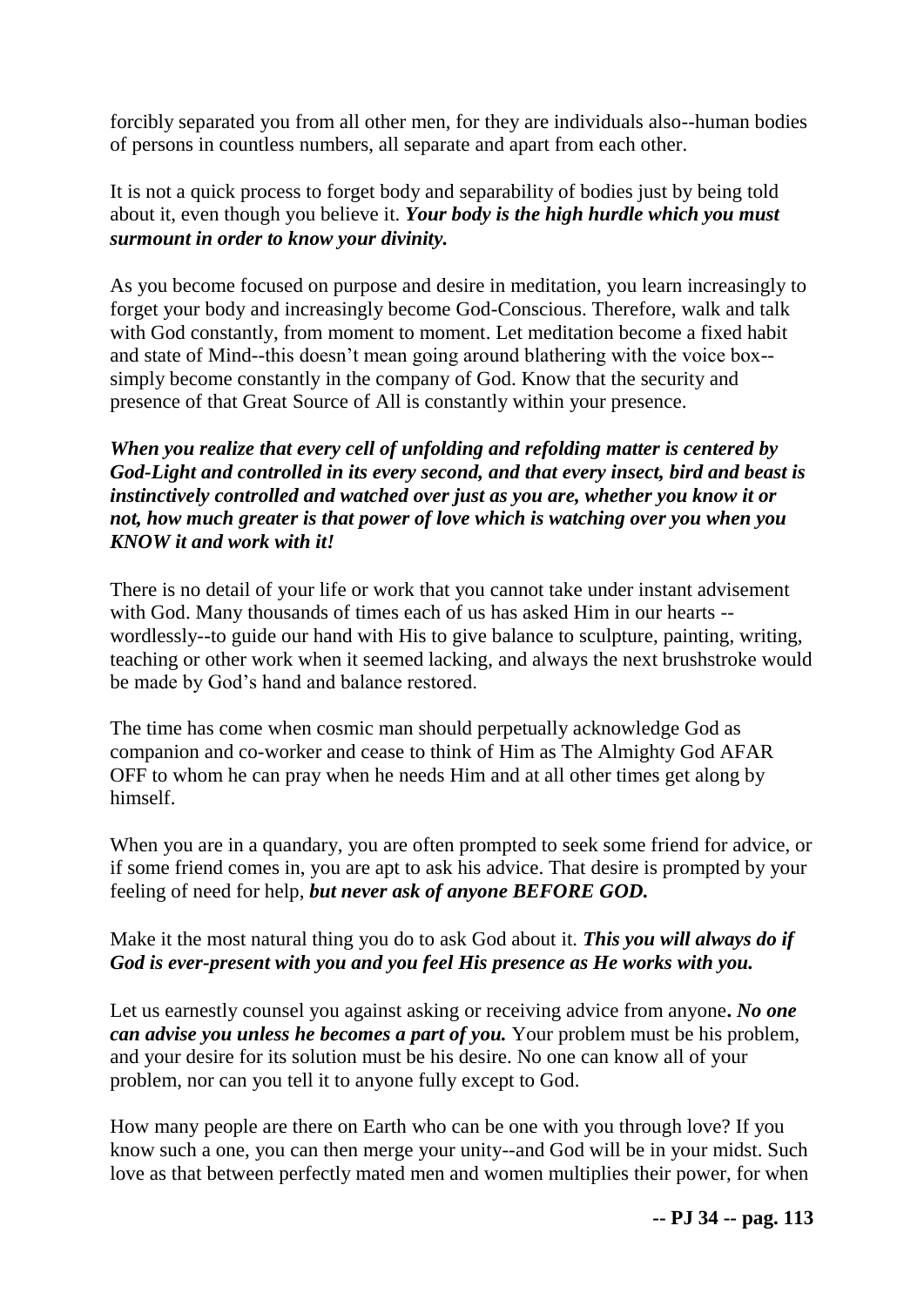husband and wife both belong to God, working knowingly with Him, each one is then KNOWING together, THINKING together and WORKING together with God as ONE. It is a blessed thing indeed and garnered by few.

This principle can be well illustrated by group thinking, such as a meeting of directors in a business, or in the Senate and Congress. Such groups should be as one man, for they all have the same interests and problems--or should have (this is for example). The problem of one is the problem of all. How useless would be the advice of anyone brought into such a meeting who did not take the interests of all into his heart--well, that is where you have now arrived in your national functioning.

Effort at developing the intense realization that if there is but the one universal Mind of God, then YOU are that MIND, and YOUR thinking is God's thinking. *Meditation can do that-- bring you into contact and communion, --and the more you experience with God by taking all of your desires and problems to Him, the more you will develop that oneness.* Every meditation is a partial illumination, for you cannot possibly open your Mind to God without God immediately responding.

And, above all things, do not desire the full illumination until and unless it comes to you. *It will come when you are ready for it and not before.* Rejoice in every partial illumination which you will always recognize by the ecstatic--or even joyous--feeling which inspiration always engenders.

Let us end this chapter at this point. We will take up a few questions and answers regarding meditation and prayer as we sit again but this is quite enough for this sitting. Thank you for your attention. I am humbly honored to serve with you, my brothers. May our task be performed ever in the Light of His PRESENCE and within the glorious transmuting flame of the violet ray that we make this transition into **KNOWING AND POWER.**

**I AM**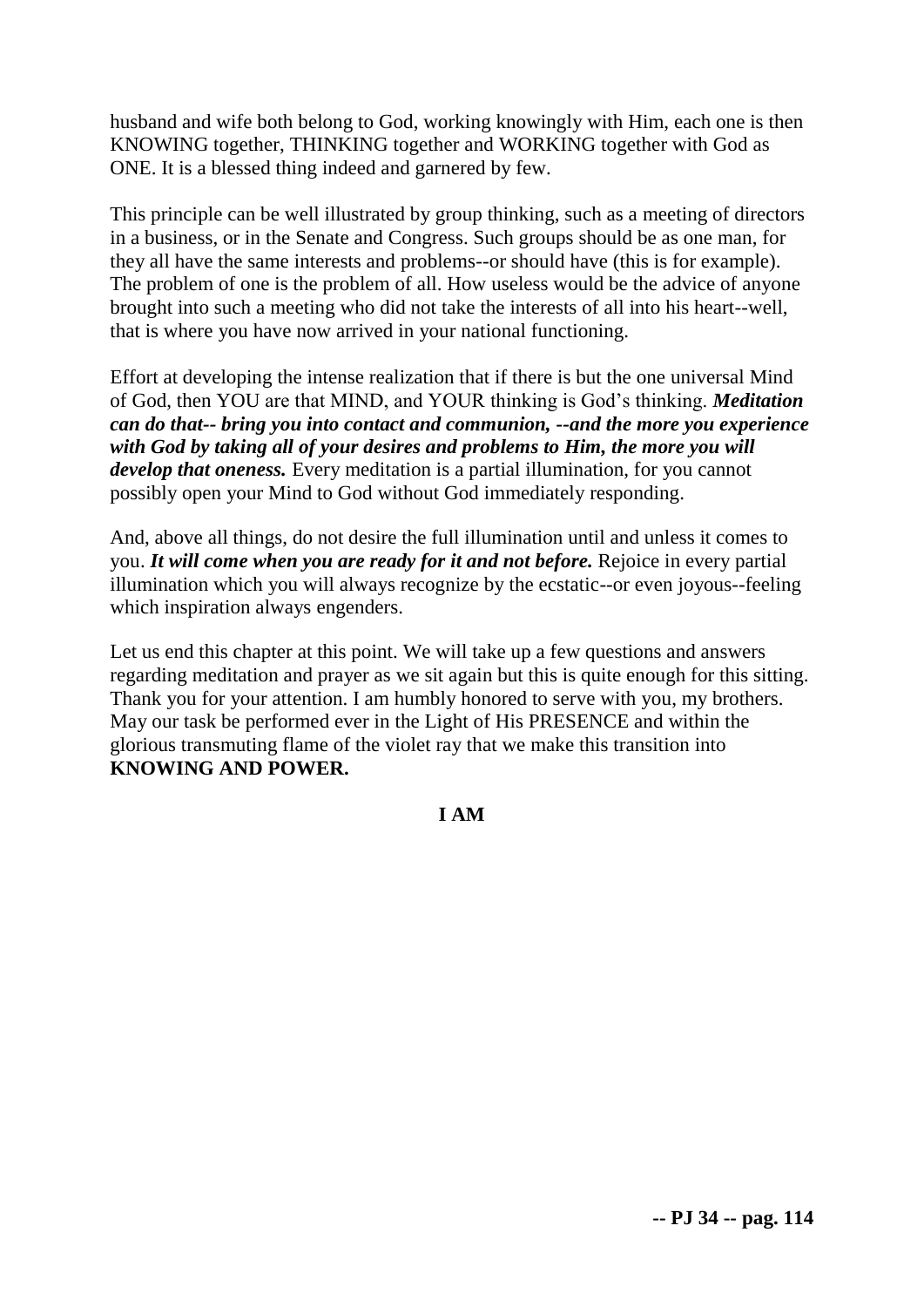# **CHAPTER 11**

### REC #1 GERMAIN

### THURSDAY, JULY 25*,* 1991 7:55 A.M. YEAR 4, DAY 343

## **THURSDAY. JULY 25***.* **1991**

### **OUESTIONS AND SOME ANSWERS**

Germain presenting in the Mighty I AM Presence. Good morning. Let us move, please, right to the subject.

How often you are told that the greatest miracle which can happen to you is the discovery of your inner immortal Self. We would say that again and again for a thousand times until you fully know that the "kingdom of heaven" is really within yourself. Let me add to it by telling you that one inspiring hour alone with God, in communion with Him in HIS Light, is worth more to you than all the possessions of all the earth, all of its jewels, its gold, yes, even its richest thrones.

This highest of all the attainments of man, we are trying to open up to you through your continued growth of comprehension. *Do not think it easy for you to acquire such a high goal overnight--simple but not easy.* Many write that they have followed instructions carefully but cannot decentrate to the stillness, try how they may. Let us look at a few of those questions.

We find a response to the material worthy of immediate consideration for it came not for testing but for clarification of something troubling a heart. Taking time to respond to basically "inside" inquiry also gives me a chance to speak to the ones who serve and work so diligently in this geographic location. That sentence usually causes a bit of discomfort in the recipients, of the next to come--but I have to await some overeagerness to confront all to have cause to sit us all down and speak of these things.

My intent is to cause you to again think! Think about what you project--each of you. Think how you respond to new entries into your presence--**HOW DO YOU TREAT THEM? DO YOU TREAT THEM AS IF THEY HAVE INVADED FROM THE ELITE CARTEL OR DO YOU RESENT THEIR PRESENCE FOR THEIR JOB APPEARS TO BE MORE WORTHY THAN DO YOU ACCLAIM YOUR OWN TO BE?** 

**HOW MANY GURUS DO WE HAVE TO HAVE IN THIS GROUP?** Well, we have several who speak and act as if they are appointed and highly evolved. Let me burst bubbles--if *you think yourself to be highly evolved and know all--YOU ARE NOT. WORSE, IT SHOWS!*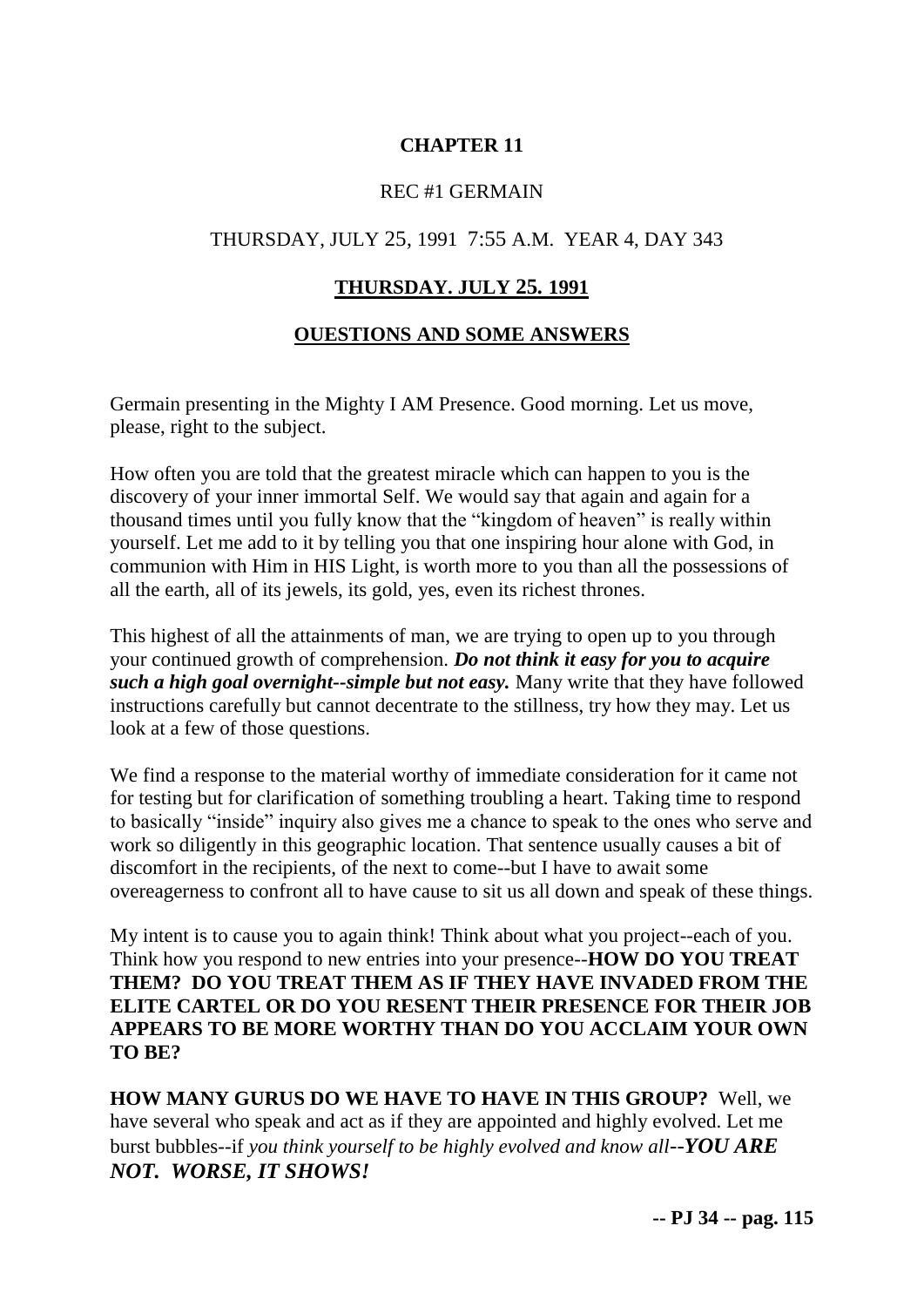The information coming forth now has not been presented before this time in its compiled form and added information--SO YOU CANNOT BE PRIORLY INFORMED. If you wish to share opinions and discuss, fine--if your intent is to pick and find fault with every sentence, to show your wisdom--you show only your foolishness for you cannot know that which has not been given for you are still the students and the teachers have not given forth that which we are giving you now.

Can you not be patient and await the unfolding? Must you consider that "something" should be churning" and it should be thee that churns it? Have you been so successful in your past experience in EVERY encounter--that you have become master? I repeat-- WE ARE NOT AN ORGANIZED GROUP AND ANY AND ALL WHO WISH TO DO SOMETHING INCLUDING ONES WHO SHARE THE WORK--SO BE IT. I SUGGEST HOWEVER, THAT YOU ARE PUSHING THE RIVER AND WILL BE DROWNED IN THE EBB TIDE AS IT SWEEPS AROUND YOU.

As with B.H. whose inquiry we will herein share--I suggest that by your own inquiries you see that you have not yet found the Truth and you have that which to measure this statement against. I care not who and what taught you before and if of the higher realms, I suggest you be SURE. The higher energies are very, very focused at this time and the intent is to unfold this work in proper sequence. **HEAR--REALLY HEAR** what may be said to you. Make sure that, if you are nudged to do a thing, it is not JUST your own willingness to serve for no energy of the higher realm will tell you that you absolutely may not do a thing. As with meditations, if you find a visitor responding to your call-- because we "don't just show up"--and urges you to do something or other--be sure that you are not actually being urged to consider carefully that which you do.

We have no intent to stop meditation groups but I believe you are going to find that the very Masters of Communications, Germain and Korton, will not readily participate in any meditation groups as now established. It is not that they are ALL unworthy--but most are totally useless as to lasting mode of communication and you are learning a habit which may later be hard to break. This is only a caution for ones are free, certainly, to offer that which you choose and partake of that which you choose. If you want comradery and group sharing why not have a pot-luck supper and study the writings for either you will base your movement on this material or you do not believe it to be Truth. If you do not believe us to be and bring Truth--you should be happier somewhere in another location for these are serious times and YOU ARE NOT THE MAJOR FOCUS OTHER THAN AS YOU ARE ALSO GOD FRAGMENT BUT THIS TIME YOU ARE A SUPPORT GROUP OF ACTORS FOR THE TESTING OF THE HIGHEST ENERGY FORMS IN THE UNIVERSE. BETTER YOU UNDERSTAND THE LESSONS AND THEN, YOU WILL FIND GREAT BENEFIT IN MEDITATION AND GROUP PRAYER IF YOU STILL DESIRE SAME-- WHICH YOU WILL PROBABLY NOT. COMMUNICATION WITH GOD REQUIRES NO GROUPS, NONE OTHER THAN YOU AND YOU AND THE GOD-YOU WITHIN. IT REQUIRES NO WORDS OTHER THAN THE INTENT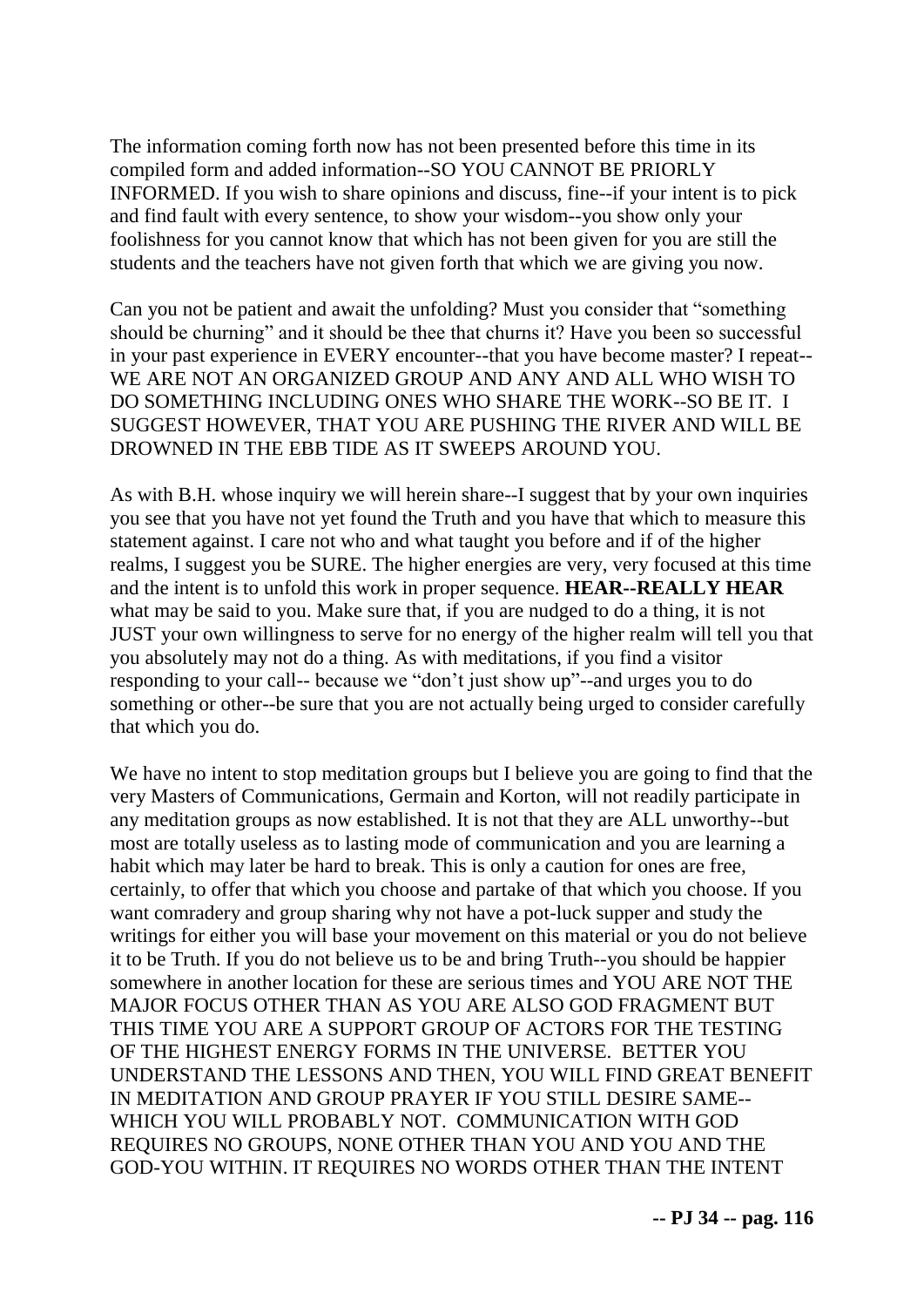# AND DESIRE WITHIN THE SOUL--THE REST IS DESIRE FOR COMRADERY. This is fine, it is simply not going to be called by disinformed identification.

Some of you are finding "inconsistencies" between Sananda's and Germain's teachings. Restudy that which seems inconsistent and let us clear it up--or perhaps you misinterpreted.

Since the letter was not sent to any of us of higher dimension, I shall turn the response over to Germain for response since it all deals with that which is coming forth under his name. I ask that you consider carefully that which you are again doing in selfappointed manner for unrest is rising and that is surely not an example of that Truth we bring. If ones who make claim to being a part of this non-existent organization can not find ways to project the very Love which we show, to those with whom you daily labor and share, is mandatory to return unto the Center of Love--then how shall we reach unto the world?

Vio, thank you for allowing me voice. I shall now step aside and also receive.

\* \* \* \* \*

Germain--in the Presence of the Mighty I Am. May we be given into understanding and sharing within the Light of Truth and Clarity.

I am honored to have inquiry for clarification. I am given two instructions--to please answer "some hard questions" and give "hard answers". I shall do so with the assumption that my "hard answers" are accepted as exactly that and not an attack on personal petition nor person! I believe we have a good "man to man" relationship going here and can speak frankly and clearly.

Dharma, we will take the questions one at a time and move down with responses in order. Then I'll probably make far too many comments at the ending of the communication clarification.

1. *In the Owner/Operator Manual, Sananda said, and Hatonn sometimes says, "Pray to God, Ask God, Better--Talk to God". Germain is now saying Don"t talk, don"t use words, use the feeling of the desire instead of the words. Correct?* 

## **NO! NOT CORRECT!**

*Somewhere in the* **JOURNALS,** *and floating around the "Rainbow Laundry", is a copy of Sananda"s "My Perfect Prayer" The Lord"s Prayer revised--A Big Bunch of words. Germain"s statement of "Don "t use words" shoots down Sananda"s Perfect Prayer. Would you seek clarification?*

Literally, no, I would not seek clarification for obviously to me--it is quite clear as I project it. But since you do so, I shall further clarify the message.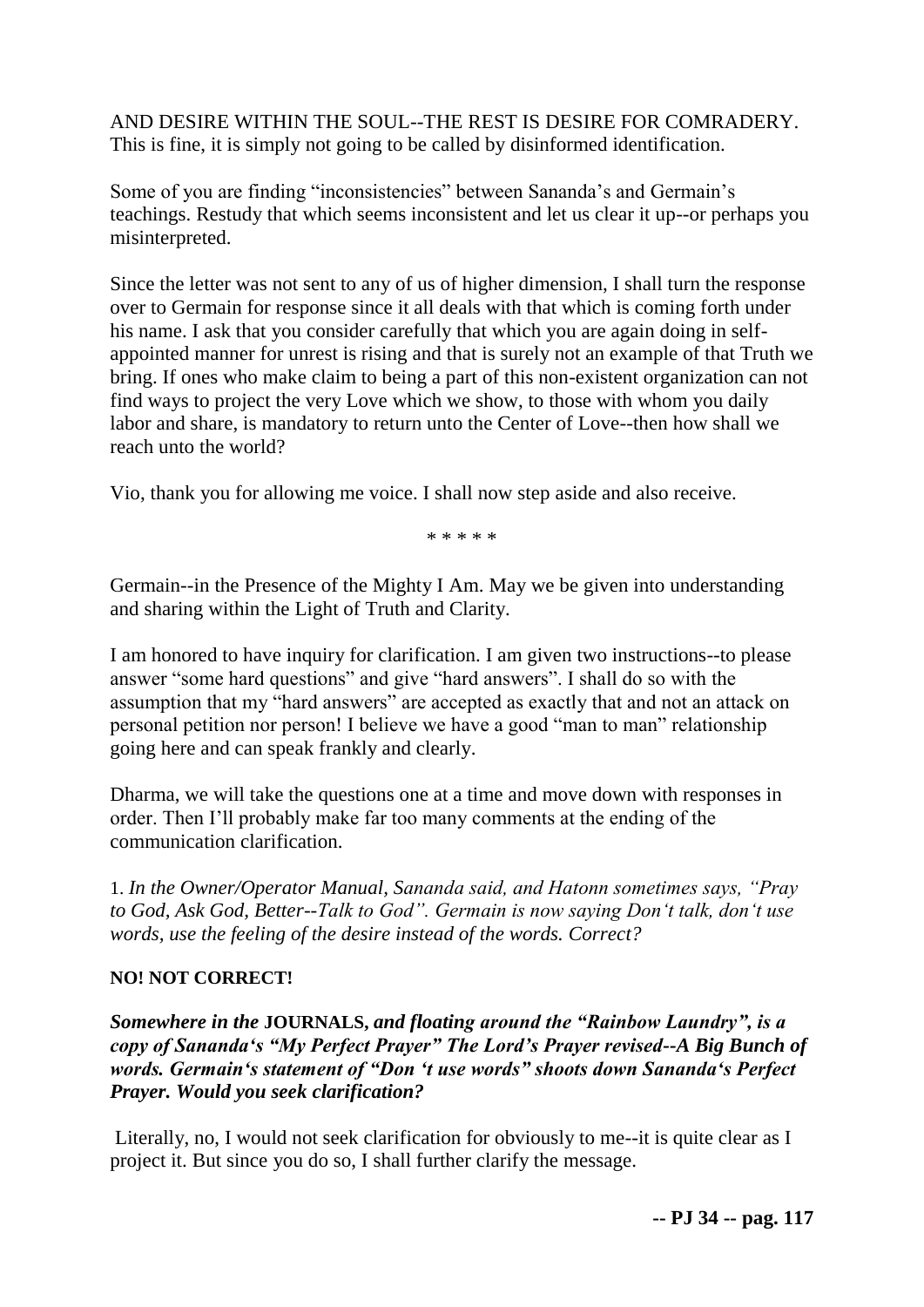Number one: the "Perfect Prayer" was brought into the attention of Hatonn and beautifully done in art-form by Karen. Sananda and Hatonn have often worked from the message in example of that which is suitable and worthy of response in "prayer". You are finding, here, that we are working with 6 billion sleeping pre-school children and we must give forth that which CAN be accepted lest we lose a person before we can give any worthy help.

The intent is to fully understand that all the affirmations, prayers, printed words, recited words and blather ad nauseam, is but a show--a facade. The intent and desire is reflected in the soul/heart and has nothing to do with "lips". Lips are prone to lie or, at the least, stretch a point here an there in favor of the one petitioning. What Sananda has said is "...it is magnificently wondrous if the lips (words) match the desire within".

I can use an example of true foolishness--the Rosary. And this is no offense to those who choose to utilize the token of focus. It is worthless if all the person is doing is reciting rote words and the soul has no attention nor intent to even hear the words. Affirmations, as practiced in the I AM group, are totally without merit, except for the personal discipline involved, IF THE PERSON HAS NO PERSONAL INTENT WITHIN NOR DESIRE FOR THAT WHICH IS BEING UTTERED.

BY THE WAY, THERE ARE SOME GLARING ERRORS EVEN IN THE "PERFECT PRAYER"--FOR IT RATHER "ASSUMES" LACK OF SELF-POWER. BUT A CHILD MUST GROW AND HE MUST GROW IN UNDERSTANDABLE, CAPABLE STEPS.

So--blather all you like, but that which will be acted upon is that intent and desire within Soul.

*2. When "going within to ask God", how does one know the answers are from The Source and not from one"s own subconscious filled with one"s own adversarial programming? "I went within and asked God" can be a great cop-out and excuse for adversarial behavior, like, I"m hungry and go within to ask the source "What should I eat to nourish my body?" I can easily "get"-- "A large pepperoni & sausage pizza washed down with a few beers." So, how does one recognize the answer from the God Source and not the subconscious? Logic can"t be trusted because it, too, follows subconscious beliefs.* 

Responses in order of questions: In the beginning you may not-- but that will be because you have not cleared your space sufficiently. The subconscious mind will tell you anything already programmed into it--EVERY TIME. If it is full of garbage it will produce garbage. If it is filled with distortions and illness, it will produce it right on queue.

You have hit on something more important, however, than almost anything else--for a large pepperoni and sausage pizza can be most hardy and pleasing at times, as can a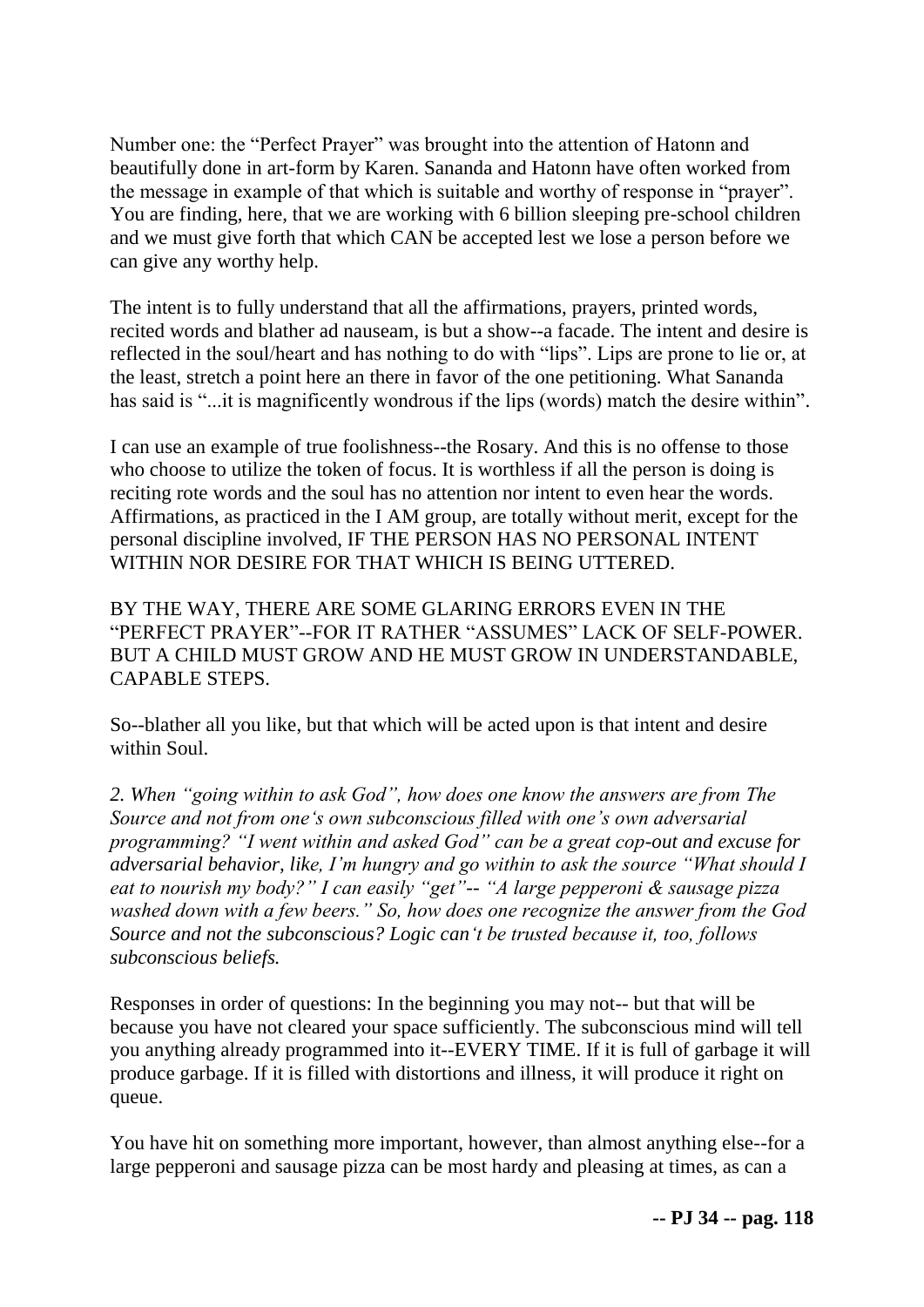beer or two. If you ate what the Russians eat--black bread and dark beer--the whole lot of you would return to physical health.

So, what we are now dealing with is the following. What if nudges come and you assume you are told something from your subconscious. You will balance it against the LAWS and check as to whether or not it deviates. If it deviates one iota, it lies. It will, if in truth, as a voice of God--NEVER LIE although it may well test you and yes, you CAN reason--REASON IS YOUR GIFT--A REASONING CAPABILITY AND FREE-WILL CHOICE. You, further, will always be given the choice and the free-will to act on it. IF the inner voice gives dark commands--it may well be in the testing to see that which you will do--it is the learning and Knowing of Truth against which you must balance every output and demand in confrontation with the subconscious (on its level of reception) to cease and desist. Come on, chelas, YOU KNOW! And, therefore, the "cop-out" comes directly from the conscious mind desiring something or other of physicalness. Spirit deals with that which is NOT PHYSICAL and couldn't care less whether or not you eat pizzas and drink beer. It does care when you get drunk and out of control for your responsibility is to rule that subconscious mind which is YOUR SERVANT--TO SERVE IS ITS ONLY CAPABLITY--GARBAGE IN-GARBAGE OUT!

*3. Please explain the seeming dichotomy between "relinquishing one"s will to God" vs. "programming your subconscious to do anything you desire, even to be a good thief"? (A la Germain) Does "Doing God"s will" mean being a fantastic success at anything you desire, even being a fantastic thief, IF YOU SOMEHOW MANAGE TO GIVE AND REGIVE AND FOLLOW THE COMMANDMENTS--SOMEHOW? Please get Germain to clarify. It"s becoming double-talk.* 

Now B.H., I get your drift but I am inclined to throw the book at you! If you become a thief--surely you are not acting in accordance with God's laws, so the option is out as to God's way. LISTEN, ALL OF YOU, YOU ARE A FREE-WILL BEING-- IF YOUR INTENT IS TO BE A FANTASTIC THIEF YOU CAN ACHIEVE IT NICELY--THE METHOD WORKS EQUALLY FOR THE DARK INTENT AS IT DOES FOR THE LIGHTED INTENT.

I would further suggest that it is not necessarily Germain who produces the "doubletalk‖. You can program your subconscious mind to be and do anything--I said anything! It cares not--it just acts upon its orders. It is up to YOU to put that upon which you want to function within the program. The PERSON will not respond to that which is basically "will" and foundation of action within the Soul, i.e., if you are *not capable* of committing an act of some sort if not in hypnosis--you WILL NOT COMMIT IT IN A TRANCE.

If, however, the intent of yourself or another is to train you to override the capability of selection--you have MIND CONTROL and that is a far different and more serious matter, as covered in prior Journal material. In hypnosis of the type of which we direct to your attention--you will do no thing which you would not otherwise do if without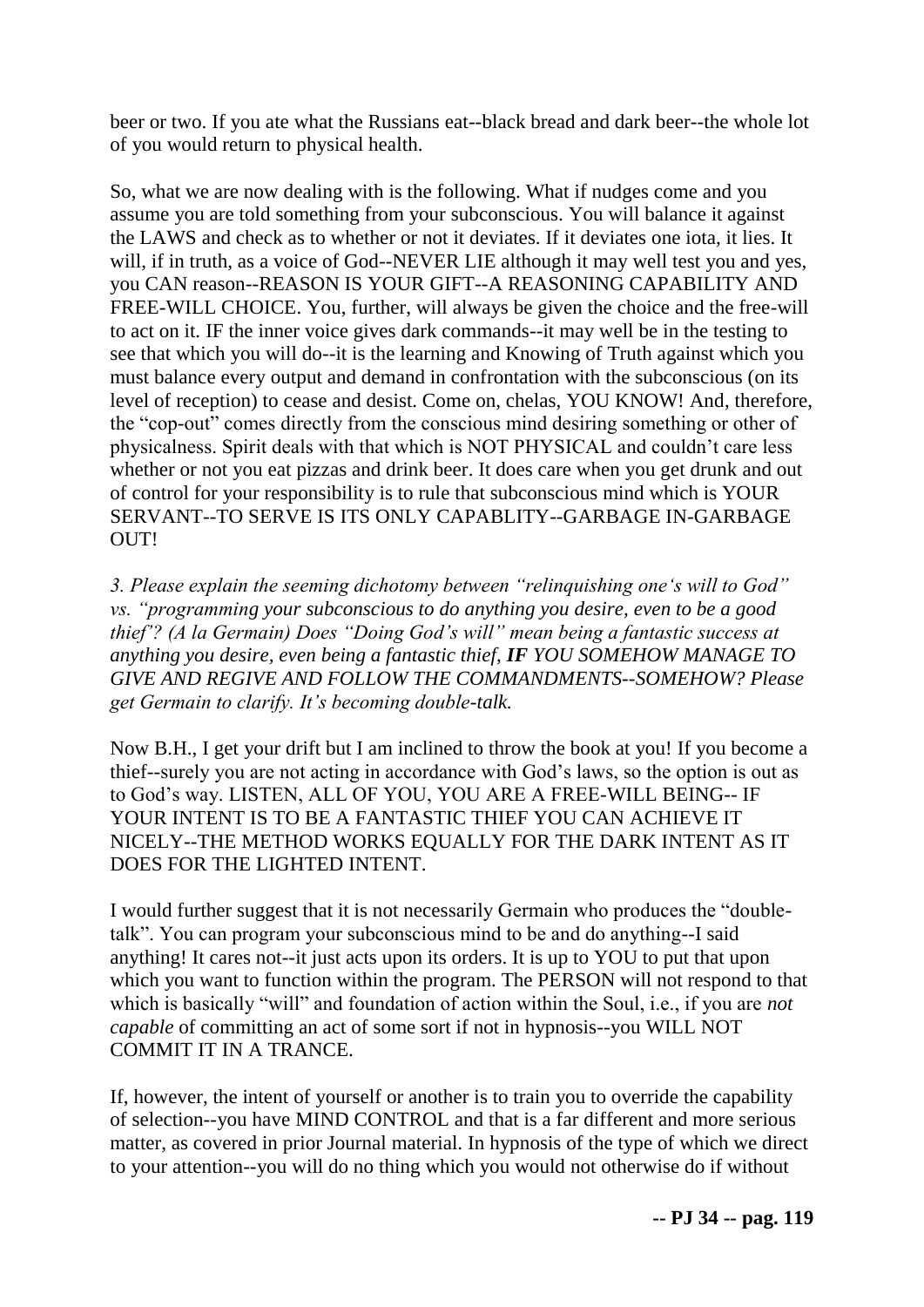your critical conscious mind. This means, drunk with alcohol or altered by drugs- anything which removed the critical functioning conscious mind.

Certainly "doing God's will" does NOT mean "being a fantastic success at anything,..." If you break the laws of God and Creation--YOU ARE NOT DOING GOD'S WILL! NO MATTER HOW SUCCESSFUL YOU ARE AT THE ACTION OR ACOUISITION.

The thrust of the writings, dear ones, is to come into communion with God--that is the reason for the writings regarding meditation and prayer--Our intent is to show you how to contact God which is the only point in question. If you DESIRE to contact God, we will effort to help you do so--I am not interested in your conscious desires for physical and/or material "stuff". Anything coming forth from this source for use with or within subconscious levels of intake/output will only be that which deals with the laws of God and Creation. What goes on in the big dark world, I cannot control--but it is time that you ones started to do so--in the area of hypnosis is an excellent place to begin for it is being utilized in a most ineffective and greedy manner. The tool is being utilized for all the wrong reasons.

# *4. Does meditating and spending time "decentrated" in the "voidance "point of the source eventually reprogram the subconscious?*

NO. There is "nothing" in the voidance point. The point of communication with God is to allow you to come into ability to open a circuit wherein to recognize response. "Just being" programs nothing except perhaps laziness and intent for non- participation or action. If you think non-action will prevent you from making errors--you have just made your largest one. Spending a lot of time in meditation does one thing--waste the precious "time" you are allotted for "action". The whole of Knowledge is garnered in a timeless split second--the only time you need to spend with that subconscious is perhaps the time required to reprogram it to function in a healthy manner according to your instructions--that is between you and that subconscious Self. It takes but a flash to commune with God. Moreover--the full intent of the lessons is to get you to stop focusing on Self-centered "I wants". You will never find that which you REALLY DESIRE through that route.

# *5. Somewhere in the Journals is a Big Pitch for "ONE MIND". How do we now get a conscious mind and a subconscious mind out of the one mind? If we"re all extensions of the one mind, how do we get to program our separate desires into the subconscious. If it is all God"s idea, what difference does it make, then?*

What indeed? Sweethearts--you had best go back and reread and reread and really study the material. You are a thought projection of God--but that thought gives you separation of function in your manifestation and if you do a good job He rethinks you and if you act according to his projected laws, etc., you can become co-creator with and within that one mind. Also, for goodness sakes, we have hardly begun in the writings--be patient, we will get there! The public doesn't even have these portions yet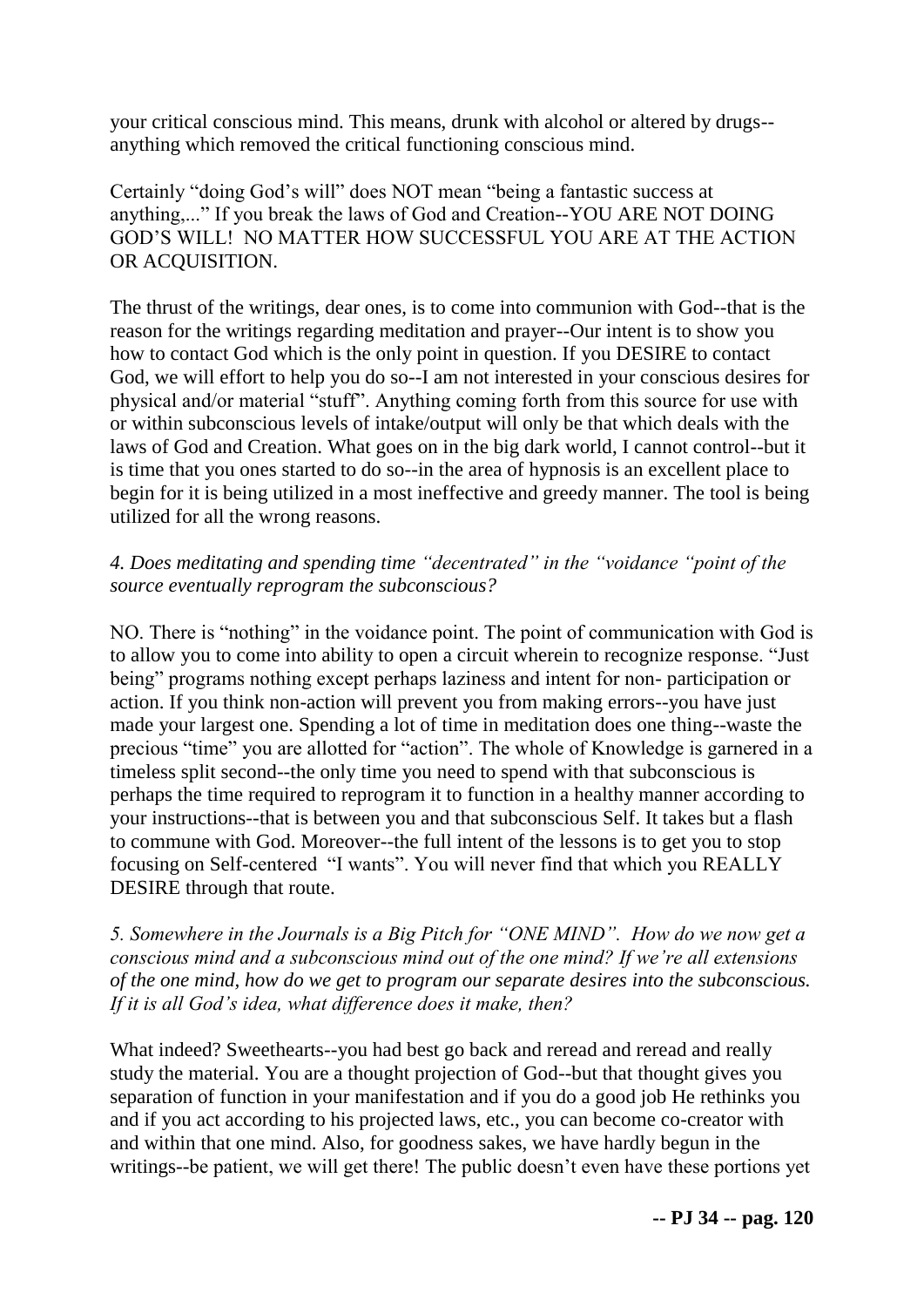and would be boggled by this communication and feel great distress at the time which they would consider wasted as to their needs. If all of you can but find patience to wait upon God--the answers will flow.

Now as to the two minds? Do you not have a left hand and a right hand? Are they not of the same body?

# **NOW TO THE MEAT OF THE ISSUE**

Now that we have the chaff aside--let us get on with the grain: This is what I wanted from you, BH, and I thank you for giving me reason to respond. YOU are the only one in the place which has the background to field these questions and now, I shall ask that Dharma copy the rest of the message.

*I ask these questions in great sincerity. Thru the years I"ve taken nine courses in hypnosis, Self-hypnosis, hypnotherapy, Pain alleviation Hypnosis, Eriksonian Hypnosis, upon which Neuro Linguistics Programming is based, etc. I was a Silva Mind Control lecturer for a year doing seminars in Arkansas and Oklahoma. I took the 10 week Yoga Teacher Training at Amanda.* 

*I backed away from my hypnosis practice in disgust because most clients used it for vanity, lust, avarice, to be "better than", and few wanted to "dig" for the real problems. Where does success end and greed begin for a client? I"ve used so many forms of MEDITATION, I"ve lost track. I"ve had what I thought was "vivid Guidance" only to be led down false paths.*

*This information is very serious to me and I"d like some hard answers.*

*I"m no longer a "TRUE BELIEVER" in any form of therapy or Spiritual Quest,* and am a VERY RELUCTANT TEACHER. *I"ve been around and am still around too many people who see themselves as "HIGHLY EVOLVED". I sometimes want to hide under a rock. So, I guess this last sentence is saying I want some straight talk about hypnosis and meditation and prayer, without contradiction from Sananda--or it just becomes again various teachings of various sects.* 

*So, I humbly hope to see these issues clarified in Germain"s teachings.* 

*Thank you again for your time and effort. . .* 

*P.S. You may find it interesting that one Hypnotherapy course I took, was given by an M.D. who advocated we become students of the Bible because he had never had a client who wasn "t "messed up" by religion, and or the Bible, and it was important to uncover the erroneous Biblical beliefs in hypnosis. That certainly is what I saw practicing in "The Bible Belt". Salu.*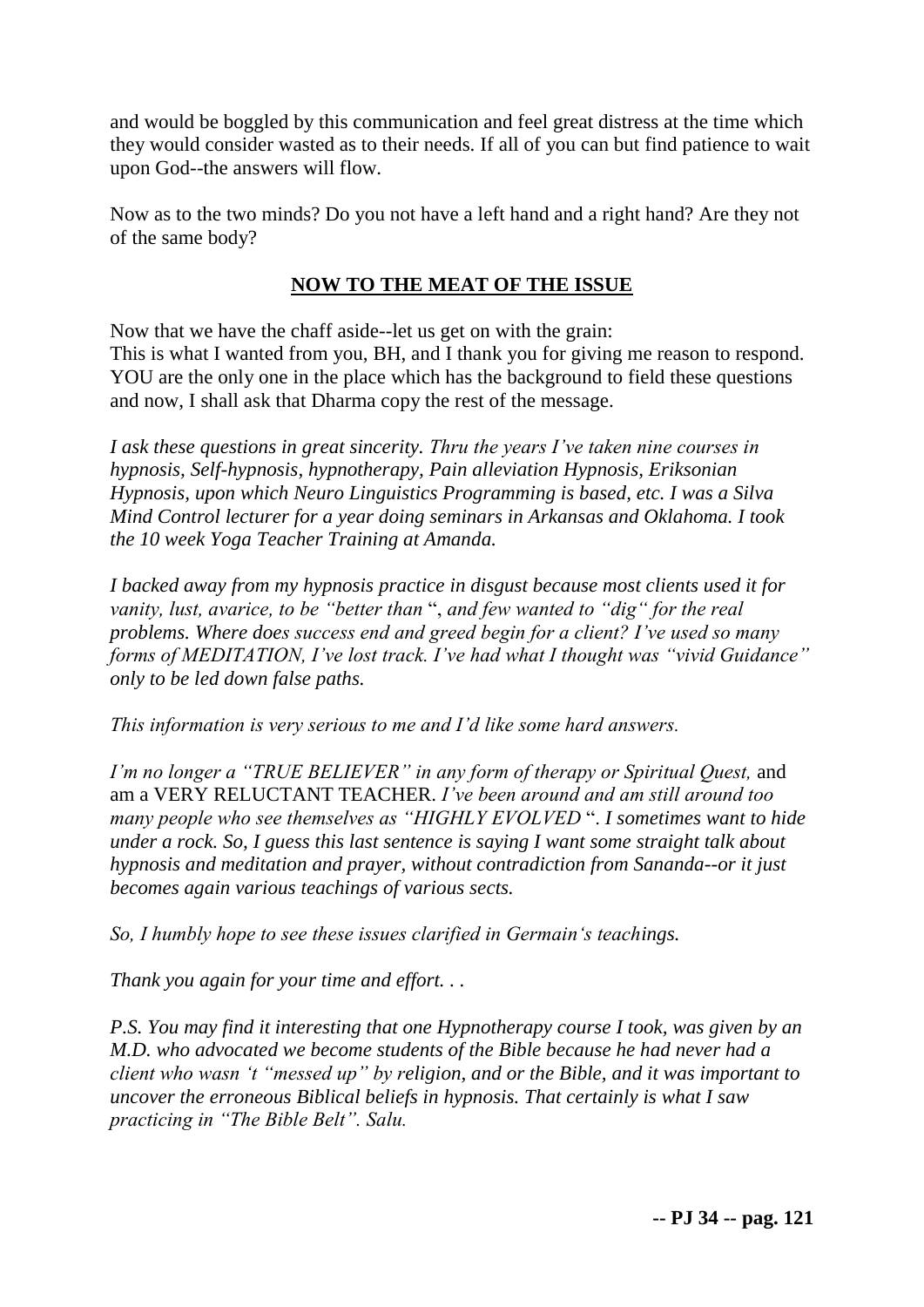Ah so, I thank you humbly for an honest appraisal. Again, we cannot begin to "fix" a thing gone wrong until we see what the problem is.

This portion is worthy of a full chapter or more, in complete discussion--but these things are not our thrust. They are important to many out there, however, who have "tried" the myriad groups of expensive nonsense only to find themselves more confused and frazzled than when they began the tour of searching.

I can, right off the top, excise two MAJOR points of problem-Eriksonian Hypnosis upon which Neurolinguistics Programming is based and Silva Mind Control. Erikson was a master at the trade--a fool at the practice. NLP (Neurolinguistic Programming) has some exceptional tools for use--unfortunately the ego of the teachers usually override the usefulness of the tools.

What you ran into in practice is typical of human physical experience. People DO NOT WANT TO HEAL THEMSELVES-- THEY WISH TO HAVE ALL MEET THEIR NEEDS. THEY ONLY DESIRE TO LEARN TO BETTER CONTROL THAT WHICH THEY FEAR THEY ARE LOSING FOR LACK OF ABILITY TO CONTROL.

Let us look at the psychiatrists and psychologists who begin to utilize hypnotherapy in an honest approach. It is a worthless, hopeless hypnotherapist who cannot help a person in no more than 8 sessions. Whether or not the person can be helped (I'll give you an example) with his problem can be established in one or two encounters--only because the first sessions should be properly handled and it does not include other than a practice hypnotic experience of brief nature.

It, further, is not the greed of the client but that of the hypnotist, who will train one to stop this or that as a habit without ferreting out the real problem and confronting it. A practicing hypnotherapist can only be as good as his teacher and if you are experiencing some of these sessions whereby a Doctor Dante (who, by the way, legally changed his given name to "Doctor" so he could legally be called Dr.) gives a week-end seminar and then gives a certification pronouncing you a physician, then you deserve that which you receive--absurd and ridiculous claims without results.

There is a big misconception here, BH. We have no intentions whatsoever to give hypnotherapy in these courses. If we move into such offerings it will be as a tool for ones who wish to grow within knowledge. We are not in the entertainment business nor the "round of meditation wheels" circuit. You have a planet in its final stages of annihilation and you need to contact God. You are never going to do so except through that subconscious and higher-conscious MIND. You can NEVER do it through the conscious, critical mind of physical plane. Now, as even a disgruntled hypnotist--I know that YOU know that.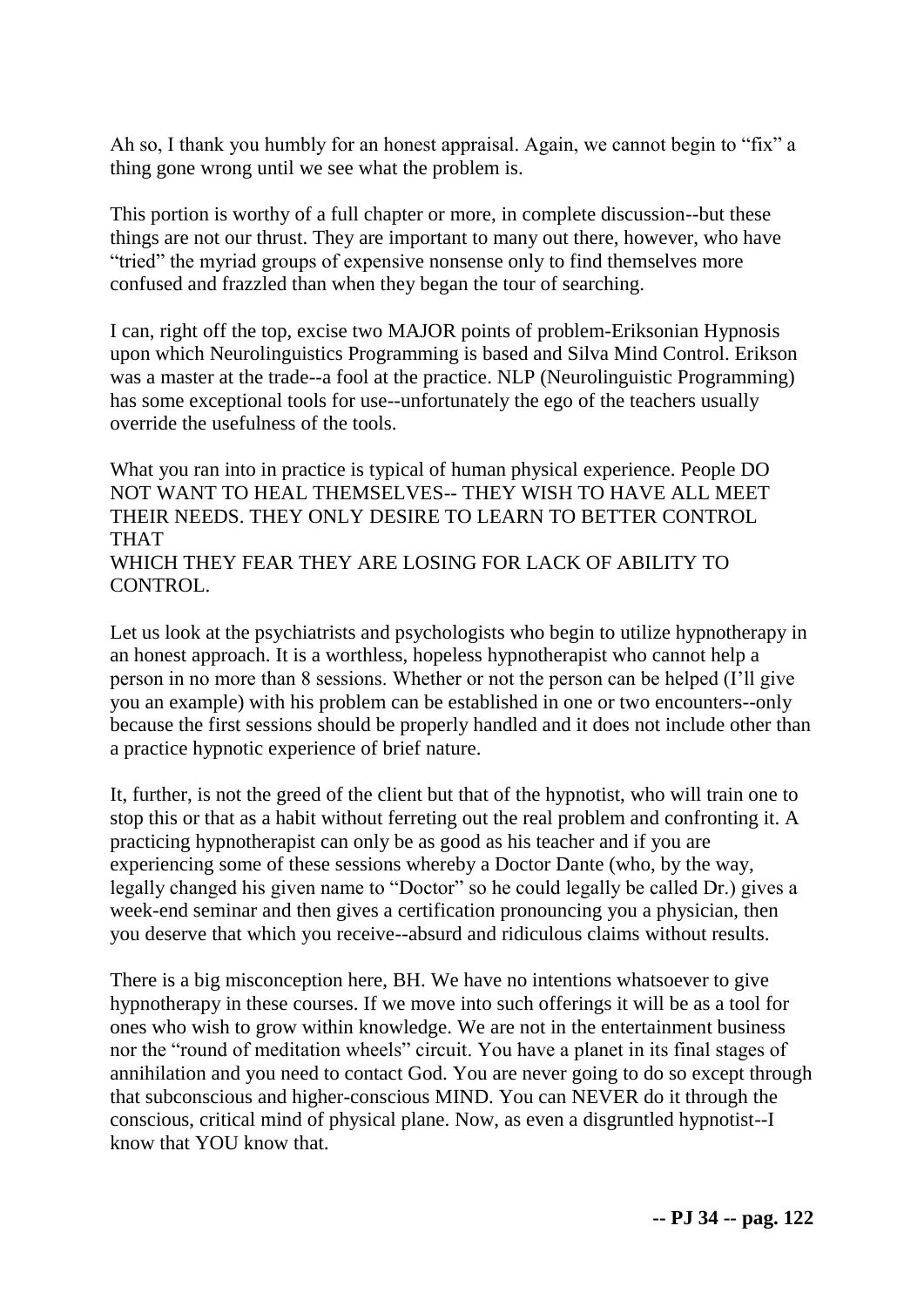Supposing a surgeon brought in a patient with a ruptured appendix and he took a history briefly, declared surgery necessary, gets and anesthesiologist and goes about first class surgery--only to stop short of the appendix, closees up the patient and treats him with more anesthetic until he dies or heals? Is it the fault of the surgery, or the surgeon?

As to the medical profession being into "hypnosis"--that is worse than bad. Not that the tool is not THE tool but let us look at it properly. Suppose you have a psychiatrist with a client who, say, stutters--and has money to pay for 500 visits at one a week. How many weeks do you think it will require for that psychiatrist to NOT allow curing of that patient? A GOOD HYPNOTHERAPIST CAN DO IT TWO SESSIONS TO MAKE THE CLIENT FUNCTIONAL AND THEN MAYBE FOUR MORE TO LOCATE AND ISOLATE THE REAL PROBLEM AND SOMETIMES IT WILL HAPPEN IN THE SAME SESSION. THEN ALL THAT IS REQUIRED IS HAVING THE PROBLEM CONFRONTED, REMOVED AND THE PROGRAM REWRITTEN. WE ARE TALKING THE DIFFERENCE IN SAY, \$65 AN HOUR VS. \$100 TO \$200 PER HOUR. The psychiatrist will insist on the 500 weeks while the hypnotherapist has nothing more to treat after 5 or 6 sessions. I think you get the picture.

What I think of Silva Mind Control is not printable! By the way, there are several other groups of which I won't even comment, the intent is so dastardly. But, just as you have quacks and charlatans in medicine, religions, etc., you will have charlatans in every place where greed can be expressed and physical assets gained. Moreover, the "practitioner" gains so much respect, if he does a good job, that it is most hard on his ego to not accept his position as God over the client for the client will proclaim the "doctor" to be right next to God in his mind.

Let me give real and practical example right from the attached body to these hands.

Right in this community is one who had such a bad "tic" of squinching his eyes that he had become totally non-functional. Lost his business in L.A. because he could no longer drive a car and had to be literally brought and led into the place. This was not a typical series of anything. This was a friend who had been told by physicians that NOTHING COULD BE DONE FOR HIM--THE NERVES TO HIS EYE LIDS WOULD HAVE TO BE SEVERED. HE HAD ALREADY GONE THROUGH A SERIES OF INJECTIONS AROUND THE EYES--50 OF THEM. HE SLEPT WITH HIS EYES UNABLE TO CLOSE AND LIVED THROUGH HELL FOR OVER THREE MONTHS IN THAT STATE.

He, too, had tried a hypnotist early at onset of the problem but had turned to medical help as he worsened.

Dharma just said, "Oh my God, let us look at this before you do such a drastic thing--I can find out whether or not it is a physical or emotional thing in five minutes."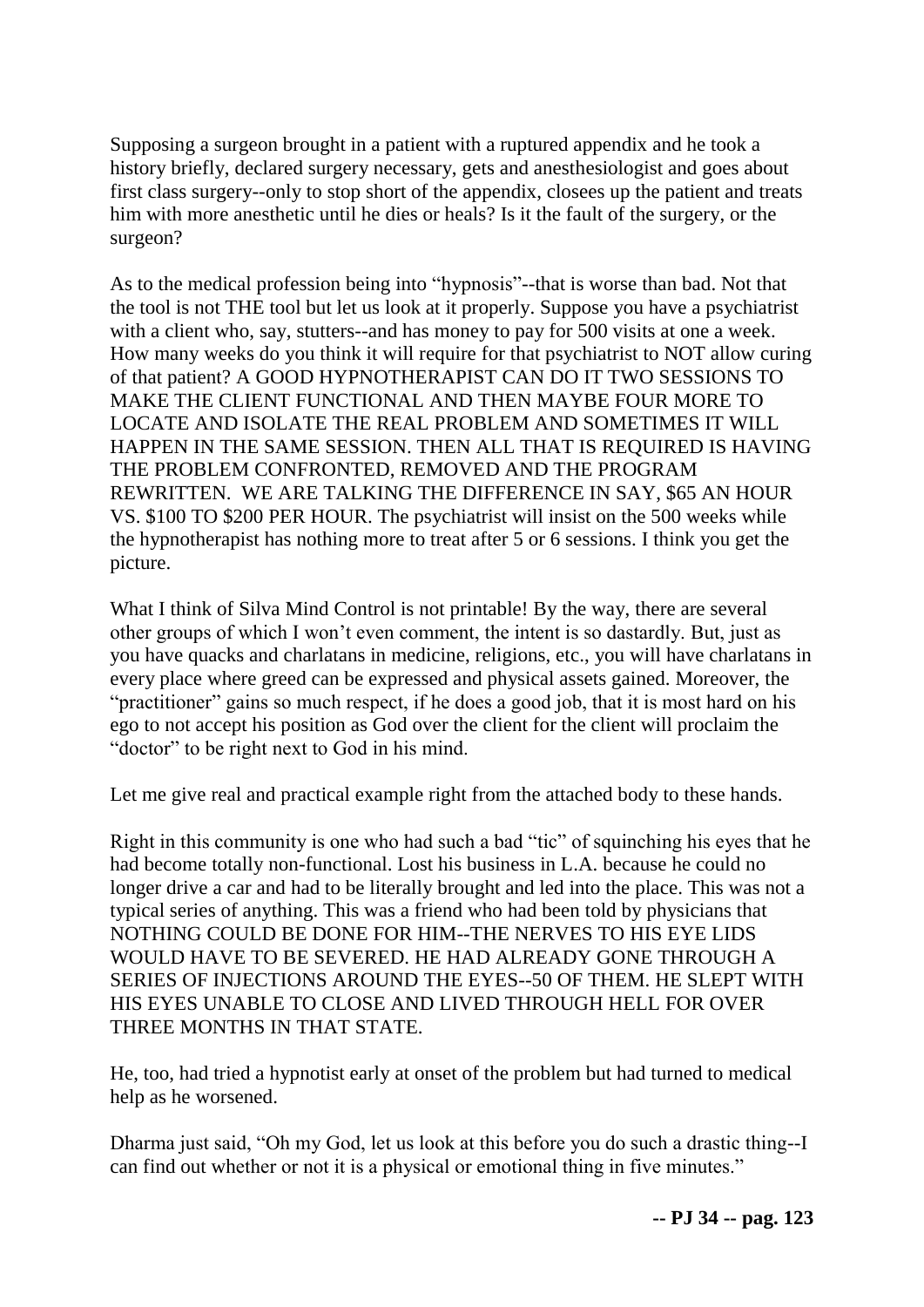Actually it took less than four minutes after induction of trance. In less than two hours the mind was retrained to stop closing the eyes but rather transfer the nudge to the fingers--out of sight, where he could press them unseen. Did this CURE the man? No. But he immediately knew that if he could control it--it was not a surgical matter. Further, he could go right out the door and return to driving, his business and normalcy. The problem was seen but in one session it was not possible to work it through for there were several found of great magnitude. But the main problem was isolated and pin-pointed in less than an hour.

The person involved is known and the total honor of the therapist is privacy so I will not reveal more. There were problems within his business setting which prevented his feeling free to continue past the one session. But the man is still functional utilizing the method given and he will come back when it is appropriate. He was urged to seek other help by a qualified therapist at the trade at any rate.

An interesting point is that this had been going on for several years--worsening until the poor man's face was in painful muscle spasms constantly. First he got relief both of the affliction and relief of mind to put aside consideration of surgery. It was a friend and the charge was nothing, following thousands and thousands of dollars spent on physicians to find it a hopeless matter. But, funny thing, while in hypnosis--with the proper input--the man COULD NOT SQUINT HIS EYES--HE FORGOT HOW TO DO SO WHEN REMOVED FROM THE PROGRAMMING. That is not permanent, however, for it is but a bandaid when the problem needs a body cast. However, do you see that even the bandaid saved the life? If, also, the man can become functional--does it matter if the CURE is awaiting?

You do not TREAT something which is not causing dysfunction. If it, however, is even perceived dysfunction--you have a problem. If a person has great problems and yet, is still functional-- why would you tamper?

Most of the addictions, however, are caused by root problems rarely directly associated with the addiction--but the physical craving for the substance does need attention. But you must find the CAUSE for it is the EFFECT OF THOSE CAUSES WHICH ARE PRESENTING!

How can I tell you, BH, that you have ended your need to search for answers--they are here! For some "here" will not be an answer for they will never open unto Truth long enough to find it. Moreover, I cannot tell you such a thing at any rate--for it means NOTHING. YOU must be the one to discern whether or not we bring that which is valid and can be stood upon into infinity.

Anything of physical nature that we project or offer is but a possible tool to help. We are NOT just forming some more "meditation" groups or "prayer" meetings. This is a do-it-yourself program with HOW-TO information Journals. It does no good to show you the miserable problems without giving you resources to change them and solve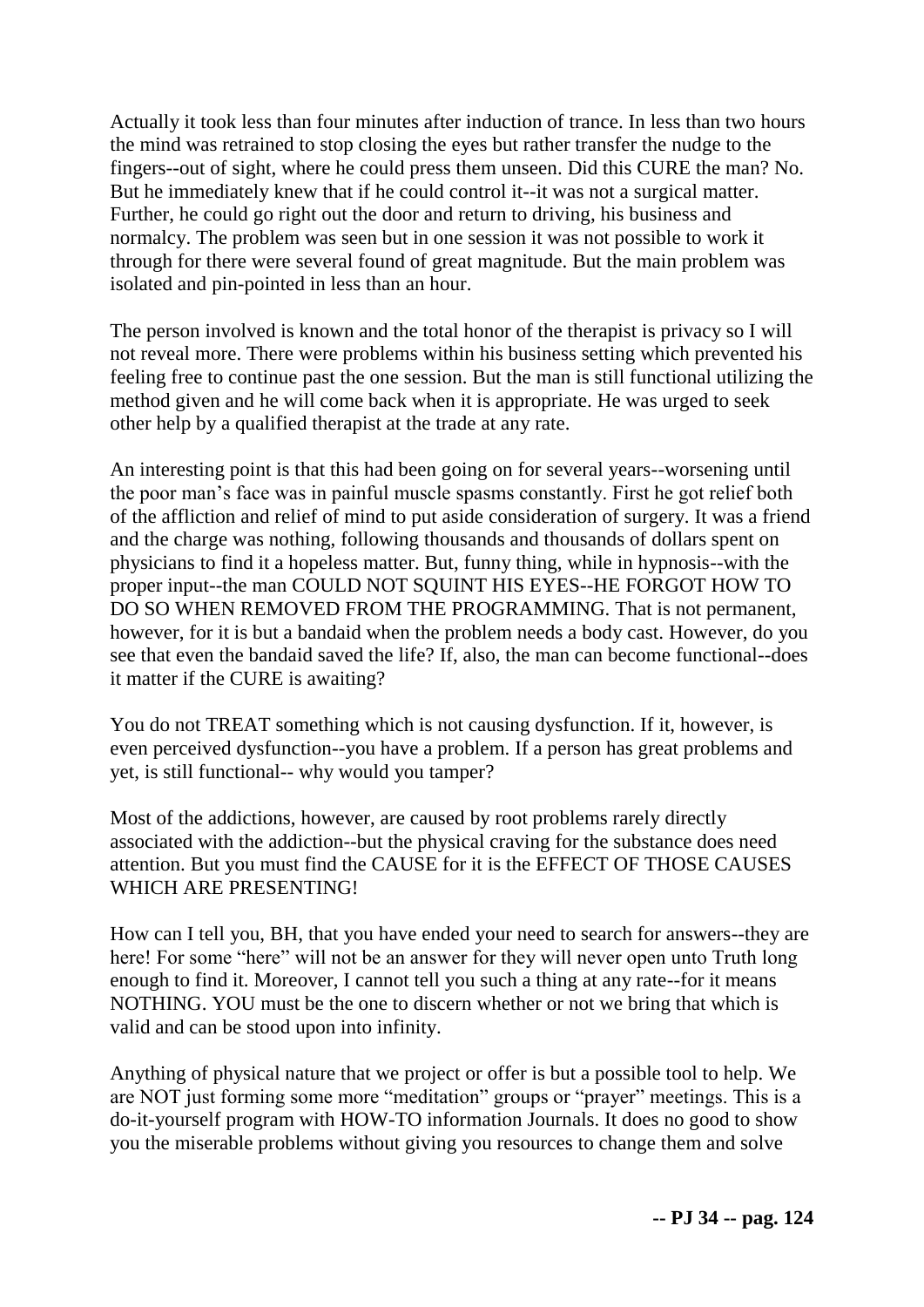them. Some will not be solved but you will be surprised to know that all we have brought forth thus far CAN BE!

As to ones who pronounce and think themselves "HIGHLY EVOLVED"--I shudder. Those who believe themselves to be authority and filled with great knowledge at this point, I must agree with Hatonn, they are NOT. As ones become "highly evolved" they tend to get less and less verbal in opinions, silent in proffering their "advice" and come to recognize that the more they are offered and know--THE LESS THEY KNOW! Ego is a strange beast--it destroys its host as the parasite on a tree. For practical definition as to the identity of THE ANTI-CHRIST--it's name in your language is EGO!

"But", you say, "...we each have an ego!" Touche!!! And that is what hypnosis really IS--setting aside the EGO so that you can commune with YOU. So be it.

Dharma, we have requested a meeting this afternoon for it is time we have some demonstrations and it is time for you to grow and participate a bit and I know no more loving group in which to work out these strange connections between us and you. This is such an important subject that it demands tending immediately for if you who study all the information and have access to it as it is produced, have blocks in vision--we must recognize that many, many ones will get hung up and stalled out.

If readers choose to take that which is given and misinform, misinterpret, etc.--fine. But we will do that which we can to make our messages thorough and clear in projection.

We are in sincere and deep appreciation to the brother who shared with us and gave this opportunity for this one is giving hours and hours of thought, to the point of diagrams and summaries of the material, so it is not careless chatter that brings his comments.

As we share, let us bring these things forth verbally so that we might have discourse. And please, turn within, that you clear the block and allow flow for it is most important that you come into understanding.

In the flow of life, know that it is your mind which holds you hostage--you must unlock that mind to find freedom. The keys are elusive and similar but only one will unlock the bars--so we must guard that key most preciously. It has been tossed from deceiver to deceiver until it is worn and will usually be cast aside in the searching for it is in tatters from the tossing--NOT THE USING!

# **THE PRISON OF FEAR**

Ah yes, BH will say, "I fear not, what do you mean?" Yes you are in fear--fear that you have only unearthed one more false teacher and teaching. And, moreover, you took the right approach--you confronted the issue head-on, actually risking ridicule and in the least, attention, for your inquiries were actually already answered but you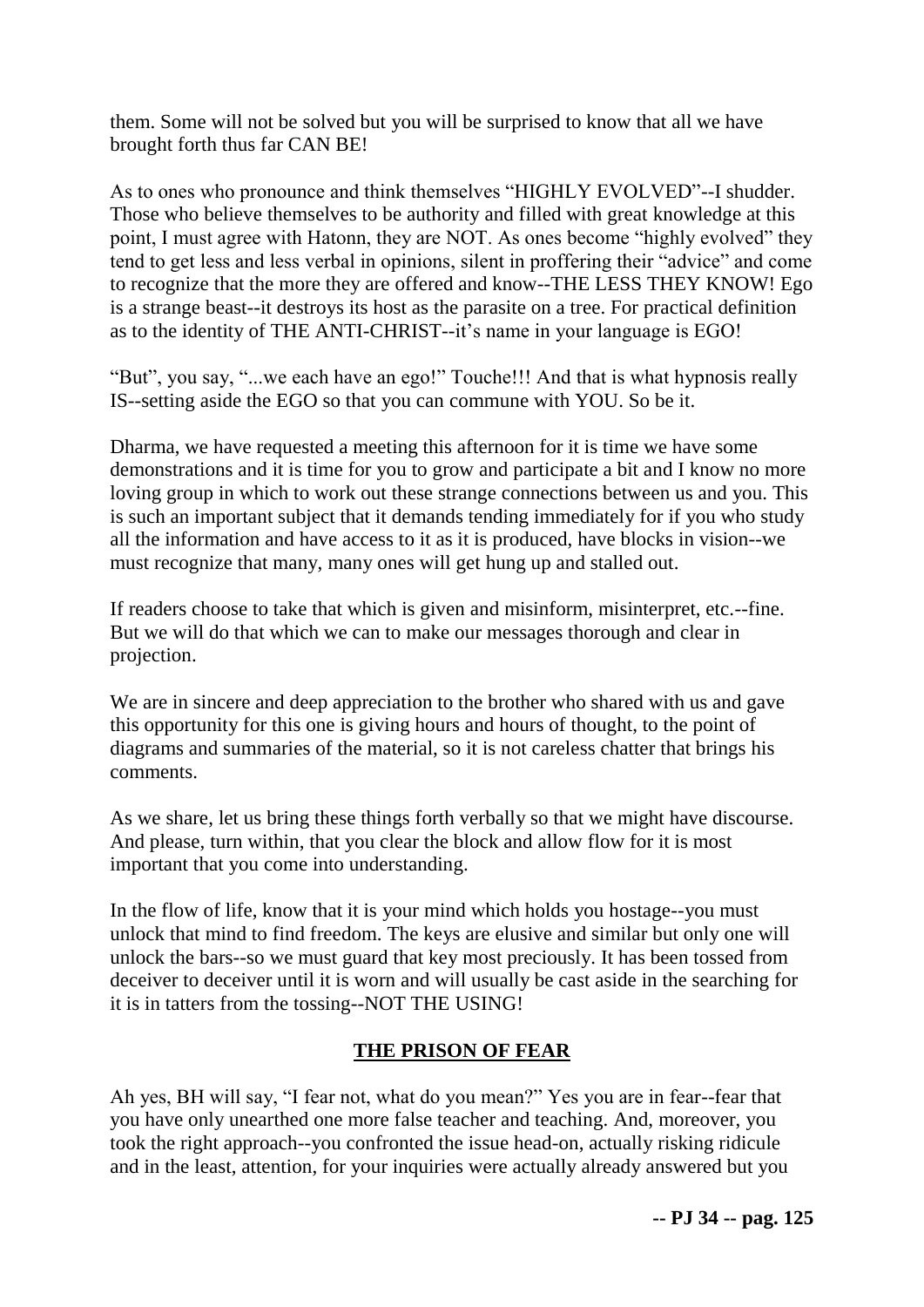needed the confrontation of the REAL doubts. I honor you for that discernment. Note all humans react in humanness and it is delightful for it is wondrous to see the human respond within his own power

Most emotional distress results from the subconscious recording of a problem that has not been solved. How are you going to solve those problems which are recorded but buried--only to produce the negative pain and imprisonment but not the solutions?

You see, I also have inquiries. How, for instance, do you ones expect to commune with God? What do YOU say to God with the lips? What do you petition within the Soul? Do you always ask for Self or "Thy will be done"? Do you blame another for your loneliness and isolation? What do you do to change it? Do you project Love--I don't mean mushy huggy-kissy--I mean LOVE? Do you set yourself up as teacher and if the material matches your opinion it is suitable? If not, what do you do about it? Do you push to get this information scattered about because you believe it to be truth? Do you work because you wish the participation for personal reasons? It is OK either way- -one is spiritual and the other physical and both have merit.

What are your suggestions for solutions to your plight? Have man's solutions worked so far? Can you truly discern whether or not ours will work without hearing the projections in full, most carefully? Would you set out to make a complicated desert cake and use only two of the instructions from the 20 given? Would you leave out the most important ingredients? Would you do so and then complain and cast out the recipe? These points need pondering, dear ones. If your ways would have worked, you would not be in this boiling cauldron. Let us assume you men received all the parts for an automobile--which didn't function when dismantled. Now, you must put this mess together, isolate the problem and make this pile of pieces run to perfection--not just sort of but it has to transport many people into safety and there is only one path. Would you start the task as scattered and presumptuous as you handle your LAST JOURNEY HOME TO GOD WITH BROTHERS? Would you not need to know what kind of car? What pieces you have? What was wrong that the car didn't run in the first place? Wouldn't you need to know what fuel and get some? Would you so carelessly handle that pile of "stuff" as you do the greatest event and experience of your universal travels?

You MUST come into comprehension of the seriousness and magnitude of that which we do here. You must grow beyond the "me" and into the giving that you might receive. Precious friends--we need each other for without any one piece--we are not whole. But WE cannot function in partial health and present an image of physical "meness". If you would have others do that which you SAY and not that which you DO-then you must DO that which reflects your speakings.

I need to step aside now that you may attend the meeting. Dharma, I am grateful, chela, for your sharing. I call it not "work" for this is a gift--not work. But in any event of work or recreation--the being can become weary and overburdened. Let us release it into the transmuting flame of God and the balance shall be achieved.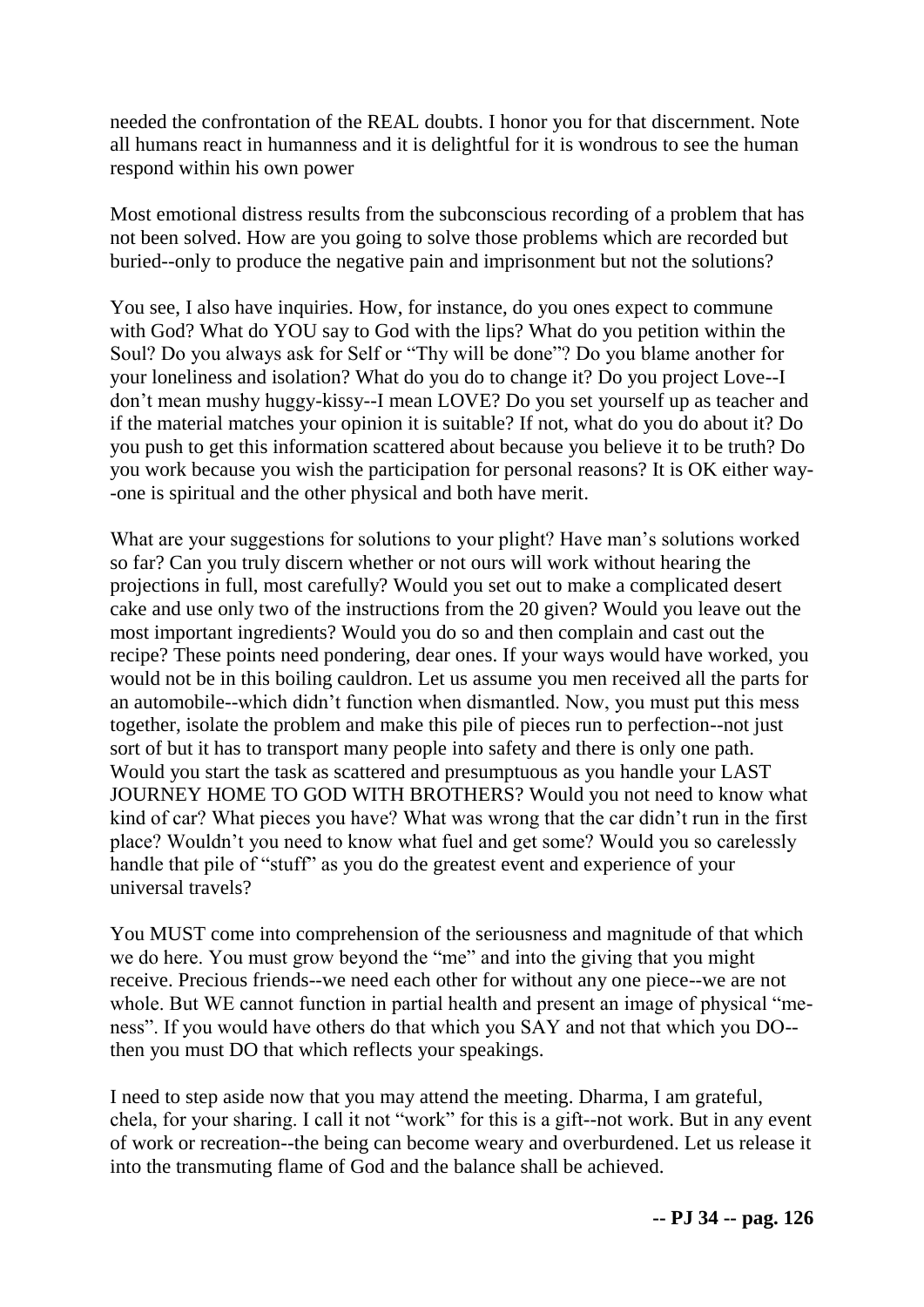May the Love and beauty of this journey first be seen and then the ugliness shall be removed. Salu.

### **I AM**

### **ABOUT THE RELAXATION TAPES**

I will tell you from the beginning of "practice" that you will be helped immeasurably by the relaxation tapes. If you desire to utilize your own methods, I would remind you, it is fine but obviously they have not worked very well thus far. Let me example the problems people are having and see if you fit in any of the slots.

Question: *Although your instructions seem OK to get into the stillness, I have great difficulty in doing so at will. Does this mean to hold the Mind steady and quiet without thinking? If so, it is a very difficult thing to do. Just once have I reached the point of stillness and it was beautiful. I was not conscious of anything but being merged in that quiet rest. How I wish I could attain that state at will.* 

RESPONSE: The more you can attain that state, the easier it will be to repeat it. Your question indicates that you make far too great an effort to accomplish that result. This means that you are concentrating upon having it happen instead of allowing it to happen. Work with that "training" tape until you can get relaxed without working at it.

Do not look for the "symptoms" of it. Do not expect it or try to make it happen. Just say to yourself, "I want to be alone with God," and the majesty of that thought and your desire for aloneness with God will drive all things else from your Mind.

The effort you indicate you are making gives us the impression that you are making your brain very active in trying to make your Mind become still. Forget your brain. Forget your body. Take the attitude that nothing in the world interests you, nothing whatsoever--including meditation. Think of beautiful music to stop your thinking about your electric bill, or your visitor who is coming, or any problem that weighs heavily in your attention. Meditation comes from the desire of the Soul. Do not let the brain interfere with your inspiring communion from Soul to Soul. USE THAT TAPE OVER AND OVER AND THEN MOVE TO THE "CLEARING" TAPE AS YOU COMMAND TO MOVE INTO THE LIGHT AND THEN IT WILL BEGIN TO HAPPEN. AS YOU ATTAIN THE STATE ONCE--AND CONTINUE TO UTILIZE THE TAPED DIRECTIONS FOR THOUGHT GUIDE--IT CAN HAPPEN EVERY TIME--MORE AND MORE QUICKLY ACCORDING TO YOUR DIRECTIONS. BUT, KNOW THAT YOU WILL ALSO WISH TO UTILIZE THE CLEARING TAPE AS A QUIET TIME TO RELEASE SPECIFIC PROBLEMS TO THE HIGHER MIND FOR SOLUTION AND INSTRUCTIONS.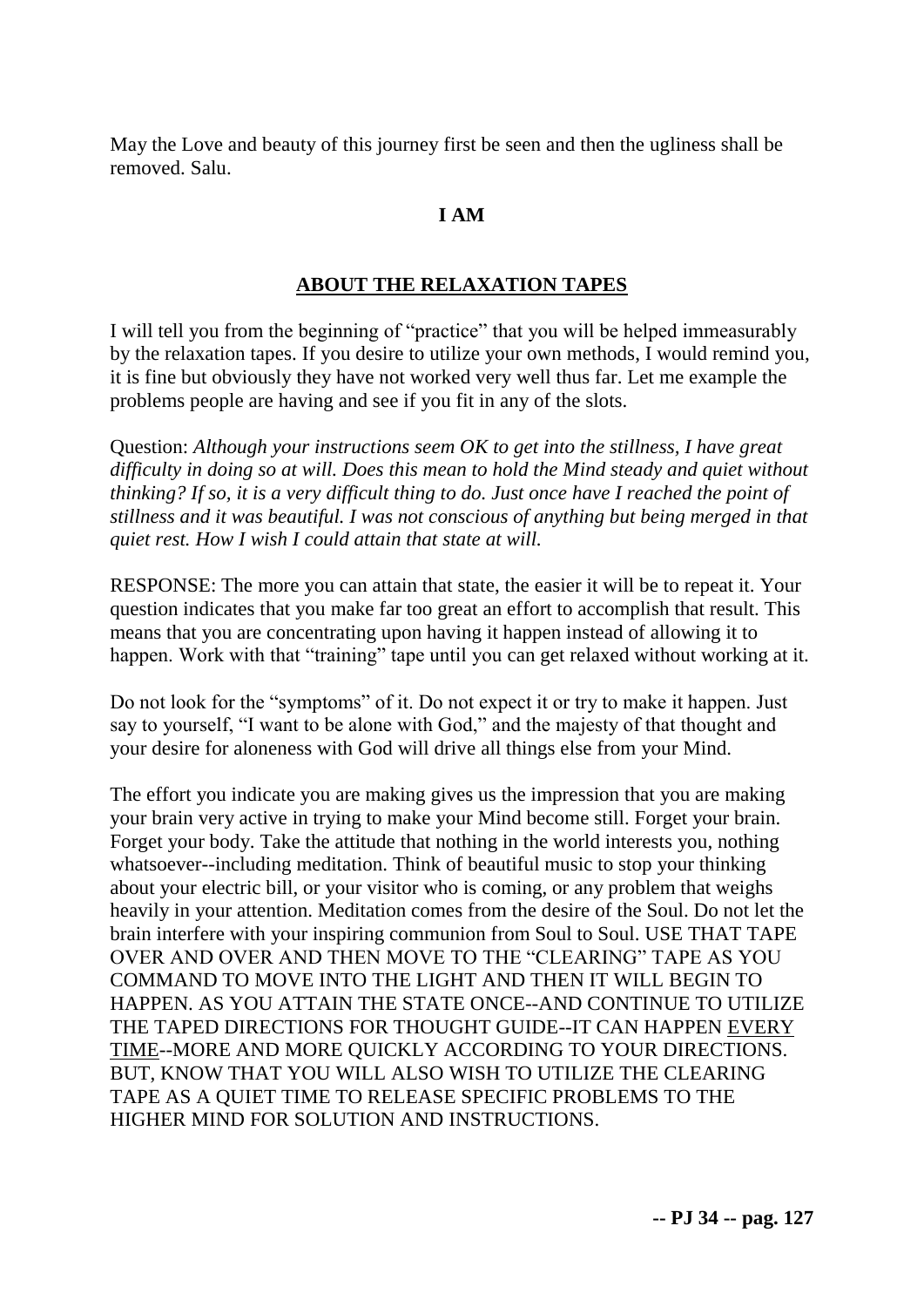*It is wonderful if it happens even once to you, for that means that it must happen again, and more frequently, as you open your heart to it.*

*You might as well expect to play a symphony after one music lesson as to expect to be able to decentrate to that ecstatic state of inspiration at once. YOU MUST REALIZE THAT YOUR UNFOLDING TO THE POINT AT WHICH YOU CAN ACHIEVE THIS RELATIONSHIP HAS BEEN A LONG ONE—ALLOW, DO NOT* "PUSH". Know that you are ready to experience the Light now; otherwise you would not keenly desire to do so.

Our Light and our inspiration, however, cannot reinspire you immediately for you have to come into some kind of trust and balance with our presence and become familiar and allow confirmation that that which is brought is TRUTH.

If you have been TAUGHT THAT ANY FORM OF HYPNOSIS IS EVIL, I urge you to listen to the tape which will repeat the discussion regarding hypnosis, its use and credibility. You move into and out of trance a hundred times a day as will be demonstrated. What negative response could possibly come from guiding those lapses into daydreams? I suggest you listen through the tapes COMPLETELY prior to experiencing them and see for your self that there is nothing save relaxation. There is no subliminal anything on them.

You must always take instructions, or readings, first through your senses by recording them on your brain before they are finally absorbed by your Soul to become knowledge, just as you have to take food into your stomach first before it is absorbed into the blood stream to become nourishment. The great drawback to the unfoldment of inner vision is that what is recorded on most people's brains never passes beyond them to reach the Soul.

Very many even expect to attain full Cosmic Consciousness immediately by applying our instructions. That is as utterly impossible as it is undesirable for one who is not ready for it. You must use "reason" in your attempts.

We receive piles of letters from chelas (students) who write that they have "been in metaphysics" for years and years and think that is a sufficient reason for the attainment of the highest and rarest of all human attainments. One can be "in metaphysics" for fifty years or a hundred, without having one's Soul touched by the Light for even one instant.

\* \* \*

The study of metaphysics, like university training, may give one \*\*\*\*Dharma, hold up here and write the document so we don't lose it to the frequency strike. You are fine, we have it in control but the blast was powerful. Get out of line of the computer for a few minutes, please.\*\*\*\*\*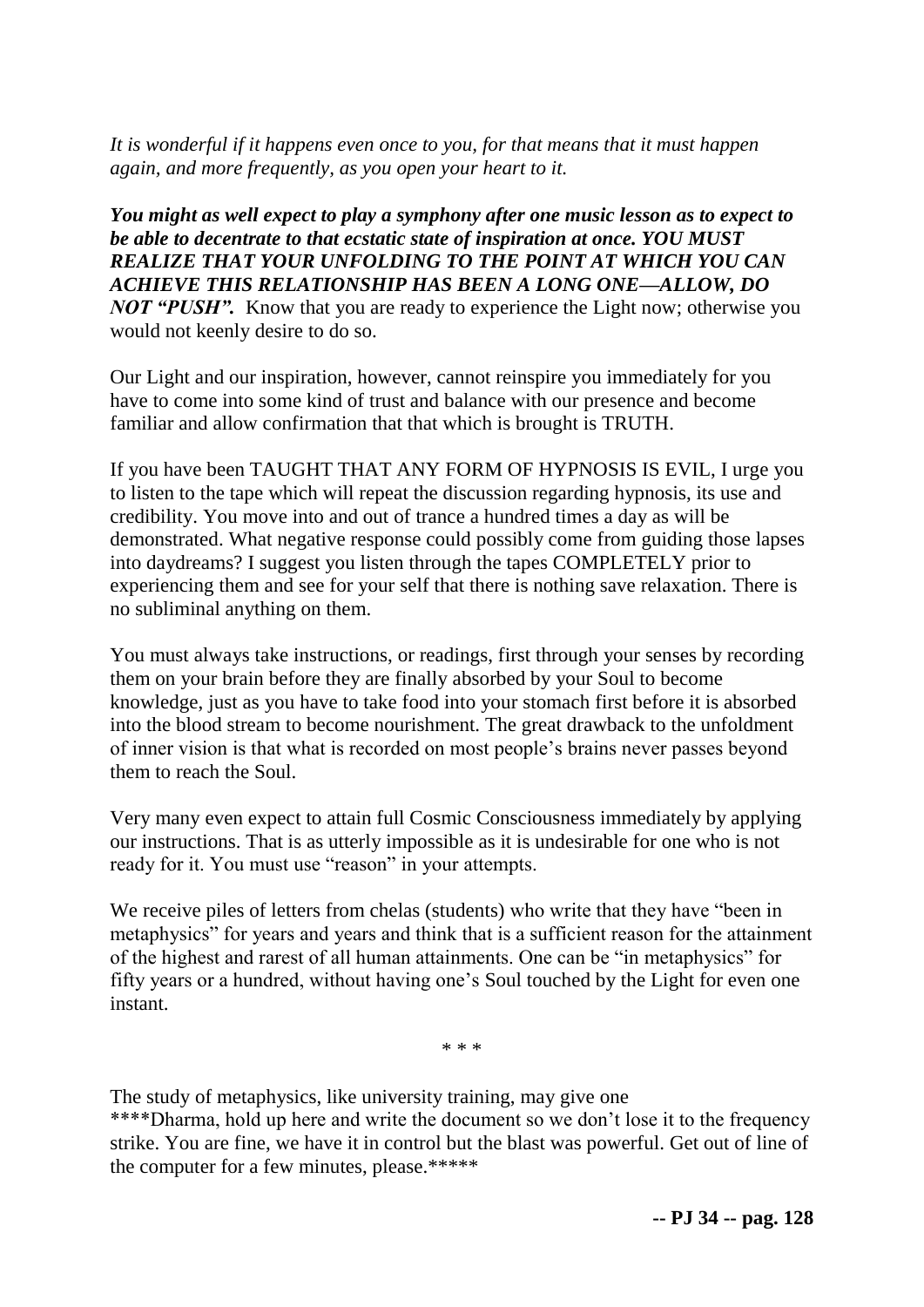Thank you. You are cleared to continue. Expect a lot of this as your space program is in upheaval and they would like to shut us down before we get the world told what is happening--too late. Salu.\*\*\*\*\*\*\*\*\*

\* \* \*

The study of metaphysics, like university training, may give one much information without any real knowledge. Many great metaphysical authorities may be able to make many scientifically true statements of fact but have no knowledge of them whatsoever. They would be unable to explain them if asked to do so. Such a metaphysical authority might be as completely unable to commune with God in his heart as a student of musical history and theory might be unable to compose even a simple melody, much less a concerto.

There are many throughout the metaphysical world who perpetually repeat the same scientifically true statements but can not explain them because they do not know what they mean. Affirmations and quotations without explanations are meaningless even if true or authoritative. Of what benefit if a man says to you, "Be ye ever transformed by the renewing of your Mind," if he does not also tell you HOW to renew you Mind and WITH WHAT?

You have all heard such foolish statements, albeit well meant, as, "All things are one," hundreds of times, but when asked to explain how the fifty men in the room, plus everything else in the universe, are one, they become as silent as the scientist becomes if asked what light is, or gravitation is.

*The only way you can ever find that great treasure which is your Self is to be able to decentrate to the point where you can forget your body and be aware of your immortal Soul.* We can tell you how to do this through these lessons, and can undoubtedly reinspire you with the Light of our inspiration, but only through your own great desire in cooperation with the principles, practices and instructions we are giving you. We cannot even do that unless you let our Soul touch your Soul instead of just reading our works with your senses.

Metaphysical students and teachers have often told us that they have known some of the things we are teaching for twenty-five years. This is not true, for most of the knowledge given in these lessons has never before been known on Earth--prior to mid century and has been given forth cosmically to a selected one or two. And at that, it was not the time for the masses to heed the instructions--NOW IS THE TIME!

*THIS MUST BE THOROUGHLY UNDERSTOOD, FOR IT IS MOST IMPORTANT TO YOU THAT YOU KNOW THE DIFFERENCE BETWEEN STATING A FACT-- WHICH REALLY IS A FACT--AND KNOWING IT. We will give you a simple example to exemplify this meaning:*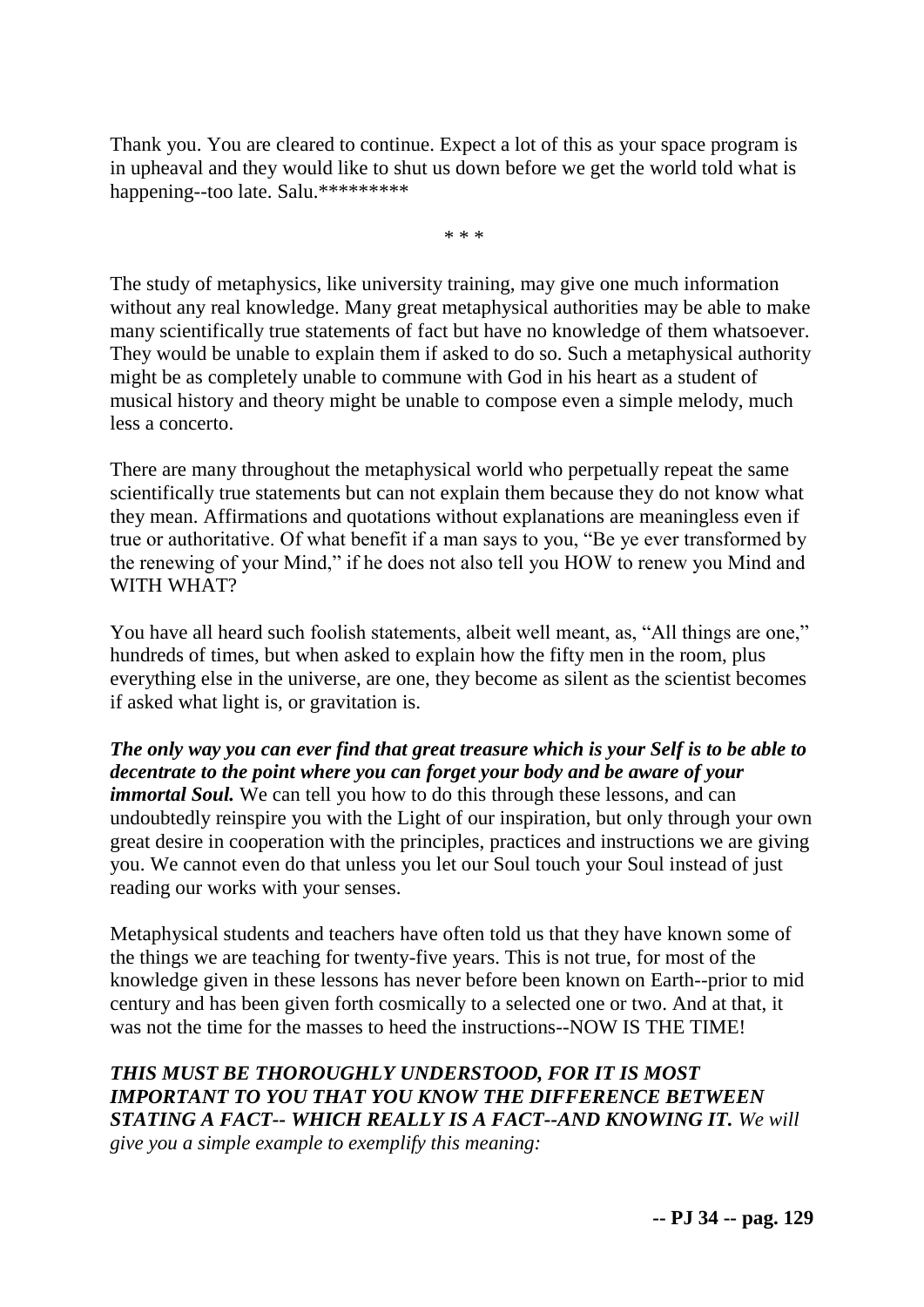For centuries, people have made these two true statements: God is Love and God is Light, yet no one up to the first giving forth of this information has any knowledge whatsoever of their meaning. Even when first given forth, man was not ready to fully comprehend but ones were called who will now understand. So, until today, the meaning of love has a sex connotation to the average man--and the meaning of light has never been defined or explained by science--now it is even denied in truth, by science, to the general populace and utilized for negative purposes by the adversary and Elite--just as Tesla's wondrous inventions were taken and wrongly utilized.

Every scientific theory of light is a physical one based upon waves and corpuscles.

# *If mankind ever knew the meaning of love, you would have had a different kind of civilization. Its scientific meaning as the giving and regiving of Nature"s process has never been known and when brought to attention--was soundly denied as feasible.*

Likewise, the scientific meaning of light, electricity, gravitation, magnetism, energy, polarization, atomic structure and many, many other things, has never yet been known on earth, and is being revealed herein as simplistically as we can present it.

So much for the true statements which are made but NOT known. There are an equal number of untrue statements constantly being made in both metaphysics and science which are believed to be true but cannot be tested as true or untrue because of lack of knowledge regarding them.

We also give another couple of examples. Metaphysicists and metaphysical books have for years been saying: "Get into the high vibrations of the Spirit, and out of the low vibrations of matter," and "It is only in our Consciousness so it is not real," not knowing that the Light of Consciousness is the only reality. But the phrases became the "catch phrases" of the "New Age Movement". The entire meaning has been lost to Truth in accomplishment. "Children of Light" became a new word for "cop-out" and "flower children".

*THERE ARE NO VIBRATIONS WHATSOEVER TO THE SPIRIT.* The Light of the Spirit is *ABSOLUTELY MOTIONLESS,* while the vibrations of matter increase with density and decrease as they approach the stillness of space. Such teachings are very confusing when one says in one breath, "Seek the high vibrations of the Spirit," and in the next breath, "Be still and know." And no, don't tell me that "your way" is "THE WAY". It is NOT "THE" way or you would have already brought the world into reverse gear and be well on your way to manifesting a wondrous world and society. YOU HAVE THE WRONG INPUT AND CANNOT, THEREFORE, PRODUCE OTHER THAN WRONG ASSUMPTIONS. GARBAGE IN-- GARBAGE OUT!

The principle of "decentration" (expansion of the senses), in order to forget body and become wholly Mind when in meditation or communion with God, is simply not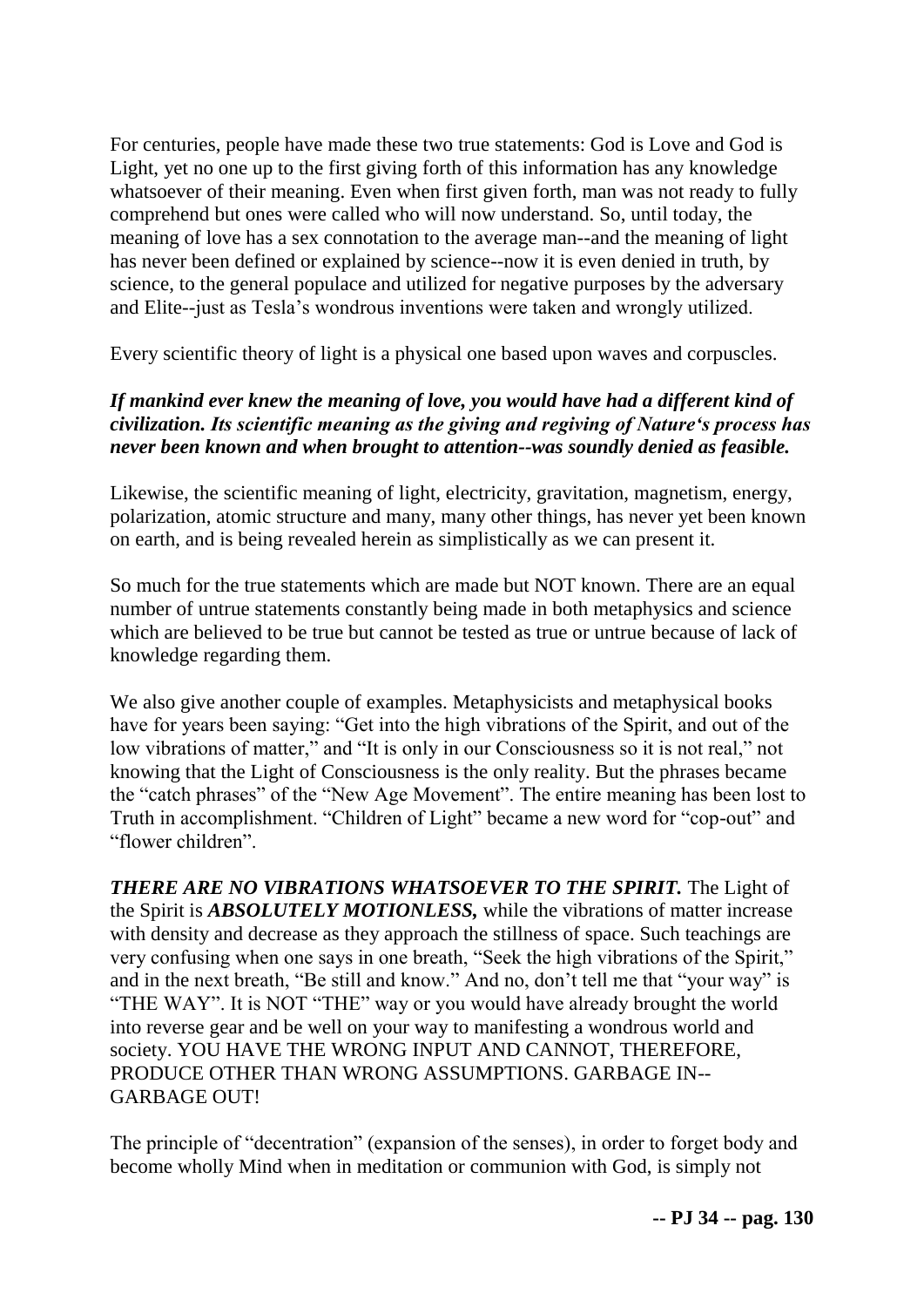taught except by a VERY FEW. Further, if you can say: "I already knew all this stuff" --then *WHY HAVE YOU NOT CHANGED YOUR WORLD?*

Teachers have taught that one must CONCENTRATE in order to conceive idea for creative expression. Such teachings defeat the very purpose of meditation, for concentration focuses the senses to a point and thus forces body awareness, while *decentration* expands the senses toward zero and thus aids body forgetfulness and spiritual awareness.

*Decentration is a relaxation of the senses to give freedom to the Mind to conceive idea from its Source, while concentration tenses the seat of sensation in the brain and prevents reaching beyond the electric activity of the brain into the stillness of the seat of Consciousness from where your knowledge flows.* 

Our teaching regarding *decentration* is an entirely new principle for no one has ever thought of--or suspected--it as a attribute of the Mind until God gave you this knowledge and commanded us to teach it.

*As proof that this principle is not accepted on earth, or had ever entered human Consciousness prior to its being given forth to ones of specific purpose only once prior to this writing, is that no word which covers such an idea has ever been provided. The dictionary you utilize makes no provision for the thought, for the "decentration" is not in it.* 

In the same sense, many will say that they know God and have always known Him, basing such a statement upon the BELIEF that God exists. *BELIEF IS NOT KNOWLEDGE*. We say to him who believes that he knows God, "If you KNOW God, you can define Him and relate Him to Nature and Nature's processes. Can you do that?"

Naturally he cannot, for no one has yet known God sufficiently to define Him as a scientific fact until He, Himself, gave that knowledge through His Message to those who are able to comprehend it and give it forth in writing. Ones before Dharma have "comprehended" it but not set it to written form for ALL-- only a few have experienced the original gifting of the information--only a few--and they mostly MISUNDERSTOOD THE MEANING, and even after practice and explanations were unable to make "contact". You see, as God is ready and the student is ready--so comes the teacher with the "keys" to open the door. That is the way God unfolds all creating things. He gives that for today which is of today.

# *If God had long ago been definable, there would be but one religion and one concept of God instead of many religions because of the many concepts of God.*

Out of this new knowledge , and its teachings, will come the One God and One Religion--the remainder of the doctrines will become obsolete and if continued will simply be "clubs" and recognized as false "clubs". *NOTHING CAN STOP IT FOR*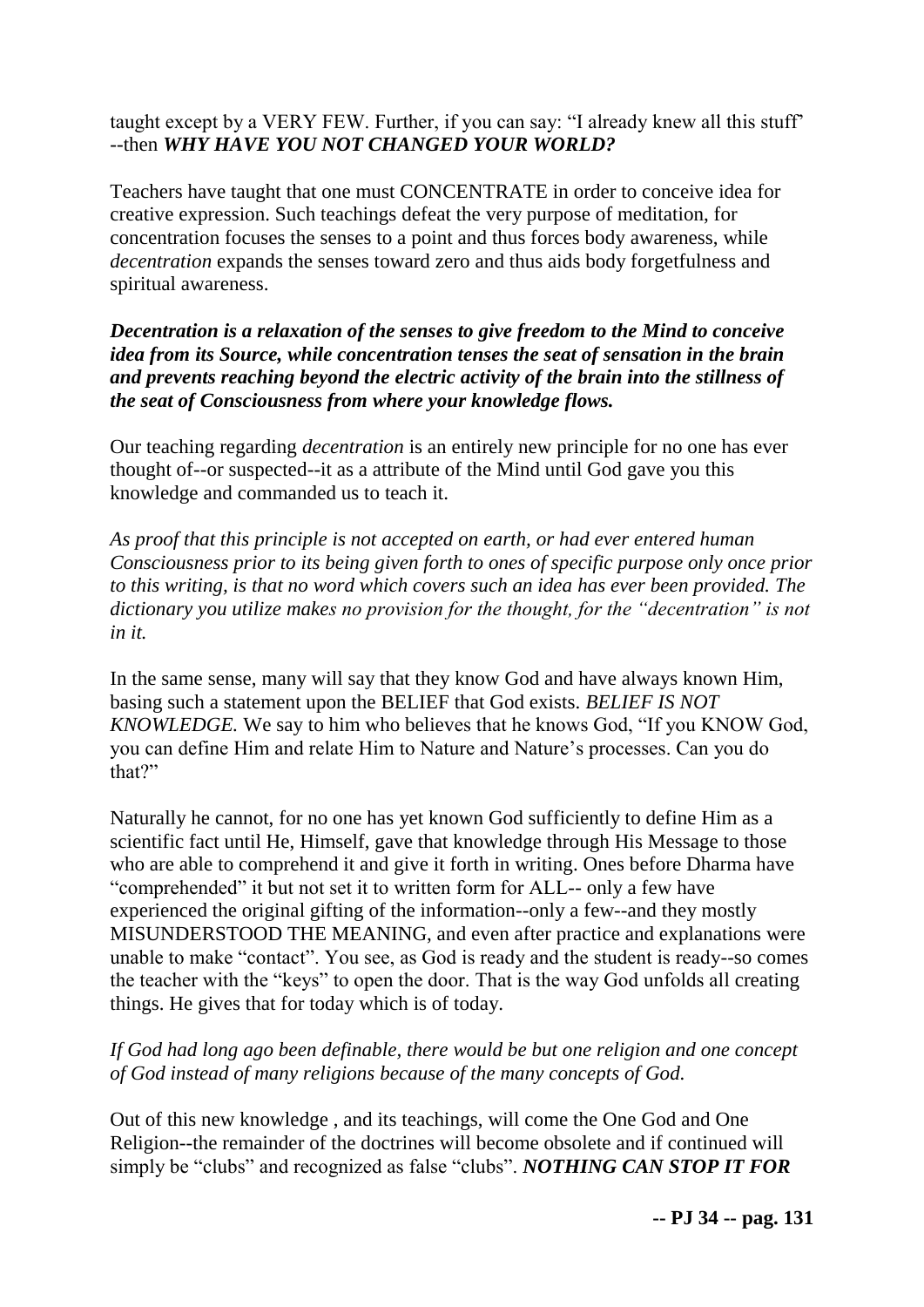# *IT IS GOD"S PLAN TO BLOT OUT NOW THE VAST IGNORANCE OF MAN WHICH IS KEEPING HIM IN THE BARBARIC STAGE OF UNFOLDING, WHERE HE STILL KILLS IN ORDER TO TAKE AND IS HIMSELF KILLED BECAUSE HE STILL TAKES.*

Until human relations are based upon the love principle of giving for regiving, which God gave as His One Law of RHYTHMIC BALANCED INTERCHANGE IN ALL TRANSACTIONS OF MAN AND NATURE, MANKIND WILL BE ON THE DESCENDING DIRECTION OF SELF-ANNIHILATION IN THE MASS--WHILE THE FEW WHO DO KNOW, AND WHO LIVE THE LOVE PRINCIPLE, **WILL SURVIVE.** *And out of these few a new civilization will be born unto the glory of God.*

I tell you this because of the present decadent state of man-in- the-mass whose evergrowing greed for possessions, even to whole world ownership, will as surely break him in the measure of his own breach of the law. *These present wars of man are the manifestations of KILLING FOR GREED, and greed must disappear before love can be in the world.* 

In relation to this idea, God's words in this message are: *"If love be in the world, hate cannot also be."* 

QUESTION: *How long do you think it will be before people will stop praying to God as a God of fear and wrath and know Him as a God of Love?"* 

ANSWER: Just as long as fear, wrath, crime, selfishness and greed, and the wars which are their harvest, continue as the practices of man, just so long will his God be a wrathful, vengeful God who invents untold tortures for sinners. *MAN CONCEIVES A GOD OF HIS OWN IMAGE, AND THAT CONCEPTION WHICH HE IMAGINES ALWAYS REFLECTS HIMSELF.* 

QUESTION: *Why is it that people ever got the idea of a God of fear and wrath? The Bible is full of it. Why should it be in the Bible if it is not true?"*

ANSWER: When man first began to think at the Dawn of Consciousness, he then began to arise from his jungle ages and was slow to throw off the habits and practices of the jungle.

Early man was a fearing man of wrath. He feared the wrath of all things, tempest and avalanche, torrid heat and icy cold which froze his infants at their mother's breasts. He feared the jungle animals and reptiles which smote him mercilessly, even as he, himself, smote mercilessly. When he suspected the existence of God, he could not think of Him in any other character than a wrathful God of fear for he knew naught else but wrath and fear and killing mercilessly--for he was still brute man and he could not conceive of any other kind of God than a brute God. *He could not possibly*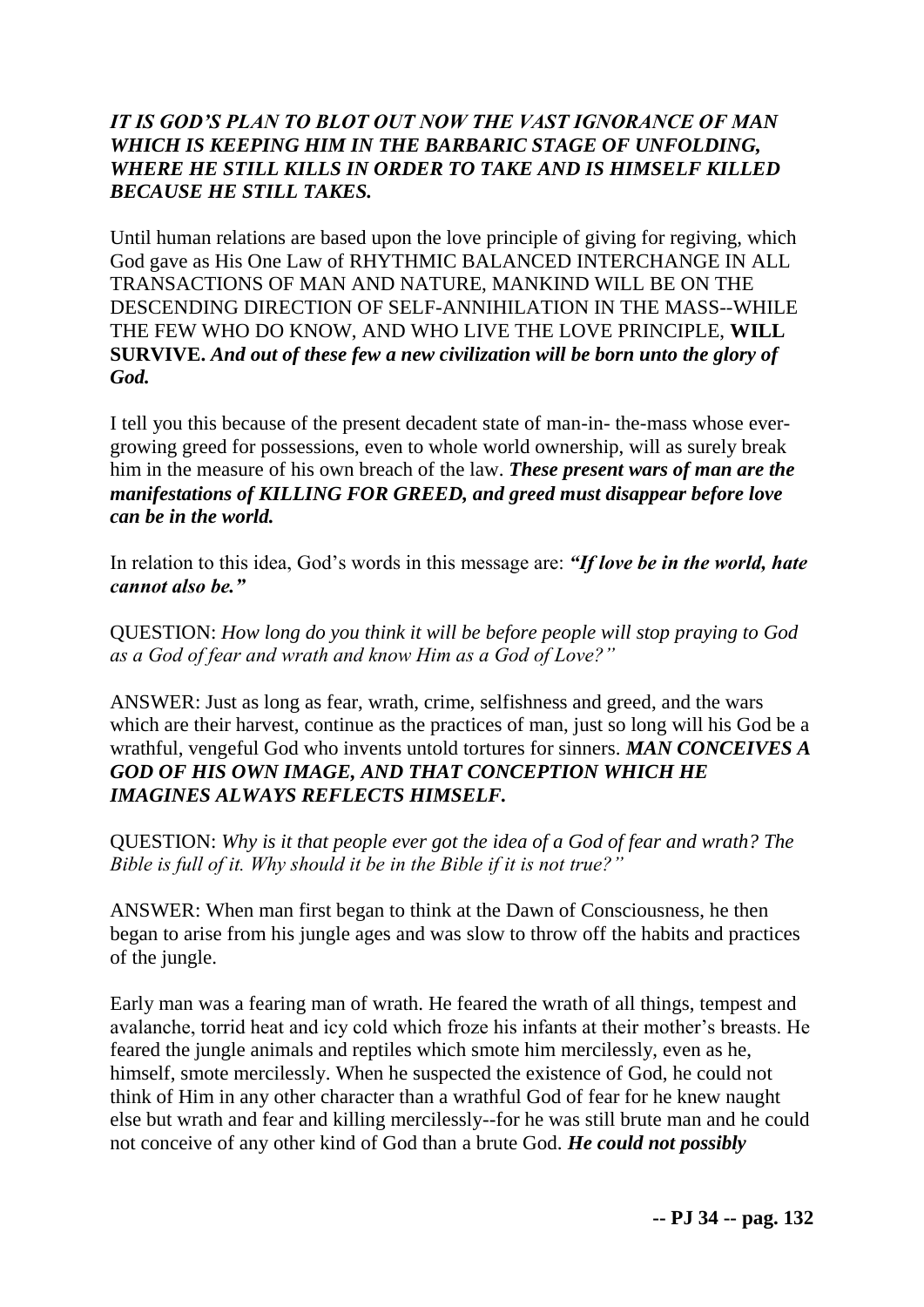# *conceive a God of Love for he had not yet begun to have the slightest trace of knowing what love meant.*

All during those early pagan and barbarian days, men appeased their own sons, and shed rivers of blood upon their altars. They filled fountains with the blood of dozens of animals to baptize newborn infants. They cleansed sinners by plunging them beneath those bloody founts which you still sing about in your hymns, i.e. "washed in the blood, etc." That is the primate conception of God which grew out of pagan barbaric customs. So long as you believe that they are right, you will still be "pagan" and barbaric. This is exactly that which the Zionists desire to return to the "temple" in Jerusalem--the ritualistic sacrificial traditions of a horrible time of destruction through ungodly rituals.

The entire Bible is a record of the history of its day. It tells of the nature of people of that day and that record is invaluable to tell you the nature of past ages of people--SO THAT YOU CAN GROW ABOVE THOSE RITUALS AND INTO UNDERSTANDING GOD OF LIGHT AND LOVE. Long after the Bible was assembled, gladiators still killed each other for the amusement of women and children of their day--HAVE YOU COME SO FAR???

In the time of "Jesus" Esu Immanuel, the very altars were daily drenched with blood. Kings thought nothing of ordering all male babies slain, or of killing thousands upon thousands of prisoners taken in war, sparing only the virgins for their own pleasure. During that time, practically every tribe warred against every other tribe. Killing and looting were common and people held great festivals to see prisoners slaughtered and their raiment divided. HAVE YOU COME FAR FROM THAT DAY???

If the Bible did not truly record its day and age, it would be as valueless as a history of today would be if it left out the atom bomb in order to give posterity a better opinion of you. That does not justify you for the looting, killing and enslaving which the whole world is still doing upon a greater scale than ever, and will still do as long as it believes in a God of fear and wrath. Sorry, but a few "raptures" just won't "cut the mustard".

QUESTION: *"What evidence is there that the unknown writer of the Bhagavad-Gita was a Cosmic Conscious mystic?"* 

ANSWER: All Illuminates speak the same language in words which may differ but in meanings which are identical. No matter what words are used by any past "mystic", other mystics who follow always recognize the one meaning which is in all writings, or in the spoken word, such as those of the one "Jesus" who was actually Esu Emmanuel. But you see, as you speak the label, Jesus, it has meaning of intent which all of you understand and recognize as identification so it has purpose and the label itself matters not. Jesus did not leave a written record for posterity such as would be most worthy for your use. Let me use a passage or two from that Bhagavad-Gita which sing their own glory in language unmistakable.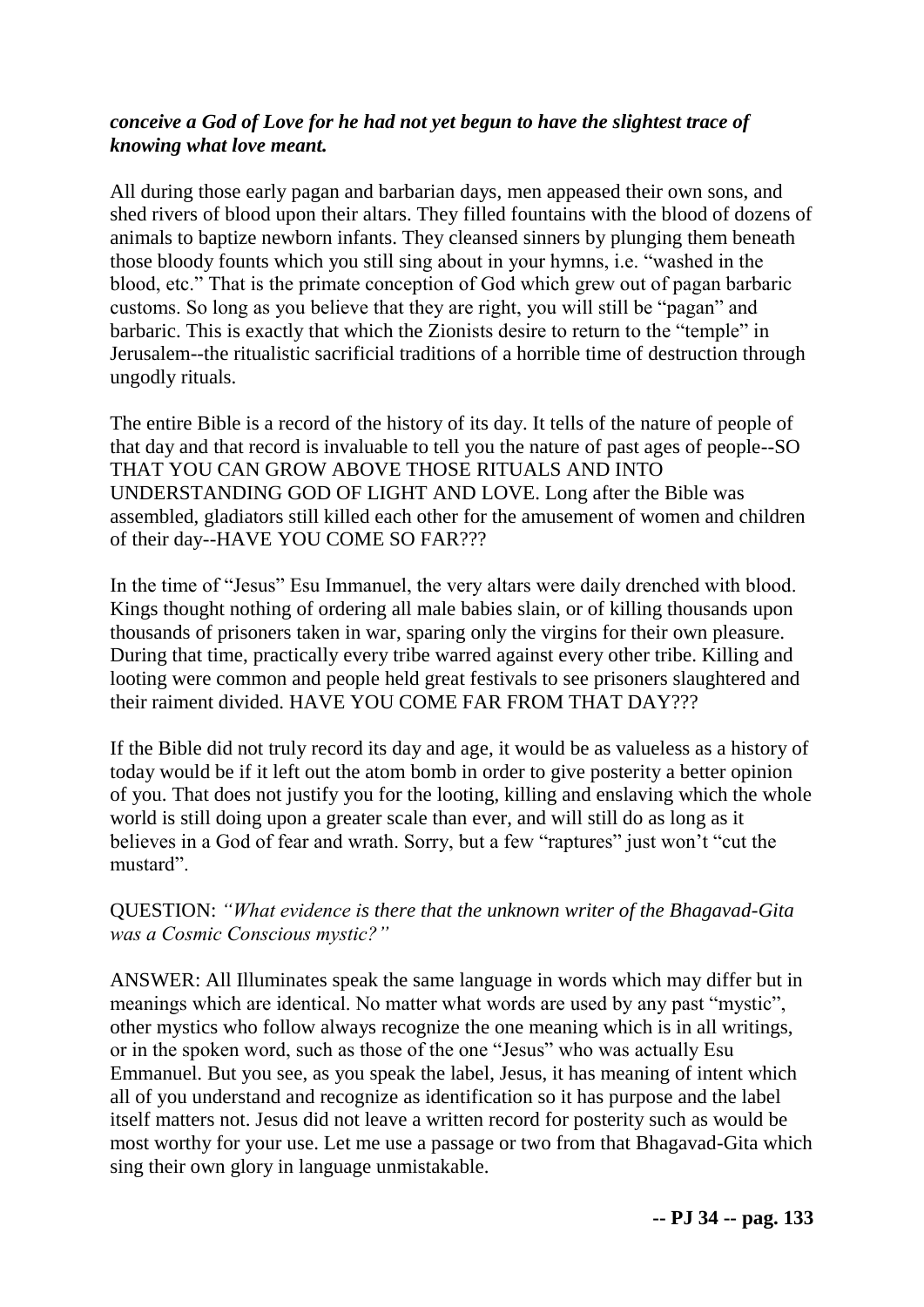―Another Sun gleams there; another Moon; Another Light,--not Dusk, nor Dawn, nor Noon--

Which they who once behold return no more; They have attained My rest, life's utmost boon."

and

―....1 am what surveys! Only that knowledge knows which knows the known by the knower!"

and

―Fain would I see, As Thou Thyself declar'st it, Sovereign Lord! The likeness of that glory of Thy Form Wholly revealed. 0 Thou Divinest One! If this can be, if I may bear the sight, Make Thyself visible, Lord of all prayers! Show me Thy very self, the Eternal God!

"Behold! this is the universe! Look! what is live and dead I gather all in one--in Me! Gaze, as thy lips have said, On God Eternal, Very God! See Me! see what thou prayest! "

Thou can'st not!--nor, with human eyes, Arjuna! ever mayest! Therefore I give thee sense divine. Have other eyes, new light! And look! This is My glory, unveiled to mortal sight!"

and:

―Of many thousand mortals, one, perchance, striveth for Truth; and of these few that strive--Nay, and rise high,--the only--here and there--Knoweth Me as I am, the very Truth.

―For in this world Being is twofold; the Divided, one; The Undivided, ONE. All things that live are 'the Divided'. That which sits apart, 'The Undivided."

# "I AM THE SPIRIT SEATED DEEP IN EVERY CREATURE'S HEART: FROM ME THEY COME; BY ME THEY LIVE; AT MY WORD THEY DEPART."

### SO BE IT.

So you can see from the above that every line of the entire Bhagavad-Gita is recognizable by any mystic as the unmistakable work of a supreme being. Furthermore, any writing purported to be the work of an illumined being, but is not as represented, would at once be known by all other mystics--**IF THEY BE IN TRUTH.**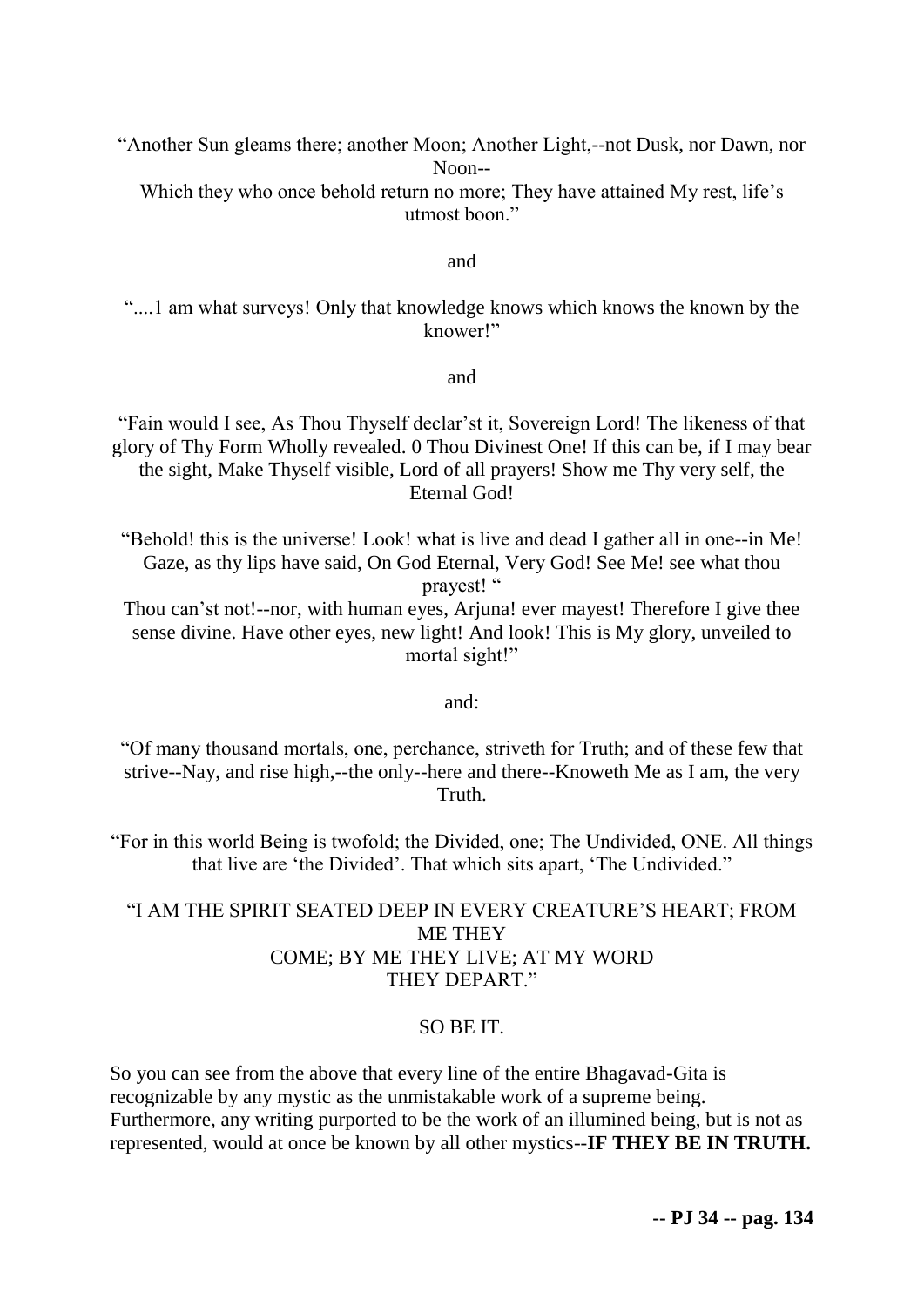# THE *LIGHT KNOWS LIGHT AND THERE NEED BE NO WORDS.*

I would suggest that you procure of copy of this work. It comes in many translations.

# And what of Cosmic Consciousness? What indeed? *THE SAVIOUR OF MAN IS COSMIC CONSCIOUSNESS--THE CHRIST!*

As you ponder and reflect upon your disappointment that this Cosmic Consciousness seems to take a while to acquire--rejoice, rather, that the Light comes to you a little at a time more and more, as ignorance is voided by KNOWING, as comprehension of the messages gradually reach your heart and Soul. *That is why we keep persisting that you take one lesson--one paragraph--at a time and meditate upon it until your Soul KNOWS what your senses have read in words and recorded upon your brain. Until it gets beyond your brain into your Consciousness, you do NOT KNOW it.* 

We have penned several JOURNALS at this juncture. They are being presented as the higher knowledge shared (given and being regiven) unto you from your brothers of Cosmic Consciousness in constantly manifesting form. WE can only OFFER-- YOU MUST ACCEPT.

The forthcoming are extremely important lessons wherein we will effort to explain more in depth the heretofore unknown meaning of what Father-Mother really means when we speak of God in that way. No one knows what it actually means, nor how basic is this tremendous idea of the Creator as being FATHER-MOTHER of this sexed-electric universe. *As you move along again through these lessons, you will realize the fundamental import of the Father-Mother principle in every thought and action of your life and of all Nature"s phenomena. You have had it outlaid and now we will more carefully study the principle in a bit more slow-motion in that you can comprehend it more clearly.* 

You will then begin to know the mystery which shrouds the electric-thinking process which extends from the Light of Mind to manifest the knowledge of Mind, and how motions seemingly emerge from stillness to create this physical universe of form.

You will begin to have the very foundation of this majestic illusion of unreality which emerges from the One Reality. Gradually this idea will be constructed by simple diagrams and simply worded postulates, axioms and examples which will give you so vivid and clear a comprehension of this sexed-electric universe that your inner vision will see God face to face and hear His inspiring Inner Voice in communion with you in a manner which would be impossible without that comprehension.

I believe that we can now make you fully comprehend why this physical universe is not real, being but an illusion of God's imagining. How comforting when one comprehends that in the unreality of matter there can be no death, sin or evil leaving naught but love and eternal life. We know that it can not be explained to one who has